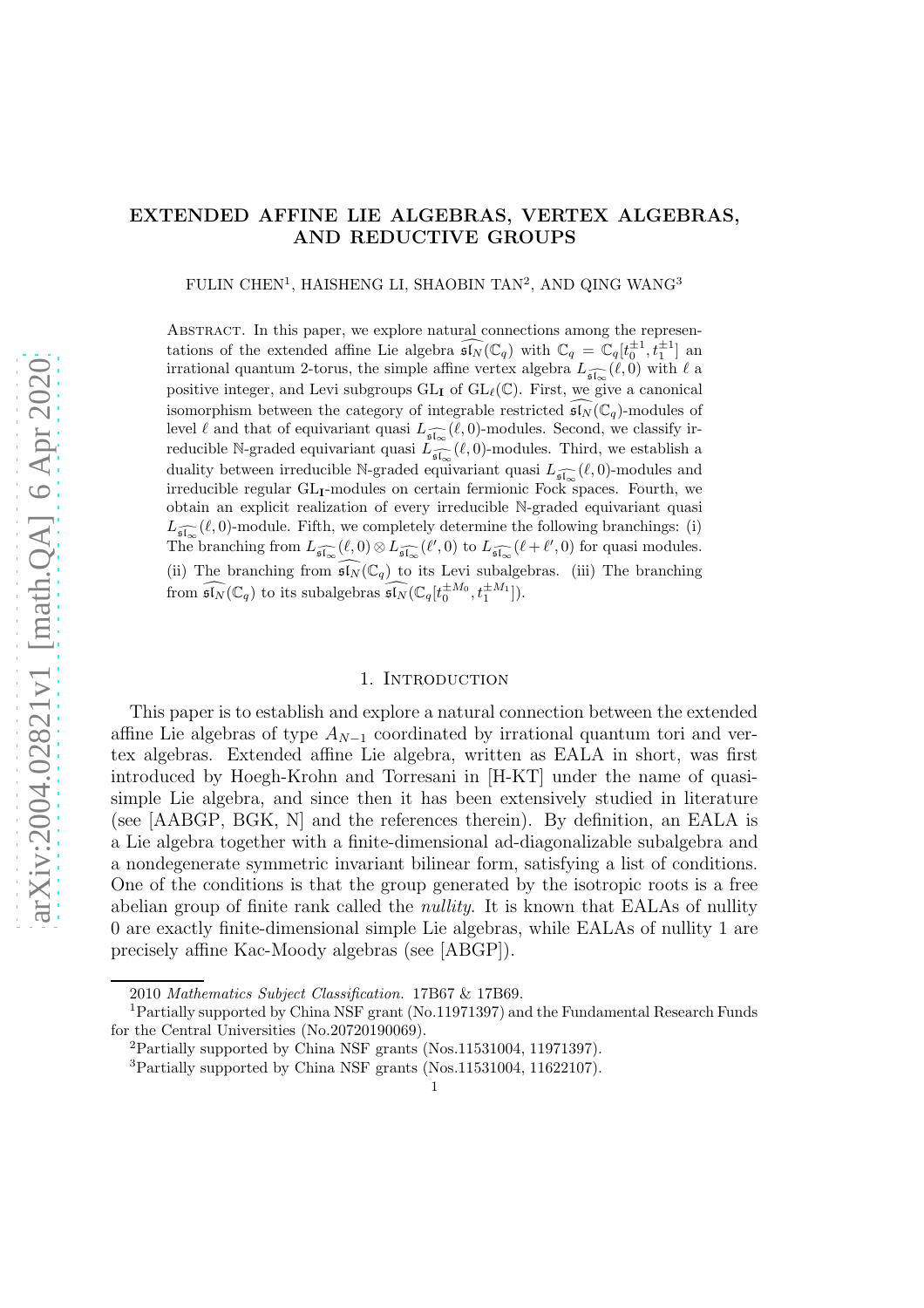Note that affine Kac-Moody algebras were classified as untwisted affine Lie algebras and twisted affine Lie algebras (see [K]). It is known that untwisted affine Lie algebras through their highest weight modules can be naturally associated with vertex operator algebras and modules (see [FZ]), whereas twisted affine Lie algebras can be associated to twisted modules for the vertex operator algebras associated to the corresponding untwisted affine Lie algebras (see [FLM], [Li2]). These (affine) vertex operator algebras, being the major building blocks in vertex operator algebra theory, play an important role. An eminent problem is to establish and explore natural connections of vertex algebras with all EALAs.

The structure of a general EALA is now pretty well understood and the EALAs with positive nullity are like affine Kac-Moody algebras in many ways. Among these Lie algebras, toroidal extended affine Lie algebras are multi-loop generalizations of untwisted affine Lie algebras. It was proved (see [BGK, ABFP, N]) that every (maximal) EALA of positive nullity is isomorphic to a toroidal EALA, or the subalgebra of the fixed points in a toroidal EALA with respect to a finite abelian automorphism group, or an EALA of type A coordinated by an irrational quantum torus. Meanwhile, there have been several studies on EALAs and their related algebras where vertex algebras have played an important role. In [BBS], Berman, Billig, and Szmigielski established a natural connection between toroidal Lie algebras and affine vertex operator algebras. Later on, Billig studied in [B1] the structure of the vertex operator algebras associated to full toroidal Lie algebras. By using the vertex operator algebras constructed in [B1], some irreducible integrable modules for toroidal EALAs and their subalgebras of the fixed-points under certain automorphism groups were constructed in [B2, CLT] and [BL], respectively. As for the EALAs coordinated by irrational quantum tori, an explicit natural connection with vertex algebras is yet to be established. This is the main concern of this present paper.

In this paper, we concentrate ourselves to nullity 2 EALAs coordinated by irrational quantum tori. Let q be a generic complex number. By definition, the quantum 2-torus, denoted by  $\mathbb{C}_q[t_0^{\pm 1}, t_1^{\pm 1}]$  or simply by  $\mathbb{C}_q$ , is the associative algebra with underlying space  $\mathbb{C}[t_0^{\pm 1}, t_1^{\pm 1}]$  and with the basic commutation relation  $t_1t_0 = qt_0t_1$ . On the other hand, let N be a positive integer with  $N \geq 2$ . Denote by  $\mathfrak{gl}_N(\mathbb{C}_q)$  the matrix Lie algebra over  $\mathbb{C}_q$  and set  $\mathfrak{sl}_N(\mathbb{C}_q) = [\mathfrak{gl}_N(\mathbb{C}_q), \mathfrak{gl}_N(\mathbb{C}_q)],$ the derived subalgebra. Furthermore, let  $\widehat{\mathfrak{sl}_N}(\mathbb{C}_q)$  denote the universal central extension of  $\mathfrak{sl}_N(\mathbb{C}_q)$ . The nullity 2 EALA  $\widetilde{\mathfrak{sl}_N}(\mathbb{C}_q)$  coordinated by  $\mathbb{C}_q$  by definition is the extension of  $\mathfrak{sl}_N(\mathbb{C}_q)$  by the two canonical degree-zero derivations (see [BGK]). Representations of  $\mathfrak{sl}_N(\mathbb{C}_q)$  and  $\mathfrak{sl}_N(\mathbb{C}_q)$  have been extensively studied in literature (cf. [BS, BGT, G1, G2, G3, GZ, ER, CT]). In particular, a fermionic construction of the basic modules for  $\mathfrak{sl}_N(\mathbb{C}_q)$  was obtained by Gao in [G3] and integrable highest weight modules for  $\mathfrak{sl}_N(\mathbb{C}_q)$  were studied by Rao (see [ER]). As for this paper, our focus will be on the Lie algebra  $\mathfrak{sl}_N(\mathbb{C}_q)$ .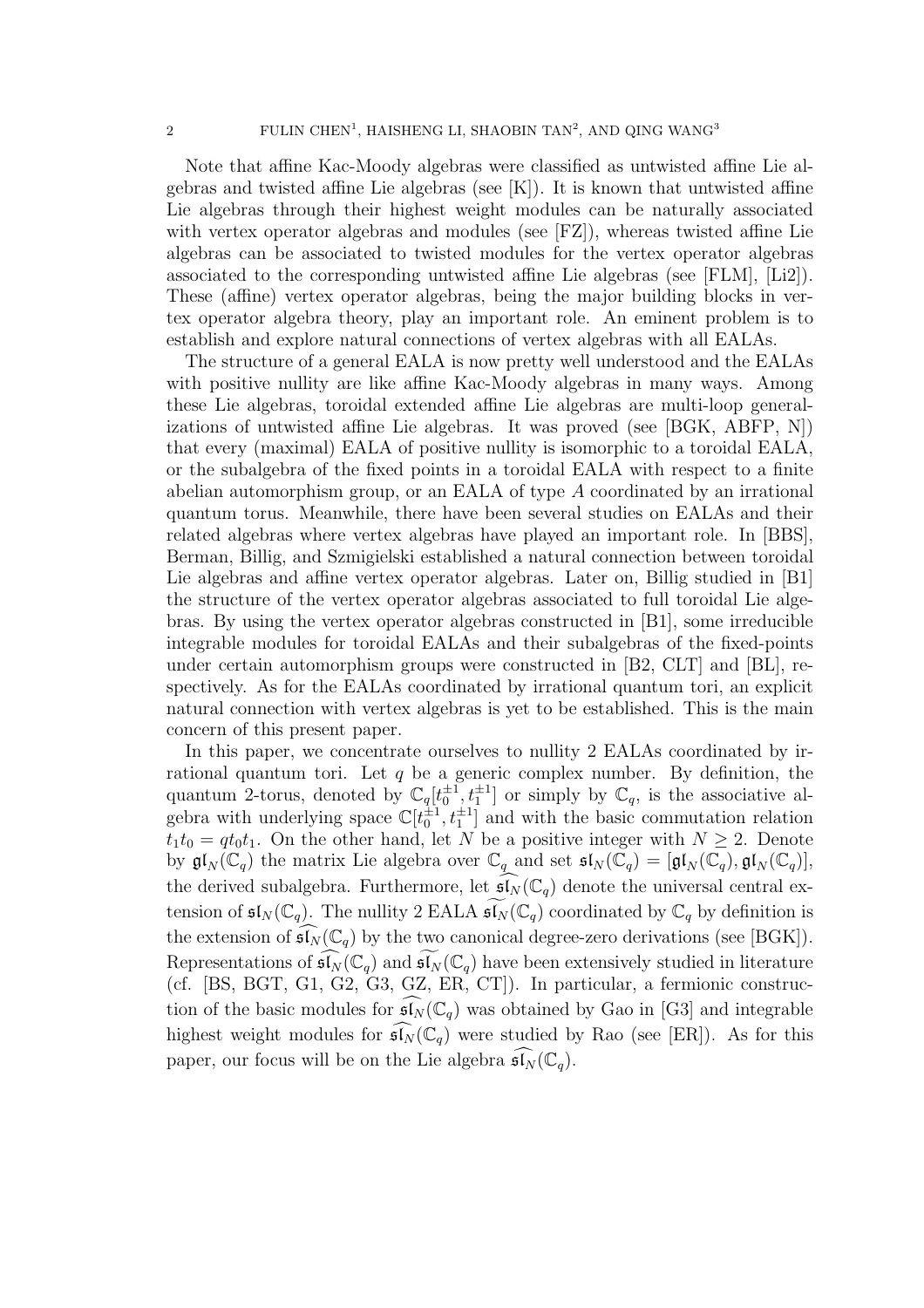Note that the EALAs coordinated by irrational quantum tori cannot be directly associated to modules or twisted modules for vertex algebras, due to the fact that their canonical generating functions are not "local." Then we come to a theory of what were called quasi modules for vertex algebras. The notion of quasi module was introduced in [Li3] to associate vertex algebras to a certain family of Lie algebras. Indeed, with this new theory a much wider variety of Lie algebras, including the quantum 2-torus Lie algebra, can be associated with vertex algebras. The theory of quasi modules was developed further in [Li4], where a notion of vertex Γ-algebra with Γ a group was introduced and an enhanced notion of quasi module, called equivariant quasi module for a vertex Γ-algebra, was introduced. The notion of quasi module from definition generalizes that of module. On the other hand, this notion also generalizes the notion of twisted module in a certain natural way (see [Li5]).

In this paper, we shall intensively study a natural connection of the Lie algebra  $\widehat{\mathfrak{sl}_N}(\mathbb{C}_q)$  with vertex algebras and their equivariant quasi modules. As the first step, we relate  $\mathfrak{sl}_N(\mathbb{C}_q)$  to a (general) affine Lie algebra. Let  $\mathfrak{gl}_\infty$  be the Lie algebra of infinite order complex matrices with only finitely many nonzero entries and set  $\mathfrak{sl}_{\infty} = [\mathfrak{gl}_{\infty}, \mathfrak{gl}_{\infty}]$  (the derived subalgebra). Equip  $\mathfrak{gl}_{\infty}$  with a suitable nondegenerate symmetric invariant bilinear form. Then we have an affine Lie algebra  $\widehat{\mathfrak{sl}_{\infty}} = \mathfrak{sl}_{\infty} \otimes \mathbb{C}[t, t^{-1}] \oplus \mathbb{C}$ **k**. (Note that  $\widehat{\mathfrak{sl}_{\infty}}$  is different from the infinite rank affine Kac-Moody algebra  $\overline{\mathfrak{sl}_{\infty}}$  which is a completion of  $\mathfrak{sl}_{\infty}$  (see [K]).) For any complex number  $\ell$ , we have a vertex algebra  $V_{\widehat{\mathfrak{sl}_\infty}}(\ell,0)$  and its simple quotient vertex algebra  $L_{\widehat{\mathfrak{sl}_\infty}}(\ell,0)$ . We show that  $\widehat{\mathfrak{sl}_N}(\mathbb{C}_q)$  has an intrinsic connection with the affine Lie algebra  $\mathfrak{sl}_{\infty}$ . As the first main result, using this intrinsic connection we establish a canonical category isomorphism between the categories of restricted  $\widehat{\mathfrak{sl}_N}(\mathbb{C}_q)$ -modules of level  $\ell$  and equivariant quasi modules for  $V_{\widehat{\mathfrak{sl}_\infty}}(\ell,0)$ . Furthermore, assuming that  $\ell$  is a positive integer, we show that under the canonical category isomorphism, integrable and restricted  $\mathfrak{sl}_N(\mathbb{C}_q)$ -modules of level  $\ell$ correspond exactly to equivariant quasi  $L_{\widehat{\mathfrak{sl}_\infty}}(\ell,0)$ -modules.

In representation theory, one of the prominent notions is that of dual pair which was first studied by Howe for reductive groups (see [H1, H2]). In [F], Igor Frenkel discovered a duality for affine Lie algebras of type A, which is now commonly known as the level-rank duality. Wang in [W2] obtained certain dualities between a completed infinite rank affine Kac-Moody algebra and certain reductive Lie groups. An interesting level-rank duality was also found for vertex operator algebras of types A by Jiang and Lin in  $|JLin|$  and B, D by Jiang and Lam in  $|JLam|$ . In [VV1], the usual Schur ( $\mathfrak{gl}_N(\mathbb{C}), S_\ell$ )-duality was generalized to the two-parameters quantum toroidal algebra and the classical limit (see [VV2]) gives rise to a duality between  $\mathfrak{sl}_N(\mathbb{C}_q)$  and a distinguished double affine Hecke algebra.

As the second main result of this paper, we obtain a level-rank type duality between irreducible integrable highest weight  $\mathfrak{sl}_N(\mathbb{C}_q)$ -modules of level  $\ell \in \mathbb{Z}_+$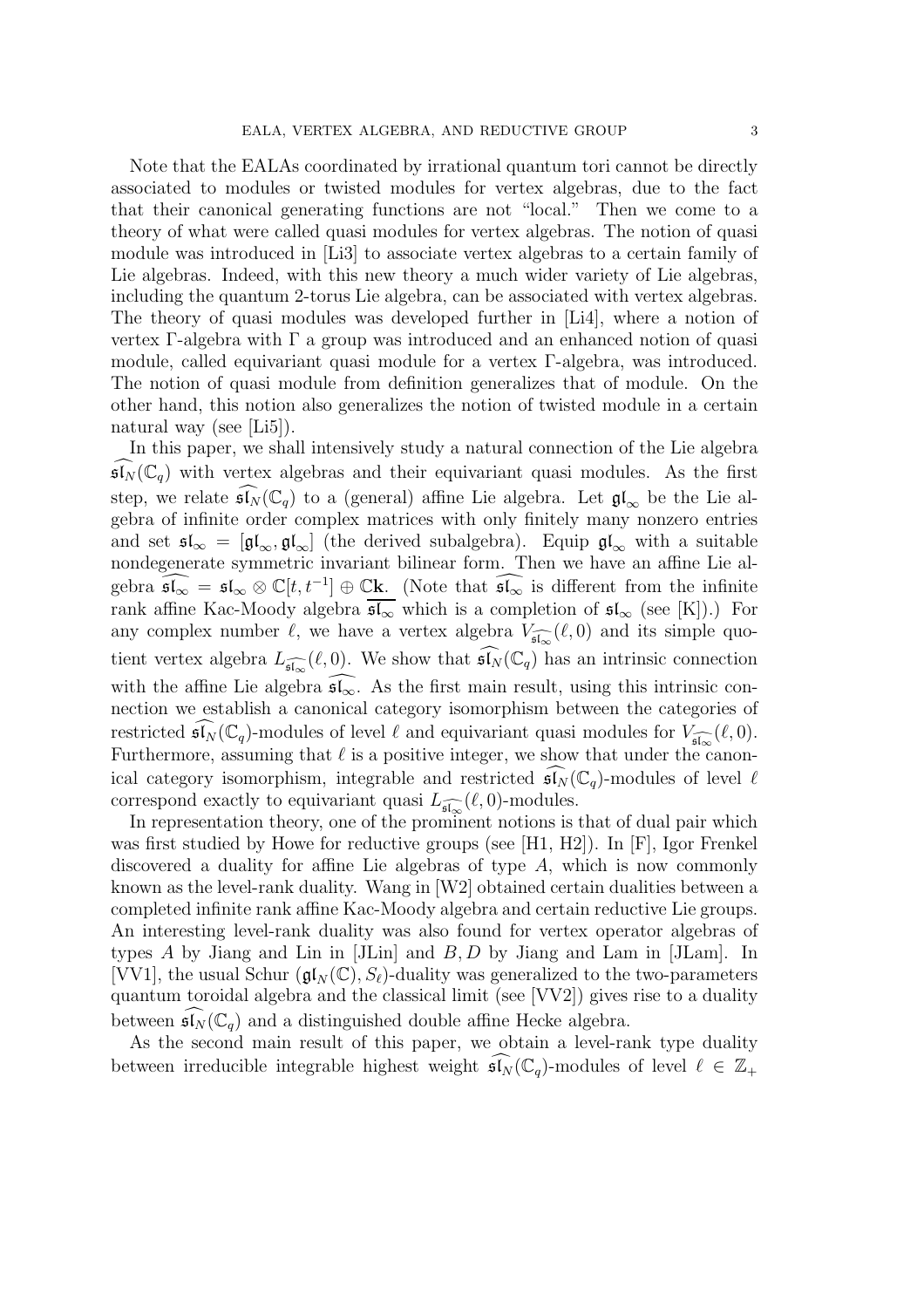and irreducible regular modules for Levi subgroups  $GL_{\mathbf{I}}$  of  $GL_{\ell}(\mathbb{C})$ , where the parameter **I** is a partition of  $\{1, \ldots, \ell\}$ . To a certain extent, this duality is analogous to the classical skew  $(\mathfrak{gl}_N(\mathbb{C}), GL_\ell(\mathbb{C}))$ -duality (see [H2]). By using this  $(\mathfrak{sl}_N(\mathbb{C}_q), GL_I)$ -duality, we furthermore obtain a fermionic realization of every irreducible integrable highest weight  $\widehat{\mathfrak{sl}_N}(\mathbb C_q)$ -module. Consequently, we obtain a realization of every irreducible N-graded equivariant quasi  $L_{\widehat{\mathfrak{sl}_\infty}}(\ell,0)$ -module.

Note that one of important applications of dual pair is to study branchings. For a pair  $H \subset G$  of (complex) reductive groups, the branching law from G to H is a description of the irreducible H-modules and their multiplicities that occur in the decomposition of each irreducible regular G-module. Among the better known classical branchings are the branching from  $H \times H$  to H and the branching from a group G to a Levi subgroup H. Analogously, the two better branchings in vertex operator algebra theory are the branchings from  $L_{\widehat{\mathfrak{g}}}(\ell,0) \otimes L_{\widehat{\mathfrak{g}}}(\ell',0)$  to  $L_{\widehat{\mathfrak{g}}}(\ell + \ell', 0)$  and from  $L_{\widehat{\mathfrak{g}}}(\ell, 0)$  to  $L_{\widehat{\mathfrak{h}}}(\ell, 0)$ , where  $\ell, \ell'$  are positive integers and  $\mathfrak h$ is a Levi subalgebra of g. On the other hand, Igor Frenkel studied in [F] the  $\widehat{\mathfrak{g}} \to \widehat{\mathfrak{g}}^{(M)}$  branching, where  $\widehat{\mathfrak{g}}^{(M)} = \mathfrak{g} \otimes \mathbb{C}[t^M, t^{-M}] \oplus \mathbb{C}k \subset \widehat{\mathfrak{g}}$  with M a positive integer. Frenkel made a conjecture on the decomposition of the basic modules and he confirmed the conjecture for  $\mathfrak{g} = \mathfrak{sl}_N$  by using the level-rank duality for  $\mathfrak{sl}_N$ .

As the third part of this paper, we study three analogous branchings. More specifically, we determine the following branchings: (i) The branching from  $L_{\widehat{\mathfrak{sl}_\infty}}(\ell,0)$  $\otimes L_{\widehat{\mathfrak{sl}_\infty}}(\ell',0)$  to  $L_{\widehat{\mathfrak{sl}_\infty}}(\ell+\ell',0)$  on equivariant quasi modules. (ii) The branching from  $\widehat{\mathfrak{sl}_N}(\mathbb{C}_q)$  to its Levi subalgebras. (iii) The branching from  $\widehat{\mathfrak{sl}_N}(\mathbb{C}_q)$  to its subalgebra  $\widehat{\mathfrak{sl}_N}(\mathbb{C}_q[t_0^{\pm M_0}, t_1^{\pm M_1}])$ . It turns out that all the multiplicities in these branchings are finite, which can be calculated by the Littlewood-Richardson rule (cf. [GW]). This is quite different from the branching from  $L_{\hat{\mathfrak{g}}}(\ell,0) \otimes L_{\hat{\mathfrak{g}}}(\ell',0)$  to  $L_{\hat{\mathfrak{g}}}(\ell+\ell',0)$  on ordinary modules with  $\hat{\mathfrak{g}}$  a finite rank affine Kac-Moody algebra, where the multiplicities are in general infinite and determining such branchings is an important and difficult problem (cf. [JLin, JLam, KMPX]).

Now, we start a more detailed introduction section by section. In Section 2, we recall the Lie algebra  $\mathfrak{sl}_N(\mathbb{C}_q)$  and establish a canonical isomorphism between  $\mathfrak{sl}_N(\mathbb{C}_q)$  and what was called the covariant algebra of the affine Lie algebra  $\mathfrak{sl}_\infty$  (see [G-KK], [Li3]). Recall that associated to any Lie algebra g with a nondegenerate symmetric invariant bilinear form  $\langle \cdot, \cdot \rangle$  we have an affine Lie algebra  $\hat{\mathfrak{g}}$ . Furthermore, let G be an automorphism group of  $\mathfrak{g}$ , which preserves the form  $\langle \cdot, \cdot \rangle$ , and let  $\chi: G \to \mathbb{C}^\times$  be a linear character such that for any  $a, b \in \mathfrak{g}$ ,

$$
[ga, b] = 0
$$
 and  $\langle ga, b \rangle = 0$  for all but finitely many  $g \in G$ .

The covariant algebra  $\widehat{\mathfrak{g}}[G]$  of the affine Lie algebra  $\widehat{\mathfrak{g}}$  is defined to be the Lie algebra with  $\hat{\mathfrak{g}}$  as the generating space space, subject to the following relations

$$
g(a \otimes t^n) = \chi(g)^n ga \otimes t^n,
$$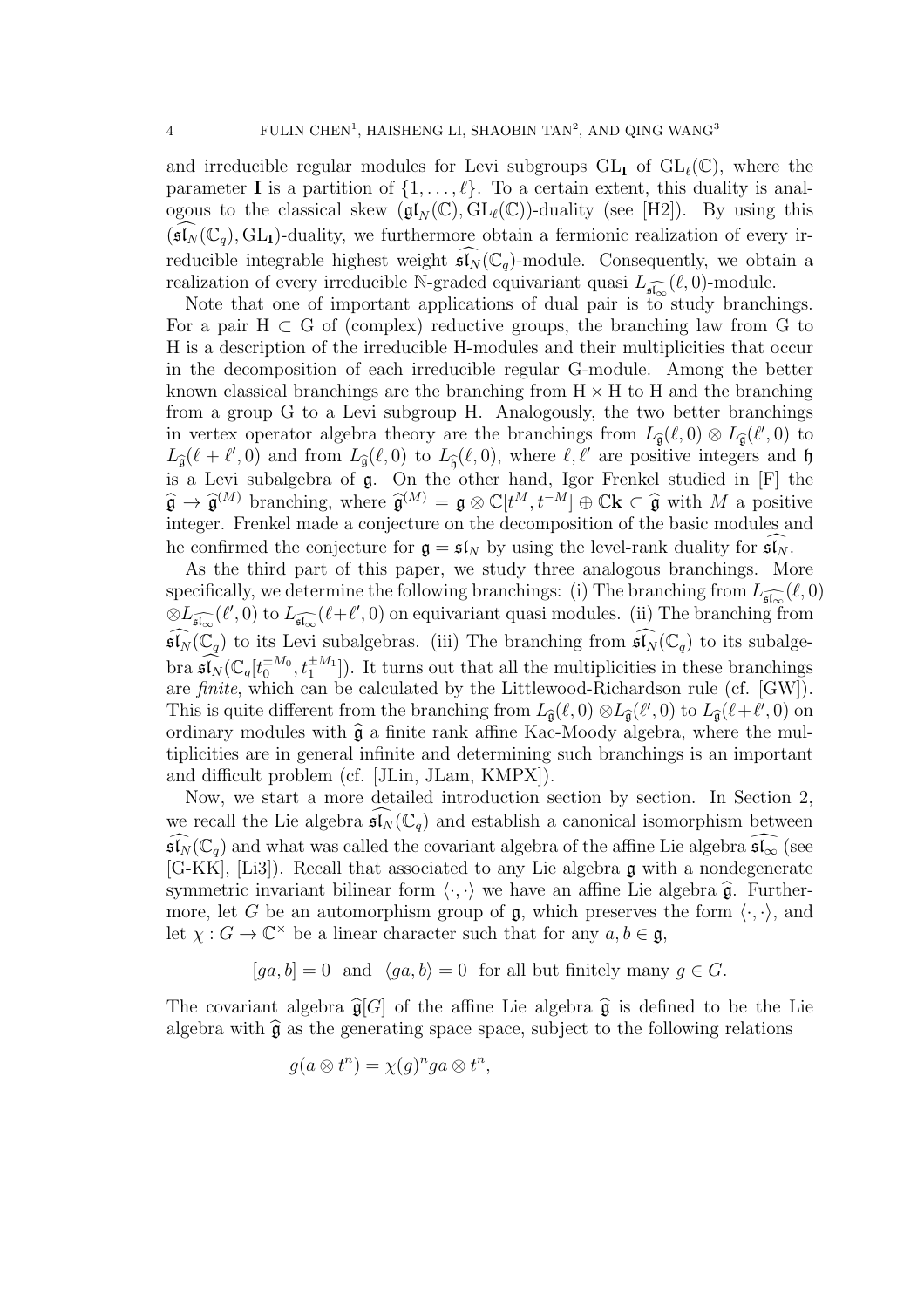EALA, VERTEX ALGEBRA, AND REDUCTIVE GROUP 5

$$
[a \otimes t^m, b \otimes t^n] = \sum_{g \in G} \chi(g)^m \left( [ga, b] \otimes t^{m+n} + m \delta_{m+n,0} \langle ga, b \rangle \mathbf{k} \right)
$$

for  $g \in G$ ,  $a, b \in \mathfrak{g}$ ,  $m, n \in \mathbb{Z}$ , and  $[\mathbf{k}, \hat{\mathfrak{g}}] = 0$ . For the Lie algebra  $\mathfrak{gl}_{\infty}$ , take the automorphism group  $\mathbb{Z} = \langle \sigma^N \rangle$ , where  $\sigma E_{m,n} = E_{m+1,n+1}$  for  $m, n \in \mathbb{Z}$ , together with the linear character  $\chi_q$  defined by  $\chi_q(n) = q^n$  for  $n \in \mathbb{Z}$ . It is proved that  $\mathfrak{sl}_N(\mathbb{C}_q)$  is canonically isomorphic to the covariant algebra  $\mathfrak{sl}_\infty[\mathbb{Z}]$ .

In Section 3, we give a precise connection between  $\mathfrak{sl}_N(\mathbb{C}_q)$ -modules of level  $\ell$ and equivariant quasi modules for vertex algebras  $V_{\widehat{\mathfrak{sl}_\infty}}(\ell,0)$  and  $L_{\widehat{\mathfrak{sl}_\infty}}(\ell,0)$ . We first recall the notion of quasi module for a vertex algebra V and some basic results. The notion of quasi module is defined by simply replacing the Jacobi identity in the definition of a module with the "quasi Jacobi identity" stating that for any  $u, v \in V$ , the usual Jacobi identity after multiplied by a nonzero polynomial depending on  $u, v$  holds. For the notion of vertex Γ-algebra, Γ is a group with a linear character  $\chi : \Gamma \to \mathbb{C}^{\times}$ , where a vertex  $\Gamma$ -algebra is a vertex algebra V equipped with a representation R of  $\Gamma$  on V such that  $R_q(1) = 1$  for  $g \in \Gamma$  and

$$
R_g Y(v, x) R_g^{-1} = Y(R_g v, \chi(g)^{-1} x) \quad \text{for } g \in \Gamma, \ v \in V.
$$

Note that  $\Gamma$  does not act on V as an automorphism group in general. On the other hand, suppose  $V$  is a  $\mathbb{Z}$ -graded vertex algebra in the sense that  $V$  is a vertex algebra with a Z-grading  $V = \bigoplus_{n \in \mathbb{Z}} V_{(n)}$  such that  $1 \in V_{(0)}$  and

$$
u_r V_{(n)} \subset V_{(m+n-r-1)} \quad \text{ for } u \in V_{(m)}, m, r, n \in \mathbb{Z}.
$$

Then for any automorphism group  $\Gamma$  of V such that  $gV_{(n)} \subset V_{(n)}$  for  $g \in \Gamma$ ,  $n \in \mathbb{Z}$ and for any linear character  $\chi$  of Γ, V becomes a vertex Γ-algebra with  $R_q =$  $\chi(g)^{-L(0)}g$  for  $g \in \Gamma$ , where  $L(0)$  denotes the grading operator on V. For a vertex Γ-algebra V, an equivariant quasi module is a quasi module  $(W, Y_W)$  satisfying the conditions that

$$
Y_W(R_g v, x) = Y_W(v, \chi(g)x) \quad \text{ for } g \in \Gamma, \ v \in V
$$

and that for  $u, v \in V$ , there exists a nonzero polynomial  $f(z)$  whose roots are contained in  $\chi(\Gamma)$  such that

$$
f(x_1/x_2)[Y_W(u, x_1), Y_W(v, x_2)] = 0.
$$

For any complex number  $\ell$ , we have a Z-graded vertex algebra  $V_{\widehat{\mathfrak{sl}_\infty}}(\ell,0)$  and its simple quotient  $L_{\widehat{\mathfrak{sl}_\infty}}(\ell,0)$ . On the other hand, the automorphism  $\sigma$  of the Lie algebra  $\mathfrak{sl}_{\infty}$  induces an automorphism of  $V_{\widehat{\mathfrak{sl}_{\infty}}}(\ell,0)$  and  $L_{\widehat{\mathfrak{sl}_{\infty}}}(\ell,0)$ . Take  $\mathbb{Z} = \langle \sigma^N \rangle$  with the linear character  $\chi_q$ . Then  $V_{\widehat{\mathfrak{sl}_\infty}}(\widetilde{\ell},0)$  and  $L_{\widehat{\mathfrak{sl}_\infty}}(\widetilde{\ell},0)$  are both vertex  $(\mathbb{Z},\chi_q)$ algebras. As the main results of this section, we establish a canonical category isomorphism between the categories of restricted  $\mathfrak{sl}_N(\mathbb{C}_q)$ -modules of level  $\ell$  and equivariant quasi modules for  $V_{\widehat{\mathfrak{sl}_\infty}}(\ell,0)$ . Furthermore, assuming that  $\ell$  is a positive integer, we prove that under the canonical category isomorphism, integrable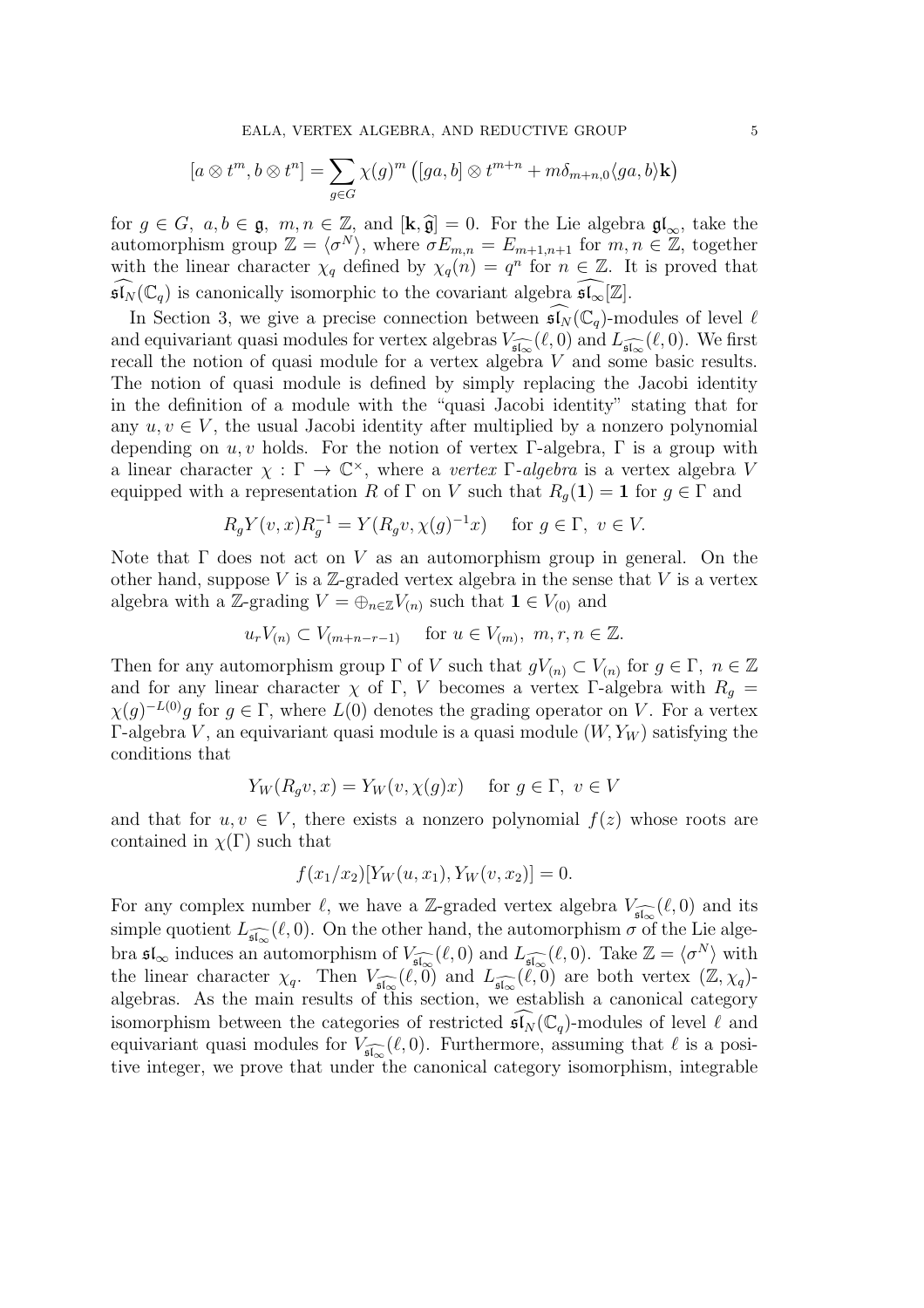and restricted  $\widehat{\mathfrak{sl}_N}(\mathbb{C}_q)$ -modules of level  $\ell$  correspond exactly to equivariant quasi  $L_{\widehat{\mathfrak{sl}_{\infty}}}(\ell,0)$ -modules.

In Section 4, we classify irreducible N-graded equivariant quasi modules for  $L_{\widehat{\mathfrak{sl}_{\infty}}}(\ell,0)$  with  $\ell$  any positive integer. First, we show that every irreducible Ngraded equivariant quasi  $L_{\widehat{\mathfrak{sl}_\infty}}(\ell,0)$ -module is an irreducible integrable highest weight  $\mathfrak{sl}_N(\mathbb{C}_q)$ -module of level  $\ell$ . Then, slightly generalizing a result of Rao in [ER] we obtain a classification of irreducible integrable highest weight  $\mathfrak{sl}_N(\mathbb{C}_q)$ -modules of level  $\ell$ , which are parameterized by a positive integer  $k$  and a pair

$$
(\lambda, c) = ((\lambda_1, \ldots, \lambda_k), (c_1, \ldots, c_k)) \in P_+^k \times (\mathbb{C}^{\times})^k
$$

such that  $\lambda_1 + \cdots + \lambda_k$  is of level  $\ell$ , where  $P_+$  denotes the set of dominant integral weights for the affine Lie algebra  $\mathfrak{sl}_N$ . From the canonical category isomorphism given in Section 3, we obtain an explicit classification of irreducible N-graded equivariant quasi  $L_{\widehat{\mathfrak{sl}_\infty}}(\ell,0)$ -modules.

In Sections 5 and 6, we present a level-rank duality between irreducible integrable highest weight  $\mathfrak{sl}_N(\mathbb{C}_q)$ -modules of level  $\ell$  and finite-dimensional irreducible regular modules for an arbitrary Levi subgroup of the general linear group  $GL_{\ell} = GL_{\ell}(\mathbb{C})$ . As an application, we obtain an explicit realization of every irreducible N-graded equivariant quasi  $L_{\widehat{\mathfrak{sl}_\infty}}(\ell,0)$ -module. More specifically, set

$$
(\mathbb{C}^{\times})_q^{\ell} = \{ (a_1, \dots, a_{\ell}) \in (\mathbb{C}^{\times})^{\ell} \mid \text{either } a_i = a_j \text{ or } a_i \notin a_j \Gamma_q \text{ for } 1 \leq i, j \in \ell \},\
$$

where  $\Gamma_q = \{q^n \mid n \in \mathbb{Z}\}$ . For any  $\boldsymbol{a} \in (\mathbb{C}^{\times})_q^{\ell}$ , by using a result of Gao (see [G3]) and the Chari-Pressely evaluation module construction (see [CP]), we construct a fermionic vacuum module  $\mathcal{F}_N^{\boldsymbol{a}}$  for  $\widehat{\mathfrak{sl}_N}(\mathbb{C}_q)$  of level  $\ell$ . On the other hand, for any partition **I** of  $\{1, \ldots, \ell\}$ , denote by  $GL_{\mathbf{I}}$  the Levi subgroup of  $GL_{\ell}$  associated to I. From [FF],  $\mathcal{F}_{N}^{\boldsymbol{a}}$  is naturally a locally regular GL<sub>I</sub>-module. Using Frenkel's level-rank duality, we prove that for any  $a \in (\mathbb{C}^{\times})_q^{\ell}$ , there is a partition  $I_a$  of  $\{1,\ldots,\ell\}$  associated to **a** such that  $(\widehat{\mathfrak{sl}_N}(\mathbb{C}_q), GL_{\mathbf{I}_{\mathbf{a}}})$  (and hence  $(L_{\widehat{\mathfrak{sl}_\infty}}(\ell,0), GL_{\mathbf{I}_{\mathbf{a}}}))$ form a dual pair on  $\mathcal{F}_N^a$  in the sense of Howe (see [H1]). We also determine the irreducible isotypic decomposition of  $\mathcal{F}_N^a$  as an  $(\widehat{\mathfrak{sl}_N}(\mathbb{C}_q), GL_{I_a})$ -module. Furthermore, it is proved that every finite-dimensional irreducible regular module of every Levi subgroup of  $GL_{\ell}$  occurs in  $\mathcal{F}_{N}^{\boldsymbol{a}}$  and every irreducible integrable highest weight  $\widehat{\mathfrak{sl}_N}(\mathbb{C}_q)$ -module of level  $\ell$  occurs in  $\mathcal{F}_N^{\boldsymbol{a}}$  for a suitable choice of  $\boldsymbol{a}$ .

In Sections 7, 8, and 9, we study the following branchings respectively: (i) The branching from  $L_{\widehat{\mathfrak{sl}_\infty}}(\ell,0)\otimes L_{\widehat{\mathfrak{sl}_\infty}}(\ell',0)$  to  $L_{\widehat{\mathfrak{sl}_\infty}}(\ell+\ell',0)$ . (ii) The branching from  $\widehat{\mathfrak{sl}_N}(\mathbb{C}_q)$  to its Levi subalgebras. (iii) The branching from  $\widehat{\mathfrak{sl}_N}(\mathbb{C}_q)$  to its subalgebra  $\widehat{\mathfrak{sl}_N}(\mathbb{C}_q[t_0^{\pm M_0}, t_1^{\pm M_1}])$ . Note that the first branching is about quasi modules and it amounts to the tensor product decomposition of irreducible integrable highest weight  $\mathfrak{sl}_N(\mathbb{C}_q)$ -modules. By employing the reciprocity laws associated to certain seesaw pairs related to the dual pair  $(\widehat{\mathfrak{sl}_N}(\mathbb{C}_q), GL_{\mathbf{I}_a})$ , we completely determine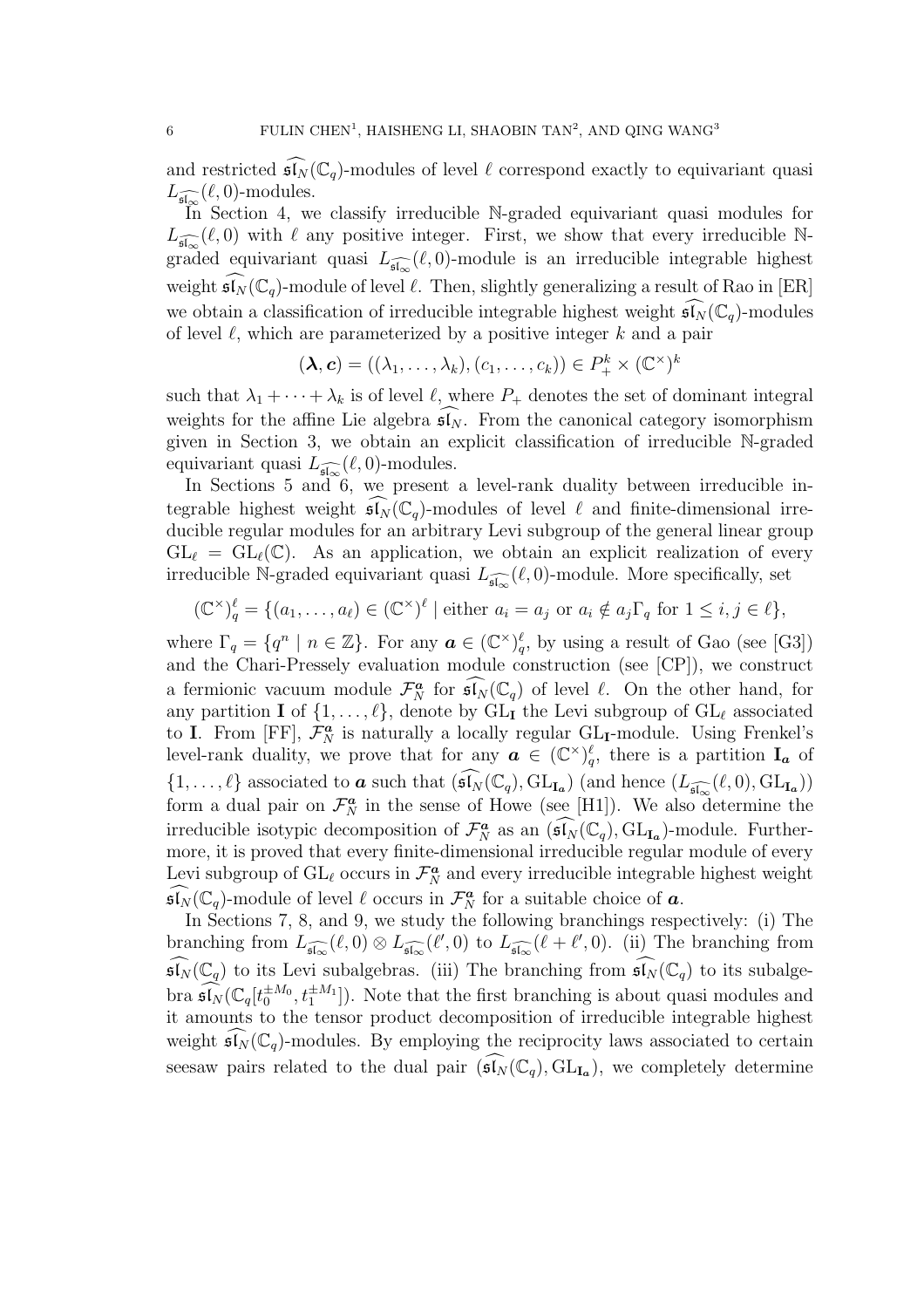these three branchings. More specifically, in Section 7, for every irreducible Ngraded equivariant quasi  $L_{\widehat{\mathfrak{sl}_\infty}}(\ell,0) \otimes L_{\widehat{\mathfrak{sl}_\infty}}(\ell',0)$ -module W, we show that W as a quasi  $L_{\widehat{\mathfrak{sl}_\infty}}(\ell + \ell', 0)$ -module is completely reducible and we determine the irreducible quasi  $L_{\widehat{\mathfrak{sl}_\infty}}(\ell+\ell',0)$ -modules and their multiplicities in W. We also show that the branching from  $L_{\widehat{\mathfrak{sl}_\infty}}(\ell,0)\otimes L_{\widehat{\mathfrak{sl}_\infty}}(1,0)$  to  $L_{\widehat{\mathfrak{sl}_\infty}}(\ell+1,0)$  is multiplicity free. Similarly, we completely determine the other two branchings.

For this paper, we use symbols  $\mathbb{Z}_+$  and  $\mathbb N$  for the sets of positive integers and nonnegative integers, respectively. We work on the field  $\mathbb C$  of complex numbers.

#### 2. Extended affine Lie algebras coordinated by quantum tori

In this section, we first recall the EALA (and its core) of type  $A_{N-1}$  coordinated by the 2-dimensional quantum torus and then we give a realization as a covariant Lie algebra of the affine Lie algebra of  $\mathfrak{sl}_{\infty}$ .

2.1. The extended affine Lie algebra  $\widehat{\mathfrak{sl}_N}(\mathbb{C}_q)$ . Let  $N \geq 2$  be a positive integer. For any unital associative algebra  $\mathcal A$  (over  $\mathbb C$ ), we denote by  $\mathfrak{gl}_N(\mathcal A)$  the associative algebra of all  $N \times N$  matrices with entries in A. Naturally,  $\mathfrak{gl}_N(\mathcal{A})$  is a Lie algebra with commutator as its Lie bracket. Note that  $\mathfrak{gl}_N(\mathcal{A})$  is naturally a (left)  $\mathcal{A}$ module (with each  $a \in \mathcal{A}$  as a scalar). Set

(2.1) 
$$
\mathfrak{sl}_N(\mathcal{A}) = [\mathfrak{gl}_N(\mathcal{A}), \mathfrak{gl}_N(\mathcal{A})],
$$

the derived Lie subalgebra. For  $1 \leq i, j \leq N$ ,  $a \in \mathcal{A}$ , we also write  $E_{i,j}a = aE_{i,j}$ , the matrix whose only nonzero entry is the  $(i, j)$ -entry which is a.

Let  $q$  be a nonzero complex number, which is fixed throughout this paper. Denote by  $\mathbb{C}_q[t_0^{\pm 1}, t_1^{\pm 1}]$  the 2-dimensional quantum torus associated to q. By definition,

$$
\mathbb{C}_q[t_0^{\pm 1}, t_1^{\pm 1}] = \mathbb{C}[t_0^{\pm 1}, t_1^{\pm 1}]
$$

as a vector space, where

$$
(t_0^{m_0}t_1^{m_1})(t_0^{n_0}t_1^{n_1})=q^{m_1n_0}t_0^{m_0+n_0}t_1^{m_1+n_1}\\
$$

for  $m_0, m_1, n_0, n_1 \in \mathbb{Z}$ . From now on, we simply write  $\mathbb{C}_q$  for  $\mathbb{C}_q[t_0^{\pm 1}, t_1^{\pm 1}]$ . Throughout this paper, we assume that  $q$  is not a root of unity. Note that this assumption amounts to that  $\mathbb{C}_q$  is a simple associative algebra.

Consider the following two-dimensional central extension of Lie algebra  $\mathfrak{gl}_N(\mathbb{C}_q)$ :

(2.2) 
$$
\widehat{\mathfrak{gl}_N}(\mathbb{C}_q) = \mathfrak{gl}_N(\mathbb{C}_q) \oplus \mathbb{C}\mathbf{k}_0 \oplus \mathbb{C}\mathbf{k}_1,
$$

where  $\mathbf{k}_0, \mathbf{k}_1$  are (linearly independent) central elements, and

(2.3) 
$$
[E_{i,j}t_0^{m_0}t_1^{m_1}, E_{k,l}t_0^{n_0}t_1^{n_1}]
$$

$$
= \delta_{j,k}q^{m_1n_0}E_{i,l}t_0^{m_0+n_0}t_1^{m_1+n_1} - \delta_{i,l}q^{n_1m_0}E_{k,j}t_0^{m_0+n_0}t_1^{m_1+n_1}
$$

$$
+ \delta_{j,k}\delta_{i,l}\delta_{m_0+n_0,0}\delta_{m_1+n_1,0}q^{m_1n_0}(m_0\mathbf{k}_0 + m_1\mathbf{k}_1)
$$

for  $1 \le i, j, k, l \le N$  and for  $m_0, m_1, n_0, n_1 \in \mathbb{Z}$ .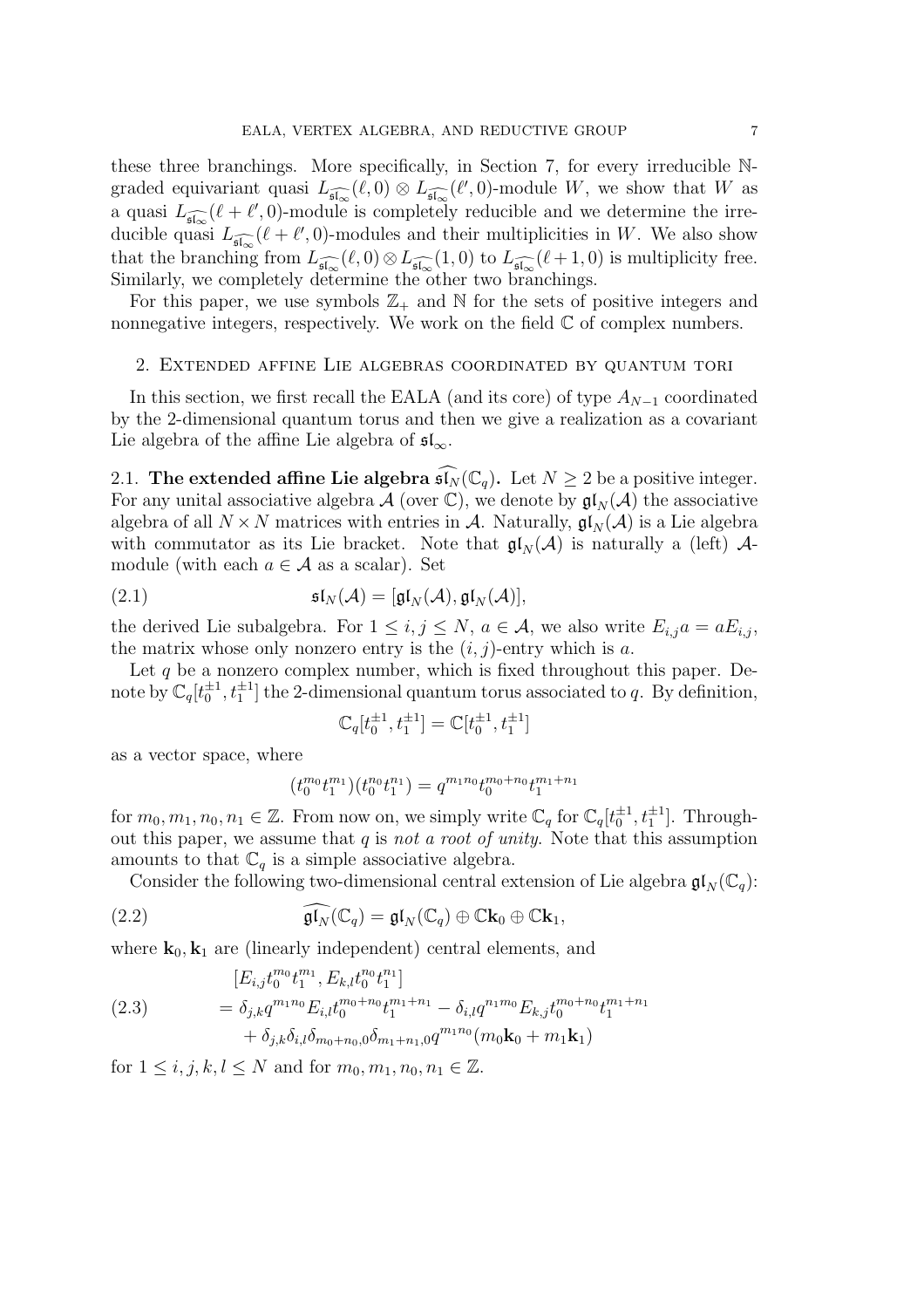It is clear that  $\widehat{\mathfrak{gl}_N}(\mathbb{C}_q)$  is a  $\mathbb{Z} \times \mathbb{Z}$ -graded Lie algebra with

$$
\deg \mathbf{k}_0 = (0,0), \ \ \deg \mathbf{k}_1 = (0,0), \ \ \deg(E_{i,j}t_0^{m_0}t_1^{m_1}) = (m_0, m_1)
$$

for  $1 \leq i, j \leq N$ ,  $m_0, m_1 \in \mathbb{Z}$ . Define degree-zero derivations  $\mathbf{d}_0, \mathbf{d}_1$  of  $\widehat{\mathfrak{gl}_N}(\mathbb{C}_q)$  by  $\mathbf{d}_r(E_{i,j}t_0^{m_0}t_1^{m_1}) = m_r E_{i,j} t_0^{m_0}t_1^{m_1}$ (2.4)

for  $r = 0, 1$  and for  $1 \le i, j \le N, m_0, m_1 \in \mathbb{Z}$ . Adding derivations  $\mathbf{d}_0, \mathbf{d}_1$  to  $\mathfrak{gl}_N(\mathbb{C}_q)$ , we obtain a Lie algebra

(2.5) 
$$
\widetilde{\mathfrak{gl}_N}(\mathbb{C}_q) = \widehat{\mathfrak{gl}_N}(\mathbb{C}_q) \oplus \mathbb{C}\mathbf{d}_0 \oplus \mathbb{C}\mathbf{d}_1.
$$

Set

(2.6) 
$$
\widehat{\mathfrak{sl}_N}(\mathbb{C}_q) = [\widehat{\mathfrak{gl}_N}(\mathbb{C}_q), \widehat{\mathfrak{gl}_N}(\mathbb{C}_q)] = \mathfrak{sl}_N(\mathbb{C}_q) \oplus \mathbb{C} \mathbf{k}_0 \oplus \mathbb{C} \mathbf{k}_1,
$$

the derived subalgebra of  $\widehat{\mathfrak{gl}_N}(\mathbb{C}_q)$ . It is known (see [BGK]) that  $\widehat{\mathfrak{sl}_N}(\mathbb{C}_q)$  is a universal central extension of  $\mathfrak{sl}_N(\mathbb{C}_q)$  and

(2.7) 
$$
\widehat{\mathfrak{gl}_N}(\mathbb{C}_q) = \widehat{\mathfrak{sl}_N}(\mathbb{C}_q) \oplus \mathbb{C}I_N,
$$

where  $I_N = E_{1,1} + \cdots + E_{N,N}$  (the identity matrix). Set

(2.8) 
$$
\widetilde{\mathfrak{sl}_N}(\mathbb{C}_q) = \widehat{\mathfrak{sl}_N}(\mathbb{C}_q) \oplus \mathbb{C}\mathbf{d}_0 \oplus \mathbb{C}\mathbf{d}_1 \subset \widetilde{\mathfrak{gl}_N}(\mathbb{C}_q).
$$

The Lie algebra  $\mathfrak{sl}_N(\mathbb{C}_q)$  is known to be a nullity-2 extended affine Lie algebra of type  $A_{N-1}$ , where  $\widehat{\mathfrak{sl}_N}(\mathbb{C}_q)$  is called the core of  $\widetilde{\mathfrak{sl}_N}(\mathbb{C}_q)$ . We refer the reader to [BGK] or [AABGP] for details.

In this paper, we shall focus on the subalgebra  $\widehat{\mathfrak{sl}_N}(\mathbb{C}_q)$ . From [BGK] we have:

**Lemma 2.1.** The following elements form a basis of  $\widehat{\mathfrak{sl}_N}(\mathbb{C}_q)$ :

(2.9) 
$$
E_{i,j}t_0^{m_0}t_1^{m_1}, \quad E_{r,r}-E_{r+1,r+1}, \quad \mathbf{k}_0, \quad \mathbf{k}_1,
$$

where  $1 \le i, j \le N$ ,  $m_0, m_1 \in \mathbb{Z}$  with  $(i-j, m_0, m_1) \ne (0, 0, 0)$  and  $1 \le r \le N - 1$ .

2.2. The  $(\mathbb{Z}, \chi_q)$ -covariant algebra  $\widehat{\mathfrak{sl}_\infty}[\mathbb{Z}]$  of  $\widehat{\mathfrak{sl}_\infty}$ . We start with the definition of a covariant algebra of an affine Lie algebra. Let g be a (possibly infinitedimensional) Lie algebra equipped with a symmetric invariant bilinear form  $\langle \cdot, \cdot \rangle$ . Associated to the pair  $(\mathfrak{g},\langle\cdot,\cdot\rangle)$ , we have an affine Lie algebra

$$
\widehat{\mathfrak{g}} = \mathfrak{g} \otimes \mathbb{C}[t, t^{-1}] \oplus \mathbb{C} \mathbf{k},
$$

where **k** is a (nonzero) central element, and for  $a, b \in \mathfrak{g}, m, n \in \mathbb{Z}$ ,

$$
[a \otimes t^m, b \otimes t^n] = [a, b] \otimes t^{m+n} + m\delta_{m+n,0} \langle a, b \rangle \mathbf{k}.
$$

Assume that  $\Gamma$  is a group acting on  $\mathfrak g$  as an automorphism group preserving the bilinear form  $\langle \cdot, \cdot \rangle$  such that for  $a, b \in \mathfrak{g}$ ,

(2.10) 
$$
[ga, b] = 0
$$
 and  $\langle ga, b \rangle = 0$  for all but finitely many  $g \in \Gamma$ .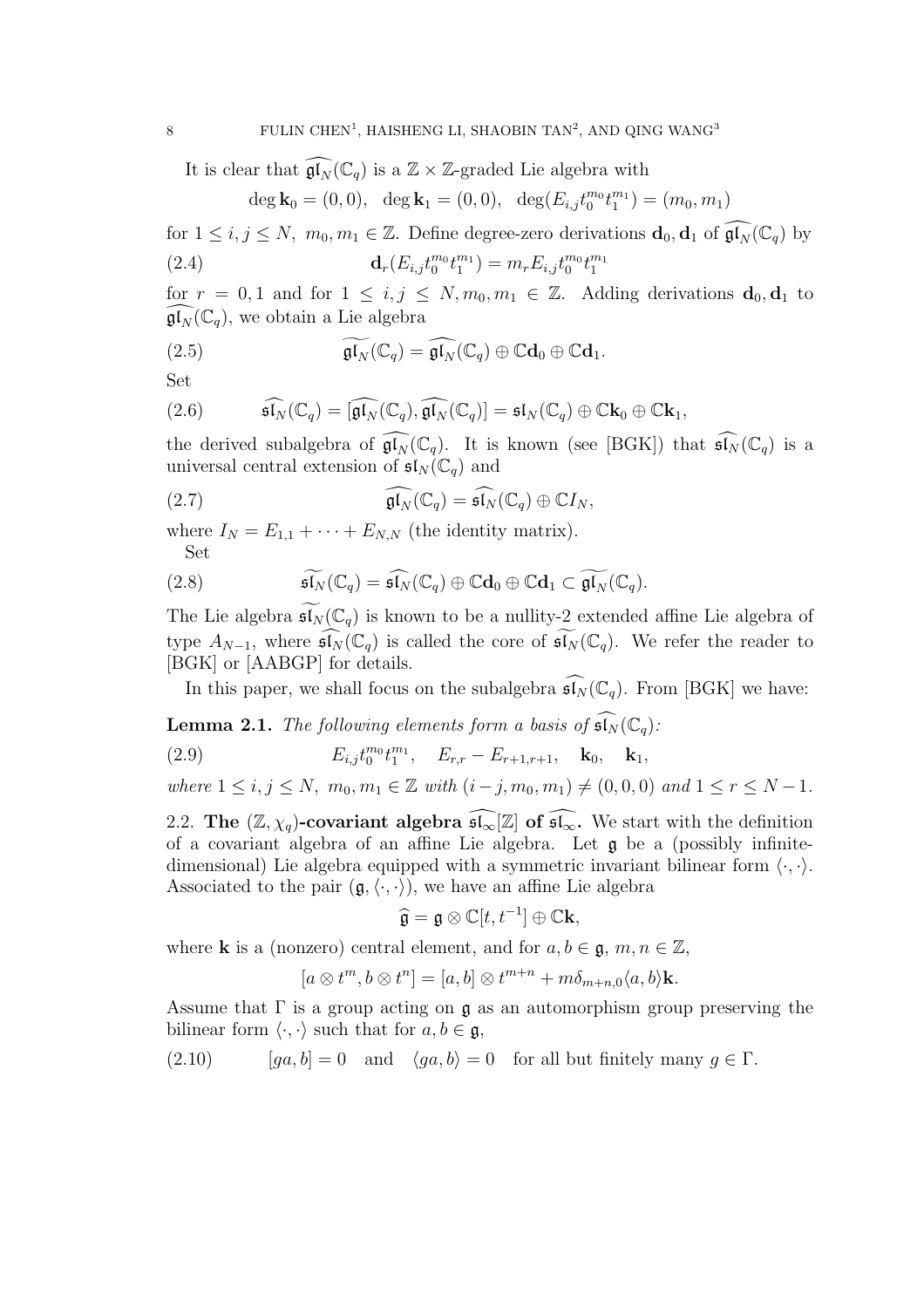Let  $\chi : \Gamma \to \mathbb{C}^\times$  be any linear character. We lift the  $\Gamma$ -action from  $\mathfrak g$  to  $\widehat{\mathfrak g}$  by

(2.11) 
$$
g(a \otimes t^m + \beta \mathbf{k}) = \chi(g)^m (ga \otimes t^m) + \beta \mathbf{k}
$$

for  $g \in \Gamma$ ,  $a \in \mathfrak{g}$ ,  $m \in \mathbb{Z}$ ,  $\beta \in \mathbb{C}$ . From [Li4], the  $(\Gamma, \chi)$ -covariant algebra of  $\widehat{\mathfrak{g}}$  is the Lie algebra  $\widehat{\mathfrak{g}}[\Gamma]$ , where

(2.12) 
$$
\widehat{\mathfrak{g}}[\Gamma] = \widehat{\mathfrak{g}}/\mathrm{span}\{gu - u \mid g \in \Gamma, u \in \widehat{\mathfrak{g}}\}
$$

as a vector space and the Lie bracket is given by

$$
[\overline{u}, \overline{v}] = \sum_{g \in \Gamma} \overline{[gu, v]} \quad \text{for } u, v \in \widehat{\mathfrak{g}}.
$$

Here and below, for  $u \in \hat{\mathfrak{g}}, \overline{u}$  stands for the image of u in  $\hat{\mathfrak{g}}[\Gamma]$  under the natural quotient map  $\hat{\mathfrak{g}} \to \hat{\mathfrak{g}}[\Gamma]$ . Note that for  $a, b \in \mathfrak{g}$ ,  $m, n \in \mathbb{Z}$  and  $g \in \Gamma$ , we have

(2.13) 
$$
\overline{a \otimes t^m} = \chi(g)^m \overline{ga \otimes t^m},
$$

(2.14) 
$$
[\overline{a \otimes t^m}, \overline{b \otimes t^n}] = \sum_{g \in \Gamma} \chi(g)^m \left( \overline{[ga, b] \otimes t^{m+n}} + m \delta_{m+n,0} \langle ga, b \rangle \mathbf{k} \right),
$$

where we still denote  $\overline{k}$  by **k** for simplicity.

The following is straightforward:

**Lemma 2.2.** Let  $\mathfrak g$  be a Lie algebra,  $\Gamma$  a group as above. Suppose that  $\mathfrak g_0$  is a subalgebra of  $\mathfrak g$  which is stable under the action of  $\Gamma$ . Then the embedding map of  $\mathfrak{g}_0$  into  $\mathfrak{g}$  gives rise to a Lie algebra homomorphism  $\psi : \widehat{\mathfrak{g}}_0[\Gamma] \to \widehat{\mathfrak{g}}[\Gamma].$ 

We also formulate a simple lemma which we shall use to determine a basis of the covariant Lie algebra  $\hat{\mathfrak{g}}[\Gamma]$ . Let G be a group and let U be a G-module. Define  $U/G$  to be the quotient space of U modulo the subspace spanned by  $\{qu-u \mid q \in$  $G, u \in U$ .

**Lemma 2.3.** Let G be a group, U a G-module. (a) If  $U = \bigoplus_{\alpha \in S} U_{\alpha}$  as a Gmodule, then  $U/G \simeq \bigoplus_{\alpha \in S} U_{\alpha}/G$ . (b) Suppose that U has a basis B with a subset  $B_0$  satisfying the condition that for every  $b \in B$ , there exist unique  $g \in G$ ,  $b_0 \in B_0$ such that  $b \in \mathbb{C}$ gb<sub>0</sub>. Then  $B_0$  gives rise to a basis for the quotient space  $U/G$ .

Proof. Part (a) follows immediately from a standard result in linear algebra. For Part (b), from the assumption,  $\{g(b_0) \mid g \in G, b_0 \in B_0\}$  is also a basis of U. It then follows that  $B_0 \cup \{g(b_0)-b_0 \mid g \in G, g \neq e, b_0 \in B_0\}$  is also a basis of U. Note that  $g(hb_0)-hb_0 = (ghb_0-b_0)-(hb_0-b_0)$  for  $g, h \in G$ ,  $b_0 \in B_0$ . Using this and using the basis  ${g(b_0) | g \in G, b_0 \in B_0}$  of U, we see that  ${g(b_0) - b_0 | g \in G, g \neq e, b_0 \in B_0}$ is a basis of the span of  $\{gu - u \mid g \in G, u \in U\}$ . Consequently,  $B_0$  gives rise to a basis for the quotient space  $U/G$ .

Let  $\mathfrak{gl}_{\infty}$  be the associative algebra of all doubly infinite complex matrices with only finitely many nonzero entries, which is also naturally a Lie algebra. As before,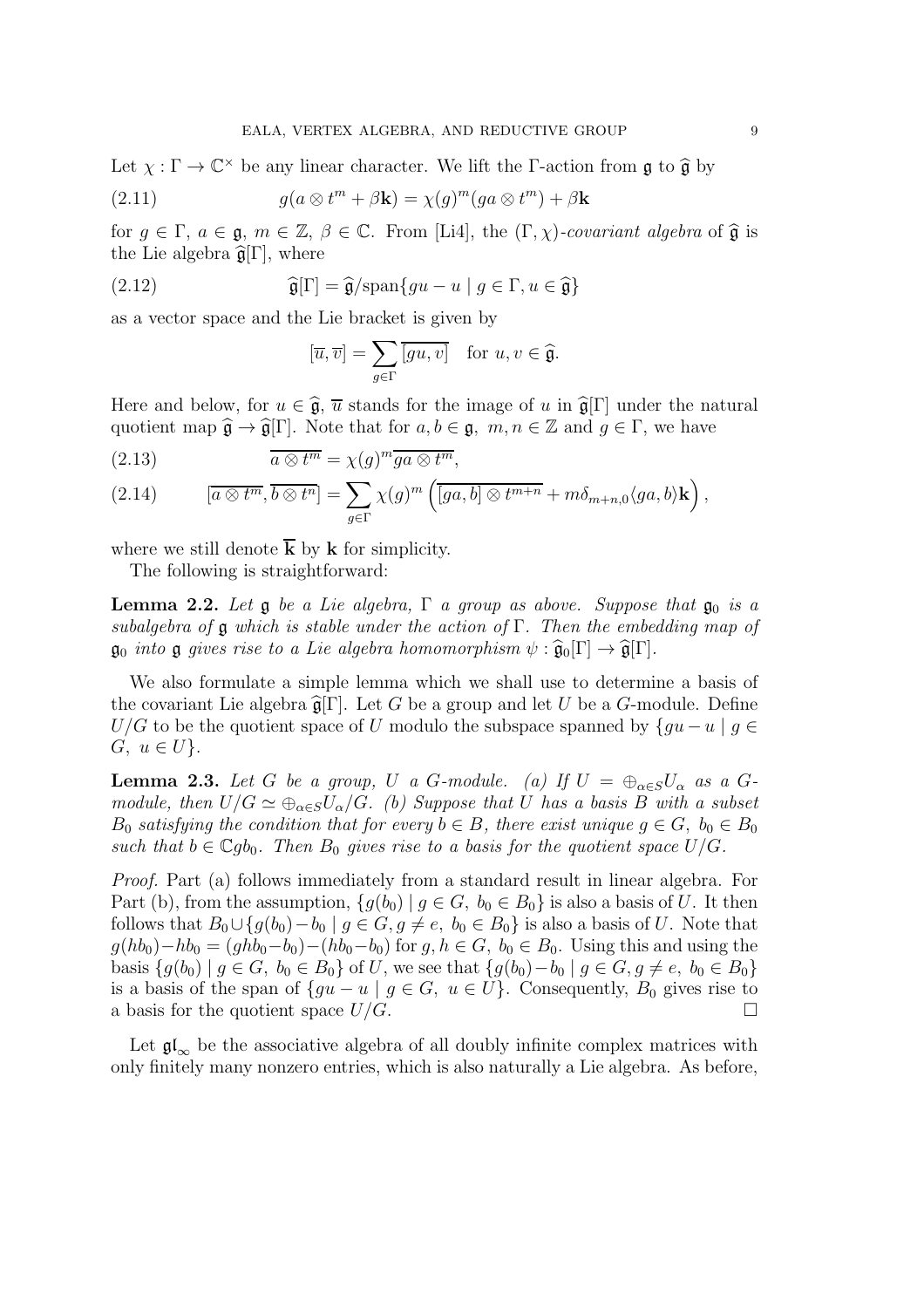for  $m, n \in \mathbb{Z}$ , let  $E_{m,n}$  denote the unit matrix whose only nonzero entry is the  $(m, n)$ -entry which is 1. Equip  $\mathfrak{gl}_{\infty}$  with the bilinear form  $\langle \cdot, \cdot \rangle$  defined by

$$
\langle E_{i,j}, E_{k,l} \rangle = \delta_{j,k} \, \delta_{i,l} \quad \text{for } i, j, k, l \in \mathbb{Z},
$$

which is nondegenerate, symmetric and (associative) invariant. Set

(2.15) 
$$
\mathfrak{sl}_{\infty} = [\mathfrak{gl}_{\infty}, \mathfrak{gl}_{\infty}],
$$

the derived subalgebra of  $\mathfrak{gl}_{\infty}$ . We see that  $\langle \cdot, \cdot \rangle$  is also nondegenerate on  $\mathfrak{sl}_{\infty}$ . Then we have the affine Lie algebra  $\mathfrak{sl}_{\infty}$  associated to the pair  $(\mathfrak{sl}_{\infty},\langle\cdot,\cdot\rangle).$ 

**Definition 2.4.** Let  $\sigma$  be the automorphism of the algebra  $\mathfrak{gl}_{\infty}$  defined by

(2.16) 
$$
\sigma(E_{m,n}) = E_{m+1,n+1} \quad \text{for } m, n \in \mathbb{Z}.
$$

The following is straightforward:

**Lemma 2.5.** The automorphism  $\sigma$  of  $\mathfrak{gl}_{\infty}$  preserves the bilinear form  $\langle \cdot, \cdot \rangle$  and the Lie subalgebra  $\mathfrak{sl}_{\infty}$ . Furthermore, for any positive integer N, the map (2.17)  $\rho_N : \mathbb{Z} \to \text{Aut}(\mathfrak{gl}_{\infty}) \text{ (resp. } \text{Aut}(\mathfrak{sl}_{\infty})\text{)}, \quad r \mapsto \sigma^{Nr} \quad (r \in \mathbb{Z})$ 

is a one-to-one group homomorphism, and for any  $a, b \in \mathfrak{gl}_{\infty}$  (resp.  $\mathfrak{sl}_{\infty}$ ),

 $[\sigma^r(a), b] = 0$  and  $\langle \sigma^r(a), b \rangle = 0$  for all but finitely many  $r \in \mathbb{Z}$ .

From now on, we fix the group actions of  $\mathbb{Z}$  on  $\mathfrak{gl}_{\infty}$  and  $\mathfrak{sl}_{\infty}$  via the homomorphism  $\rho_N$ . Define a linear character  $\chi_q : \mathbb{Z} \to \mathbb{C}^\times$  by

(2.18) 
$$
\chi_q(r) = q^r \quad \text{for } r \in \mathbb{Z}.
$$

Then we have the  $(\mathbb{Z}, \chi_q)$ -covariant algebras  $\widehat{\mathfrak{gl}_\infty}[\mathbb{Z}]$  and  $\widehat{\mathfrak{sl}_\infty}[\mathbb{Z}]$ . In what follows, we shall show that Lie algebra  $\widehat{\mathfrak{sl}_N}(\mathbb{C}_q)$  is isomorphic to  $\widehat{\mathfrak{sl}_\infty}[\mathbb{Z}].$ 

Define a linear map  $\theta_{N,q} : \widehat{\mathfrak{gl}_N}(\mathbb{C}_q) \to \widehat{\mathfrak{gl}_\infty}[\mathbb{Z}]$  by

(2.19) 
$$
\theta_{N,q}(E_{i,j}t_0^{m_0}t_1^{m_1}) = \overline{E_{Nm_1+i,j} \otimes t^{m_0}}, \quad \theta_{N,q}(\mathbf{k}_0) = \mathbf{k}, \quad \theta_{N,q}(\mathbf{k}_1) = 0
$$

for  $1 \leq i, j \leq N, m_0, m_1 \in \mathbb{Z}$ . Then we have:

**Proposition 2.6.** The linear map  $\theta_{N,q}$  :  $\widehat{\mathfrak{gl}_N}(\mathbb{C}_q) \to \widehat{\mathfrak{gl}_\infty}[\mathbb{Z}]$  is a surjective Lie homomorphism with  $\ker(\theta_{N,q}) = \mathbb{C} \mathbf{k}_1$ .

*Proof.* By Lemma 2.3, we see that the central element **k** together with the elements

$$
\overline{E_{Nm_1+i,j}\otimes t^{m_0}} \quad \text{for } 1\leq i,j\leq N, \ m_0, m_1\in \mathbb{Z},
$$

form a basis of  $\mathfrak{gl}_{\infty}[\mathbb{Z}]$ . Thus  $\theta_{N,q}$  is a surjective linear map with ker $(\theta_{N,q}) = \mathbb{C} \mathbf{k}_1$ . Let  $1 \leq i, j, k, l \leq N$  and  $m_0, m_1, n_0, n_1 \in \mathbb{Z}$ . By definition (see (2.14)) we have

$$
[E_{Nm_1+i,j} \otimes t^{m_0}, \overline{E_{Nn_1+k,l}} \otimes t^{n_0}]
$$
  
= 
$$
\sum_{r \in \mathbb{Z}} \chi_q(r)^{m_0} \Big( \overline{[E_{N(m_1+r)+i, Nr+j} \otimes t^{m_0}, E_{Nn_1+k,l} \otimes t^{n_0}]}
$$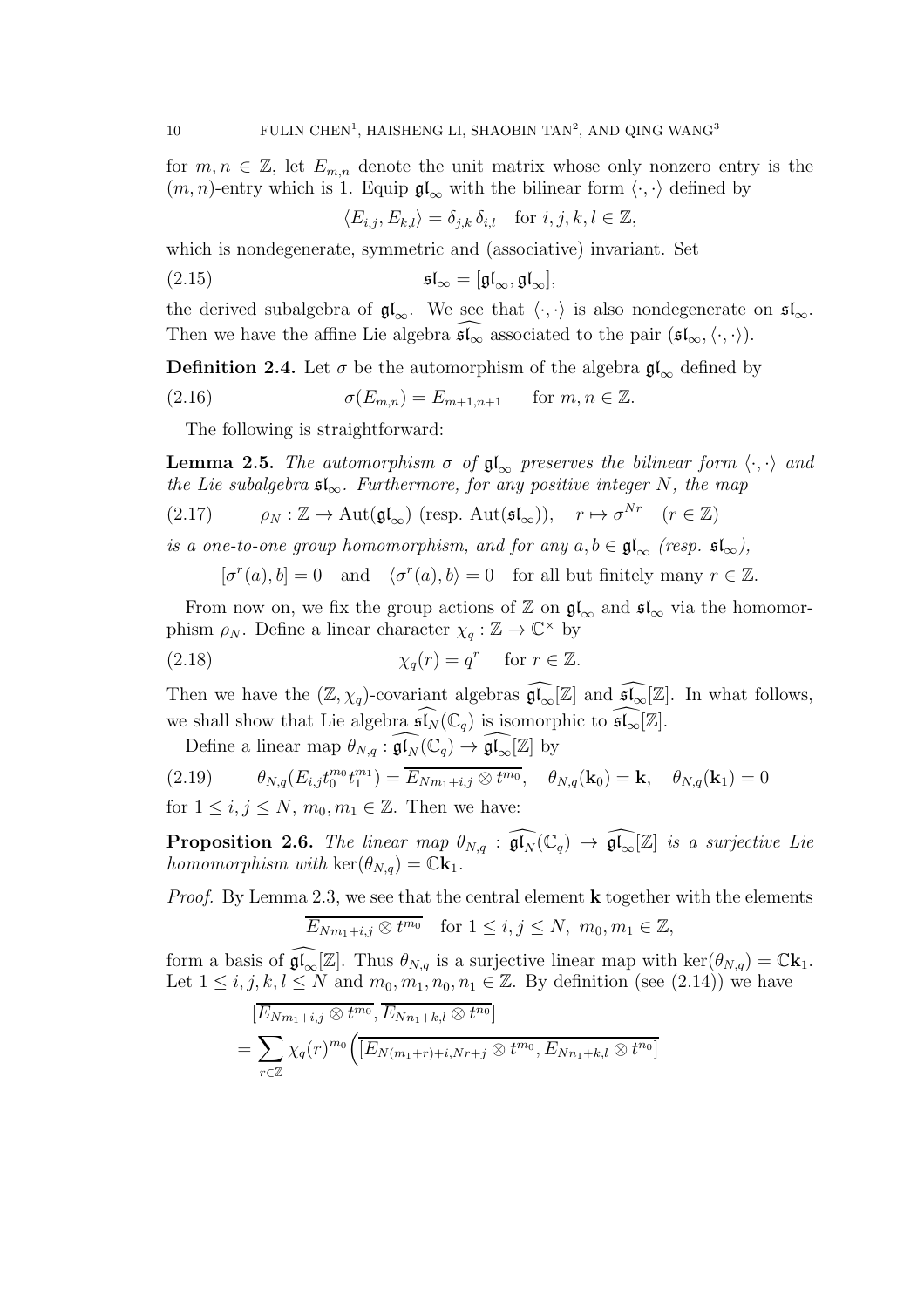$$
+ m_0 \delta_{m_0+n_0,0} \langle E_{N(m_1+r)+i,Nr+j}, E_{Nn_1+k,l} \rangle \mathbf{k} \rangle
$$
  
=  $\delta_{j,k} q^{n_1 m_0} \overline{E_{N(m_1+n_1)+i,l}} \otimes t^{m_0+n_0} - \delta_{i,l} q^{-m_1 m_0} \overline{E_{Nn_1+k,-Nm_1+j}} \otimes t^{m_0+n_0} + m_0 q^{m_0 n_1} \delta_{m_0+n_0,0} \delta_{m_1+n_1,0} \delta_{j,k} \delta_{i,l} \mathbf{k}$   
(2.20) =  $\delta_{j,k} q^{n_1 m_0} \overline{E_{N(m_1+n_1)+i,l}} \otimes t^{m_0+n_0} - \delta_{i,l} q^{m_1 n_0} \overline{E_{N(m_1+n_1)+k,j}} \otimes t^{m_0+n_0} + m_0 q^{m_0 n_1} \delta_{m_0+n_0,0} \delta_{m_1+n_1,0} \delta_{j,k} \delta_{i,l} \mathbf{k},$ 

noticing that (see  $(2.13)$  and  $(2.18)$ )

$$
E_{Nn_1+k,-Nm_1+j} \otimes t^{m_0+n_0} = \chi_q(m_1)^{m_0+n_0} \overline{\sigma_{N,m_1}(E_{Nn_1+k,-Nm_1+j})} \otimes t^{m_0+n_0}
$$
  
=  $q^{(m_0+n_0)m_1} \overline{E_{N(n_1+m_1)+k,j}} \otimes t^{m_0+n_0}$ .

It then follows from (2.3) and (2.20) that  $\theta_{N,q}$  is a Lie algebra homomorphism.  $\Box$ 

Now, we continue to study Lie algebra  $\widehat{\mathfrak{sl}_{\infty}}[\mathbb{Z}]$ . For  $1 \leq i, j \leq N$ ,  $m_0, m_1 \in \mathbb{Z}$ with  $(i, m_0, m_1) \neq (j, 0, 0)$ , set

$$
e_{i,j}(m_0, m_1) = \overline{E_{Nm_1+i,j} \otimes t^{m_0}} \quad \text{if } (i, m_1) \neq (j, 0),
$$
  

$$
e_{i,i}(m_0, 0) = \frac{1}{1 - q^{-m_0}} \overline{(E_{i,i} - E_{N+i,N+i}) \otimes t^{m_0}} \quad \text{if } m_0 \neq 0.
$$

On the other hand, set

$$
\mathbf{k}' = \overline{E_{N+1,N+1} - E_{1,1}} \text{ and } \overline{h_r} = \overline{E_{r,r} - E_{r+1,r+1}} \text{ for } 1 \le r \le N - 1.
$$

Then we have:

**Lemma 2.7.** The following relations hold for  $1 \leq i, j \leq N, m_0, m_1, n_1 \in \mathbb{Z}$  with  $(i, m_1) \neq (j, n_1)$ :

(2.21) 
$$
\overline{E_{Nm_1+i, Nn_1+j} \otimes t^{m_0}} = q^{-m_0n_1} e_{i,j}(m_0, m_1 - n_1),
$$

(2.22) 
$$
\begin{aligned} (E_{Nm_1+i, Nm_1+i} - E_{Nn_1+j, Nn_1+j}) \otimes t^{m_0} \\ = \begin{cases} q^{-m_0m_1} e_{i,i}(m_0, 0) - q^{-m_0n_1} e_{j,j}(m_0, 0) & \text{if } m_0 \neq 0 \\ \overline{E_{i,i} - E_{j,j}} + (m_1 - n_1) \mathbf{k}' & \text{if } m_0 = 0. \end{cases} \end{aligned}
$$

Furthermore, the vectors

$$
(2.23) \t\t e_{i,j}(m_0,m_1), \quad \overline{h_r}, \quad \mathbf{k}', \quad \mathbf{k},
$$

where  $1 \le i, j \le N$ ,  $m_0, m_1 \in \mathbb{Z}$  with  $(i - j, m_0, m_1) \ne (0, 0, 0)$  and  $1 \le r \le N - 1$ , form a basis of  $\mathfrak{sl}_{\infty}[\mathbb{Z}].$ 

*Proof.* From definition (see  $(2.13)$ ) we get  $(2.21)$  as

$$
\overline{E_{Nm_1+i, Nn_1+j} \otimes t^{m_0}} = \chi_q(-n_1)^{m_0} \overline{\sigma^{N(-n_1)}} (E_{Nm_1+i, Nn_1+j}) \otimes t^{m_0}
$$
  
=  $q^{-m_0n_1} \overline{E_{N(m_1-n_1)+i,j} \otimes t^{m_0}} = q^{-m_0n_1} e_{i,j}(m_0, m_1 - n_1).$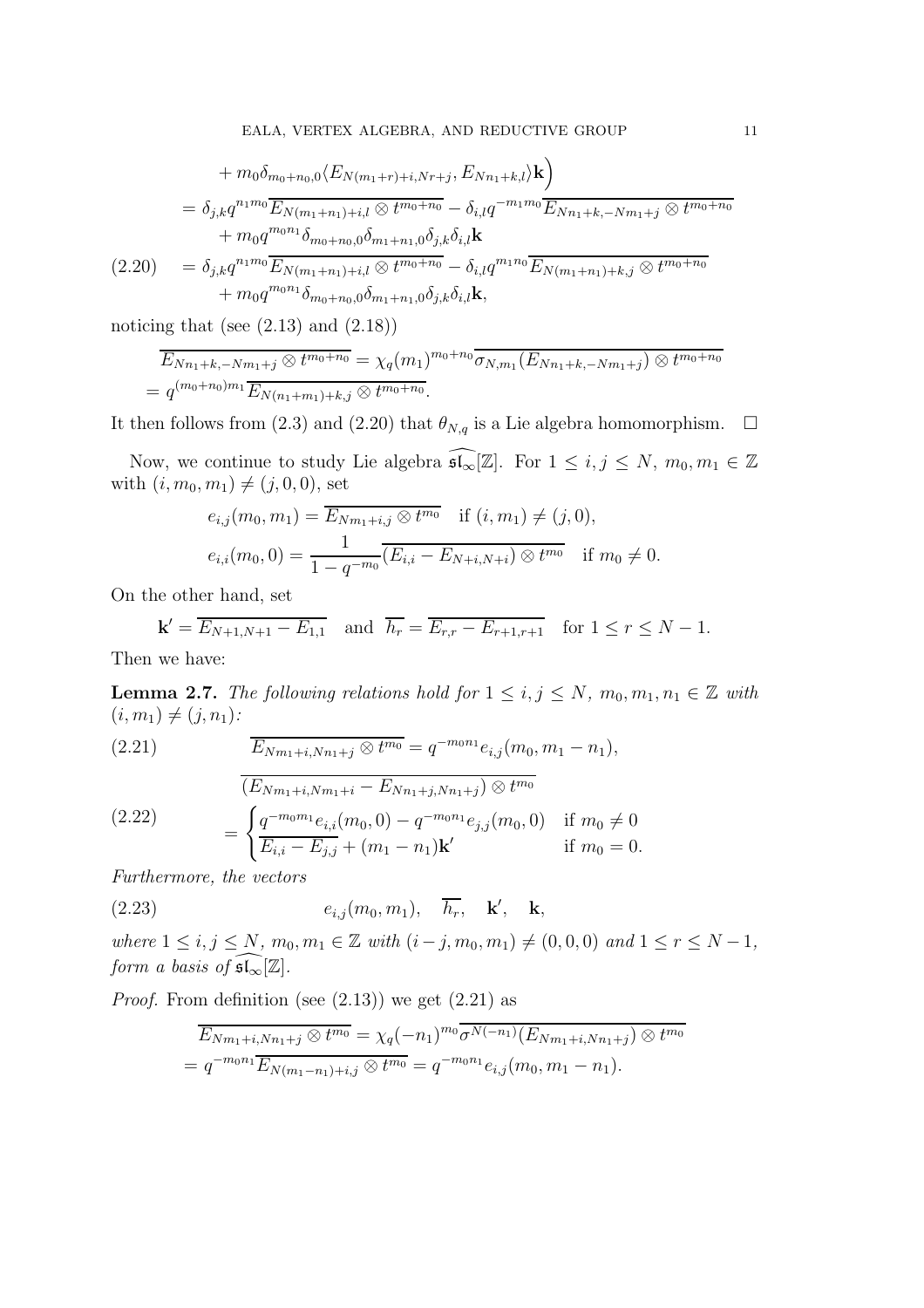Assume  $m_0 \neq 0$ . For convenience, define  $e_{r,r}(m_0, 0)$  for any  $r \in \mathbb{Z}$  in the same way:

$$
e_{r,r}(m_0,0)=\frac{1}{1-q^{-m_0}}\overline{(E_{r,r}-E_{N+r,N+r})\otimes t^{m_0}}.
$$

Note that

$$
e_{r+kN,r+kN}(m_0, 0) = q^{-km_0} e_{r,r}(m_0, 0)
$$

for any  $r, k \in \mathbb{Z}$ . Using this we get

$$
(1 - q^{-m_0})\overline{(E_{m,m} - E_{n,n}) \otimes t^{m_0}}
$$
  
=  $\left(\overline{(E_{m,m} - E_{n,n}) \otimes t^{m_0}} - \overline{(E_{N+m,N+m} - E_{N+n,N+n}) \otimes t^{m_0}}\right)$   
=  $\overline{(E_{m,m} - E_{N+m,N+m}) \otimes t^{m_0} - (E_{n,n} - E_{N+n,N+n}) \otimes t^{m_0}}$   
=  $(1 - q^{-m_0}) (e_{m,m}(m_0, 0) - e_{n,n}(m_0, 0)),$ 

which gives

$$
\overline{(E_{m,m}-E_{n,n})\otimes t^{m_0}}=e_{m,m}(m_0,0)-e_{n,n}(m_0,0)
$$

for any  $m, n \in \mathbb{Z}$ . Then we have

$$
\overline{(E_{Nm_1+i,Nm_1+i} - E_{Nn_1+j,Nn_1+j}) \otimes t^{m_0}}
$$
\n
$$
= e_{Nm_1+i,Nm_1+i}(m_0, 0) - e_{Nn_1+j,Nn_1+j}(m_0, 0)
$$
\n
$$
= q^{-m_1m_0} e_{i,i}(m_0, 0) - q^{-n_1m_0} e_{j,j}(m_0, 0).
$$

Now, assume  $m_0 = 0$ . For any integer r, as

$$
\overline{E_{N+1,N+1} - E_{1,1}} - \overline{E_{N+r,N+r} - E_{r,r}} = \overline{\sigma_{N,1}(E_{1,1} - E_{r,r}) - (E_{1,1} - E_{r,r})} = 0,
$$

we have

$$
E_{N+r,N+r} - E_{r,r} = \overline{E_{N+1,N+1} - E_{1,1}} = \mathbf{k}'.
$$

It follows that

$$
\overline{E_{nN+i,nN+i} - E_{i,i}} = n \mathbf{k'} \quad \text{for all } 1 \le i \le N, \ n \in \mathbb{Z}.
$$

Then we have

$$
\overline{E_{Nm_1+i,Nm_1+i} - E_{Nn_1+j,Nn_1+j}} \\
= \overline{E_{Nm_1+i,Nm_1+i} - E_{i,i}} + \overline{E_{i,i} - E_{j,j}} + \overline{E_{j,j} - E_{Nn_1+j,Nn_1+j}} \\
= \overline{E_{i,i} - E_{j,j}} + (m_1 - n_1)\mathbf{k'}.
$$

This proves the first assertion.

Now, we prove the basis assertion. Note that matrices  $E_{m,n}$  and  $E_{m,m}-E_{m+1,m+1}$ for  $m, n \in \mathbb{Z}$  with  $m \neq n$  form a basis of  $\mathfrak{sl}_{\infty}$ . Then the elements

$$
E_{m,n} \otimes t^{m_0}, \quad (E_{m,m} - E_{m+1,m+1}) \otimes t^{m_0}
$$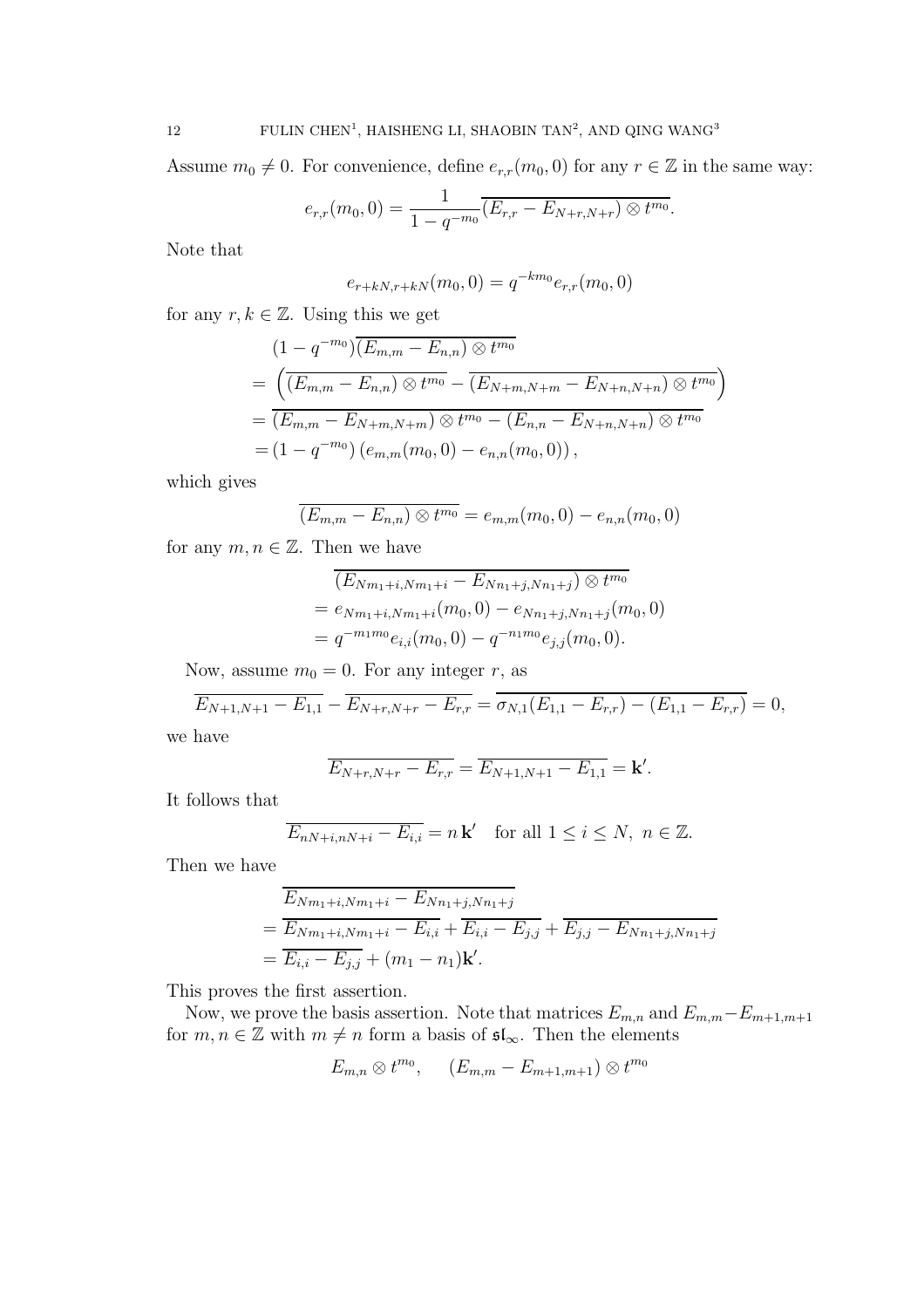for  $m, n, m_0 \in \mathbb{Z}$  with  $m \neq n$  together with **k** form a basis of  $\widehat{\mathfrak{sl}_{\infty}}$ . Recall that for  $r \in \mathbb{Z}, \rho_N(r) = (\sigma^N)^r$  on  $\mathfrak{sl}_{\infty}$  is the restriction of the automorphism of  $\mathfrak{gl}_{\infty}$  defined by  $\sigma^{Nr}(E_{m,n})=E_{m+rN,n+rN}$  for  $m,n\in\mathbb{Z}$  and that

$$
\rho_N(r)(E_{m,n}\otimes t^{m_0})=\chi_q(r)^{m_0}E_{m+rN,n+rN}\otimes t^{m_0}=q^{rm_0}E_{m+rN,n+rN}\otimes t^{m_0}
$$

for  $m, n, m_0 \in \mathbb{Z}$ . It then follows from Lemma 2.3 that the elements

$$
\overline{E_{mN+i,j}\otimes t^{m_0}},\quad \ \overline{(E_{i,i}-E_{i+1,i+1})\otimes t^{m_0}}
$$

for  $1 \leq i, j \leq N$ ,  $m, m_0 \in \mathbb{Z}$  with  $(i, m) \neq (j, 0)$  together with **k** form a basis of  $\widehat{\mathfrak{sl}}_{\infty}[\mathbb{Z}]$ . When  $m_0 = 0$ , it is clear that  $\{\overline{h_1}, \ldots, \overline{h_{N-1}}, \mathbf{k}'\}$  is also a basis for the subspace spanned by  $(E_{i,i} - E_{i+1,i+1}) \otimes t^{m_0}$  for  $1 \leq i \leq N$ .

Let  $m_0$  be any nonzero integer. From the first assertion, the N vectors

$$
(2.24) \qquad \overline{(E_{i,i} - E_{N+i,N+i}) \otimes t^{m_0}} \quad \text{for } 1 \le i \le N
$$

linearly span the N-dimensional subspace spanned by

(2.25) 
$$
\overline{(E_{i,i} - E_{i+1,i+1}) \otimes t^{m_0}} \quad \text{for } 1 \le i \le N.
$$

Consequently, the N vectors in  $(2.24)$  also form a basis for the subspace spanned by the vectors in (2.25). Therefore,

$$
\overline{E_{mN+i,j}\otimes t^{m_0}},\quad \ \overline{(E_{i,i}-E_{N+i,N+i})\otimes t^{m_0}}
$$

for  $1 \leq i, j \leq N$ ,  $m, m_0 \in \mathbb{Z}$  with  $(i, m) \neq (j, 0)$  together with **k'** and **k** form a basis of  $\mathfrak{sl}_{\infty}[\mathbb{Z}]$ . Now, the proof is complete.

As the main result of this section, we have:

**Theorem 2.8.** The Lie algebra  $\widehat{\mathfrak{sl}_N}(\mathbb{C}_q)$  is isomorphic to the covariant algebra  $\mathfrak{sl}_{\infty}[\mathbb{Z}]$ , where an isomorphism  $\theta : \mathfrak{sl}_N(\mathbb{C}_q) \to \mathfrak{sl}_{\infty}[\mathbb{Z}]$  is given by

$$
\theta(\mathbf{k}_0) = \mathbf{k}, \quad \theta(\mathbf{k}_1) = \mathbf{k}',
$$
  
\n
$$
\theta(E_{i,j}t_0^{m_0}t_1^{m_1}) = e_{i,j}(m_0, m_1), \quad \theta(E_{r,r} - E_{r+1,r+1}) = \overline{E_{r,r} - E_{r+1,r+1}}
$$

for  $1 \le i, j \le N$ ,  $m_0, m_1 \in \mathbb{Z}$  with  $(i - j, m_0, m_1) \ne (0, 0, 0)$  and  $1 \le r \le N - 1$ .

*Proof.* In view of Lemma 2.7, the linear map  $\theta$  is a linear isomorphism from  $\widehat{\mathfrak{sl}_N}(\mathbb{C}_q)$ onto  $\mathfrak{sl}_{\infty}[\mathbb{Z}]$ , so it remains to prove that  $\theta$  is a Lie algebra homomorphism. Recall from Proposition 2.6 that we have a Lie algebra homomorphism  $\theta_{N,q} : \widehat{\mathfrak{gl}_N}(\mathbb{C}_q) \to$  $\mathfrak{gl}_{\infty}[\mathbb{Z}]$ . This gives a Lie algebra homomorphism from  $\widehat{\mathfrak{sl}_N}(\mathbb{C}_q)$  to  $\widehat{\mathfrak{gl}_\infty}[\mathbb{Z}]$ , also denoted by  $\theta_{N,q}$ , such that ker $(\theta_{N,q}) = \mathbb{C} \mathbf{k}_1$ .

On the other hand, by Lemma 2.3 the Lie algebra embedding of  $\mathfrak{sl}_{\infty}$  into  $\mathfrak{gl}_{\infty}$ gives rise to a Lie algebra homomorphism  $\psi : \tilde{\mathfrak{sl}}_{\infty}[\mathbb{Z}] \to \tilde{\mathfrak{gl}}_{\infty}[\mathbb{Z}]$ . Notice that the following relations hold in  $\mathfrak{gl}_{\infty}[\mathbb{Z}]\mathbb{Z}$ :

$$
\overline{(E_{i,i} - E_{N+i,N+i}) \otimes t^{m_0}} = (1 - q^{-m_0}) \overline{(E_{i,i} \otimes t^{m_0})},
$$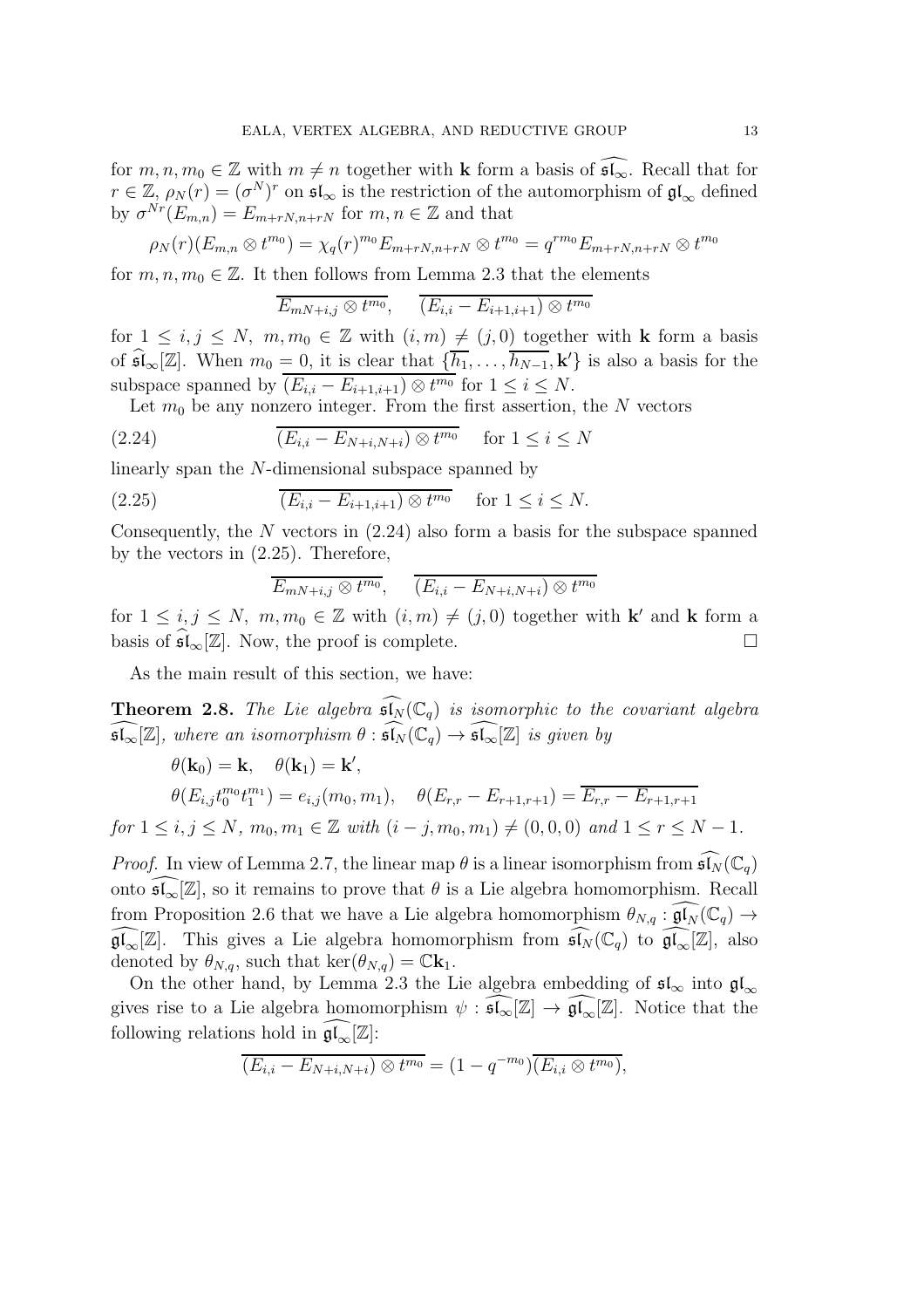$$
\overline{E_{N+1,N+1} - E_{1,1}} = 0
$$
\nas  $\overline{E_{N+j,N+j} \otimes t^{m_0}} = q^{-m_0} \overline{E_{j,j} \otimes t^{m_0}}$  for  $1 \le j \le N$ . Thus\n
$$
\psi(e_{i,i}(m_0, 0)) = \overline{E_{i,i} \otimes t^{m_0}} \quad \text{for } 1 \le i \le N, \ m_0 \ne 0
$$

and  $\psi(\mathbf{k}') = 0$ . It follows that  $\ker(\psi) = \mathbb{C}\mathbf{k}'$  and  $\theta_{N,q}(\widehat{\mathfrak{sl}_N}(\mathbb{C}_q)) = \psi(\widehat{\mathfrak{sl}_\infty}[\mathbb{Z}])$ . Consequently,  $\theta$  reduces to a Lie algebra isomorphism from  $\mathfrak{sl}_N(\mathbb{C}_q)/\mathbb{C}\mathbf{k}_1$  onto  $\widehat{\mathfrak{sl}_{\infty}}[\mathbb{Z}]/\mathbb{C}$ k'. To show that  $\theta$  is a Lie algebra homomorphism, it suffices to check the central extensions involving  $\mathbf{k}_1$  and  $\mathbf{k}'$ , respectively. From the Lie commutator relation (2.3), we only need to consider  $[E_{i,j}t_0^{m_0}t_1^{m_1}, E_{k,l}t_0^{n_0}t_1^{n_1}]$  in  $\widehat{\mathfrak{sl}_N}(\mathbb{C}_q)$  with  $\delta_{j,k}\delta_{i,l}\delta_{m_0+n_0,0}\delta_{m_1+n_1,0} = 1$  and  $m_1 \neq 0$ .

Let  $1 \leq i, j \leq N$ ,  $m_0, m_1 \in \mathbb{Z}$  with  $m_1 \neq 0$ . From  $(2.3)$  we have

$$
[E_{i,j}t_0^{m_0}t_1^{m_1}, E_{j,i}t_0^{-m_0}t_1^{-m_1}] = q^{-m_1m_0}(E_{i,i} - E_{j,j} + m_0\mathbf{k}_0 + m_1\mathbf{k}_1).
$$

On the other hand, by definition (see  $(2.14)$ ) we have

$$
[E_{Nm_1+i,j} \otimes t^{m_0}, E_{-Nm_1+j,i} \otimes t^{-m_0}]
$$
  
=  $\sum_{r \in \mathbb{Z}} \chi_q(r)^{m_0} \Big( [E_{N(m_1+r)+i,Nr+j} \otimes t^{m_0}, E_{-Nm_1+j,i} \otimes t^{-m_0}]$   
+  $m_0 \delta_{m_0+n_0,0} \langle E_{N(m_1+r)+i,Nr+j}, E_{-Nm_1+j,i} \rangle \mathbf{k} \Big)$   
=  $\overline{q^{-m_1m_0} E_{i,i} - q^{-m_1m_0} E_{-Nm_1+j,-Nm_1+j} + m_0 q^{-m_0m_1} \mathbf{k}}$   
=  $q^{-m_1m_0} \left( \overline{E_{i,i} - E_{j,j}} + m_1 \mathbf{k}' \right) + m_0 q^{-m_0m_1} \mathbf{k},$ 

where we are using (2.22) for the last equality. We see that the central extension by  $\mathbf{k}_1$  matches the central extension by  $\mathbf{k}'$ . Therefore,  $\theta$  is a Lie algebra isomorphism from  $\mathfrak{sl}_N(\mathbb{C}_q)$  to  $\mathfrak{sl}_\infty[\mathbb{Z}].$ 

3. EQUIVARIANT QUASI MODULES FOR SIMPLE VERTEX ALGEBRA  $L_{\widehat{\mathfrak{sl}_\infty}}(\ell,0)$ 

In this section, first we recall from [Li3] the notion of vertex Γ-algebra and the notion of equivariant quasi module for a vertex Γ-algebra. Then, as the main result of this section, we prove that for any nonnegative integer  $\ell$ , the category of equivariant quasi modules for the simple vertex algebra  $L_{\widehat{\mathfrak{sl}_\infty}}(\ell,0)$  associated to the affine Lie algebra  $\widehat{\mathfrak{sl}_\infty}$  is canonically isomorphic to that of integrable restricted  $\mathfrak{sl}_N(\mathbb{C}_q)$ -modules of level  $\ell$ .

3.1. Vertex Γ-algebras and their equivariant quasi modules. We start with the notion of vertex Γ-algebra introduced in [Li3].

**Definition 3.1.** Let  $\Gamma$  be a group. A vertex  $\Gamma$ -algebra is a vertex algebra V equipped with two group homomorphisms

$$
R: \Gamma \to \mathrm{GL}(V); \quad g \mapsto R_g,
$$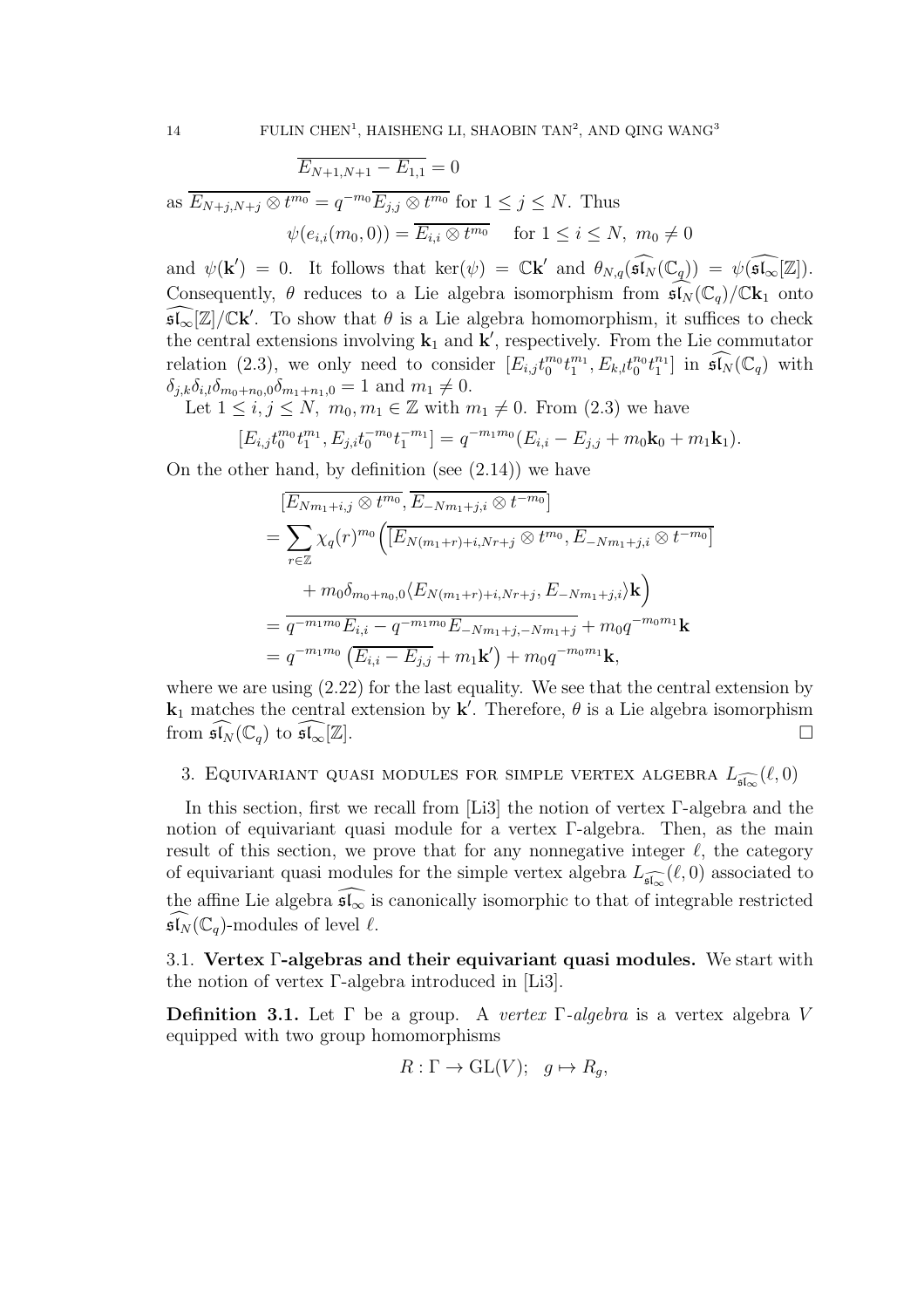$$
\chi: \Gamma \to \mathbb{C}^{\times},
$$

satisfying the condition that  $R_q(1) = 1$  and

(3.1) 
$$
R_g Y(v, x) R_g^{-1} = Y(R_g(v), \chi(g)^{-1} x) \text{ for } g \in \Gamma, v \in V.
$$

**Remark 3.2.** Let V be a Z-graded vertex algebra in the sense that V is a vertex algebra equipped with a Z-grading  $V = \bigoplus_{n \in \mathbb{Z}} V_{(n)}$  such that  $1 \in V_{(0)}$  and

(3.2) 
$$
u_m V_{(n)} \subset V_{(n+k-m-1)}
$$
 for  $u \in V_{(k)}, m, n, k \in \mathbb{Z}$ .

Define a linear operator  $L(0)$  on V by  $L(0)v = nv$  for  $v \in V_{(n)}$  with  $n \in \mathbb{Z}$ . Assume that  $\Gamma$  is an automorphism group of V as a Z-graded vertex algebra and let  $\chi : \Gamma \to \mathbb{C}^\times$  be any linear character. For  $g \in \Gamma$ , set  $R_g = \chi(g)^{-L(0)}g$ . Then V with group homomorphisms R and  $\chi$  is a vertex Γ-algebra (see [Li3]).

Example 3.3. Here we recall the vertex algebras associated to affine Lie algebras. Let  $\mathfrak g$  be a Lie algebra equipped with a nondegenerate symmetric invariant bilinear form  $\langle \cdot, \cdot \rangle$ . Equip the affine Lie algebra  $\hat{\mathfrak{g}}$  with a Z-grading  $\hat{\mathfrak{g}} = \bigoplus_{n \in \mathbb{Z}} \hat{\mathfrak{g}}_{(n)}$ , where

(3.3) 
$$
\widehat{\mathfrak{g}}_{(0)} = \mathfrak{g} \oplus \mathbb{C} \mathbf{k} \text{ and } \widehat{\mathfrak{g}}_{(n)} = \mathfrak{g} \otimes \mathbb{C} t^{-n} \text{ for } n \neq 0.
$$

Let  $\ell$  be a complex number. View  $\mathbb C$  as a  $(\mathfrak g \otimes \mathbb C[t] \oplus \mathbb C\mathbf k)$ -module with  $\mathfrak g \otimes \mathbb C[t]$ acting trivially and with **k** acting as scalar  $\ell$ . Form the induced  $\hat{\mathbf{g}}$ -module

(3.4) 
$$
V_{\widehat{\mathfrak{g}}}(\ell,0) = \mathcal{U}(\widehat{\mathfrak{g}}) \otimes_{\mathcal{U}(\mathfrak{g} \otimes \mathbb{C}[t] \oplus \mathbb{C} \mathbf{k})} \mathbb{C},
$$

which is naturally N-graded by defining deg  $\mathbb{C} = 0$ . Set  $\mathbf{1} = 1 \otimes 1 \in V_{\hat{\sigma}}(\ell, 0)$  and identify **g** as the degree-one subspace of  $V_{\hat{\mathfrak{g}}}(\ell,0)$  through the linear map

$$
a \mapsto a(-1)\mathbf{1} \in V_{\widehat{\mathfrak{g}}}(\ell,0) \text{ for } a \in \mathfrak{g}.
$$

Following the standard practice, we alternatively write  $a(m)$  for  $a \otimes t^m \in \hat{\mathfrak{g}}$ . It was known (cf. [FZ]) that there exists a vertex algebra structure on  $V_{\hat{a}}(\ell, 0)$ , which is uniquely determined by the condition that 1 is the vacuum vector and

$$
Y(a,x) = a(x) := \sum_{m \in \mathbb{Z}} a(m)x^{-m-1} \text{ for } a \in \mathfrak{g}.
$$

Denote by  $J_{\hat{\mathfrak{g}}}(\ell,0)$  the unique maximal graded  $\hat{\mathfrak{g}}$ -submodule of  $V_{\hat{\mathfrak{g}}}(\ell,0)$ . Then  $J_{\hat{\mathfrak{g}}}(\ell,0)$  is a (two-sided) ideal of vertex algebra  $V_{\hat{\mathfrak{g}}}(\ell,0)$ . Define

(3.5) 
$$
L_{\widehat{\mathfrak{g}}}(\ell,0) = V_{\widehat{\mathfrak{g}}}(\ell,0) / J_{\widehat{\mathfrak{g}}}(\ell,0),
$$

which is a simple  $\mathbb{Z}$ -graded vertex algebra. One can show that the vertex algebra  $L_{\hat{\mathfrak{g}}}(\ell,0)$  is simple. Assume that  $\Gamma$  is a group which acts on  $\mathfrak{g}$  as an automorphism group preserving the bilinear form. It is a simple fact that the action of  $\Gamma$  on  $\mathfrak g$ can be uniquely lifted to an action on  $V_{\hat{\mathfrak{g}}}(\ell,0)$  where  $\Gamma$  acts as an automorphism group preserving the Z-grading. As  $J_{\hat{\mathfrak{g}}}(\ell,0)$  is Γ-stable, Γ naturally acts on  $L_{\hat{\mathfrak{g}}}(\ell,0)$ . From Remark 3.2, for any linear character  $\chi$  of Γ,  $V_{\hat{\mathfrak{g}}}(\ell,0)$  and  $L_{\hat{\mathfrak{g}}}(\ell,0)$  are vertex Γ-algebras with  $R_g = \chi(g)^{-L(0)}g$  for  $g \in Γ$ .

The following notion was introduced in [Li4]: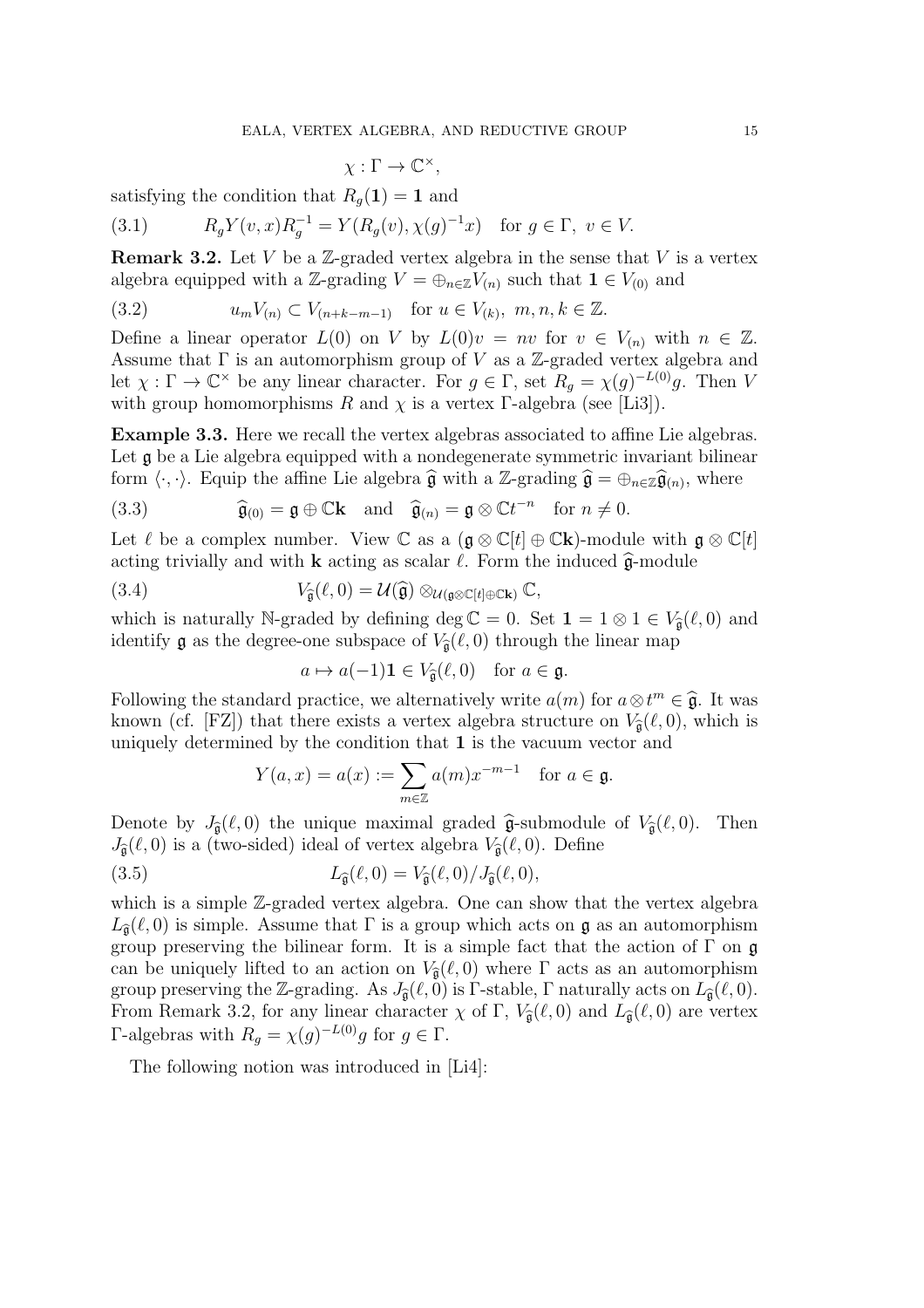**Definition 3.4.** Let V be a vertex  $\Gamma$ -algebra. An *equivariant quasi* V-module is a vector space W equipped with a linear map

$$
Y_W(\cdot, x) : \quad V \to \text{Hom}(W, W((x))) \subset (\text{End}W)[[x, x^{-1}]]
$$

$$
v \mapsto Y_W(v, x),
$$

satisfying the conditions that

(3.6) 
$$
Y_W(1, x) = 1_W
$$
 (the identity operator on W),

(3.7) 
$$
Y_W(R_g v, x) = Y_W(v, \chi(g)x) \text{ for } g \in \Gamma, v \in V
$$

and that for  $u, v \in V$ , the *quasi Jacobi identity* 

(3.8) 
$$
x_0^{-1}\delta\left(\frac{x_1 - x_2}{x_0}\right) p(x_1, x_2) Y_W(u, x_1) Y_W(v, x_2)
$$

$$
-x_0^{-1}\delta\left(\frac{x_2 - x_1}{-x_0}\right) p(x_1, x_2) Y_W(v, x_2) Y_W(u, x_1)
$$

$$
= x_2^{-1}\delta\left(\frac{x_1 - x_0}{x_2}\right) p(x_1, x_2) Y_W(Y(u, x_0)v, x_2)
$$

holds on W for some polynomial  $p(x_1, x_2)$  of the form

(3.9) 
$$
p(x_1,x_2)=(x_1-\chi(g_1)x_2)\cdots(x_1-\chi(g_k)x_2),
$$

where  $g_1, \ldots, g_k \in \Gamma$ .

To emphasize the dependence on the group  $\Gamma$  and the linear character  $\chi$ , we shall also use the term " $(\Gamma, \chi)$ -equivariant quasi V-module." Assume that  $V = \bigoplus_{n \in \mathbb{Z}} V_{(n)}$ is also  $\mathbb{Z}$ -graded. A  $\mathbb{Z}$ -graded equivariant quasi V-module is an equivariant quasi V-module W with a Z-grading  $W = \bigoplus_{n \in \mathbb{Z}} W_{(n)}$  such that

(3.10) 
$$
u_m W_{(n)} \subset W_{(n+k-m-1)}
$$
 for  $u \in V_{(k)}, m, n, k \in \mathbb{Z}$ .

Recall the  $(\Gamma, \chi)$ -covariant algebra  $\hat{\mathfrak{g}}[\Gamma]$  of the affine Lie algebra  $\hat{\mathfrak{g}}$  from Section 2.2. The following result was obtained in [Li4]:

**Proposition 3.5.** Let  $\mathfrak{g}, \Gamma$  be given as in Example 3.3, let  $\chi : \Gamma \to \mathbb{C}^\times$  be a oneto-one group homomorphism, and let  $\ell \in \mathbb{C}$ . Then for any restricted  $\widehat{\mathfrak{g}}[\Gamma]$ -module W of level  $\ell$ , there is a  $(\Gamma, \chi)$ -equivariant quasi  $V_{\hat{\mathfrak{g}}}(\ell, 0)$ -module structure  $Y_W(\cdot, x)$ which is uniquely determined by

$$
Y_W(a,x) = \bar{a}(x) := \sum_{n \in \mathbb{Z}} \overline{a(n)} x^{-n-1} \quad \text{for } a \in \mathfrak{g}.
$$

On the other hand, any  $(\Gamma, \chi)$ -equivariant quasi  $V_{\hat{\mathfrak{g}}}(\ell, 0)$ -module W is a restricted  $\widehat{\mathfrak{g}}[\Gamma]$ -module of level  $\ell$  with  $\overline{a}(x) = Y_W(a, x)$  for  $a \in \mathfrak{g}$ .

**Remark 3.6.** Let  $V_1, \ldots, V_r$  be vertex Γ-algebras with the same linear character  $χ$ . It is straightforward to see that the tensor product vertex algebra  $V_1 ⊗ ⋯ ⊗ V_r$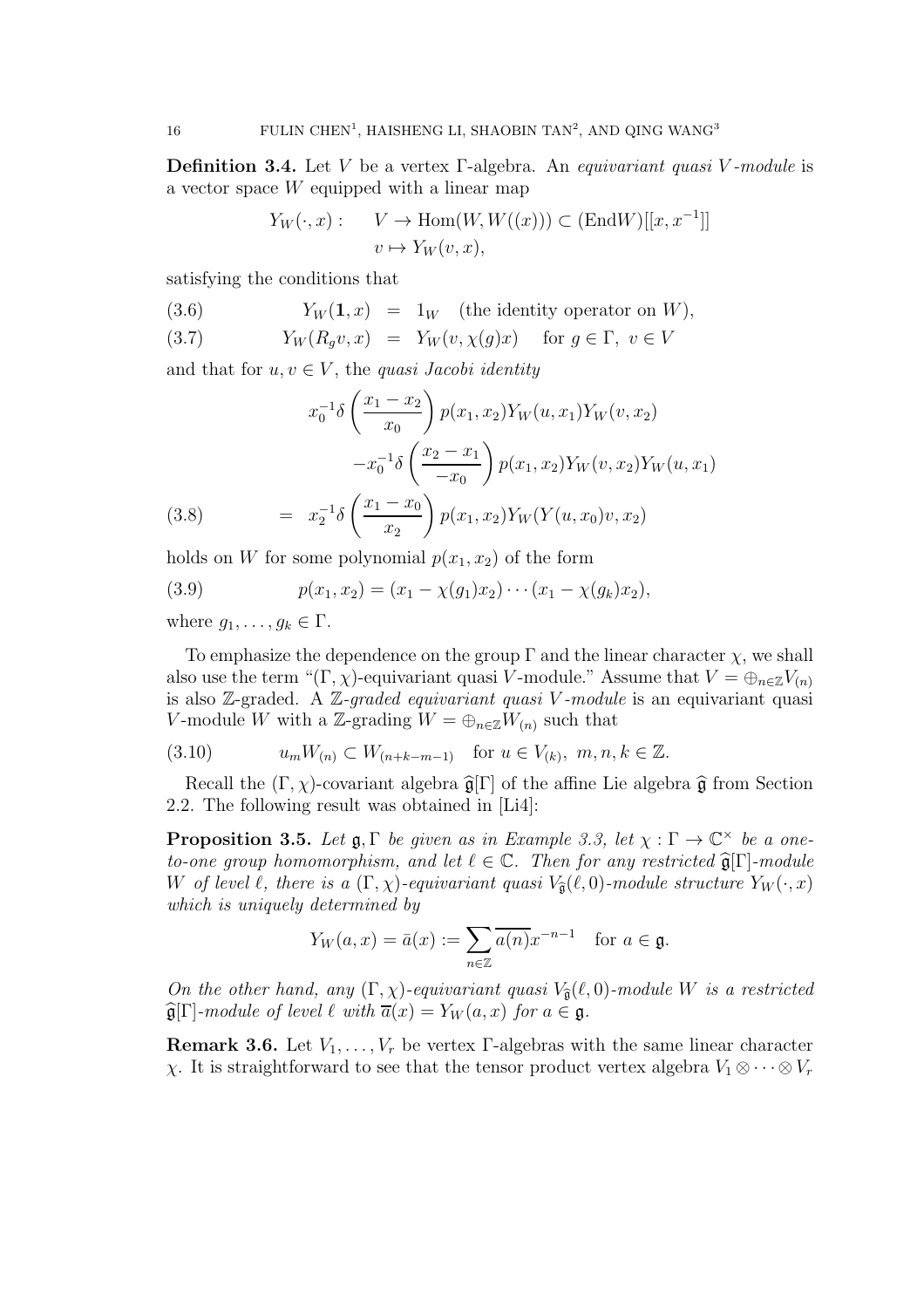(see [FHL]) is also a vertex Γ-algebra. On the other hand, let  $W_i$  be a  $(\Gamma, \chi)$ equivariant quasi  $V_i$ -module for  $1 \leq i \leq r$ . Then  $W_1 \otimes \cdots \otimes W_r$  is an equivariant quasi  $V_1 \otimes \cdots \otimes V_r$ -module with

$$
Y_{W_1 \otimes \cdots \otimes W_r}(v_1 \otimes \cdots \otimes v_r, x) = Y_{W_1}(v_1, x) \otimes \cdots \otimes Y_{W_r}(v_r, x) \text{ for } v_i \in V_i.
$$

3.2. **Equivariant quasi**  $L_{\widehat{\mathfrak{sl}_{\infty}}}(\ell,0)$ -modules. Recall from Section 2.2 that  $\mathbb Z$  acts on  $\mathfrak{sl}_{\infty}$  via the representation  $\rho_N$  (see (2.17)) and  $\chi_q$  is the linear character of  $\mathbb Z$ defined by  $\chi_q(n) = q^n$  for  $n \in \mathbb{Z}$ . From Example 3.3, for any complex number  $\ell$  we have Z-graded vertex Z-algebras  $V_{\widehat{\mathfrak{sl}_\infty}}(\ell,0)$  and  $L_{\widehat{\mathfrak{sl}_\infty}}(\ell,0)$ . To emphasize the dependence on the Z-action via  $\rho_N$ , we shall also denote the vertex Z-algebra  $L_{\widehat{\mathfrak{sl}_\infty}}(\ell,0)$  by  $(L_{\widehat{\mathfrak{sl}_\infty}}(\ell,0),\rho_N)$ . In this subsection, for any nonnegative integer  $\ell$ , we give a characterization of  $(\mathbb{Z}, \chi_q)$ -equivariant quasi  $L_{\widehat{\mathfrak{sl}_\infty}}(\ell, 0)$ -modules in terms of integrable restricted  $\widehat{\mathfrak{sl}_N}(\mathbb{C}_q)$ -modules of level  $\ell$ .

**Definition 3.7.** An  $\widehat{\mathfrak{sl}_N}(\mathbb{C}_q)$ -module W is said to be *restricted* if for any  $w \in W$ and for  $1 \le i, j \le N$ ,  $m_0, m_1 \in \mathbb{Z}$  with  $(i - j, m_0, m_1) \ne (0, 0, 0)$ ,

 $(E_{i,j}t_0^{m_0}t_1^{m_1})w=0$  for  $m_0$  sufficiently large,

and it is said to be *of level*  $\ell \in \mathbb{C}$  if  $\mathbf{k}_0$  acts as scalar  $\ell$ .

For  $1 \leq i, j \leq N$ ,  $m \in \mathbb{Z}$  with  $(i - j, m) \neq (0, 0)$ , we form a generating function

(3.11) 
$$
(E_{i,j}t_1^m)(x) = \sum_{n \in \mathbb{Z}} (E_{i,j}t_0^n t_1^m) x^{-n-1} \in \widehat{\mathfrak{sl}_N}(\mathbb{C}_q)[[x, x^{-1}]],
$$

and we form generating functions

(3.12) 
$$
H_i(x) = \sum_{n \in \mathbb{Z}} (E_{i,i} - E_{i+1,i+1}) t_0^n x^{-n-1} \quad \text{for } 1 \le i \le N - 1,
$$

(3.13) 
$$
H_N(x) = \sum_{n \in \mathbb{Z}} (E_{N,N} t_0^n - q^{-n} E_{1,1} t_0^n - \delta_{n,0} \mathbf{k}_1) x^{-n-1}.
$$

It follows from Lemma 2.1 that all the components of these generating functions together with  $\mathbf{k}_0$  form a basis of  $\mathfrak{sl}_N(\mathbb{C}_q)$ .

The following result gives an isomorphism between the category of  $(\mathbb{Z}, \chi_q)$ equivariant quasi  $V_{\widehat{\mathfrak{sl}_\infty}}(\ell,0)$ -modules and the category of restricted  $\widehat{\mathfrak{sl}_N}(\mathbb{C}_q)$ -modules of level  $\ell$  (cf. [Li4]):

**Proposition 3.8.** Let  $\ell$  be any complex number. For any restricted  $\widehat{\mathfrak{sl}_N}(\mathbb{C}_q)$ module W of level  $\ell$ , there exists a  $(\mathbb{Z}, \chi_q)$ -equivariant quasi  $V_{\widehat{\mathfrak{sl}_\infty}}(\ell,0)$ -module structure  $Y_W(\cdot, x)$  on W, which is uniquely determined by

$$
Y_W(E_{mN+i,nN+j}, x) = q^n (E_{i,j}t_1^{m-n}) (q^n x),
$$
  
\n
$$
Y_W(E_{nN+i,nN+i} - E_{nN+i+1,nN+i+1}, x) = q^n H_i(q^n x),
$$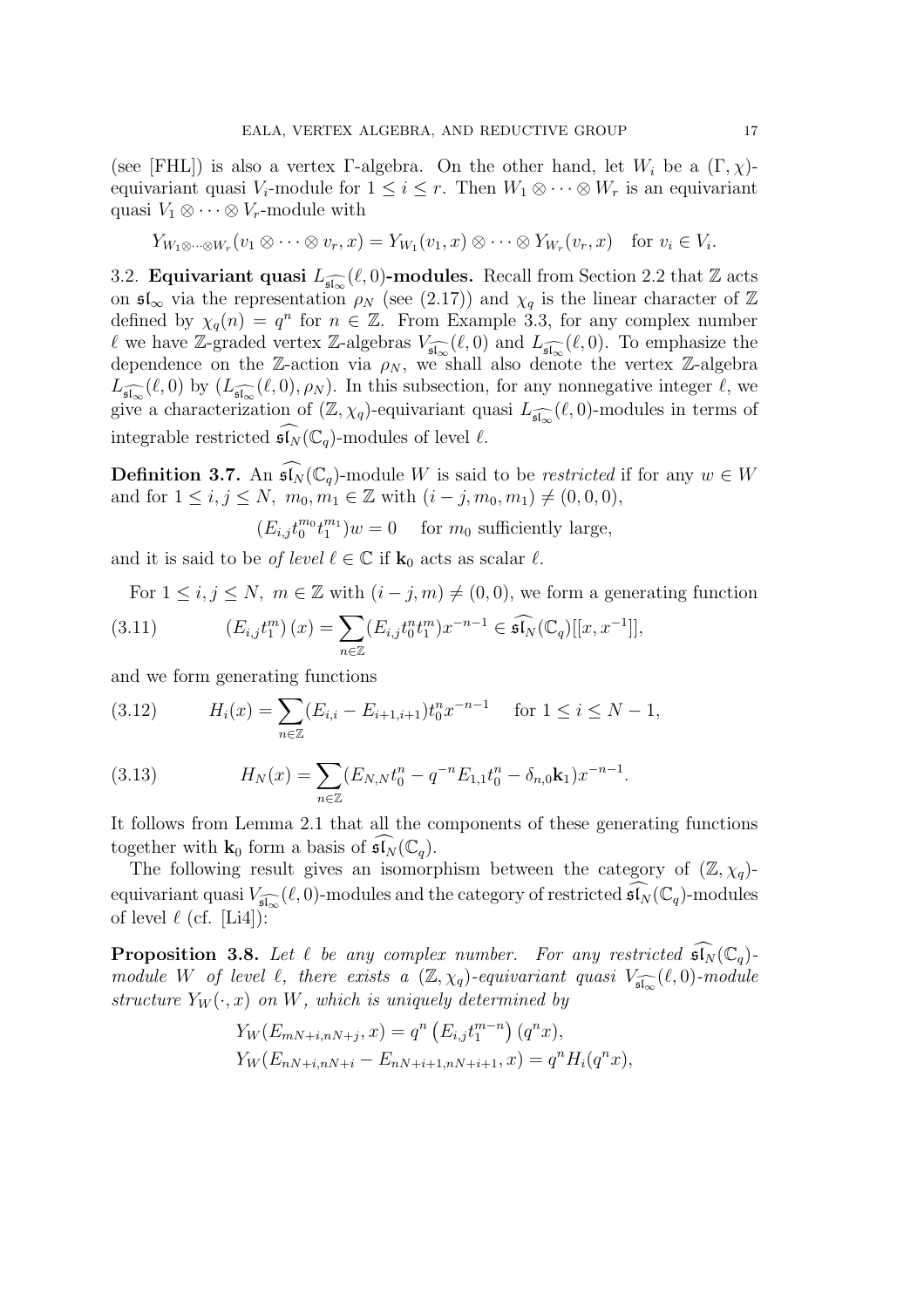for  $1 \le i, j \le N, m, n \in \mathbb{Z}$  with  $(i, m) \ne (j, n)$ . On the other hand, for any  $(\mathbb{Z}, \chi_q)$ equivariant quasi  $V_{\widehat{\mathfrak{sl}_\infty}}(\ell,0)$ -module  $(W,Y_W)$ , W is a restricted  $\widehat{\mathfrak{sl}_N}(\mathbb{C}_q)$ -module of level  $\ell$  with the action uniquely determined by

$$
(E_{i,j}t_1^m)(x) = Y_W(E_{mN+i,j}, x), \quad H_i(x) = Y_W(E_{i,i} - E_{i+1,i+1}, x)
$$
  
for  $1 \le i, j \le N, m \in \mathbb{Z}$  with  $(i - j, m) \ne (0, 0)$ .

*Proof.* Let W be a restricted  $\widehat{\mathfrak{sl}_N}(\mathbb{C}_q)$ -module of level  $\ell$ . It follows from Proposition 2.8 that W is a restricted  $\widehat{\mathfrak{sl}_{\infty}}[\mathbb{Z}]\text{-module of level }\ell$  on which

$$
\frac{E_{mN+i,j}\otimes t^n}{(E_{N,N}-E_{N+1,N+1})\otimes t^n} = E_{i,j}t_0^n t_1^m, \quad \overline{(E_{k,k}-E_{k+1,k+1})\otimes t^n} = (E_{k,k}-E_{k+1,k+1})t_0^n,
$$
\n
$$
\overline{(E_{N,N}-E_{N+1,N+1})\otimes t^n} = E_{N,N}t_0^n - q^{-n}E_{1,1}t_0^n - \delta_{n,0}\mathbf{k}_1,
$$

where  $1 \le i, j \le N, 1 \le k \le N-1$  and  $m, n \in \mathbb{Z}$  with  $(i - j, m) \ne (0, 0)$ . As  $\chi_q$  is injective, from Proposition 3.5, the  $\widehat{\mathfrak{sl}_{\infty}}[\mathbb{Z}]\text{-module }W$  is naturally a  $(\mathbb{Z},\chi_q)\text{-}$ equivariant quasi  $V_{\widehat{\mathfrak{sl}_\infty}}(\ell,0)$ -module with

(3.14) 
$$
Y_W(a,x) = \bar{a}(x) = \sum_{n \in \mathbb{Z}} \overline{a(n)} x^{-n-1} \text{ for } a \in \mathfrak{sl}_{\infty}.
$$

Then  $(\mathbb{Z}, \chi_q)$ -equivariant quasi  $V_{\widehat{\mathfrak{sl}}_{\infty}}(\ell, 0)$ -module structure  $Y_W(\cdot, x)$  on W is uniquely determined by

$$
Y_W(E_{mN+i,nN+j}, x) = \overline{E_{mN+i,nN+j}}(x) = q^n \overline{E_{(m-n)N+i,j}}(q^n x) = q^n (E_{i,j} t_1^{m-n}) (q^n x),
$$
  
\n
$$
Y_W(E_{nN+i,nN+i} - E_{nN+i+1,nN+i+1}, x) = q^n \overline{E_{i,i} - E_{i+1,i+1}}(q^n x) = q^n H_i(q^n x),
$$
  
\nfor  $1 \le i \ne j \le N$ ,  $m, n \in \mathbb{Z}$  with  $(i, m) \ne (j, n)$ .

On the other hand, let  $(W, Y_W)$  be a  $(\mathbb{Z}, \chi_q)$ -equivariant quasi  $V_{\widehat{\mathfrak{sl}_\infty}}(\ell, 0)$ -module. From Proposition 3.5 also, W is a restricted  $\overline{\mathfrak{sl}_{\infty}}[\mathbb{Z}]\text{-module of level } \ell \text{ with } \overline{a}(x) =$  $Y_W(a, x)$  for  $a \in \mathfrak{sl}_{\infty}$ . By Proposition 2.8, W becomes a restricted  $\widehat{\mathfrak{sl}_N}(\mathbb{C}_q)$ -module of level  $\ell$  on which

$$
(E_{i,j}t_1^m)(x) = \overline{E_{mN+i,j}}(x) = Y_W(E_{mN+i,j}, x),
$$
  
\n
$$
H_i(x) = \overline{E_{i,i} - E_{i+1,i+1}}(x) = Y_W(E_{i,i} - E_{i+1,i+1}, x)
$$
  
\nfor  $1 \le i, j \le N, m \in \mathbb{Z}$  with  $(i - j, m) \ne (0, 0)$ .

We fix a Z-grading on  $\widehat{\mathfrak{gl}_N}(\mathbb{C}_q)$  given by derivation  $-\mathbf{d}_0$  (recall (2.4)), i.e.,

(3.15) 
$$
\deg(E_{i,j}t_0^n t_1^m) = -n \text{ for } 1 \le i, j \le N, m, n \in \mathbb{Z}.
$$

Then  $\widehat{\mathfrak{sl}_N}(\mathbb{C}_q) = \bigoplus_{n \in \mathbb{Z}} \widehat{\mathfrak{sl}_N}(\mathbb{C}_q)_{(n)}$ , where for nonzero  $n \in \mathbb{Z}$ ,

(3.16) 
$$
\widehat{\mathfrak{sl}_N}(\mathbb{C}_q)_{(n)} = \sum_{1 \leq i,j \leq N} \sum_{m \in \mathbb{Z}} \mathbb{C} E_{i,j} t_0^{-n} t_1^m
$$

and

$$
(3.17) \quad \widehat{\mathfrak{sl}_N}(\mathbb{C}_q)_{(0)}
$$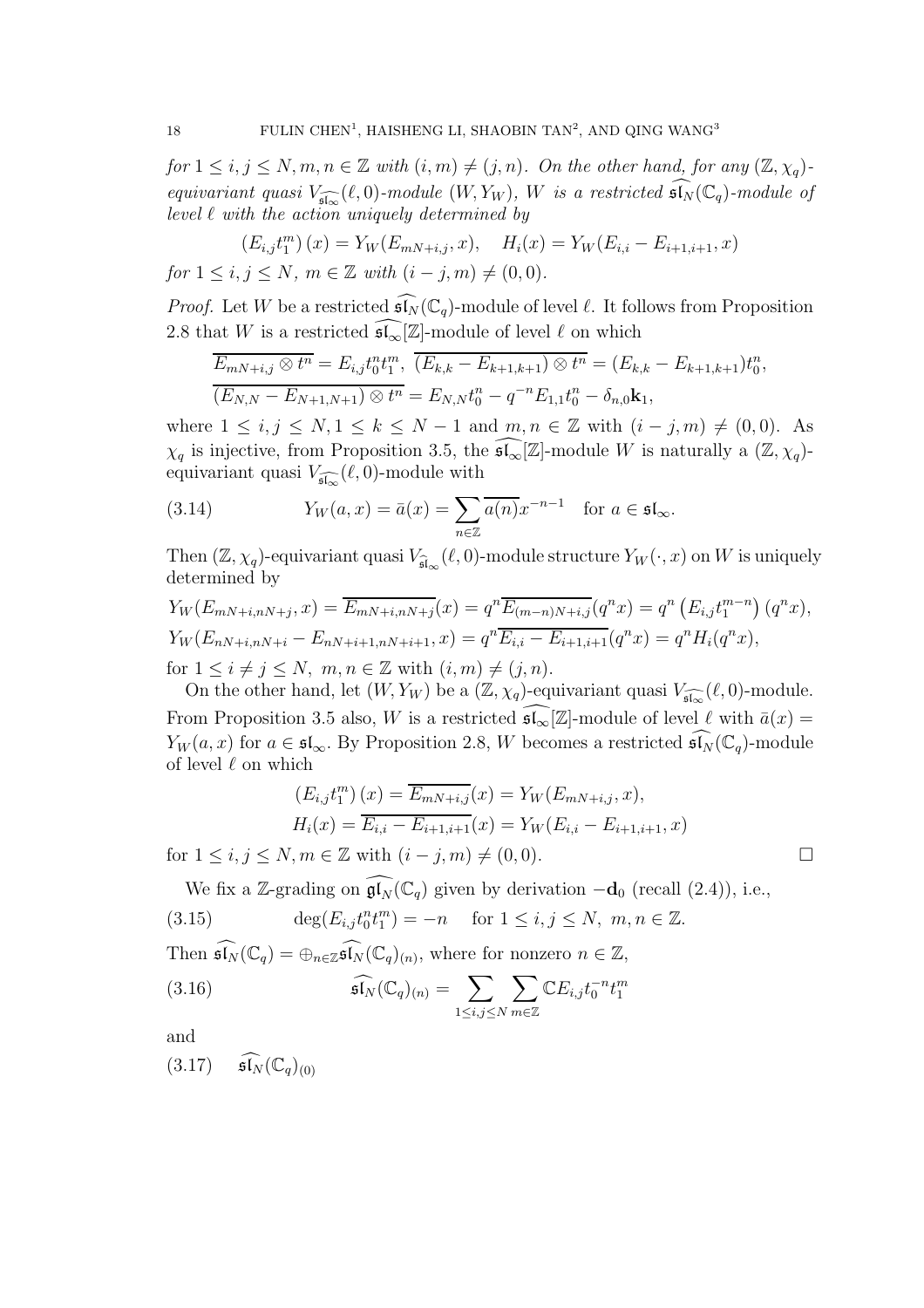$$
= \sum_{1 \leq i,j \leq N, m \in \mathbb{Z}, (i-j,m) \neq (0,0)} \mathbb{C}E_{i,j}t_1^m + \sum_{r=1}^{N-1} \mathbb{C}(E_{r,r} - E_{r+1,r+1}) + \mathbb{C}\mathbf{k}_0 + \mathbb{C}\mathbf{k}_1.
$$

**Definition 3.9.** A  $\mathbb{C}\text{-}graded$   $\widehat{\mathfrak{sl}_N}(\mathbb{C}_q)\text{-}module$  is an  $\widehat{\mathfrak{sl}_N}(\mathbb{C}_q)\text{-}module$  W equipped with a C-grading  $W = \bigoplus_{\alpha \in \mathbb{C}} W(\alpha)$  such that  $\widehat{\mathfrak{sl}_N}(\mathbb{C}_q)_{(n)}W(\alpha) \subset W(n+\alpha)$  for  $n \in \mathbb{Z}, \ \alpha \in \mathbb{C}.$ 

Note that that a C-graded  $\widehat{\mathfrak{sl}_N}(\mathbb{C}_q)$ -module is the same as an  $\widehat{\mathfrak{sl}_N}(\mathbb{C}_q) \rtimes \mathbb{C} \mathbf{d}_0$ module on which  $\mathbf{d}_0$  acts semisimply. The notions of homomorphism and isomorphism for C-graded  $\mathfrak{sl}_N(\mathbb{C}_q)$ -modules are defined in the obvious way (which are required to preserve the C-gradings).

**Remark 3.10.** It follows from Proposition 3.8 that for any complex number  $\ell$ , a Z-graded  $(\mathbb{Z}, \chi_q)$ -equivariant quasi  $V_{\widehat{\mathfrak{sl}_\infty}}(\ell,0)$ -module structure on a vector space W amounts to a Z-graded restricted  $\mathfrak{sl}_N(\mathbb{C}_q)$ -module structure of level  $\ell$ .

Recall that  $J_{\widehat{\mathfrak{sl}_{\infty}}}(\ell,0)$  is the maximal  $\mathfrak{sl}_{\infty}$ -submodule of  $V_{\widehat{\mathfrak{sl}_{\infty}}}(\ell,0)$ . The following is a description of  $J_{\widehat{\mathfrak{sl}_\infty}}(\ell,0)$  for nonnegative integers  $\ell$ .

**Lemma 3.11.** Let  $\ell$  be a nonnegative integer. Then

(3.18) 
$$
E_{i,j}(-1)^{\ell+1} \mathbf{1} \in J_{\widehat{\mathfrak{sl}_\infty}}(\ell,0) \quad \text{for any } i \neq j \in \mathbb{Z}.
$$

Furthermore,  $J_{\widehat{\mathfrak{sl}_\infty}}(\ell,0)$  as an  $\mathfrak{sl}_\infty$ -module is generated by the vectors

(3.19) 
$$
(E_{mN+i,nN+j}(-1))^{\ell+1} \text{ for } 1 \le i \ne j \le N, m, n \in \mathbb{Z}.
$$

*Proof.* Let  $i, j \in \mathbb{Z}$  with  $i \neq j$ . We first show that

$$
(3.20) \t E_{m,n}(k) E_{i,j}(-1)^{\ell+1} \mathbf{1} = 0, \t (E_{m,m} - E_{n,n})(k) E_{i,j}(-1)^{\ell+1} \mathbf{1} = 0
$$

for all  $m, n, k \in \mathbb{Z}$  with  $m \neq n, k > 0$ . Let  $m, n \in \mathbb{Z}$  with  $m \neq n$ . Pick a finite interval I of  $\mathbb{Z}$ , containing  $m, n, i, j$ . Set

$$
\mathfrak{s} \mathfrak{l}_I = \text{Span}\{E_{i,j}, E_{i,i} - E_{j,j} \mid i,j \in I \text{ with } i \neq j\}.
$$

It follows from the P-B-W theorem that the  $\mathfrak{sl}_I$ -submodule  $\mathcal{U}(\mathfrak{sl}_I)$  of  $V_{\widehat{\mathfrak{sl}_\infty}}(\ell,0)$  is isomorphic to  $V_{\widehat{\mathfrak{sl}_I}}(\ell,0)$ . On the other hand, it was known (cf. [LL]) that

$$
(\mathfrak{sl}_I \otimes t\mathbb{C}[t]) E_{i,j}(-1)^{\ell+1} \mathbf{1} = 0 \quad \text{in } V_{\widehat{\mathfrak{sl}_I}}(\ell,0)
$$

for all  $i, j \in I$  with  $i \neq j$ . Thus (3.20) holds. Then it follows from the P-B-W theorem that  $\mathcal{U}(\mathfrak{sl}_{\infty})E_{i,j}(-1)^{\ell+1}\mathbf{1}$  is a proper graded submodule of  $V_{\widehat{\mathfrak{sl}_{\infty}}}(\ell,0)$ , and hence a submodule of  $J_{\widehat{\mathfrak{sl}_\infty}}(\ell,0)$ . This proves the first assertion.

For the second assertion, denote by  $J'$  the  $\mathfrak{sl}_{\infty}$ -submodule of  $V_{\widehat{\mathfrak{sl}_{\infty}}}(\ell,0)$  generated by the vectors in (3.19). Set  $V' = V_{\widehat{\mathfrak{sl}_\infty}}(\ell,0)/J'$  and  $\mathbf{1}' = 1+J' \in V'$ . Then it suffices to show that  $V'$  is an irreducible  $\mathfrak{sl}_{\infty}$ -module. Let v be any nonzero vector in  $V'$ .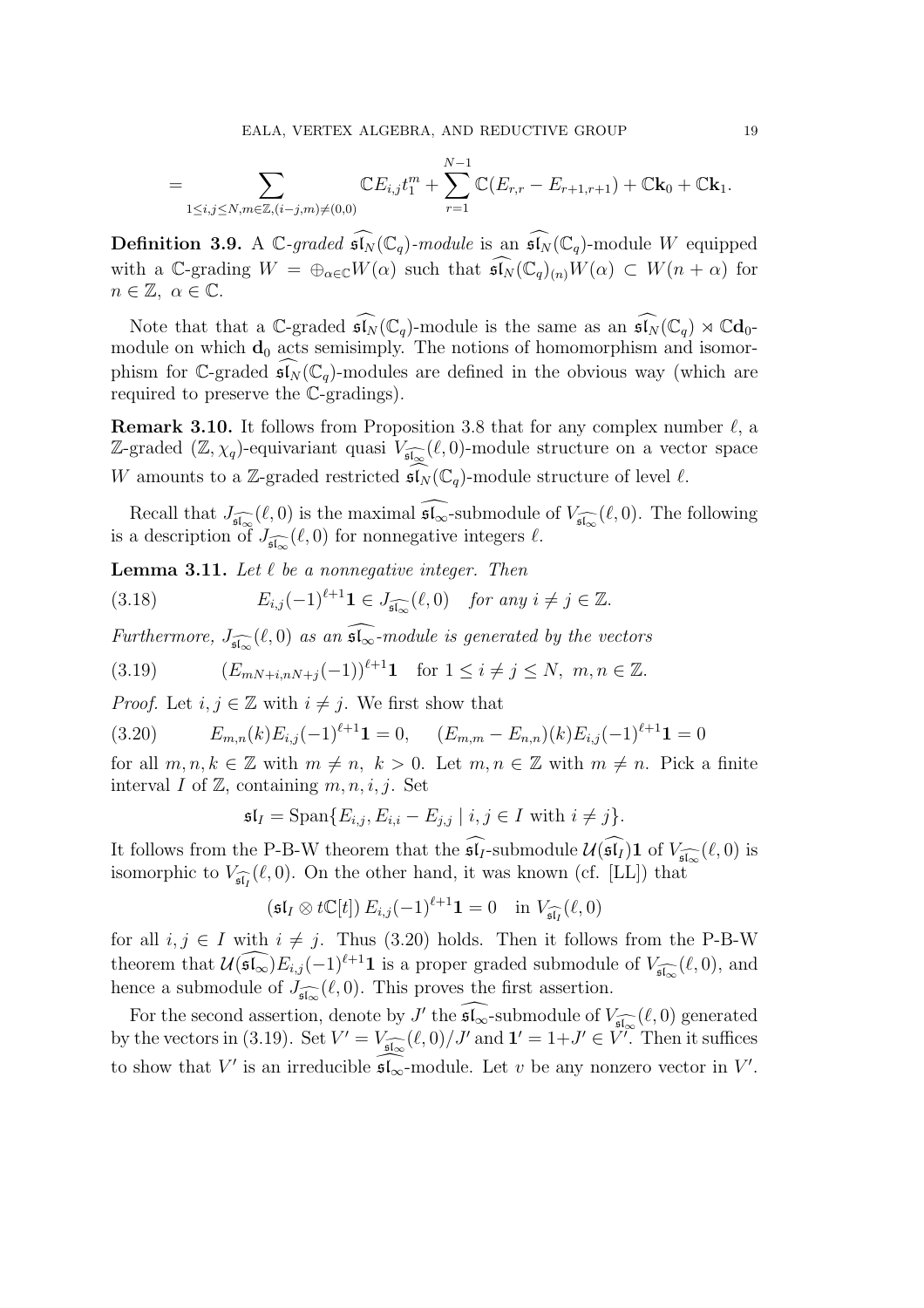Fix a finite interval  $I = [Nm + 1, Nn]$  of Z with  $m < n$  such that  $v \in \mathcal{U}(\widehat{\mathfrak{sl}_I})\mathbf{1}'$ . Note that  $E_{mN+1,nN}$  is a highest root vector in  $\mathfrak{sl}_I$  and that (see (3.19))

(3.21) 
$$
E_{mN+1,nN}(-1)^{\ell+1}\mathbf{1}'=0.
$$

Then the highest weight  $\mathfrak{sl}_I$ -module  $\mathcal{U}(\mathfrak{sl}_I)1'$  is integrable and hence irreducible (see [K]), which implies  $\mathcal{U}(\widehat{\mathfrak{sl}}_I) \mathbf{1'} = \mathcal{U}(\widehat{\mathfrak{sl}}_I) v$ . Thus

$$
\mathbf{1'}\in \mathcal{U}(\widehat{\mathfrak{sl}}_I)\mathbf{1'}=\mathcal{U}(\widehat{\mathfrak{sl}}_I)v\subset \mathcal{U}(\widehat{\mathfrak{sl}}_\infty)v.
$$

As  $V' = \mathcal{U}(\widehat{\mathfrak{sl}}_{\infty})\mathbf{1}'$ , we get  $V' = \mathcal{U}(\widehat{\mathfrak{sl}}_{\infty})v$ . This proves that  $V'$  is an irreducible  $\widehat{\mathfrak{sl}_{\infty}}$ -module, and hence  $J' = J_{\widehat{\mathfrak{sl}_{\infty}}}(\ell,0)$ . Now, the proof is complete. □

The following notion (cf. [ER]) is similar to the notion of integrable module for affine Kac-Moody algebras:

**Definition 3.12.** An  $\widehat{\mathfrak{sl}_N}(\mathbb{C}_q)$ -module W is said to be *integrable* if for any  $1 \leq i \neq$  $j \leq N$ ,  $m_0, m_1 \in \mathbb{Z}$ ,  $E_{i,j} t_0^{m_0} t_1^{m_1}$  acts locally nilpotently on  $W$ .

Notice that for any  $1 \leq i \neq j \leq N$ ,  $m, n \in \mathbb{Z}$ , from (2.3) we have

(3.22) 
$$
[(E_{i,j}t_1^m)(x_1), (E_{i,j}t_1^n)(x_2)] = 0 \text{ in } \widehat{\mathfrak{gl}_N}(\mathbb{C}_q)[[x_1^{\pm 1}, x_2^{\pm 1}]]
$$

and hence this is true in  $\widehat{\mathfrak{sl}_N}(\mathbb{C}_q)[[x_1^{\pm 1}, x_2^{\pm 1}]]$ . The following is analogous to a result for affine Kac-Moody algebras:

**Proposition 3.13.** Let W be a restricted  $\widehat{\mathfrak{sl}_N}(\mathbb{C}_q)$ -module of level  $\ell \in \mathbb{C}$ . Then W is integrable if and only if  $\ell$  is a nonnegative integer and

$$
(E_{i,j}t_1^m)(x)^{\ell+1} = 0
$$
 on W

for all  $1 \leq i \neq j \leq N$  and  $m \in \mathbb{Z}$ .

*Proof.* Let  $\{e, h, f\}$  be the standard basis of  $\mathfrak{sl}_2$  such that

(3.23) 
$$
[e, f] = h, \quad [h, e] = 2e, \quad [h, f] = -2f.
$$

It was known (see [LP], [DLM]) that a restricted module U of level  $\ell$  for the affine Lie algebra  $\mathfrak{sl}_2$  is integrable if and only if  $\ell$  is a nonnegative integer and

$$
e(x)^{\ell+1} = 0 = f(x)^{\ell+1} \text{ on } U,
$$

where  $a(x) = \sum_{n \in \mathbb{Z}} (a \otimes t^n) x^{-n-1}$  for  $a \in \mathfrak{sl}_2$ . For  $1 \leq i < j \leq N$ ,  $m \in \mathbb{Z}$ , set

$$
\widehat{\mathcal{A}}_{i,j}(m) = \text{Span}\{E_{i,j}t_0^n t_1^m, E_{j,i}t_0^n t_1^{-m}, q^{mn} E_{i,i}t_0^n - E_{j,j}t_0^n + m\delta_{n,0}\mathbf{k}_1, \mathbf{k}_0 \mid n \in \mathbb{Z}\}.
$$

It is straightforward to show that  $\widehat{\mathcal{A}}_{i,j}(m)$  is a subalgebra of  $\widehat{\mathfrak{sl}_N}(\mathbb{C}_q)$  isomorphic to  $\widehat{\mathfrak{sl}_2}$ , where an isomorphism is given by

$$
q^{mn}E_{i,j}t_0^n t_1^m \mapsto e \otimes t^n, \quad E_{j,i}t_0^n t_1^{-m} \mapsto f \otimes t^n,
$$
  

$$
q^{mn}E_{i,i}t_0^n - E_{j,j}t_0^n + m\delta_{n,0}\mathbf{k}_1 \mapsto h \otimes t^n, \quad \mathbf{k}_0 \mapsto \mathbf{k}
$$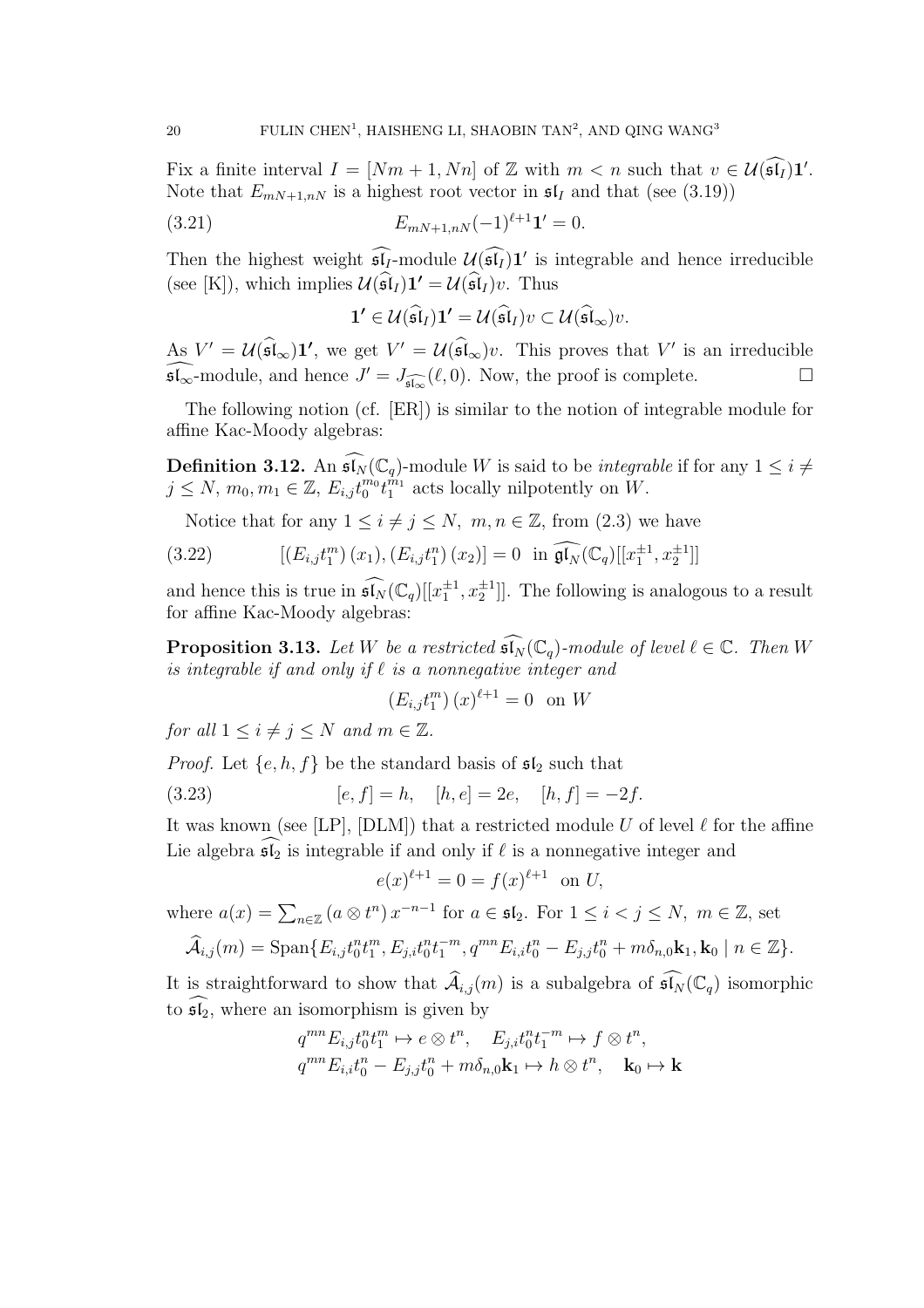for  $n \in \mathbb{Z}$ . Then W is an integrable  $\widehat{\mathcal{A}}_{i,j}(m)$ -module if and only if  $\ell$  is a nonnegative integer and

$$
(E_{i,j}t_1^m)(x)^{\ell+1} = (E_{j,i}t_1^{-m})(x)^{\ell+1} = 0 \text{ on } W.
$$

On the other hand, from definition W is an integrable  $\widehat{\mathfrak{sl}_N}(\mathbb C_q)$ -module if and only if for any  $1 \le i < j \le N$ ,  $m \in \mathbb{Z}$ , W is an integrable  $\widehat{\mathcal{A}}_{i,j}(m)$ -module. Then it follows immediately. follows immediately.

The following is a special case of [LTW, Corollary 5.3]:

**Lemma 3.14.** Let V be a vertex  $\Gamma$ -algebra, let  $a \in V$  such that  $a_n a = 0$  for  $n \geq 0$ , and let  $\ell$  be a nonnegative integer. Suppose that  $(W, Y_W)$  is an equivariant quasi V -module such that

$$
[Y_W(a, x_1), Y_W(a, x_2)] = 0.
$$

If  $(a_{-1})^{\ell+1}$ **1** = 0 in V, then

(3.24) 
$$
Y_W(a,x)^{\ell+1} = 0 \quad on \ W.
$$

On the other hand, the converse is also true if  $(W, Y_W)$  is faithful.

As  $L_{\widehat{\mathfrak{sl}_{\infty}}}(\ell,0)$  is a quotient algebra of  $V_{\widehat{\mathfrak{sl}_{\infty}}}(\ell,0)$ , in view of Proposition 3.8,  $(\mathbb{Z},\chi_q)$ equivariant quasi  $L_{\widehat{\mathfrak{sl}_\infty}}(\ell,0)$ -modules are naturally restricted  $\widehat{\mathfrak{sl}_N}(\mathbb{C}_q)$ -modules of level  $\ell$ . The following is the first main result of this paper:

**Theorem 3.15.** Let  $\ell$  be a nonnegative integer. Then  $(\mathbb{Z}, \chi_q)$ -equivariant quasi  $L_{\widehat{\mathfrak{sl}_\infty}}(\ell,0)$ -modules exactly correspond to integrable restricted  $\widehat{\mathfrak{sl}_N}(\mathbb{C}_q)$ -modules of  $lev\tilde{e}l\ell.$ 

*Proof.* Let  $(W, Y_W)$  be a  $(\mathbb{Z}, \chi_q)$ -equivariant quasi  $L_{\widehat{\mathfrak{sl}_\infty}}(\ell, 0)$ -module. In view of Proposition 3.8, W is a restricted  $\widehat{\mathfrak{sl}_N}(\mathbb{C}_q)$ -module of level  $\ell$  with

$$
(E_{i,j}t_1^m)(x) = Y_W(E_{Nm+i,j},x) \text{ for } 1 \le i \ne j \le N, m \in \mathbb{Z}.
$$

Let  $1 \leq i \neq j \leq N$ ,  $m, n \in \mathbb{Z}$ . Noticing that  $Nm + i \neq Nn + j$ , we have

$$
[E_{Nm+i,Nn+j}(x_1), E_{Nm+i,Nn+j}(x_2)] = 0
$$

in  $\widehat{\mathfrak{sl}_{\infty}}$ , which implies

(3.25) 
$$
(E_{Nm+i,Nn+j})_k (E_{Nm+i,Nn+j}) = 0 \text{ for } k \ge 0
$$

in  $V_{\widehat{\mathfrak{sl}_\infty}}(\ell,0)$  and hence in  $L_{\widehat{\mathfrak{sl}_\infty}}(\ell,0)$ . From Lemma 3.11 we also have

 $E_{Nm+i,j}(-1)^{\ell+1}\mathbf{1} = 0 \text{ in } L_{\widehat{\mathfrak{sl}_\infty}}(\ell,0).$ 

On the other hand, as  $i \neq j$ , by (3.22) we have

 $[Y_W(E_{Nm+i,j}, x_1), Y_W(E_{Nm+i,j}, x_2)] = [(E_{i,j}t_1^m)]$  $_{1}^{m}$  $(x_{1}), (E_{i,j}t_{1}^{m})$  $_{1}^{m}$  $(x_{2})$ ] = 0.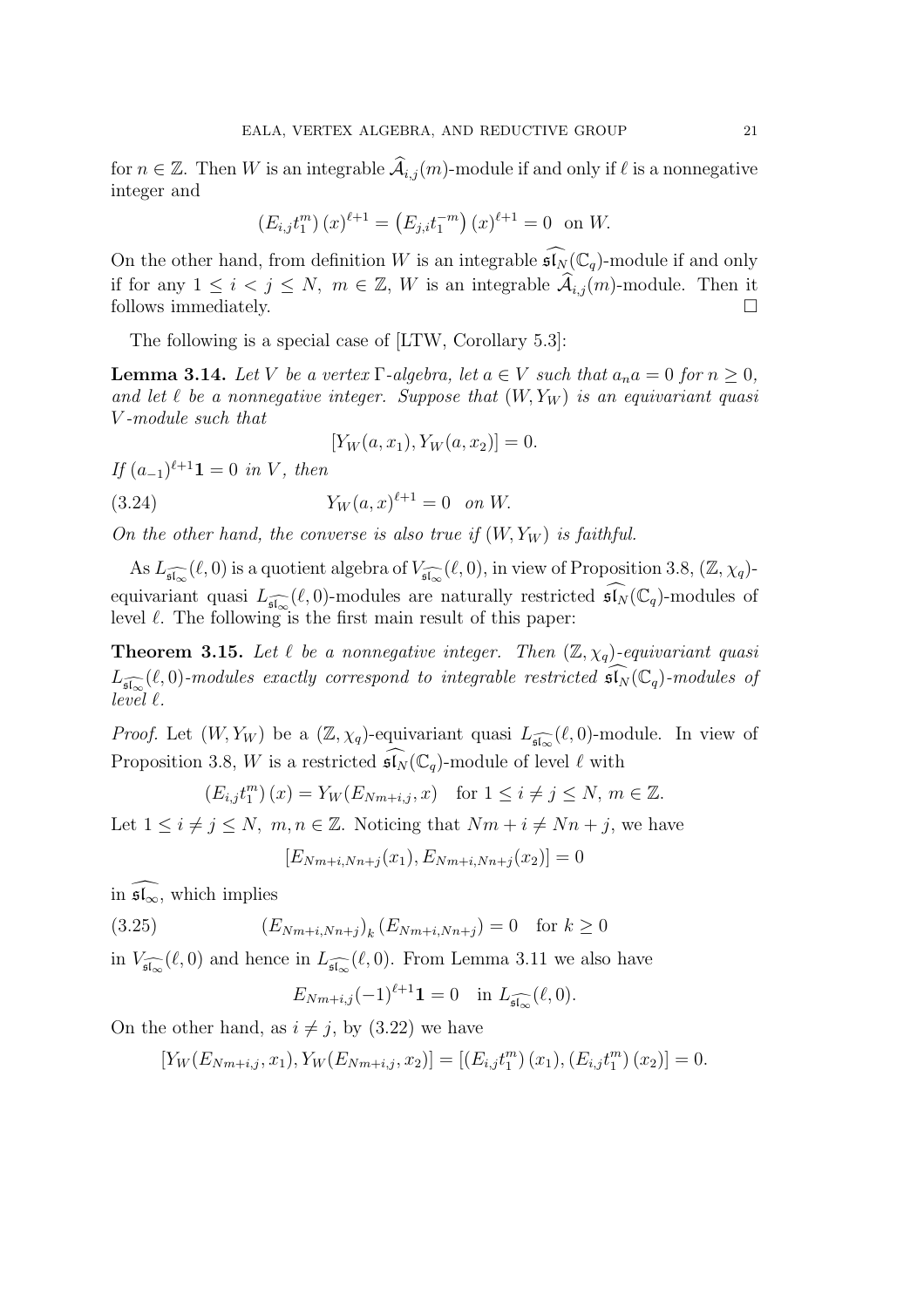Then by Lemma 3.14 we get

$$
Y_W(E_{Nm+i,j}, x)^{\ell+1} = 0 \text{ on } W.
$$

Thus

$$
(E_{i,j}t_1^m)(x)^{\ell+1} = Y_W(E_{Nm+i,j},x)^{\ell+1} = 0
$$
 on W.

In view of Proposition 3.13, W is an integrable  $\mathfrak{sl}_N(\mathbb{C}_q)$ -module.

On the other hand, let W be an integrable restricted  $\mathfrak{sl}_N(\mathbb{C}_q)$ -module of level  $\ell$ . By Propositions 3.8 and 3.13, there is a  $(\mathbb{Z}, \chi_q)$ -equivariant quasi  $V_{\widehat{\mathfrak{sl}_\infty}}(\ell, 0)$ -module structure  $Y_W(\cdot, x)$  on W such that

$$
Y_W(E_{Nm+i,Nn+j}, x) = q^n(E_{i,j}t_1^m) (q^n x) \text{ for } 1 \le i \ne j \le N, m, n \in \mathbb{Z}.
$$

Then we have

(3.26) 
$$
Y_W(E_{Nm+i,Nn+j},x)^{\ell+1} = q^{n(\ell+1)} \left( E_{i,j} t_1^m \right) (q^n x)^{\ell+1} = 0
$$

for  $1 \leq i \neq j \leq N$  and  $m, n \in \mathbb{Z}$ , noticing that

(3.27) 
$$
[Y_W(E_{Nm+i,Nn+j}, x_1), Y_W(E_{Nm+i,Nn+j}, x_1)]
$$

$$
= [q^n(E_{i,j}t_1^m) (q^n x_1), q^n(E_{i,j}t_1^m) (q^n x_2)] = 0.
$$

Note that W is naturally a faithful equivariant quasi module for  $V_{\widehat{\mathfrak{sl}_\infty}}(\ell,0)/\ker Y_W$ . With (3.25), (3.27) and (3.26), it follows from Lemma 3.14 that

$$
E_{Nm+i,Nn+j}(-1)^{\ell+1}\mathbf{1} = 0 \quad \text{in } V_{\widehat{\mathfrak{sl}_\infty}}(\ell,0)/\ker Y_W
$$

for all  $1 \leq i \neq j \leq N$  and  $m, n \in \mathbb{Z}$ . Then by Lemma 3.11  $Y_W(\cdot, x)$  reduces to an equivariant quasi module structure  $Y_W(\cdot, x)$  for  $L_{\widehat{\mathfrak{sl}_\infty}}(\ell, 0)$ . Consequently, W is an equivariant quasi  $L_{\widehat{\mathfrak{sl}_\infty}}(\ell,0)$ -module with the required property.

# 4. CLASSIFICATION OF IRREDUCIBLE EQUIVARIANT QUASI  $L_{\widehat{\mathfrak{sl}_\infty}}(\ell,0)$ -MODULES

The main goal of this section is to classify irreducible N-graded  $(\mathbb{Z}, \chi_q)$ -equivariant quasi  $L_{\widehat{\mathfrak{sl}_\infty}}(\ell,0)$ -modules for any nonnegative integer  $\ell$ , or equivalently irreducible N-graded integrable  $\widehat{\mathfrak{sl}_N}(\mathbb{C}_q)$ -modules of level  $\ell$ . Irreducible N-graded  $(\mathbb{Z}, \chi_q)$ equivariant quasi modules for the tensor product vertex Z-algebra  $L_{\widehat{\mathfrak{sl}_\infty}}(\ell_1,0) \otimes \cdots \otimes$  $L_{\widehat{\mathfrak{sl}_{\infty}}}(\ell_d,0)$  are also determined.

4.1. Integrable highest weight  $\widehat{\mathfrak{sl}_N}(\mathbb{C}_q)$ -modules. In this subsection, we introduce a notion of highest weight  $\widehat{\mathfrak{sl}_N}(\mathbb{C}_q)$ -module and classify all irreducible N-graded integrable highest weight  $\overline{\mathfrak{sl}_N}(\mathbb{C}_q)$ -modules.

Note that  $\mathfrak{sl}_N(\mathbb{C}[t_0,t_0^{-1}])\oplus \mathbb{C}\mathbf{k}_0\oplus \mathbb{C}\mathbf{d}_0$  is a subalgebra of  $\widetilde{\mathfrak{sl}_N}(\mathbb{C}_q)$ , which is isomorphic to the affine Kac-Moody algebra  $\widetilde{\mathfrak{sl}_N}$  of type  $A_{N}^{(1)}$ .  $_{N-1}^{(1)}$ . Here, we identify  $\mathfrak{sl}_N$ with this subalgebra of  $\mathfrak{sl}_N(\mathbb{C}_q)$ :

(4.1) 
$$
\widetilde{\mathfrak{sl}_N}=\mathfrak{sl}_N(\mathbb{C}[t_0,t_0^{-1}])\oplus \mathbb{C}\mathbf{k}_0\oplus \mathbb{C}\mathbf{d}_0\subset \widetilde{\mathfrak{sl}_N}(\mathbb{C}_q).
$$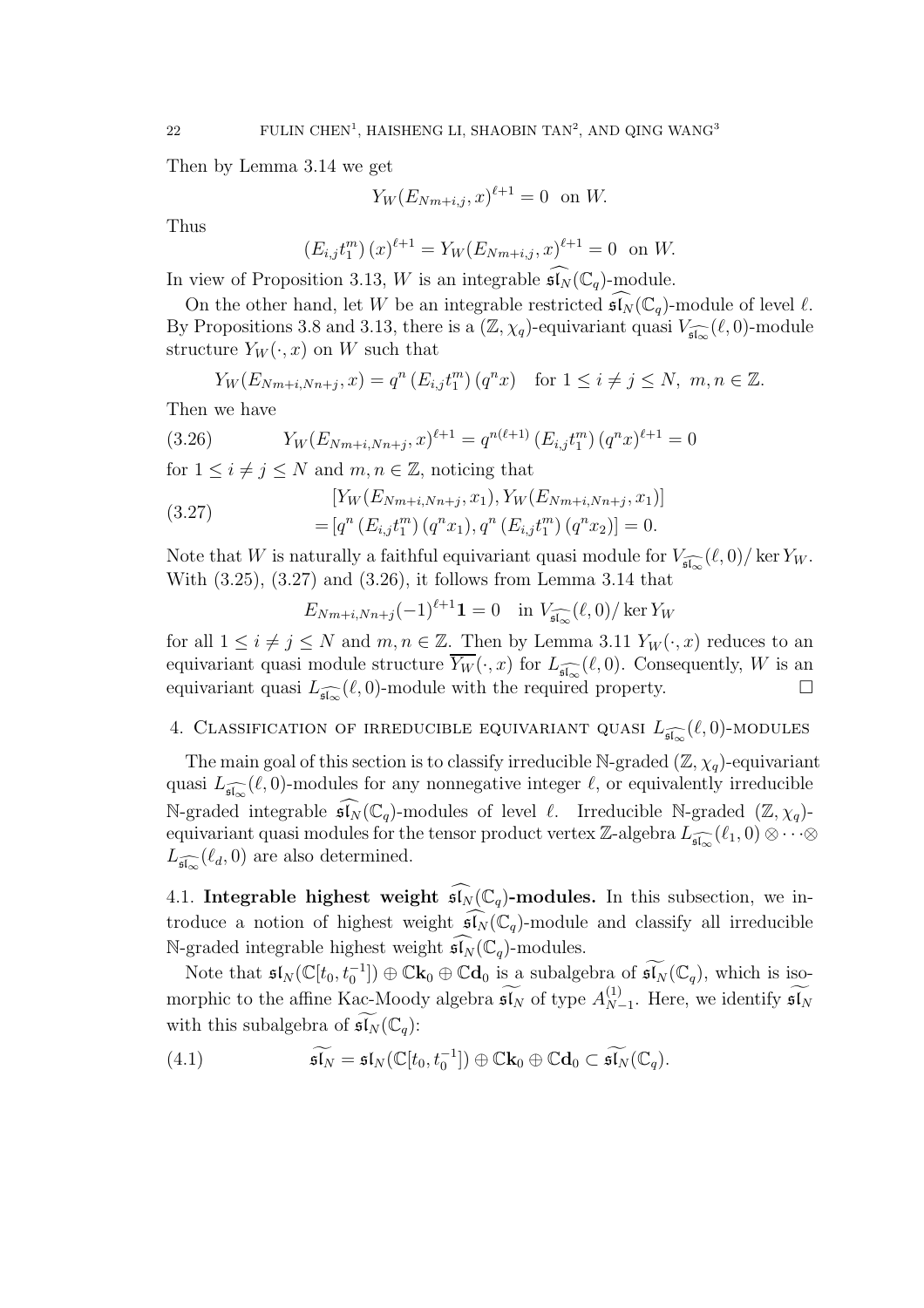Set

(4.2) 
$$
\mathfrak{h} = \sum_{i=1}^{N-1} \mathbb{C}(E_{i,i} - E_{i+1,i+1}),
$$

a Cartan subalgebra of  $\mathfrak{sl}_N (= \mathfrak{sl}_N(\mathbb{C}))$ , and set

(4.3) 
$$
H = \mathfrak{h} \oplus \mathbb{C} \mathbf{k}_0 \oplus \mathbb{C} \mathbf{d}_0,
$$

a Cartan subalgebra of the affine Kac-Moody algebra  $\widetilde{\mathfrak{sl}_N}.$ 

We shall use the following triangular decomposition of  $\widehat{\mathfrak{sl}_N}(\mathbb{C}_q)$ :

$$
\widehat{\mathfrak{sl}_N}(\mathbb{C}_q) = \widehat{\mathfrak{sl}_N}(\mathbb{C}_q)^+ \oplus \widehat{\mathcal{H}} \oplus \widehat{\mathfrak{sl}_N}(\mathbb{C}_q)^-,
$$

where

(4.4) 
$$
\widehat{\mathfrak{sl}_N}(\mathbb{C}_q)^{\pm} = \sum_{\pm m_0 \in \mathbb{Z}_+, m_1 \in \mathbb{Z}} \mathbb{C} E_{i,j} t_0^{m_0} t_1^{m_1} + \sum_{\pm (j-i) \in \mathbb{Z}_+, m \in \mathbb{Z}} \mathbb{C} E_{i,j} t_1^{m},
$$

and

(4.5) 
$$
\widehat{\mathcal{H}} = \sum_{1 \leq i \leq N, n \in \mathbb{Z}} \mathbb{C} h_{i,n} + \mathbb{C} \mathbf{k}_1,
$$

where

(4.6) 
$$
h_{i,n} = (E_{i,i} - E_{i+1,i+1})t_1^n \quad \text{for } 1 \le i \le N-1, n \in \mathbb{Z},
$$

$$
h_{N,n} = -q^n E_{1,1} t_1^n + E_{N,N} t_1^n \quad \text{for } n \in \mathbb{Z} \setminus \{0\},
$$

$$
h_{N,0} = \mathbf{k}_0 - (E_{1,1} - E_{N,N}).
$$

To emphasize the dependence on the positive integer  $N$ , we shall also alternatively denote the subalgebra  $\widehat{\mathcal{H}}$  by  $\widehat{\mathcal{H}}_N$ . Note that  $\{h_{i,n} | 1 \leq i \leq N, n \in \mathbb{Z}\} \cup \{\mathbf{k}_1\}$ is a basis of  $\hat{\mathcal{H}}$ .

**Definition 4.1.** An  $\widehat{\mathfrak{sl}_N}(\mathbb{C}_q)$ -module W is called a *highest weight module with* highest weight  $\lambda \in \hat{\mathcal{H}}^*$  if there exists a nonzero vector  $v_\lambda \in W$ , called a highest weight vector, such that  $W = \mathcal{U}(\widehat{\mathfrak{sl}_N}(\mathbb{C}_q))v_\lambda$ ,  $\widehat{\mathfrak{sl}_N}(\mathbb{C}_q)^+v_\lambda = 0$ , and

(4.7) 
$$
hv_{\lambda} = \lambda(h)v_{\lambda}
$$
 for  $h \in \mathcal{H}$ .

An N-graded highest weight  $\widehat{\mathfrak{sl}_N}(\mathbb{C}_q)$ -module with highest weight  $\lambda\in\widehat{\mathcal{H}}^*$  is a highest weight  $\widehat{\mathfrak{sl}_N}(\mathbb{C}_q)$ -module W equipped with an N-grading  $W = \bigoplus_{n\in\mathbb{N}} W(n)$  such that the highest weight vector  $v_{\lambda} \in W(0)$ .

**Remark 4.2.** Recall that  $H = \mathfrak{h} + \mathbb{C}\mathbf{k}_0 + \mathbb{C}\mathbf{d}_0$  is a Cartan subalgebra of  $\widetilde{\mathfrak{sl}_N}$ . We see that an N-graded highest weight  $\widehat{\mathfrak{sl}_N}(\mathbb{C}_q)$ -module W is an H-weight  $\widehat{\mathfrak{sl}_N}(\mathbb{C}_q) \oplus \mathbb{C} \mathbf{d}_0$ module with  $\mathbf{d}_0$  acting trivially on the highest weight vector. Then W is a highest weight  $\widehat{\mathfrak{sl}_N}(\mathbb{C}_q) \oplus \mathbb{C} \mathbf{d}_0$ -module defined in [ER] with respect to the usual partial order on  $H^*$ .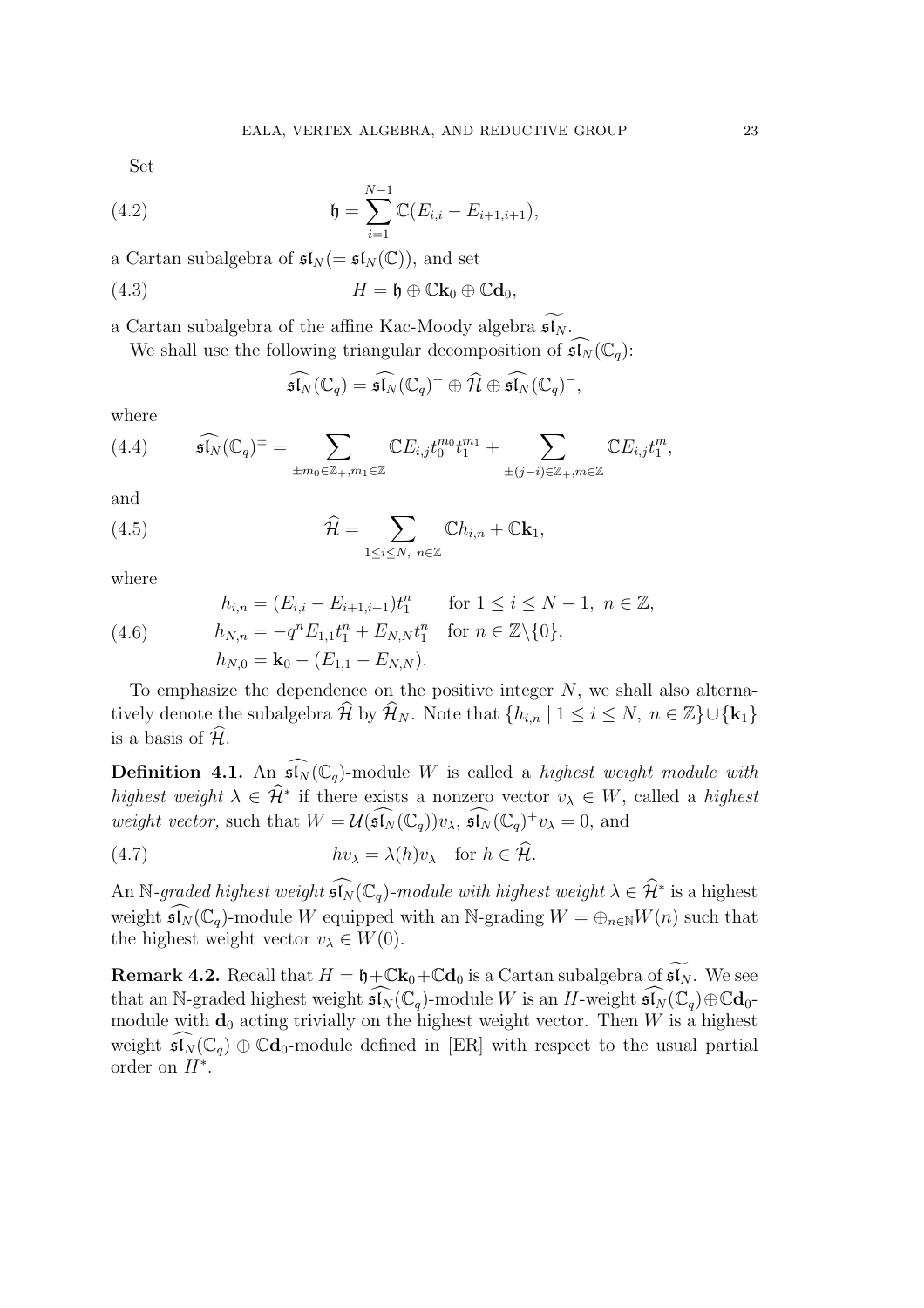Note that the condition (4.7) implies that  $\lambda(\mathbf{k}_1) = 0$ . Now, let  $\lambda \in \hat{\mathcal{H}}^*$  such that  $\lambda(\mathbf{k}_1) = 0$ . Let  $\mathbb{C}v_\lambda$  be the one-dimensional  $(\widehat{\mathfrak{sl}_N}(\mathbb{C}_q)^+ + \widehat{\mathcal{H}})$ -module with

$$
\widehat{\mathfrak{sl}_N}(\mathbb{C}_q)^+v_\lambda=0 \quad \text{and} \quad hv_\lambda=\lambda(h)v_\lambda \quad \text{for } h \in \widehat{\mathcal{H}}.
$$

Then form an induced  $\widehat{\mathfrak{sl}_N}(\mathbb{C}_q)$ -module

(4.8) 
$$
V(\lambda) = \mathcal{U}(\widehat{\mathfrak{sl}_N}(\mathbb{C}_q)) \otimes_{\mathcal{U}(\widehat{\mathfrak{sl}_N}(\mathbb{C}_q)^+ + \widehat{\mathcal{H}})} \mathbb{C}v_{\lambda}.
$$

It is clear that  $V(\lambda)$  is an  $(\mathfrak{h} + \mathbb{C} \mathbf{k}_0 + \mathbb{C} \mathbf{k}_1)$ -weight module. On the other hand, define deg  $v_{\lambda} = 0$  to make  $V(\lambda)$  an N-graded highest weight  $\widehat{\mathfrak{sl}_N}(\mathbb{C}_q)$ -module. It follows that  $V(\lambda)$  has a unique maximal H-weight submodule, which we denote by  $J_{\lambda}$ . Set

(4.9) 
$$
L(\lambda) = V(\lambda) / J_{\lambda},
$$

which is a graded irreducible  $\widehat{\mathfrak{sl}_N}(\mathbb{C}_q)$ -module. One can show that  $L(\lambda)$  is also an irreducible  $\mathfrak{sl}_N(\mathbb{C}_q)$ -module. Furthermore, it is straightforward to see that for any  $\lambda, \mu \in \widehat{\mathcal{H}}^*, L(\lambda) \simeq L(\mu)$  as an N-graded  $\widehat{\mathfrak{sl}_N}(\mathbb{C}_q)$ -module if and only if  $\lambda = \mu$ .

**Remark 4.3.** Note that for any  $\lambda \in \widehat{\mathcal{H}}^*$  such that  $\lambda(\mathbf{k}_1) = 0$ , every N-graded highest weight  $\widehat{\mathfrak{sl}_N}(\mathbb{C}_q)$ -module with highest weight  $\lambda$  is naturally a homomorphism image of  $V(\lambda)$  and any such irreducible module is isomorphic to  $L(\lambda)$ .

Next, we identify integrable  $\overline{\mathfrak{sl}_N}(\mathbb{C}_q)$ -modules among the irreducible highest weight modules  $L(\lambda)$ . We first define a class of linear functionals on  $\hat{\mathcal{H}}$ . Let k be a positive integer. For any pair

(4.10) 
$$
(\lambda, c) \in (H^*)^k \times (\mathbb{C}^\times)^k
$$

with  $\boldsymbol{\lambda} = (\lambda_1, \ldots, \lambda_k), \ \boldsymbol{c} = (c_1, \ldots, c_k)$ , we define a linear functional  $\eta_{\boldsymbol{\lambda}, \boldsymbol{c}}$  on  $\widehat{\mathcal{H}}$  by  $\eta_{\lambda,c}(\mathbf{k}_1) = 0$  and

(4.11) 
$$
\eta_{\lambda,c}(h_{j,n}) = \sum_{i=1}^k \lambda_i(h_{j,0}) c_i^n \text{ for } 1 \le j \le N, n \in \mathbb{Z}.
$$

In particular, for any  $\lambda \in H^*$ ,  $c \in \mathbb{C}^\times$ , we have a linear functional  $\eta_{\lambda,c}$ . Then

$$
\eta_{\lambda,c}=\eta_{\lambda_1,c_1}+\cdots+\eta_{\lambda_k,c_k}.
$$

Set

$$
(4.12) \qquad P_+ = \{ \lambda \in H^* \mid \lambda(h_{i,0}) \in \mathbb{N}, \ \lambda(\mathbf{d}_0) = 0 \quad \text{for } 1 \le i \le N \},
$$

the set of dominant integral weights of  $\mathfrak{sl}_N$ .

The following is a classification result (cf. [ER, CT]):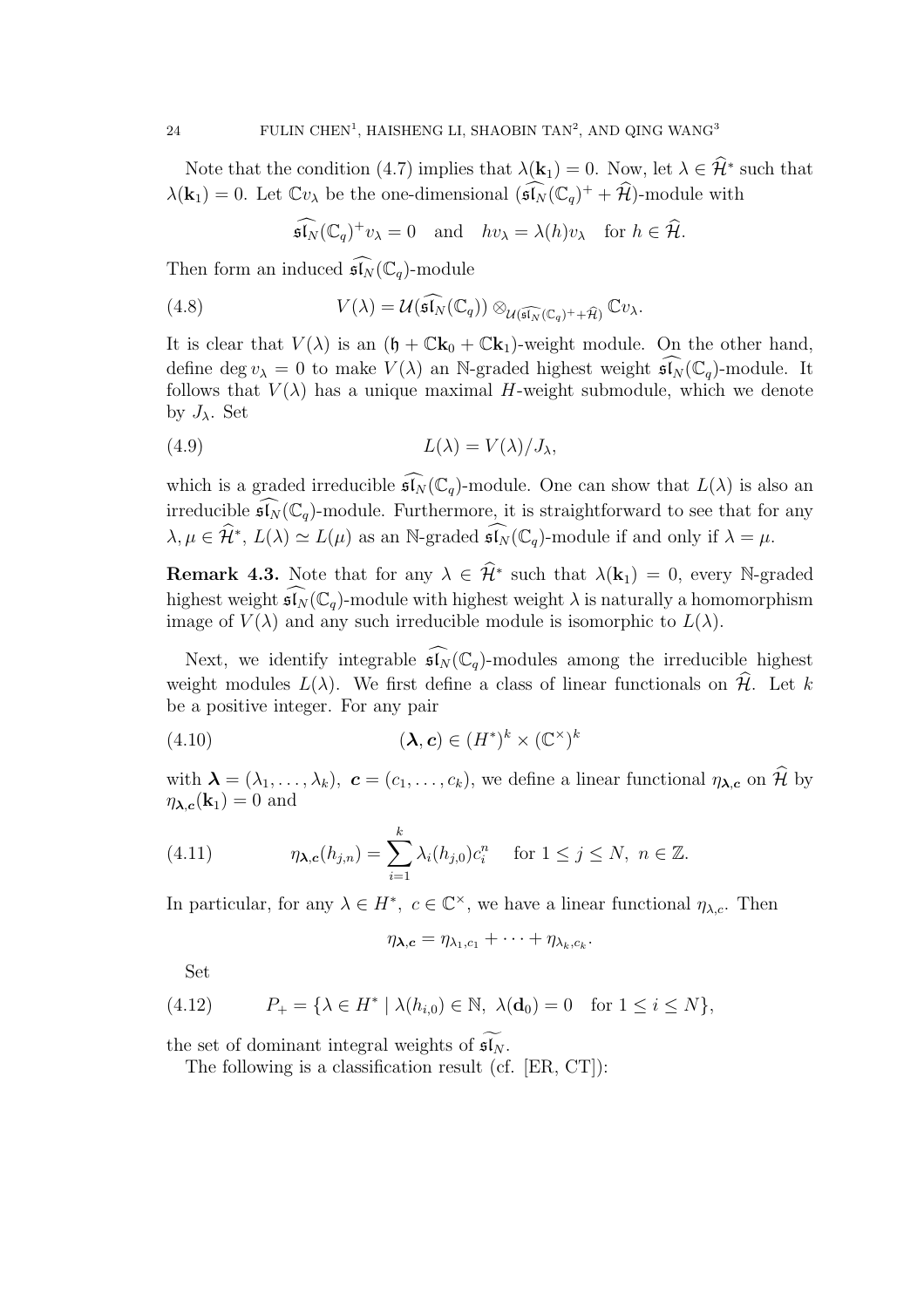**Proposition 4.4.** Let  $(\lambda, c) \in (P_+)^k \times (\mathbb{C}^{\times})^k$  with k a positive integer. Then the irreducible N-graded highest weight  $\widehat{\mathfrak{sl}_N}(\mathbb{C}_q)$ -module  $L(\eta_{\lambda,c})$  is integrable. Furthermore, every irreducible integrable N-graded highest weight  $\mathfrak{sl}_N(\mathbb{C}_q)$ -module is isomorphic to a module of this form.

Remark 4.5. Note that the first assertion of Proposition 4.4 was proved in [ER], while the second assertion was proved for Lie algebra  $\widehat{\mathfrak{sl}_N}(\mathbb{C}_q) \oplus \mathbb{C}d_0$  under the assumption that the  $H$ -weight subspaces of  $W$  are finite-dimensional.

To prove Proposition 4.4, we shall need a result on level zero integrable modules for affine Lie algebra  $\mathfrak{sl}_2$ . Let  $\{e, h, f\}$  be the standard basis of  $\mathfrak{sl}_2$  and let  $\chi : \mathbb{Z} \to \mathbb{C}$ be any function. An  $\widehat{\mathfrak{sl}_2}$ -module W of level zero is called a *loop-highest weight* module with loop-highest weight  $\chi$  if there is a nonzero vector w in W such that

(4.13)  $W = U(\widehat{\mathfrak{sl}_2})w$ ,  $(e \otimes t^m) w = 0$ ,  $(h \otimes t^m) w = \chi(m)w$  for  $m \in \mathbb{Z}$ .

The notion "loop-highest weight module" (see [CG] for example) is designated to distinguish this from the standard highest weight module (see [K]).

**Lemma 4.6.** If there exists an integrable loop-highest weight  $\widehat{\mathfrak{sl}_2}$ -module W with a nonzero loop-highest weight  $\chi$ , then there exist finitely many positive integers  $p_1, \ldots, p_k$  and nonzero complex numbers  $b_1, \ldots, b_k$  such that

$$
\chi(m) = \sum_{j=1}^{k} p_j b_j^m \quad \text{for } m \in \mathbb{Z}.
$$

*Proof.* Recall from [BZ] that  $\chi$  is called an exp-polynomial if there exist finitely many polynomials  $f_1, \ldots, f_k$  and nonzero complex numbers  $b_1, \ldots, b_k$  such that  $\chi(m) = \sum_{j=1}^{k} f_j(m) b_j^m$  for all  $m \in \mathbb{Z}$ . A result of Kac-Jocobsen (see [JK, Proposition 6.2]) states that if  $\chi$  is not an exp-polynomial, then the Verma type loophighest weight  $\widehat{\mathfrak{sl}_2}$ -module with loop-highest weight  $\chi$  is irreducible. On the other hand, every Verma type loop-highest weight  $\mathfrak{sl}_2$ -module is not integrable. As W is assumed to be integrable, the Verma type loop-highest weight  $51$ -module with loop-highest weight  $\chi$  must be reducible and hence  $\chi$  is an exp-polynomial.

Let w be a (nonzero) loop-highest weight vector in W. Then  $hw = nw$  for some nonnegative integer n as w is a highest weight vector in the integrable  $\mathfrak{sl}_2$ -module W. Noticing that  $W = \mathcal{U}(\mathbb{C}f \otimes \mathbb{C}[t, t^{-1}])w$ , we have

$$
W = \bigoplus_{m \in \mathbb{Z}, m \le n} W_m \quad \text{ with } W_n = \mathbb{C}w,
$$

where  $W_m = \{w \in W \mid hw = mw\}$ . Since W is an integrable  $\mathfrak{sl}_2$ -module, we have  $W = \bigoplus_{m \in \mathbb{Z}, |m| \leq n} W_m$ . From [BZ], all the h-weight subspaces of the (unique) irreducible quotient module  $\overline{W}$  of W are finite-dimensional. Consequently,  $\overline{W}$  is finite-dimensional. Then this lemma follows from [CP, Proposition 2.1 (iii)].  $\square$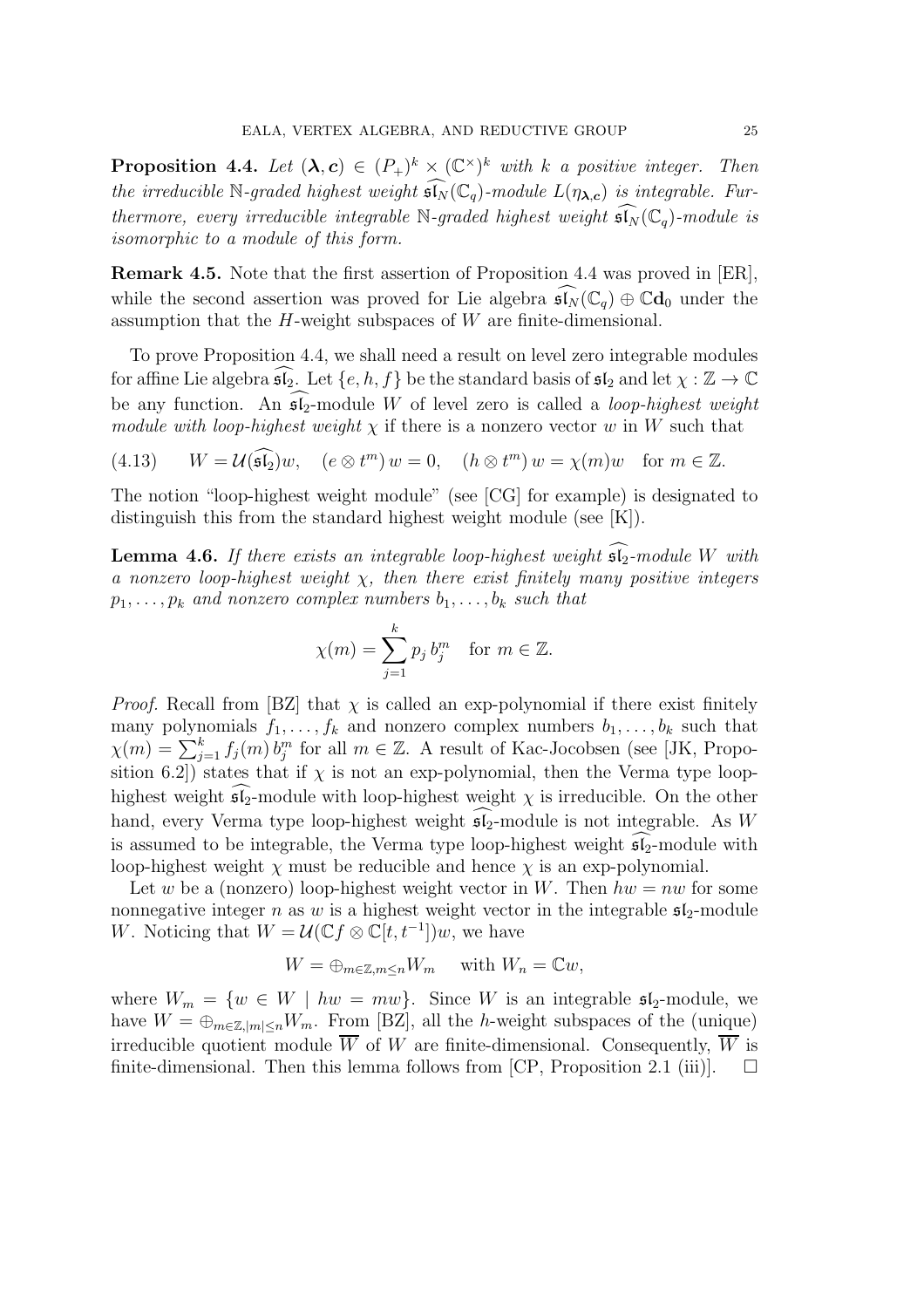Proof of Proposition 4.4: The first assertion was proved in [ER]. (This also follows from an explicit realization of  $L(\eta_{\lambda,c})$  in Section 6.) Now, let W be an irreducible integrable N-graded highest weight  $\mathfrak{sl}_N(\mathbb{C}_q)$ -module with highest weight  $\chi$  and highest weight vector v. For  $1 \leq i \leq N-1$ , set

$$
\mathfrak{a}_i = \text{Span}\{E_{i,i+1}t_1^n, E_{i+1,i}t_1^n, h_{i,n}, \mathbf{k}_1 \mid n \in \mathbb{Z}\},\
$$

and set

$$
\mathfrak{a}_N = \text{Span}\{q^n E_{N,1} t_0 t_1^n, E_{1,N} t_0^{-1} t_1^n, h_{N,n}, \mathbf{k}_1 \mid n \in \mathbb{Z}\}.
$$

It can be readily seen that  $\mathfrak{a}_i$  for  $1 \leq i \leq N$  are subalgebras of  $\widehat{\mathfrak{sl}_N}(\mathbb{C}_q)$ , which are isomorphic to  $\mathfrak{sl}_2$ . Then for every i,  $\mathcal{U}(\mathfrak{a}_i)v$  is an integrable loop-highest weight  $\mathfrak{sl}_2$ -module with loop-highest weight  $\chi_i$ , where

$$
\chi_i(n) = \chi(h_{i,n}) \quad \text{for } n \in \mathbb{Z}.
$$

By Lemma 4.6, for each  $1 \leq i \leq N$ , there exist finitely many nonzero complex numbers  $b_{i,1}, \ldots, b_{i,k_i}$  and nonnegative integers  $p_{i,1}, \ldots, p_{i,k_i}$  such that

$$
\chi_i(m) = \sum_{j=1}^{k_i} p_{i,j} b_{i,j}^m \quad \text{for } m \in \mathbb{Z}.
$$

Let  $c_1, \ldots, c_r$  be all the distinct elements of  $\{b_{i,j} \mid 1 \le i \le N, 1 \le j \le k_i\}$ . Then

$$
\chi_i(m) = \sum_{j=1}^r q_{i,j} c_j^m \quad \text{ for } 1 \le i \le N, \ m \in \mathbb{Z},
$$

where  $q_{i,j}$  are nonnegative integers which are independent of m. Define r linear functionals  $\lambda_1, \ldots, \lambda_r$  on H by  $\lambda_i(h_{j,0}) = q_{i,j}$  for  $1 \leq i, j \leq N$  and  $\lambda_i(\mathbf{d}_0) = 0$ . We have  $\lambda_i \in P_+$  and  $\chi = \eta_{\lambda,c}$ . Then W is isomorphic to  $L(\eta_{\lambda,c})$ , as desired.

**Remark 4.7.** Recall that a fundamental dominant weight is an element  $\lambda \in P_+$ such that  $\lambda(\mathbf{k}_0) = 1$ . Let  $(\lambda, c) \in P_+^k \times (\mathbb{C}^\times)^k$  with  $\lambda_i \neq 0$  for  $1 \leq i \leq k$ . Set  $\ell_i = \lambda_i(\mathbf{k}_0) \in \mathbb{Z}_+$ . Furthermore, set  $\ell = \ell_1 + \cdots + \ell_k$ . Note that  $\eta_{\lambda,c}$  +  $\eta_{\lambda',c'} = \eta_{(\lambda,\lambda'),(c,c')}$  and  $\eta_{\lambda+\mu,c} = \eta_{(\lambda,\mu),(c,c)}$ . It then follows that there exists a pair  $(\boldsymbol{\mu}, \boldsymbol{d}) \in P_+^{\ell} \times (\mathbb{C}^{\times})^{\ell}$  such that  $\eta_{\boldsymbol{\lambda}, \boldsymbol{c}} = \eta_{\boldsymbol{\mu}, \boldsymbol{d}},$  where  $\boldsymbol{\mu} = (\mu_1, \dots, \mu_{\ell})$  with  $\mu_1, \dots, \mu_{\ell}$ fundamental dominant weights.

It is known (see [DLM]) that every irreducible integrable restricted module for any (untwisted) affine Kac-Moody Lie algebra is a highest weight module. For the extended affine Lie algebra  $\widehat{\mathfrak{sl}_N}(\mathbb{C}_q)$ , we have the following result:

**Proposition 4.8.** Let  $W = \bigoplus_{n \in \mathbb{N}} W(n)$  be a nonzero  $\mathbb{N}\text{-}\mathit{graded integrable}$   $\mathfrak{sl}_N(\mathbb{C}_q)$ module on which  $k_0$  and  $k_1$  act as scalars  $\ell_0$  and  $\ell_1$ , respectively. Then  $\ell_0$  is a nonnegative integer,  $\ell_1 = 0$ , and  $\Omega_W$  is a nonzero  $\hat{\mathcal{H}}$ -submodule of W, where

(4.14) 
$$
\Omega_W = \{ w \in W \mid \widehat{\mathfrak{sl}_N}(\mathbb{C}_q)^+ w = 0 \}.
$$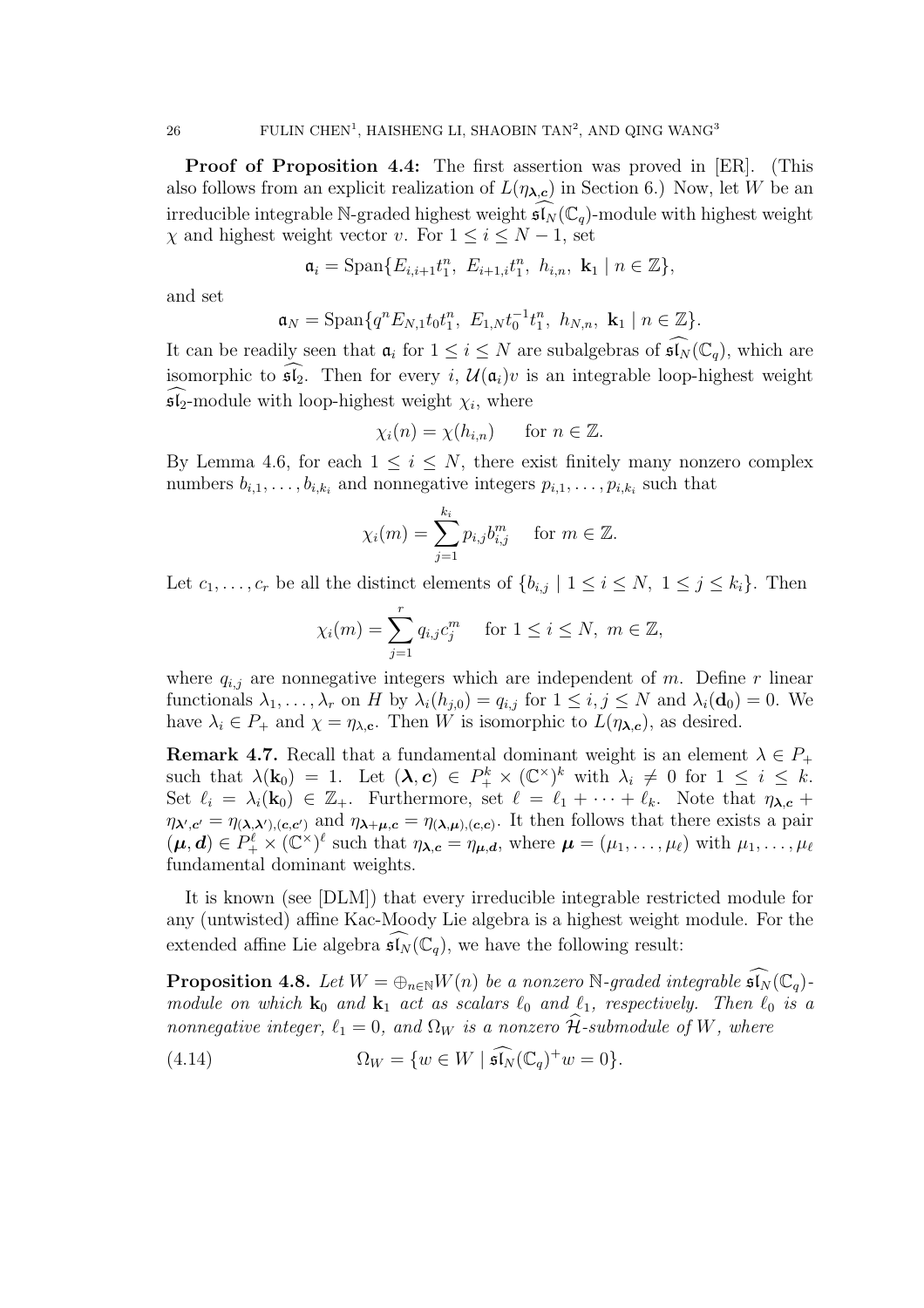Furthermore, every irreducible N-graded integrable (restricted)  $\widehat{\mathfrak{sl}_N}(\mathbb{C}_q)$ -module is a highest weight module.

*Proof.* For the first assertion, by Proposition 3.13,  $\ell_0$  is a nonnegative integer. We now prove  $\ell_1 = 0$ . Fix two integers i, j with  $1 \leq i < j \leq N$ . Let  $m \in \mathbb{Z}$ . Note that the correspondence

$$
e \mapsto E_{i,j}t_1^m, \quad f \mapsto E_{j,i}t_1^{-m}, \quad h \mapsto E_{i,i} - E_{j,j} + m\mathbf{k}_1
$$

gives rise to a Lie algebra embedding of  $\mathfrak{sl}_2$  into  $\widehat{\mathfrak{sl}_N}(\mathbb{C}_q)$ . Under this embedding, W becomes an  $\mathfrak{sl}_2$ -module on which e and f act locally nilpotently. Then W is an integrable  $\mathfrak{sl}_2$ -module and hence it is a direct sum of finite-dimensional irreducible  $\mathfrak{sl}_2$ -modules. Let v be a (nonzero) highest weight vector of weight k. As

$$
hv = (E_{i,i} - E_{j,j} + m\mathbf{k}_1)v = (k + m\ell_1)v,
$$

 $k + m\ell_1$  must be a nonnegative integer. Thus  $k + m\ell_1 \in \mathbb{N}$  for all  $m \in \mathbb{Z}$ , which implies  $\ell_1 = 0$ .

Now that  $k_1$  acts trivially, W is an integrable module for the loop algebra  $\mathfrak{sl}_N(\mathbb{C}[t_1, t_1^{-1}])$ . As W is an N-graded module, there exists  $n \in \mathbb{N}$  such that  $W(n) \neq$ 0 and  $W(m) = 0$  for all  $m < n$ . Then

(4.15) 
$$
(E_{i,j}t_0^{m_0}t_1^{m_1})W(n) \subset W(n-m_0) = 0
$$

for all  $1 \leq i, j \leq N$ ,  $m_0 \geq 1$ ,  $m_1 \in \mathbb{Z}$ . Notice that  $W(n)$  is an  $\mathfrak{sl}_N(\mathbb{C}[t_1, t_1^{-1}])$ submodule of W. As W is an integrable restricted  $\widehat{\mathfrak{sl}_N}(\mathbb{C}_q)$ -module, by Proposition 3.13 we have  $(E_{i,j}t_1^m)(z)^{\ell_0+1}=0$  for  $1\leq i\neq j\leq N$ ,  $m\in\mathbb{Z}$ . This together with (4.15) implies that  $(E_{i,j}t_1^m)^{\ell_0+1}=0$  on  $W(n)$  for all  $m\in\mathbb{Z}$ . In particular, we have  $E_{i,j}^{\ell+1} = 0$  on  $W(n)$  for all  $1 \leq i \neq j \leq N$ . Then  $W(n)$  is a direct sum of some finitedimensional irreducible  $\mathfrak{sl}_N$ -modules  $L(\lambda)$  where  $\lambda$  are dominant integral weights satisfying the condition  $\lambda(\theta^{\vee}) \leq \ell$  (with  $\theta$  denoting the highest positive root). As there are only finitely many such dominant integral weights, there exists  $\lambda \in \mathfrak{h}^*$ such that  $W(n)_{\lambda} \neq 0$  and  $W(n)_{\lambda+\alpha} = 0$  for any positive root  $\alpha$  of  $\mathfrak{sl}_N$ . Then  $(\widehat{\mathfrak{sl}_N}(\mathbb{C}_q)^+)W(n)_{\lambda} = 0$ . Thus we have  $W(n)_{\lambda} \subset \Omega_W$ , proving that  $\Omega_W \neq 0$ . As  $[\widehat{\mathfrak{sl}_N}(\mathbb{C}_q)^+, \widehat{\mathcal{H}}] \subset \widehat{\mathfrak{sl}_N}(\mathbb{C}_q)^+,$  it follows that  $\Omega_W$  is an  $\widehat{\mathcal{H}}$ -submodule of W.

Now, assume that W is an irreducible N-graded integrable  $\overline{\mathfrak{sl}_N}(\mathbb{C}_q)$ -module. Then  $\mathbf{k}_0$  and  $\mathbf{k}_1$  act as scalars  $\ell_0$  and  $\ell_1$  on W, respectively. As  $\mathbf{k}_1$  acts trivially on W by the first assertion,  $\Omega_W$  becomes a module for the abelian Lie algebra  $\hat{\mathcal{H}}/\mathbb{C}\mathbf{k}_1$ . Furthermore, the irreducibility of W implies that  $\Omega_W$  is an irreducible  $\widehat{\mathcal{H}}$ -module. Consequently,  $\Omega_W = \mathbb{C}v_\lambda$  for some  $v_\lambda \in \Omega_W \cap W_\lambda$ . It then follows that W is a highest weight  $\mathfrak{sl}_N(\mathbb{C}_q)$ -module with highest weight vector  $v_\lambda$ .

Combining Propositions 4.8 and 4.4 we immediately have: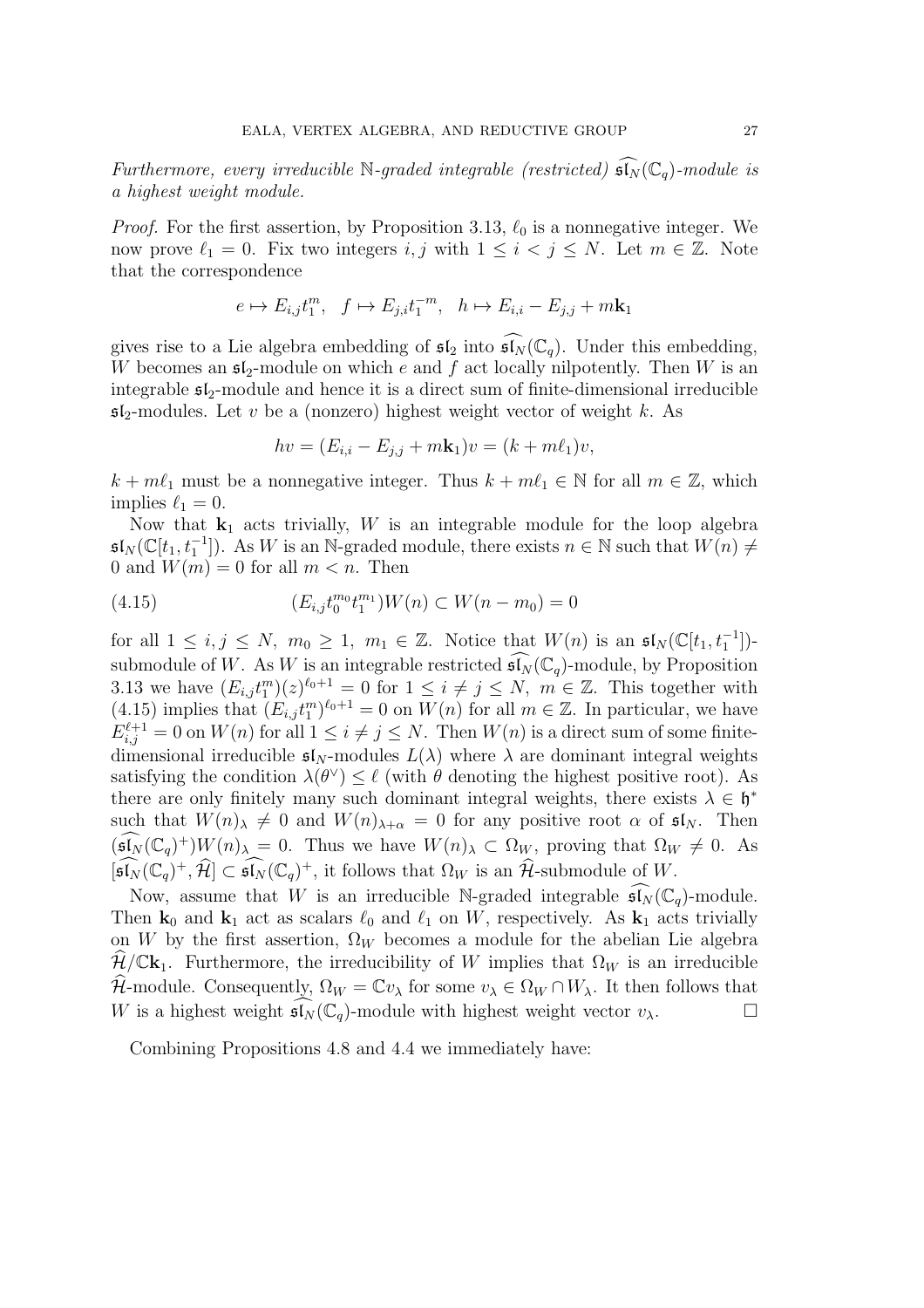**Corollary 4.9.** Every irreducible N-graded integrable  $\widehat{\mathfrak{sl}_N}(\mathbb{C}_q)$ -module of level  $\ell \in$  $\mathbb N$  is isomorphic to  $L(\eta_{\bm{\lambda},\bm{c}})$  for some  $\bm{\lambda}=(\lambda_1,\ldots,\lambda_k)\in (P_+)^k$  and  $\bm{c}=(c_1,\ldots,c_k)\in$  $(\mathbb{C}^{\times})^k$  with k a positive integer such that  $\sum_{i=1}^k \lambda_i(\mathbf{k}_0) = \ell$ .

Combining Corollary 4.9 with Remark 3.10 and Theorem 3.15, we immediately have the main result of this section:

**Theorem 4.10.** For any  $\ell \in \mathbb{N}$ , irreducible  $\mathbb{N}\text{-graded }(\mathbb{Z},\chi_q)\text{-equivariant quasi}$  $L_{\widehat{\mathfrak{sl}_\infty}}(\ell,0)$ -modules up to isomorphism are exactly the irreducible integrable  $\mathbb N$ -graded highest weight  $\widehat{\mathfrak{sl}_N}(\mathbb{C}_q)$ -modules  $L(\eta_{\lambda,c})$  for  $\lambda = (\lambda_1,\ldots,\lambda_k) \in (P_+)^k$  and  $\mathbf{c} =$  $(c_1, \ldots, c_k) \in (\mathbb{C}^{\times})^k$  with  $k \in \mathbb{Z}_+$  such that  $\sum_{i=1}^k \lambda_i(\mathbf{k}_0) = \ell$ .

Furthermore, we have:

**Lemma 4.11.** Let  $(\lambda, c) \in (H^*)^r \times (\mathbb{C}^*)^r$  with r a positive integer such that  $\eta_{\lambda,c} \neq 0$ . Then there exists

$$
(\boldsymbol{\mu},\boldsymbol{d})=((\mu_1,\ldots,\mu_s),(d_1,\ldots,d_s))\in (H^*)^s\times (\mathbb{C}^\times)^s
$$

for some positive integer s, satisfying the condition

 $(4.16)$   $\mu_1, \ldots, \mu_s$  are nonzero and  $d_1, \ldots, d_s$  are distinct,

such that  $\eta_{\lambda,c} = \eta_{\mu,d}$ . Furthermore, assume  $(\mu', d') \in (H^*)^{s'} \times (\mathbb{C}^{\times})^{s'}$  is another pair satisfying the same condition above. Then  $\eta_{\mu,d} = \eta_{\mu',d'}$  if and only if  $s = s'$ and there is a permutation  $\tau \in S_s$  such that

$$
\mu_{\tau(i)} = \mu'_i
$$
 and  $d_{\tau(i)} = d'_i$  for  $i = 1, \ldots, s$ .

*Proof.* Write  $\boldsymbol{\lambda} = (\lambda_1, \ldots, \lambda_r) \in (H^*)^r$  and  $\boldsymbol{c} = (c_1, \ldots, c_r) \in (\mathbb{C}^\times)^r$ . Let  $c'_1, \ldots, c'_k$ be all the distinct numbers in  $\{c_1, \ldots, c_r\}$ . Define  $\lambda' = (\lambda'_1, \ldots, \lambda'_k)$  with  $\lambda'_j =$  $\sum_{i,c_i=c'_j} \lambda_i \in H^*$  for  $1 \leq j \leq k$ . Then  $\eta_{\lambda,c} = \eta_{\lambda',c'}$ . As  $\eta_{\lambda,c} \neq 0$ , we have  $\lambda'_j \neq 0$ for some j. Let  $\mu_1, \ldots, \mu_s$  be all the nonzero elements in the list  $\lambda'_1, \ldots, \lambda'_k$  and let  $d_1, \ldots, d_s$  be the corresponding nonzero numbers in the list  $c'_1, \ldots, c'_k$ . Then we have  $\eta_{\lambda,c} = \eta_{\mu,d}$  with  $\mu = (\mu_1, \ldots, \mu_s)$  and  $\boldsymbol{d} = (d_1, \ldots, d_s)$ , as desired.

Note that for any  $(\lambda, c) \in (H^*)^r \times (\mathbb{C}^{\times})^r$  with  $c_1, \ldots, c_r$  distinct,  $\eta_{\lambda, c} = 0$  if and only if  $\lambda_i = 0$  for all *i*. Assume  $\eta_{\mu,d} = \eta_{\mu',d'}$ . Set

$$
I = \{1 \le i \le s \mid d_i \ne d'_j \text{ for all } 1 \le j \le s'\}.
$$

If  $I \neq \emptyset$ , the equality  $\eta_{\mu,d} = \eta_{\mu',d'}$  implies

$$
\sum_{i\in I}\eta_{\mu_i,d_i}+\sum_{j=1}^{s'}\eta_{\nu_j,d_j'}=0
$$

for some  $\nu_j \in \mathfrak{h}^*$ . This is impossible as  $d_i$  with  $i \in I$  and  $d'_1, \ldots, d'_{s'}$  are all distinct and  $\mu_i \neq 0$  for  $i \in I$ . Thus  $I = \emptyset$ , i.e.,  $\{d_1, \ldots, d_s\} \subset \{d'_1, \ldots, d'_{s'}\}$ . Symmetrically, we have  $\{d'_1, \ldots, d'_{s'}\} \subset \{d_1, \ldots, d_s\}$ . Thus  $\{d_1, \ldots, d_s\} = \{d'_1, \ldots, d'_{s'}\}$ . In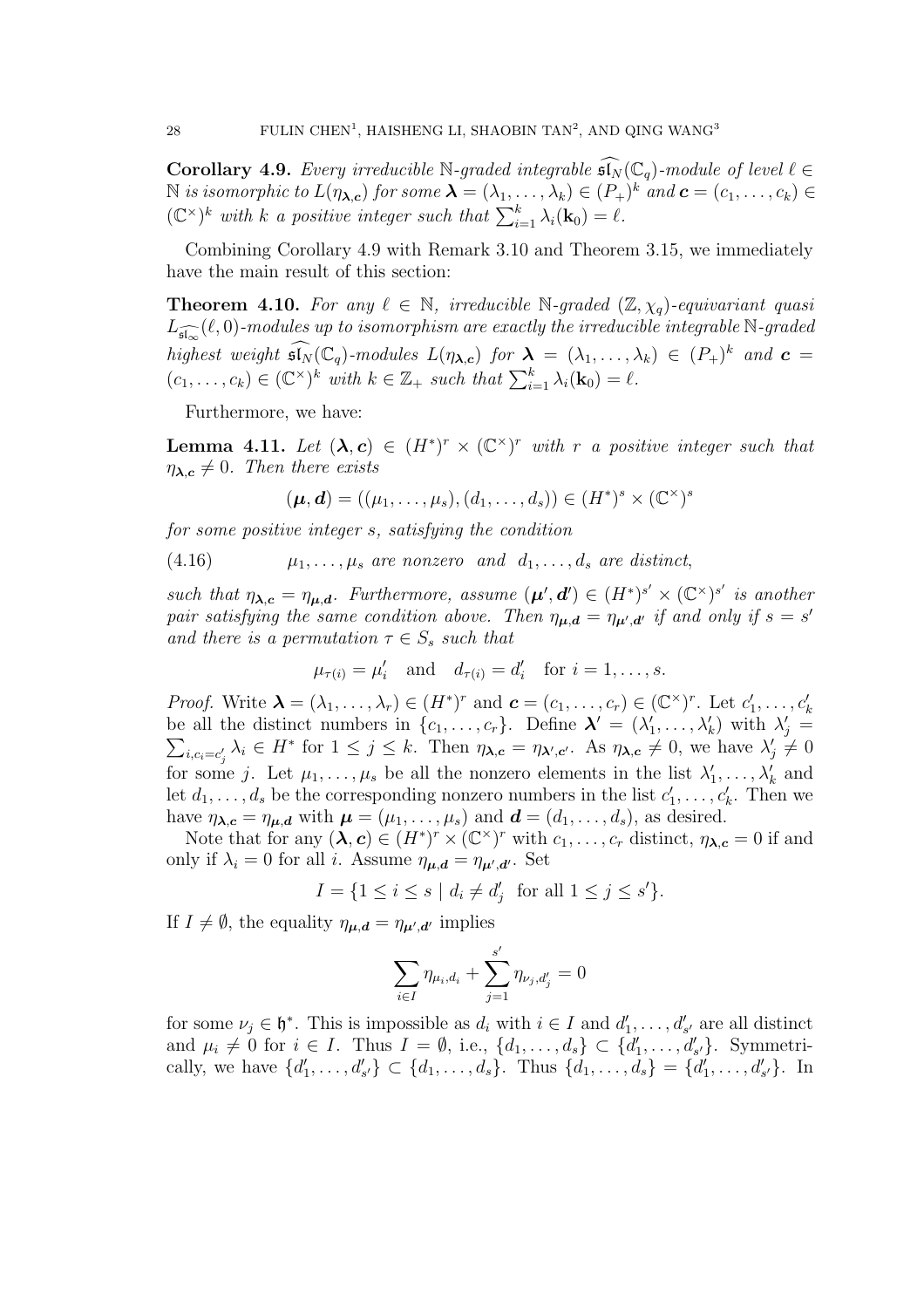particular, we have  $s = s'$  and there exists a permutation  $\tau$  such that  $d_{\tau(i)} = d'_i$ for  $i = 1, \ldots, s$ . Furthermore, we have

$$
\eta_{\bm{\mu},\bm{d}}=\sum_{i=1}^s\eta_{\mu_i,d_i}=\sum_{i=1}^s\eta_{\mu_{\tau(i)},d_{\tau(i)}}=\sum_{i=1}^s\eta_{\mu_{\tau(i)},d_i'}\ \ \text{and}\ \ \ \eta_{\bm{\mu'},\bm{d'}}=\sum_{i=1}^s\eta_{\mu'_i,d'_i},
$$

which imply  $\mu_{\tau(i)} = \mu'_i$  for  $i = 1, ..., s$ .

4.2. Irreducible equivariant quasi  $L_{\widehat{\mathfrak{sl}_\infty}}(\ell_1,0)\otimes\cdots\otimes L_{\widehat{\mathfrak{sl}_\infty}}(\ell_d,0)$ -modules. Let d be a positive integer and let  $\ell_1, \ldots, \ell_d, \tilde{N}_1, \ldots, N_d$  be positive integers with  $N_i \geq 2$ for  $1 \leq i \leq d$ . Set  $\ell = (\ell_1, \ldots, \ell_d)$ . From Example 3.6, we have a simple Z-graded vertex Z-algebra

$$
(4.17) \tL_{\widehat{\mathfrak{sl}_\infty}}(\boldsymbol{\ell},0) := (L_{\widehat{\mathfrak{sl}_\infty}}(\ell_1,0),\rho_{N_1}) \otimes \cdots \otimes (L_{\widehat{\mathfrak{sl}_\infty}}(\ell_r,0),\rho_{N_d}),
$$

recalling that  $(L_{\widehat{\mathfrak{sl}_\infty}}(\ell_i,0),\rho_{N_i})$  denotes the simple vertex Z-algebra  $L_{\widehat{\mathfrak{sl}_\infty}}(\ell_i,0)$  with the Z-action on  $\mathfrak{sl}_{\infty}$  given by  $\rho_{N_i}$ . For  $1 \leq i \leq d$ , we view  $(L_{\widehat{\mathfrak{sl}_{\infty}}}(\ell_i, 0), \rho_{N_i})$  as a vertex Z-subalgebra of  $L_{\widehat{\mathfrak{sl}_\infty}}(\ell,0)$  in the obvious way. The main goal of this section is to prove the following (cf. [FHL, Theorem 4.7.4]):

**Proposition 4.12.** Let  $W_i$  be an irreducible  $(\mathbb{Z}, \chi_q)$ -equivariant quasi  $(L_{\widehat{\mathfrak{sl}_\infty}}(\ell_i,0), \rho_{N_i})$ module for  $1 \leq i \leq d$ . Then the tensor product equivariant quasi  $L_{\widehat{\mathfrak{sl}_\infty}}(\boldsymbol\ell,0)$ -module  $W_1\otimes \cdots \otimes W_d$  is irreducible. On the other hand, every irreducible N-graded  $(\mathbb{Z}, \chi_q)$ equivariant quasi  $L_{\widehat{\mathfrak{sl}_\infty}}(\boldsymbol{\ell},0)$ -module is isomorphic to such a tensor product module.

*Proof.* Note that each  $W_i$  is of countable dimension over  $\mathbb{C}$ , so that the Schur lemma holds. Then the first assertion follows from the Jacobson density theorem just as in [FHL]. Now, we consider the second assertion. Let  $W$  be any irreducible N-graded  $(\mathbb{Z}, \chi_q)$ -equivariant quasi  $L_{\widehat{\mathfrak{sl}_\infty}}(\ell, 0)$ -module. Then for each  $1 \leq i \leq d$ , W is naturally an N-graded  $(\mathbb{Z}, \chi_q)$ -equivariant quasi  $L_{\widehat{\mathfrak{sl}_\infty}}(\ell_i, 0)$ -module, and for  $1 \leq$  $i \neq j \leq d$ , the actions of  $L_{\widehat{\mathfrak{sl}_{\infty}}}(\ell_i,0)$  and  $L_{\widehat{\mathfrak{sl}_{\infty}}}(\ell_j,0)$  on W commute. By Theorem 3.15, W is naturally an N-graded integrable and restricted  $\widehat{\mathfrak{sl}_{N_i}}(\mathbb{C}_q)$ -module of level  $\ell_i$ . Furthermore, the actions of  $\widehat{\mathfrak{sl}_{N_i}}(\mathbb{C}_q)$  and  $\widehat{\mathfrak{sl}_{N_j}}(\mathbb{C}_q)$  on W commute for  $1 \leq i \neq j \leq d$ . By Proposition 4.8, we have  $\Omega_W^i \neq 0$ , where

$$
\Omega_W^i = \{ w \in W \mid \widehat{\mathfrak{sl}_{N_i}}(\mathbb{C}_q)^+ w = 0 \}.
$$

For  $1 \leq i \neq j \leq d$ , as  $\widehat{[\mathfrak{sl}_{N_i}(\mathbb{C}_q), \widehat{\mathfrak{sl}_{N_j}}(\mathbb{C}_q)] = 0$  on W we have  $\widehat{\mathfrak{sl}_{N_j}}(\mathbb{C}_q) \Omega^i_W \subset \Omega^i_W$ . It follows (from the first part of Proposition 4.8) that  $\bigcap_{i=1}^d \Omega_W^i \neq 0$ . Set

$$
\mathcal{K}=\widehat{\mathfrak{sl}_{N_1}}(\mathbb{C}_q)\oplus\cdots\oplus\widehat{\mathfrak{sl}_{N_d}}(\mathbb{C}_q).
$$

As an irreducible N-graded  $(\mathbb{Z}, \chi_q)$ -equivariant quasi  $L_{\widehat{\mathfrak{sl}_\infty}}(\ell, 0)$ -module, W is also an irreducible N-graded  $\mathcal{K}$ -module. From the proof of the second assertion of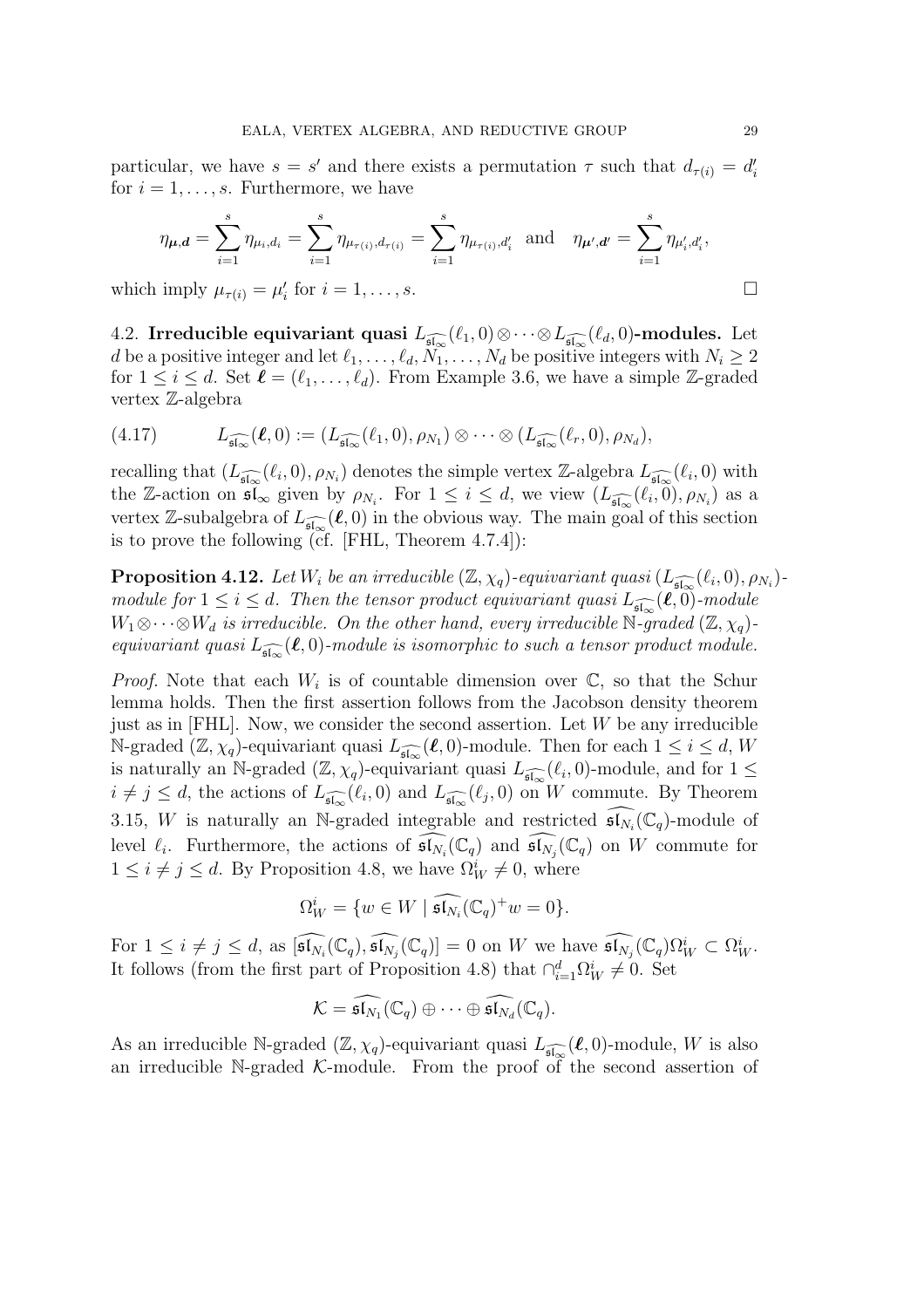Proposition 4.8, we conclude that  $\bigcap_{i=1}^d \Omega_W^i = \mathbb{C}v$ , where  $v \in \bigcap_{i=1}^d \Omega_W^i$  and there exists a linear functional  $\lambda$  on  $\mathcal{H}_{N_1} \oplus \cdots \oplus \mathcal{H}_{N_d}$  such that  $W = U(\mathcal{K})v$  and

$$
hv = \lambda(h)v
$$
 for  $h \in \mathcal{H}_{N_1} \oplus \cdots \oplus \mathcal{H}_{N_d}$ .

Given a linear functional  $\lambda$  on  $\mathcal{H}_{N_1} \oplus \cdots \oplus \mathcal{H}_{N_d}$ , we say that a K-module M is a highest weight module of highest weight  $\lambda$  if there is a nonzero vector  $w \in M$ such that  $\mathcal{U}(\mathcal{K})w = M$ ,  $(\widehat{\mathfrak{sl}_{N_1}}(\mathbb{C}_q)^+ \oplus \cdots \oplus \widehat{\mathfrak{sl}_{N_d}}(\mathbb{C}_q)^+)w = 0$  and

 $hw = \lambda(h)w$  for  $h \in \mathcal{H}_{N_1} \oplus \cdots \oplus \mathcal{H}_{N_d}$ .

That is,  $W$  is an N-graded highest weight  $K$ -module. On the other hand, we define Verma module  $M_K(\lambda)$  in the obvious way, which is a universal N-graded highest weight K-module. Note that  $M_K(\lambda)$  has a unique irreducible N-graded quotient module. Consequently, irreducible  $\mathbb{N}\text{-graded highest weight }\mathcal{K}\text{-modules of highest }$ weight  $\lambda$  are unique up to isomorphism. It then follows that any irreducible Ngraded highest weight K-module of highest weight  $\lambda$  is isomorphic to the tensor product K-module

$$
L(\lambda|_{\widehat{\mathcal{H}}_{N_1}}) \otimes \cdots \otimes L(\lambda|_{\widehat{\mathcal{H}}_{N_d}}),
$$

where  $L(\lambda|_{\widehat{\mathcal{H}}_{N_1}})$  is the irreducible highest weight  $\widehat{\mathfrak{sl}_{N_i}}(\mathbb{C}_q)$ -module with highest weight  $\lambda|_{\widehat{\mathcal{H}}_{N_i}} \in (\widehat{\mathcal{H}}_{N_i})^*$ . This proves the second assertion.

5. FERMIONIC FOCK MODULES AND  $(\widehat{\mathfrak{gl}_N}(\mathbb{C}_q), \mathrm{GL}_{\mathbf{I}_{\bm{a}}})$ -DUALITY

In this section, we give a family of fermionic Fock modules for  $\mathfrak{gl}_N(\mathbb{C}_q)$  and establish a duality between  $\widehat{\mathfrak{gl}_N}(\mathbb{C}_q)$  and Levi subgroups of  $\mathrm{GL}_{\ell}(\mathbb{C})$ .

We start by recalling from [G3] a fermionic representation of  $\mathfrak{gl}_N(\mathbb{C}_q)$ . Let N and  $\ell$  be positive integers with  $N \geq 2$  as before. Define  $\mathcal{C}_N^{\ell}$  to be the associative (Clifford) algebra with generators

$$
\psi_i^{\mu}(m)
$$
,  $\bar{\psi}_i^{\mu}(m)$  (where  $1 \leq i \leq N$ ,  $1 \leq \mu \leq \ell$ ,  $m \in \mathbb{Z}$ ),

subject to relations

$$
\psi_i^{\mu}(m)\psi_j^{\nu}(n) + \psi_j^{\nu}(n)\psi_i^{\mu}(m) = 0, \quad \bar{\psi}_i^{\mu}(m)\bar{\psi}_j^{\nu}(n) + \bar{\psi}_j^{\nu}(n)\bar{\psi}_i^{\mu}(m) = 0, \n\psi_i^{\mu}(m)\bar{\psi}_j^{\nu}(n) + \bar{\psi}_j^{\nu}(n)\psi_i^{\mu}(m) = \delta_{i,j}\delta_{\mu,\nu}\delta_{m+n,0}1
$$

for  $1 \leq i, j \leq N, 1 \leq \mu, \nu \leq \ell, m, n \in \mathbb{Z}$ . Form generating functions

$$
\psi_i^{\mu}(x) = \sum_{m \in \mathbb{Z}} \psi_i^{\mu}(m) x^{-m} \quad \text{and} \quad \bar{\psi}_i^{\mu}(x) = \sum_{m \in \mathbb{Z}} \bar{\psi}_i^{\mu}(m) x^{-m}
$$

for  $1 \leq i \leq N$ ,  $1 \leq \mu \leq \ell$ . It is clear that  $\mathcal{C}_N^{\ell}$  is a Z-graded algebra with  $\deg \psi_i^{\mu}$ (5.1)  $\deg \psi_i^{\mu}(n) = \deg \bar{\psi}_i^{\mu}(n) = -n$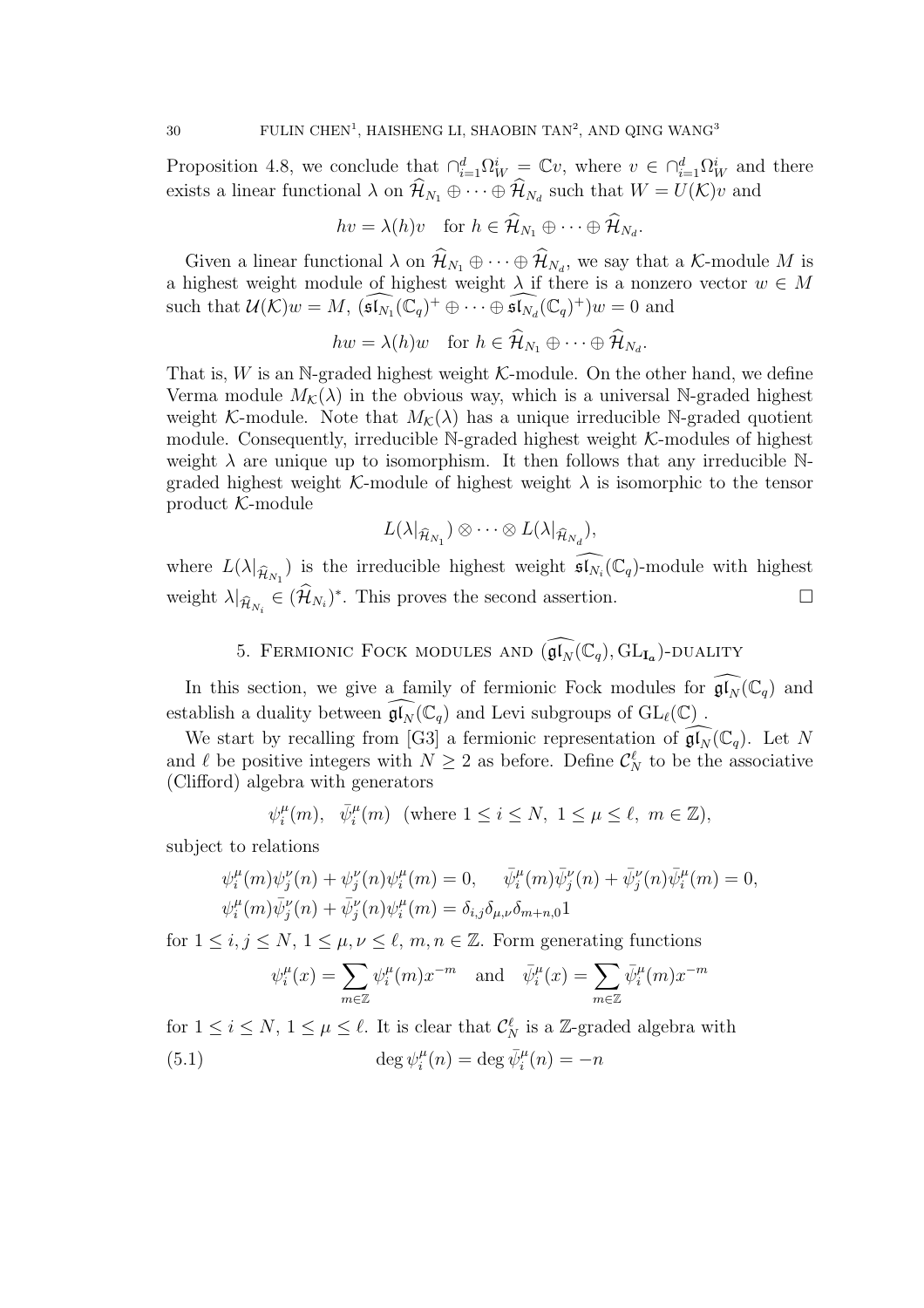for  $1 \leq i \leq N$ ,  $1 \leq \mu \leq \ell$ . Set

$$
\begin{aligned} (\mathcal{C}_{N}^{\ell})^{an} &= \langle \psi_i^{\mu}(m+1), \ \bar{\psi}_i^{\mu}(m) \ | \ 1 \leq i \leq N, \ 1 \leq \mu \leq \ell, \ m \in \mathbb{N} \rangle, \\ (\mathcal{C}_{N}^{\ell})^{cr} &= \langle \psi_i^{\mu}(-m), \ \bar{\psi}_i^{\mu}(-m-1) \ | \ 1 \leq i \leq N, \ 1 \leq \mu \leq \ell, \ m \in \mathbb{N} \rangle, \end{aligned}
$$

(the subalgebras of  $\mathcal{C}_N^{\ell}$  generated by the indicated elements). We have

$$
\mathcal{C}_N^{\ell} \simeq (\mathcal{C}_N^{\ell})^{cr} \otimes (\mathcal{C}_N^{\ell})^{an}
$$

as a vector space.

Denote by  $\mathcal{F}_N^{\ell}$  the  $\mathcal{C}_N^{\ell}$ -module generated by vector  $|0\rangle$ , subject to relations

(5.2) 
$$
\psi_i^{\mu}(m+1)|0\rangle = \bar{\psi}_i^{\mu}(m)|0\rangle = 0 \text{ for } 1 \leq i \leq N, 1 \leq \mu \leq \ell, m \in \mathbb{N}.
$$

Then  $\mathcal{F}_N^{\ell} = (\mathcal{C}_N^{\ell})^{cr}$  as a  $(\mathcal{C}_N^{\ell})^{cr}$ -module. It is well known that  $\mathcal{F}_N^{\ell}$  is an irreducible  $\mathcal{C}_N^{\ell}$ -module. Defining deg  $|0\rangle = 0$ , we make  $\mathcal{F}_N^{\ell}$  an N-graded  $\mathcal{C}_N^{\ell}$ -module

(5.3) 
$$
\mathcal{F}_N^{\ell} = \bigoplus_{n \in \mathbb{N}} \mathcal{F}_N^{\ell}(n)
$$

with  $\mathcal{F}_{N}^{\ell}(n)$  denoting the homogeneous subspace of degree n. It is straightforward to show that  $\mathcal{F}_{N}^{\ell}(n)$  is finite-dimensional for every  $n \in \mathbb{N}$ .

Following [G3], we introduce the following normal ordering:

(5.4) 
$$
\qquad : \psi_i^{\mu}(m)\bar{\psi}_j^{\nu}(n) := \begin{cases} \psi_i^{\mu}(m)\bar{\psi}_j^{\nu}(n) & \text{if } m \leq n, \\ -\bar{\psi}_j^{\nu}(n)\psi_i^{\mu}(m) & \text{if } m > n \end{cases}
$$

for  $1 \leq i, j \leq N, 1 \leq \mu, \nu \leq \ell, m, n \in \mathbb{Z}$ .

**Remark 5.1.** For  $1 \le i, j \le N, 1 \le \mu, \nu \le \ell, m, n \in \mathbb{Z}$ , it is straightforward to show that the normal ordering defined in (5.4) coincides with the one defined by

$$
:\psi_i^\mu(m)\bar\psi_j^\nu(n):=\begin{cases} \psi_i^\mu(m)\bar\psi_j^\nu(n) &\text{ if }n\geq 0,\\ -\bar\psi_j^\nu(n)\psi_i^\mu(m) &\text{ if }n< 0.\end{cases}
$$

For  $1 \leq i, j \leq N$ ,  $m \in \mathbb{Z}$  and  $\boldsymbol{a} = (a_1, \ldots, a_\ell) \in (\mathbb{C}^\times)^{\ell}$ , define a field

$$
\Psi_{i,j}^{\mathbf{a}}(m,x) = \begin{cases} \sum_{p=1}^{\ell} : \psi_i^p(x)\bar{\psi}_j^p(x) : & \text{if } m = 0\\ \sum_{p=1}^{\ell} a_p^m \left( : \psi_i^p(x)\bar{\psi}_j^p(q^m x) : +\delta_{i,j} \frac{q^m}{1-q^m} \right) & \text{if } m \neq 0. \end{cases}
$$

Furthermore, use the expansion

(5.5) 
$$
\Psi_{i,j}^a(m,x) = \sum_{n \in \mathbb{Z}} \Psi_{i,j}^a(n,m)x^{-n}
$$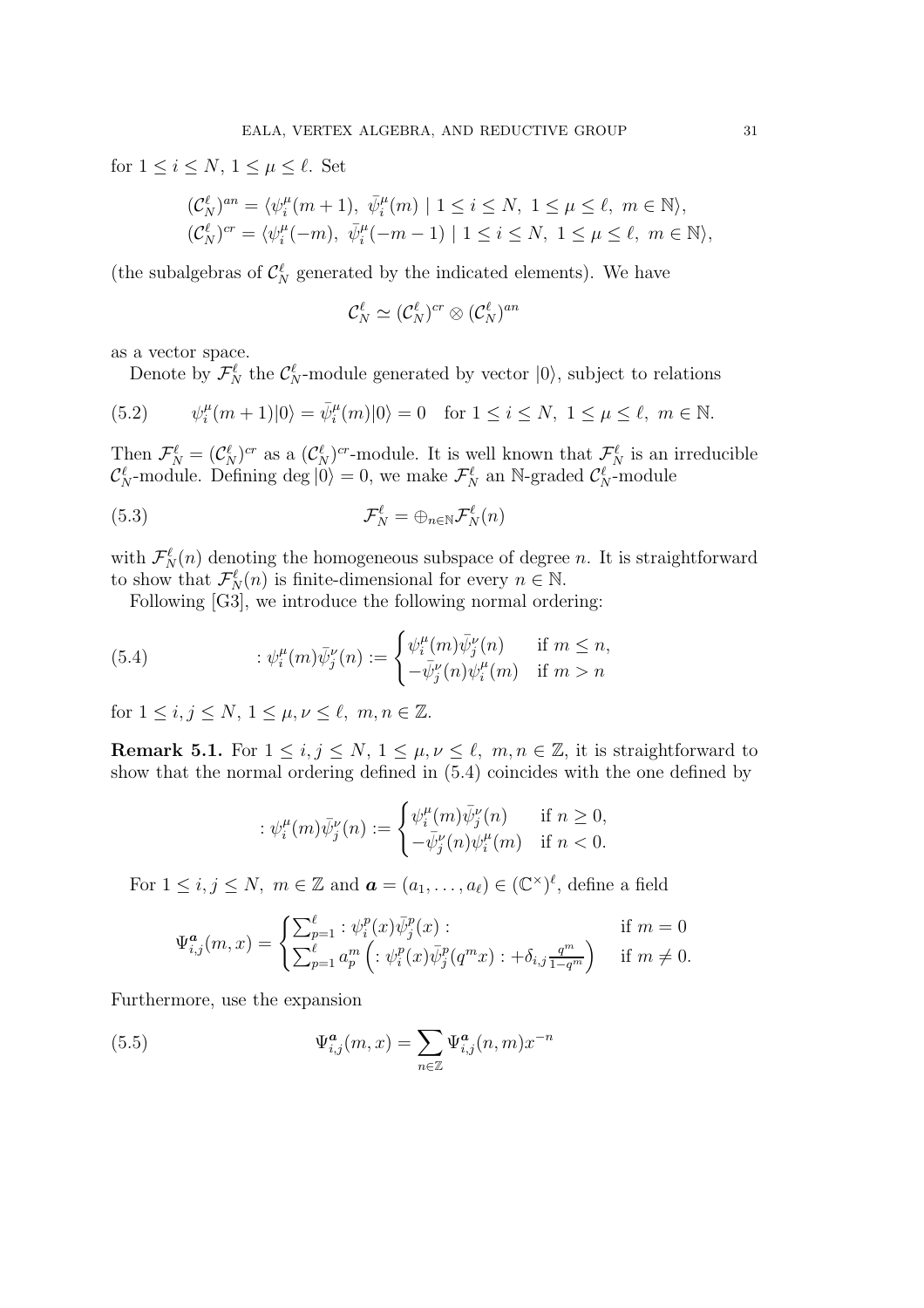to define operators  $\Psi_{i,j}^{\boldsymbol{a}}(n,m) \in \text{End}\left(\mathcal{F}_{N}^{\ell}\right)$ . Explicitly, we have

(5.6)  
\n
$$
\Psi_{i,j}^{a}(n,0) = \sum_{p=1}^{\ell} \sum_{k \in \mathbb{Z}} : \psi_{i}^{p}(n-k)\bar{\psi}_{j}^{p}(k) : ,
$$
\n
$$
\Psi_{i,j}^{a}(n,m) = \sum_{p=1}^{\ell} a_{p}^{m} \left( \sum_{k \in \mathbb{Z}} q^{-mk} : \psi_{i}^{p}(n-k)\bar{\psi}_{j}^{p}(k) : + \delta_{n,0}\delta_{i,j} \frac{q^{m}}{1-q^{m}} \right)
$$

for  $m \neq 0$ . The following is a generalization of a result of [G3]:

**Proposition 5.2.** Let  $\ell$  be a positive integer and let  $\boldsymbol{a} \in (\mathbb{C}^{\times})^{\ell}$ . Then  $\mathcal{F}_{N}^{\ell}$  is a  $\mathfrak{gl}_N(\mathbb{C}_q)$ -module with  $\mathbf{k}_0 = \ell$ ,  $\mathbf{k}_1 = 0$ , and

(5.7) 
$$
E_{i,j}t_0^{m_0}t_1^{m_1} = \Psi_{i,j}^{\mathbf{a}}(m_0, m_1) \quad \text{for } 1 \le i, j \le N, m_0, m_1 \in \mathbb{Z}.
$$

Furthermore,  $\mathcal{F}_N^{\ell}$  is an integrable and restricted  $\widehat{\mathfrak{sl}_N}(\mathbb{C}_q)$ -module which is N-graded with finite-dimensional homogeneous subspaces.

*Proof.* In case that  $\ell = 1$  and  $\boldsymbol{a} = a_1 = 1$ , this was proved in [G3]. Denote this particular  $\mathfrak{gl}_N(\mathbb{C}_q)$ -module simply by  $\mathcal{F}_N$ . Now, we consider the general case. Associated to the  $\ell$ -tuple  $a$ , we have an evaluation  $\mathfrak{gl}_N(\mathbb{C}_q)$ -module  $(\mathcal{F}_N)(a_1) \otimes$  $\cdots \otimes (\mathcal{F}_N)(a_\ell)$ , where

$$
(\mathcal{F}_N)(a_1)\otimes\cdots\otimes(\mathcal{F}_N)(a_\ell)=\mathcal{F}_N^{\otimes \ell}
$$

as a vector space and where  $\mathbf{k}_0 = \ell$ ,  $\mathbf{k}_1 = 0$ , and

$$
E_{i,j}t_0^{m_0}t_1^{m_1}(v_1\otimes\cdots\otimes v_\ell)=\sum_{r=1}^\ell a_r^{m_1}\left(v_1\otimes\cdots\otimes E_{i,j}t_0^{m_0}t_1^{m_1}v_r\otimes\cdots\otimes v_\ell\right)
$$

for  $1 \leq i, j \leq N, m_0, m_1 \in \mathbb{Z}$ , and  $v_r \in \mathcal{F}_N$ . Then through the natural identification of  $\mathcal{F}_N^{\ell}$  with  $(\mathcal{F}_N)(a_1) \otimes \cdots \otimes (\mathcal{F}_N)(a_{\ell}),$  we obtain a  $\widehat{\mathfrak{gl}_N}(\mathbb{C}_q)$ -module structure on  $\mathcal{F}_N^{\ell}$  with the action given by (5.7) as desired.

For the second assertion, using the fact that  $\mathcal{F}_N^{\ell}$  is a tensor product of level 1  $\mathfrak{sl}_N(\mathbb{C}_q)$ -modules, it suffices to deal with the case with  $\ell = 1$ . It is clear from (5.6) that the  $\widehat{\mathfrak{sl}_N}(\mathbb{C}_q)$ -module  $\mathcal{F}_N$  is restricted. For the integrability, in view of Proposition 3.13, it suffices to show that for  $1 \leq i \neq j \leq N$  and  $m_1 \in \mathbb{Z}$ ,

$$
\Psi_{i,j}^{\pmb{a}}(m_1,x_1)\Psi_{i,j}^{\pmb{a}}(m_1,x_2)=\Psi_{i,j}^{\pmb{a}}(m_1,x_2)\Psi_{i,j}^{\pmb{a}}(m_1,x_1)
$$

and  $\Psi_{i,j}^a(m_1, x)^2 = 0$  on  $\mathcal{F}_N$ . Note that

$$
\psi_i^1(x_1)\psi_i^1(x_2) = -\psi_i^1(x_2)\psi_i^1(x_1), \quad \bar{\psi}_j^1(x_1)\bar{\psi}_j^1(x_2) = -\bar{\psi}_j^1(x_2)\bar{\psi}_j^1(x_1),
$$

which imply  $\psi_i^1(x)^2 = 0$  and  $\bar{\psi}_j^1(x_1)^2 = 0$ . On the other hand, as  $i \neq j$ , we also have  $\psi_i^1(x_1)\bar{\psi}_j^1(x_2) = -\bar{\psi}_j^1(x_2)\psi_i^1(x_1)$ , which implies

$$
:\psi_i^1(x)\bar\psi_j^1(q^{m_1}x):=\psi_i^1(x)\bar\psi_j^1(q^{m_1}x).
$$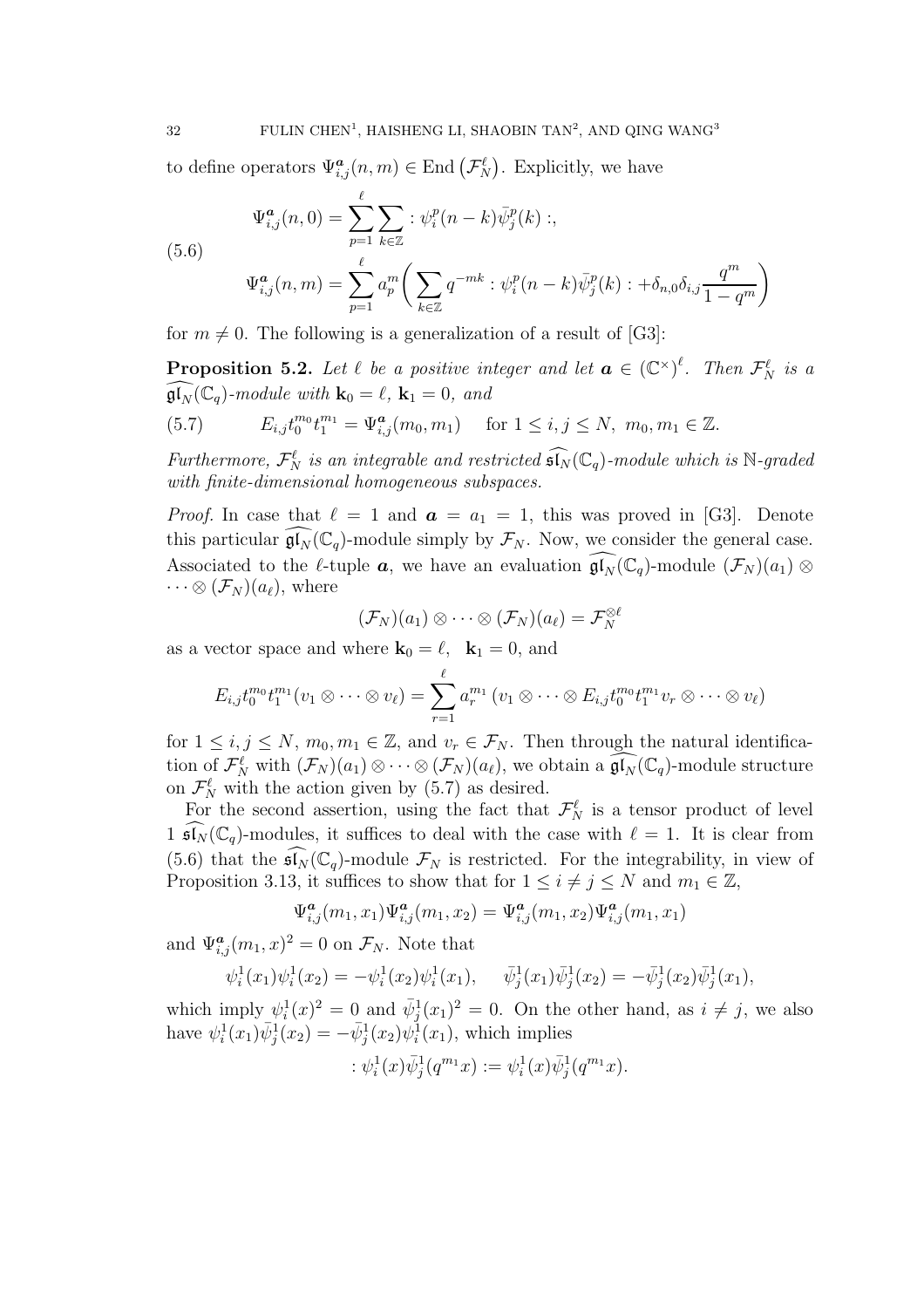Then

$$
\Psi_{i,j}^a(m_1, x) = a_1^{m_1} : \psi_i^1(x) \overline{\psi}_j^1(q^{m_1} x) := a_1^{m_1} \psi_i^1(x) \overline{\psi}_j^1(q^{m_1} x).
$$

It follows that

$$
\Psi_{i,j}^{\bm{a}}(m_1,x_1)\Psi_{i,j}^{\bm{a}}(m_1,x_2)=\Psi_{i,j}^{\bm{a}}(m_1,x_2)\Psi_{i,j}^{\bm{a}}(m_1,x_1)
$$

and

$$
\Psi_{i,j}^a(m_1, x_1)\Psi_{i,j}^a(m_1, x_2) = -a_1^{2m_1}\psi_i^1(x_1)\psi_i^1(x_2)\bar{\psi}_j^1(q^{m_1}x_1)\bar{\psi}_j^1(q^{m_1}x_2),
$$

which implies  $\Psi_{i,j}^a(m_1, x)^2 = 0$ . This completes the proof.

**Definition 5.3.** For  $\boldsymbol{a} \in (\mathbb{C}^{\times})^{\ell}$ , denote by

(5.8) 
$$
\rho_{\mathbf{a}}: \widehat{\mathfrak{gl}_N}(\mathbb{C}_q) \longrightarrow \text{End}(\mathcal{F}_N^{\ell})
$$

the representation of  $\widehat{\mathfrak{gl}_N}(\mathbb{C}_q)$  on  $\mathcal{F}_N^{\ell}$  obtained in Proposition 5.2, and we also denote by  $\mathcal{F}_N^{\boldsymbol{a}}$  the  $\widehat{\mathfrak{gl}_N}(\mathbb{C}_q)$ -module.

Next, we present an analogue in the toroidal setting of the skew  $(\mathfrak{gl}_N(\mathbb{C}), GL_\ell(\mathbb{C}))$ duality. Let *n* be a positive integer. Set  $GL_n = GL_n(\mathbb{C})$ , let  $H_n$  be the subgroup of  $GL_n$ , consisting of diagonal matrices, and let  $N_n^+$  be the subgroup consisting of upper-triangular unipotent matrices. Following [GW], set

(5.9) 
$$
\mathbb{Z}_{++}^n = \{ \mu = (\mu_1, ..., \mu_n) \in \mathbb{Z}^n \mid \mu_1 \ge \mu_2 \ge \cdots \ge \mu_n \}
$$

and view each  $\boldsymbol{\mu} = (\mu_1, \dots, \mu_n) \in \mathbb{Z}_{++}^n$  as a dominant regular character of  $H_n$  by

$$
\boldsymbol{\mu}(h) = h^{\boldsymbol{\mu}} = h_1^{\mu_1} \cdots h_n^{\mu_n}
$$
 for  $h = \text{diag}\{h_1, \ldots, h_n\} \in H_n$ .

For  $\mu \in \mathbb{Z}_{++}^n$ , denote by  $L_{\text{GL}_n}(\mu)$  the irreducible highest weight  $\text{GL}_n$ -module of highest weight  $\mu$ . A basic fact is that  $L_{\text{GL}_n}(\mu)$  is regular, finite-dimensional, and the space of  $N_n^+$ -fixed vectors of weight  $\mu$  is 1-dimensional.

More generally, let  $\ell$  be a positive integer and let **I** be a partition of  $\{1, \ldots, \ell\}$ with the associated equivalence relation denoted by  $\sim$ . Define

(5.10) 
$$
GL_{I} = \{(c_{ij})_{i,j=1}^{\ell} \in GL_{\ell} \mid c_{ij} = 0 \text{ if } i \nsim j\},
$$

the Levi subgroup of  $GL_\ell$  associated to **I**. Correspondingly, we have the following linear algebraic subgroups of  $GL_{\mathbf{I}}$ :

(5.11) 
$$
N_{\mathbf{I}}^+ = N_{\ell}^+ \cap GL_{\mathbf{I}} \text{ and } H_{\mathbf{I}} = H_{\ell} \cap GL_{\mathbf{I}}.
$$

Then we identify dominant regular characters of  $H<sub>I</sub>$  with elements of

$$
(5.12) \quad \mathbb{Z}_{++}^{\mathbf{I}} := {\mu = (\mu_1, \dots, \mu_\ell) \in \mathbb{Z}^\ell \mid \mu_i \ge \mu_j \text{ for } 1 \le i, j \le \ell, \ i \sim j, \ i < j}.
$$

For each  $\mu \in \mathbb{Z}_{++}^{\mathbf{I}}$ , denote by  $L_{\text{GL}_{\mathbf{I}}}(\mu)$  the finite-dimensional irreducible highest weight GL<sub>I</sub>-module of highest weight  $\mu$ .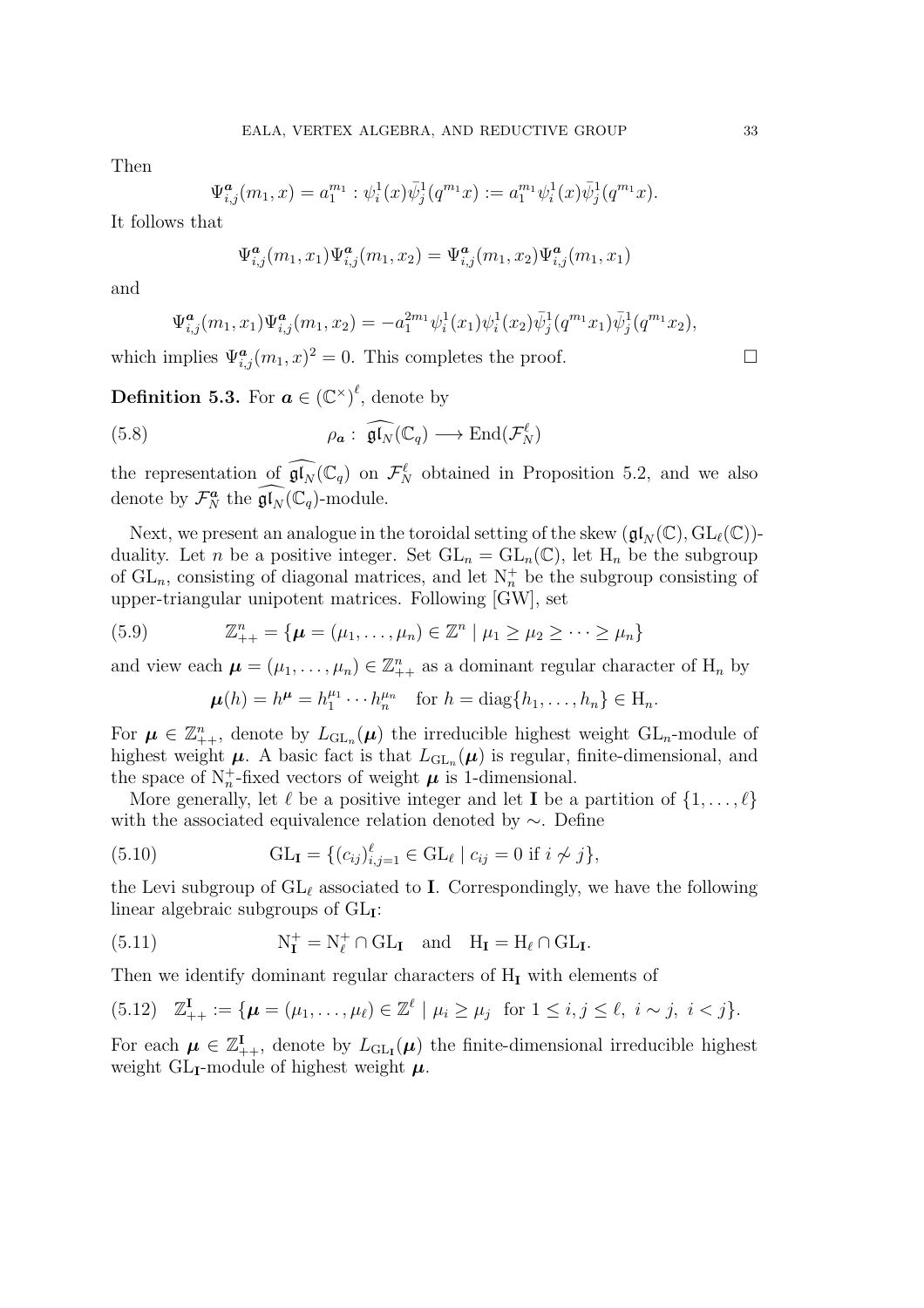Let W be any locally regular  $GL_{\mathbf{I}}$ -module of countable dimension. Then W is a direct sum of finite-dimensional irreducible regular  $GL_I$ -modules (cf.  $[GW]$ ):

$$
W = \bigoplus_{\boldsymbol{\mu} \in P(W)} W^{\mathrm{N}_{\mathbf{I}}^{+}}(\boldsymbol{\mu}) \otimes L(\boldsymbol{\mu}),
$$

where  $W^{N^+}(\mu)$  denotes the space of  $N^+_{\mathbf{I}}$ -fixed vectors of weight  $\mu$  in W and  $P(W) = \{ \boldsymbol{\mu} \in \mathbb{Z}_{++}^{\mathbf{I}} \mid W^{\text{N}_{\mathbf{I}}^+}(\boldsymbol{\mu}) \neq 0 \}.$ 

**Definition 5.4.** Let  $\mathcal{L}$  be a Lie algebra and let V be a vertex Γ-algebra. We say that  $(\mathcal{L}, GL_{\mathbf{I}})$  (resp.  $(V, GL_{\mathbf{I}})$ ) is a (Howe) dual pair on a locally regular  $GL_{\mathbf{I}}$ module W if (i) W is an  $\mathcal{L}$ -module (resp. equivariant quasi V-module) such that the actions of  $\mathcal L$  (resp. V) and GL<sub>I</sub> commute. (ii) For every  $\mu \in P(W)$ , the *L*-submodule (resp. equivariant quasi *V*-submodule)  $W^{N^+}(\mu)$  of W is irreducible. (iii) For any  $\mu, \nu \in P(W)$ ,  $W^{\mathbb{N}_{\mathbf{I}}^+}(\mu) \cong W^{\mathbb{N}_{\mathbf{I}}^+}(\nu)$  if and only if  $\mu = \nu$ .

Recall from [FF] that  $\mathcal{F}_N^{\ell}$  is a module for the general Lie algebra  $\mathfrak{gl}_{\ell}$  with

(5.13) 
$$
E_{r,s} = \sum_{i=1}^{N} \sum_{n \in \mathbb{Z}} : \psi_i^r(-n)\bar{\psi}_i^s(n) :
$$

for  $1 \leq r, s \leq \ell$ . It is clear that  $\mathcal{F}_N^{\ell} = \bigoplus_{n \in \mathbb{Z}} \mathcal{F}_N^{\ell}(n)$  (recall (5.3)) is a direct sum of finite-dimensional  $\mathfrak{gl}_\ell$ -submodules. Then this  $\mathfrak{gl}_\ell$ -module structure on  $\mathcal{F}_N^\ell$  gives rise to a module structure for  $GL_{\ell}$ . Furthermore, for any partition **I** of  $\{1, \ldots, \ell\}$ ,  $\mathcal{F}_N^{\ell}$  is a locally regular GL<sub>I</sub>-module.

**Definition 5.5.** For any positive integer  $\ell$ , define

$$
(\mathbb{C}^{\times})_q^{\ell} = \{ (a_1, \dots, a_{\ell}) \in (\mathbb{C}^{\times})^{\ell} \mid \text{either } a_i = a_j \text{ or } a_i \notin a_j \Gamma_q \text{ for } 1 \leq i, j \in \ell \},\
$$

where  $\Gamma_q = \{q^n \mid n \in \mathbb{Z}\}\.$  Furthermore, for any  $\boldsymbol{a} \in (\mathbb{C}^\times)_q^{\ell}$ , we define an equivalence relation  $\sim_a$  on  $\{1,\ldots,\ell\}$  by  $i \sim_a j$  if and only if  $a_i = a_j$  for  $1 \leq i,j \leq \ell$ , and denote by  $I_a$  the partition of  $\{1 \ldots, \ell\}$  associated to  $\sim_a$ .

The following is the main result of this section:

**Theorem 5.6.** For any  $\mathbf{a} \in (\mathbb{C}^{\times})_q^{\ell}$  with  $\ell$  a positive integer,  $(\widehat{\mathfrak{gl}_N}(\mathbb{C}_q), GL_{\mathbf{I}_{\mathbf{a}}})$  is a dual pair on the Fock space  $\mathcal{F}_N^{\ell}$  with the  $\widehat{\mathfrak{gl}_N}(\mathbb{C}_q)$ -module structure afforded by  $\rho_a$ .

The rest of this section is devoted to the proof of this theorem. We start with a duality result of [F]. Set

(5.14) 
$$
\overline{\mathfrak{gl}}_{\infty} = \mathfrak{gl}_{\infty} \oplus \mathbb{C} \mathbf{k},
$$

a one-dimensional central extension of Lie algebra  $\mathfrak{gl}_{\infty}$ , where

$$
[A, B] = AB - BA + \sum_{i \le 0} \text{tr}([E_{i,i}, A]B)\mathbf{k}
$$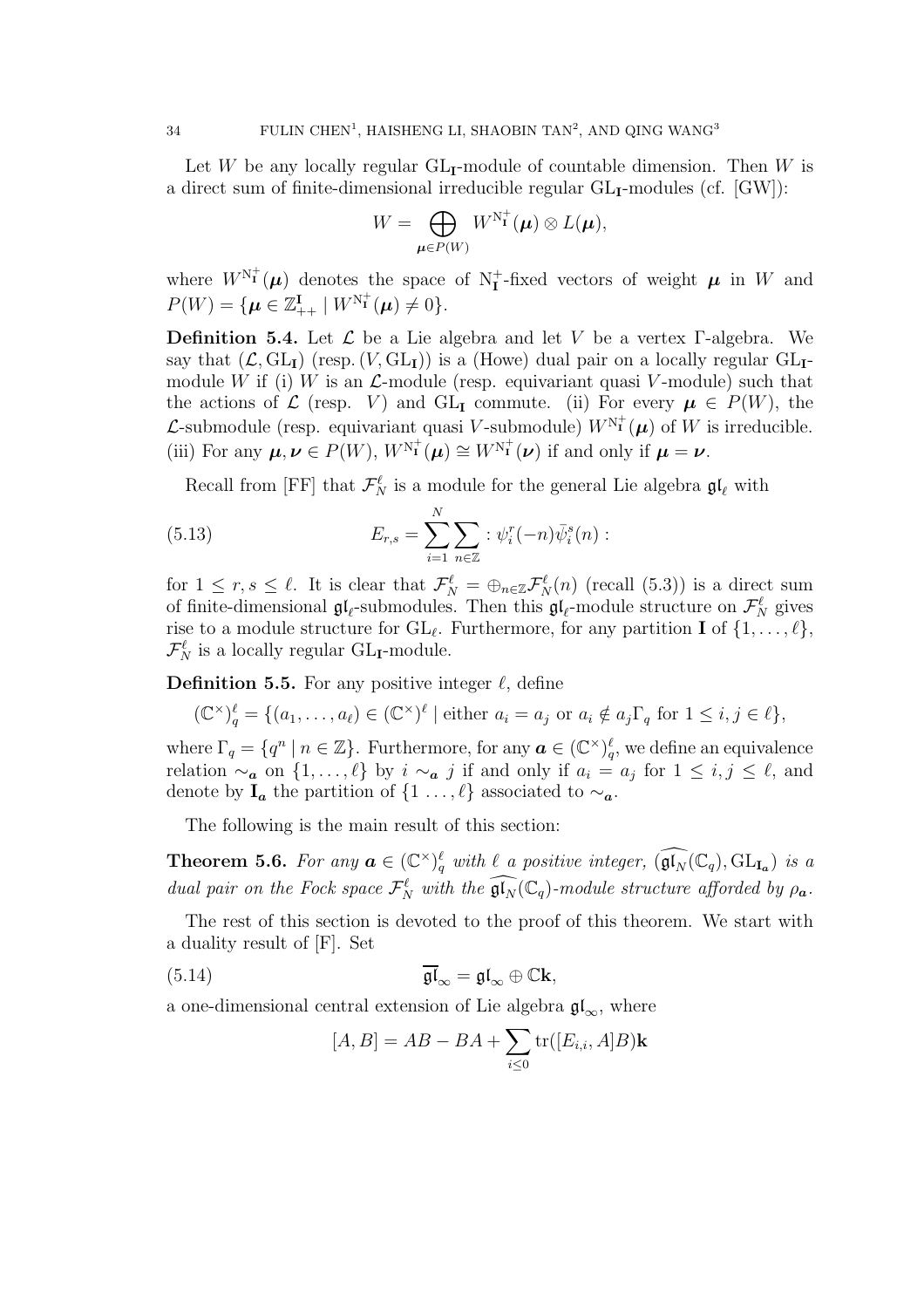for  $A, B \in \mathfrak{gl}_{\infty}$  (see [DJKM]). It is known (see [F]) that  $\mathcal{F}_N^{\ell}$  is a  $\overline{\mathfrak{gl}}_{\infty}$ -module of level  $\ell$  (with  $\mathbf{k} = \ell$ ), where

(5.15) 
$$
E_{mN+i,nN+j} = \sum_{p=1}^{\ell} : \psi_i^p(-m)\bar{\psi}_j^p(n) :
$$

for  $1 \leq i, j \leq N, m, n \in \mathbb{Z}$ . Furthermore, we have (see [F]; cf. [FKRW, W1]):

**Proposition 5.7.** Let N and  $\ell$  be positive integers. Then  $(\overline{\mathfrak{gl}}_{\infty}, GL_{\ell})$  is a dual pair on  $\mathcal{F}_{N}^{\ell}$ . Furthermore, for any partition  $\mathbf{I} = \{S_1, \ldots, S_s\}$  of  $\{1, \ldots, \ell\}$ ,  $(\overline{\mathfrak{gl}}_{\infty}^{\oplus s}, GL_{\mathbf{I}})$ is a dual pair on  $\mathcal{F}_N^{\ell}$ .

Note that for Proposition 5.7 the  $\overline{\mathfrak{gl}}_{\infty}^{\oplus s}$ -action on  $\mathcal{F}_N^{\ell}$  is given by

(5.16) 
$$
i_r(\mathbf{k}) = |S_r|, \quad i_r(E_{Nm+i,Nn+j}) = \sum_{p \in S_r} : \psi_i^p(-m)\bar{\psi}_j^p(n) :
$$

for  $1 \leq r \leq s, 1 \leq i, j \leq N, m, n \in \mathbb{Z}$ , where  $i_r$  denotes the identification map of  $\overline{\mathfrak{gl}}_{\infty}$  with the r-th component of  $\overline{\mathfrak{gl}}_{\infty}^{\oplus s}$ .

**Lemma 5.8.** Let  $\ell$  be a positive integer and let  $\boldsymbol{a} \in (\mathbb{C}^{\times})_q^{\ell}$  with the associated partition  $I_a = \{S_1, \ldots, S_s\}$ . Then a subspace U of  $\mathcal{F}_N^{\ell}$  is a  $\widehat{\mathfrak{gl}_N}(\mathbb{C}_q)$ -submodule through  $\rho_a$  if and only if U is a  $\overline{\mathfrak{gl}}_{\infty}^{\oplus s}$ -submodule. Furthermore, for any  $\widehat{\mathfrak{gl}}_N(\mathbb{C}_q)$ submodules V and W of  $\mathcal{F}_N^{\ell}$ , a linear map f from V to W is a  $\widehat{\mathfrak{gl}_N}(\mathbb{C}_q)$ -module homomorphism if and only if f is a  $\overline{\mathfrak{gl}}_{\infty}^{\oplus s}$ -module homomorphism.

*Proof.* For  $1 \leq i, j \leq N$ ,  $m_0, m_1 \in \mathbb{Z}$ , set

$$
E_{i,j}(m_0, 0) = E_{i,j} t_0^{m_0},
$$
  

$$
E_{i,j}(m_0, m_1) = E_{i,j} t_0^{m_0} t_1^{m_1} + \delta_{i,j} \delta_{m_0, 0} \frac{q^{m_1}}{q^{m_1} - 1} \left( \sum_{r=1}^{\ell} a_r^{m_1} \right) \frac{\mathbf{k}_0}{\ell} \in \widehat{\mathfrak{gl}_N}(\mathbb{C}_q)
$$

for  $m_1 \neq 0$ . Then a subspace U of  $\mathcal{F}_N^{\ell}$  (=  $\mathcal{F}_N^{\mathbf{a}}$ ) is a  $\widehat{\mathfrak{gl}_N}(\mathbb{C}_q)$ -submodule if and only if  $E_{i,j}(m_0, m_1)U \subset U$  for all  $1 \leq i, j \leq N$ ,  $m_0, m_1 \in \mathbb{Z}$ . On the other hand, from  $(5.6)$  and  $(5.7)$  we have

(5.17) 
$$
E_{i,j}(m_0, m_1)v = \sum_{k \in \mathbb{Z}} \sum_{r=1}^s (b_r q^{-k})^{m_1} \left( \sum_{p \in S_r} : \psi_i^p(m_0 - k) \bar{\psi}_j^p(k) : v \right)
$$

for  $v \in \mathcal{F}_N^a$ , where  $b_r = a_p$  for  $p \in S_r$ . This together with (5.16) implies that every  $\widehat{\mathfrak{gl}}_{\infty}^{\oplus s}$ -submodule of  $\mathcal{F}_{N}^{\ell}$  is a  $\widehat{\mathfrak{gl}}_{N}(\mathbb{C}_{q})$ -submodule of  $\mathcal{F}_{N}^{\boldsymbol{a}}$ .

Now, let V be a  $\widehat{\mathfrak{gl}_N}(\mathbb{C}_q)$ -submodule of  $\mathcal{F}_N^{\boldsymbol{a}}$   $(=\mathcal{F}_N^{\ell})$ . Let  $1 \leq i, j \leq N$ ,  $m_0 \in \mathbb{Z}$ and  $v \in V$  be fixed. Then there is a finite subset K of Z such that

$$
\sum_{p \in S_r} : \psi_i^p(m_0 - k)\overline{\psi}_j^p(k) : v = 0 \quad \text{for all } 1 \le r \le s, \ k \notin K.
$$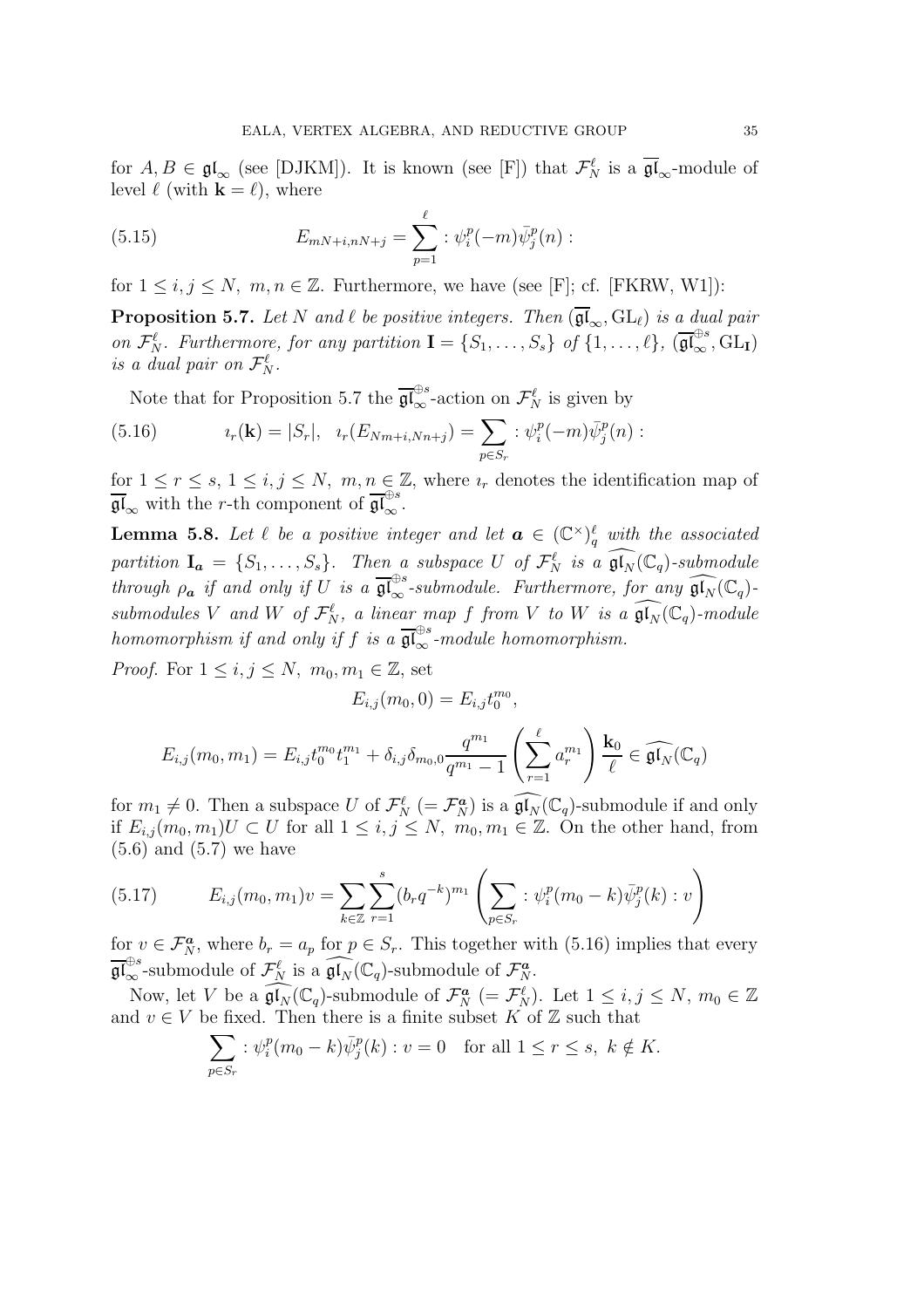Using this we get

$$
\sum_{k \in K} \sum_{r=1}^{s} (b_r q^{-k})^{m_1} \left( \sum_{p \in S_r} : \psi_i^p (m_0 - k) \bar{\psi}_j^p(k) : v \right) \in V
$$

for  $1 \leq m_1 \leq s|K|$ . As q is not a root of unity and  $b_i \notin b_j \Gamma_q$  for  $1 \leq i \neq j \leq s$ , we have that  $b_r q^{-k}$  are distinct for all  $1 \leq r \leq s, k \in \mathbb{Z}$ . Then we obtain

$$
\sum_{p \in S_r} : \psi_i^p (m_0 - k) \bar{\psi}_j^p(k) : v \in V \quad \text{for } 1 \le r \le s, \ k \in K.
$$

Note that this is also true for  $k \notin K$ . Combining this with (5.16), we conclude that V is a  $\overline{\mathfrak{gl}}_{\infty}^{\oplus s}$ -submodule of  $\mathcal{F}_{N}^{\ell}$ . This proves the first assertion. The second assertion can be proved similarly.  $\square$ 

Proof of Theorem 5.6: Now we can conclude the proof: From Proposition 5.7, the  $\mathfrak{gl}_{\ell}$ -action given by (5.13) on  $\mathcal{F}_N^{\ell}$  with

$$
E_{r,s} = \sum_{i=1}^N \sum_{n \in \mathbb{Z}} : \psi_i^r(-n)\overline{\psi}_i^s(n) :
$$

for  $1 \leq r, s \leq \ell$  commutes with the action of  $\overline{\mathfrak{gl}}_{\infty}$  with

$$
E_{mN+i,nN+j} = \sum_{r=1}^{\ell} : \psi_i^r(-m)\bar{\psi}_j^r(n) :
$$

for  $m, n \in \mathbb{Z}, 1 \leq i, j \leq N$ . Then we see that the  $\mathfrak{gl}_{\ell}$ -action given by (5.13) on  $\mathcal{F}_{N_{\text{sc}}}^{\ell}$  commutes with the  $\widehat{\mathfrak{gl}_N}(\mathbb{C}_q)$ -action given by (5.7) and (5.6) through  $\rho_{\boldsymbol{a}}$ . Since  $(\overline{\mathfrak{gl}}_{\infty}^{\oplus s},\mathrm{GL}_{I_{\mathfrak{a}}})$  is a dual pair on  $\mathcal{F}_{N}^{\ell}$ , it follows immediately from Lemma 5.8 that  $(\widehat{\mathfrak{gl}_N}(\mathbb{C}_q), \mathrm{GL}_{\mathbf{I}_{\mathbf{a}}})$  is a dual pair on  $\mathcal{F}_N^{\ell}$ .

**Remark 5.9.** With  $\mathfrak{gl}_N(\mathbb{C})$  a subalgebra of  $\widehat{\mathfrak{gl}_N}(\mathbb{C}_q)$ , the  $\widehat{\mathfrak{gl}_N}(\mathbb{C}_q)$ -module  $\mathcal{F}_N^{\boldsymbol{a}}$  is naturally a  $\mathfrak{gl}_N(\mathbb{C})$ -module. Note that the  $\mathfrak{gl}_N(\mathbb{C})$ -action on  $\mathcal{F}_N^{\ell}$  is independent of **a** and the degree-zero subspace  $\mathcal{F}_{N}^{\ell}(0)$  is a  $\mathfrak{gl}_{N}(\mathbb{C})$ -submodule of  $\mathcal{F}_{N}^{\boldsymbol{a}}$ . It was known (see [H2]) that  $(\mathfrak{gl}_N(\mathbb{C}), GL_\ell)$  is a dual pair on  $\mathcal{F}_N^{\ell}(0)$ . In view of this, Theorem 5.6 can be viewed as an extension of the skew  $(\mathfrak{gl}_N(\mathbb{C}), GL_\ell)$ -duality.

# 6.  $(L_{\widehat{\mathfrak{sl}_\infty}}(\ell,0),\mathrm{GL}_{\mathbf{Ia}})$ -duality and Fermionic realization

Let  $\ell$  be a positive integer as before. Recall from Lemma 5.2 that for every  $\mathbf{a} \in (\mathbb{C}^{\times})^{\ell}$ , we have an N-graded integrable restricted  $\widehat{\mathfrak{sl}_N}(\mathbb{C}_q)$ -module  $\mathcal{F}_N^{\mathbf{a}} = \mathcal{F}_N^{\ell}$ of level  $\ell$ . Then by Theorem 3.15,  $\mathcal{F}_N^{\alpha}$  is naturally an N-graded  $(\mathbb{Z}, \chi_q)$ -equivariant quasi  $L_{\widehat{\mathfrak{sl}_\infty}}(\ell,0)$ -module. In this section, we continue to show that for any  $\boldsymbol{a} \in$  $(\mathbb{C}^{\times})_q^{\ell}, \ \widetilde{\mathcal{F}_N^{\alpha}}$  is a direct sum of irreducible quasi  $L_{\widehat{\mathfrak{sl}_\infty}}(\ell,0)$ -submodules with finite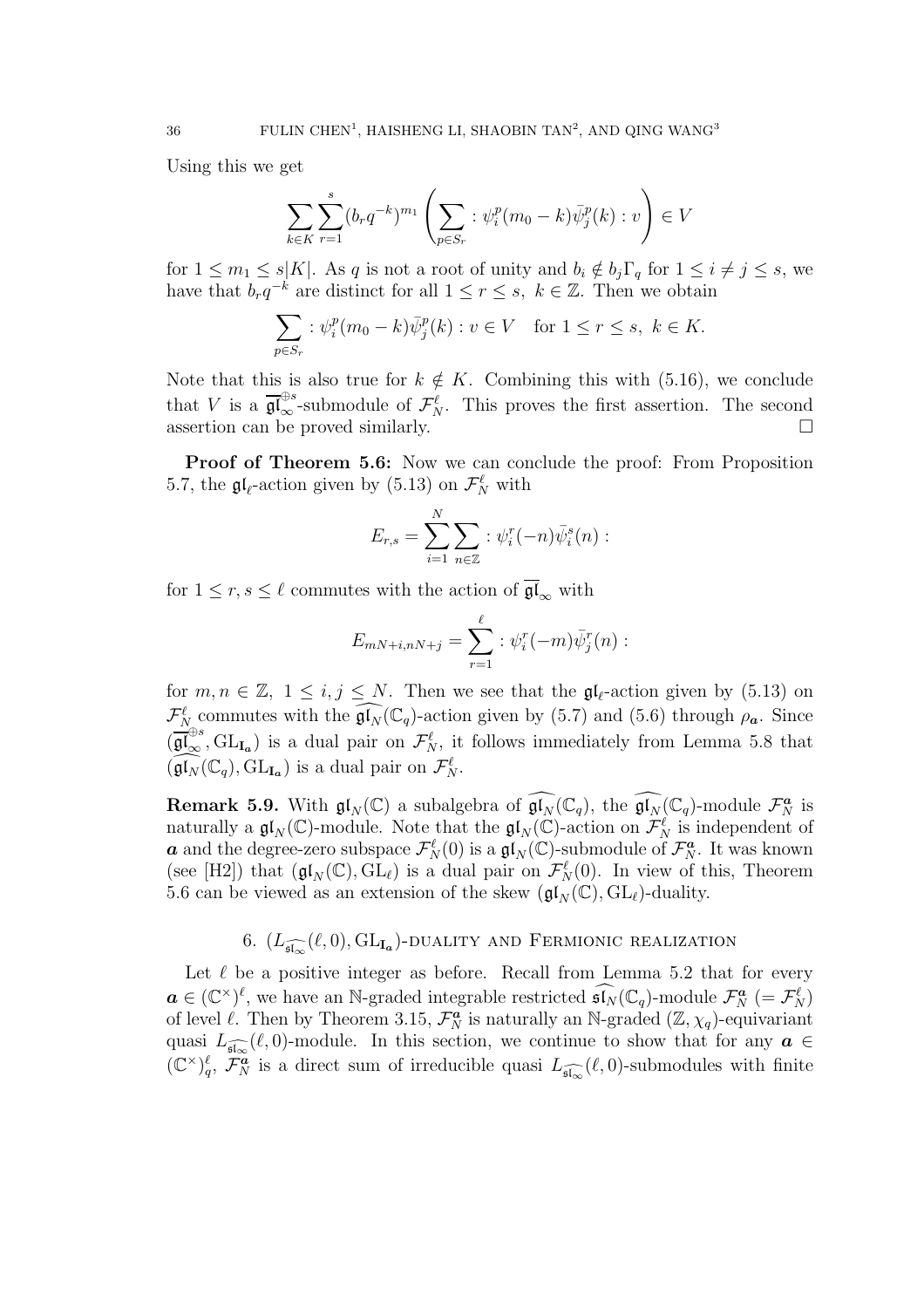multiplicities. Furthermore, we prove that every irreducible N-graded  $(\mathbb{Z}, \chi_q)$ equivariant quasi  $L_{\widehat{\mathfrak{sl}_\infty}}(\ell,0)$ -module is isomorphic to an irreducible submodule of  $\mathcal{F}_N^{\boldsymbol{a}}$  for some  $\boldsymbol{a} \in (\mathbb{C}^{\times})_q^{\ell}$ .

We start with some notations. First, for  $\mu \in \mathbb{Z}$ , we define integers  $\mu$  and  $\mu$  by

(6.1) 
$$
\mu = \dot{\mu}N + \ddot{\mu} \quad \text{with } 1 \leq \ddot{\mu} \leq N.
$$

**Definition 6.1.** For any  $\boldsymbol{\mu} = (\mu_1, \dots, \mu_\ell) \in \mathbb{Z}^\ell$  and  $\boldsymbol{a} = (a_1, \dots, a_\ell) \in (\mathbb{C}^\times)^{\ell}$ , we define a linear functional  $\eta_{\mu,a}$  on  $\widehat{\mathcal{H}}$  by  $\eta_{\mu,a}(\mathbf{k}_1) = 0$  and

(6.2) 
$$
\eta_{\mu,a}(h_{i,n}) = \sum_{k=1}^{\ell} (a_k q^{-\mu_k})^n \delta_{\mu_k,i}
$$

for  $1 \leq i \leq N$ ,  $n \in \mathbb{Z}$ .

**Remark 6.2.** For  $1 \leq i \leq N$ , define  $\Lambda_i \in \mathcal{H}^*$  by

(6.3) 
$$
\Lambda_i(h_{j,0}) = \delta_{i,j} \text{ for } 1 \leq j \leq N.
$$

For  $\mu \in \mathbb{Z}^{\ell}$  and  $\boldsymbol{a} \in (\mathbb{C}^{\times})^{\ell}$ , set  $\boldsymbol{\lambda} = (\Lambda_{\mu_1}, \ldots, \Lambda_{\mu_{\ell}})$  and  $\boldsymbol{c} = (a_1 q^{-\mu_1}, \ldots, a_{\ell} q^{-\mu_{\ell}})$ . Then we have  $\eta_{\mu,a} = \eta_{\lambda,c}$  which was defined in (4.11). Furthermore, let  $\nu \in \mathbb{Z}^{\ell}$ and  $\mathbf{b} \in (\mathbb{C}^{\times})^{\ell}$ . Then it follows from Lemma 4.11 that  $\eta_{\mu,a} = \eta_{\nu,b}$  if and only if there is a permutation  $\sigma$  on  $\{1, \ldots, \ell\}$  and an  $\boldsymbol{m} = (m_1, \ldots, m_\ell) \in \mathbb{Z}^\ell$  such that

$$
\sigma(\boldsymbol{\mu}) = \boldsymbol{\nu} + N\boldsymbol{m} = (\nu_1 + Nm_1, \ldots, \nu_\ell + Nm_\ell),
$$

and that

$$
\sigma(\mathbf{a})=q^{\mathbf{m}}\mathbf{b}:=(q^{m_1}b_1,\ldots,q^{m_\ell}b_\ell).
$$

**Remark 6.3.** For  $1 \leq i \leq N$ ,  $\mu \in \mathbb{Z}_+$ , set

(6.4) 
$$
J_{i,\mu} = \{k \in \mathbb{Z}_{\geq 0} \mid kN + i \leq \mu\}.
$$

From definition, for  $1 \leq i \leq N-1$  we have

(6.5) 
$$
J_{i,\mu} = \begin{cases} J_{i+1,\mu} \cup {\{\mu\}} & \text{if } i = \mu \\ J_{i,\mu} = J_{i+1,\mu} & \text{otherwise.} \end{cases}
$$

We also have

(6.6) 
$$
J_{1,\mu} = \{0, 1, ..., \dot{\mu}\} = \begin{cases} J_{N,\mu} & \text{if } \ddot{\mu} = N \\ J_{N,\mu} \cup \{\dot{\mu}\} & \text{otherwise.} \end{cases}
$$

On the other hand, for a negative integer  $\mu$ , we set

(6.7) 
$$
\bar{J}_{i,\mu} = \{k \in \mathbb{Z}_{\geq 0} \mid (k+1)N - i + 1 \leq -\mu\} = J_{N+1-i,-\mu}.
$$

For  $1 \leq i \leq N-1$ , we have  $\bar{J}_{i+1,\mu} = \bar{J}_{i,\mu} \cup \{-\mu-1\}$  if  $i = \bar{\mu}$  and  $\bar{J}_{i,\mu} = \bar{J}_{i+1,\mu}$ otherwise. We also have

(6.8) 
$$
\bar{J}_{N,\mu} = \begin{cases} \{0, 1, \dots, -\dot{\mu} - 2\} = \bar{J}_{1,\mu} & \text{if } \ddot{\mu} = N \\ \{0, 1, \dots, -\dot{\mu} - 1\} = \bar{J}_{1,\mu} \cup \{-\dot{\mu} - 1\} & \text{otherwise.} \end{cases}
$$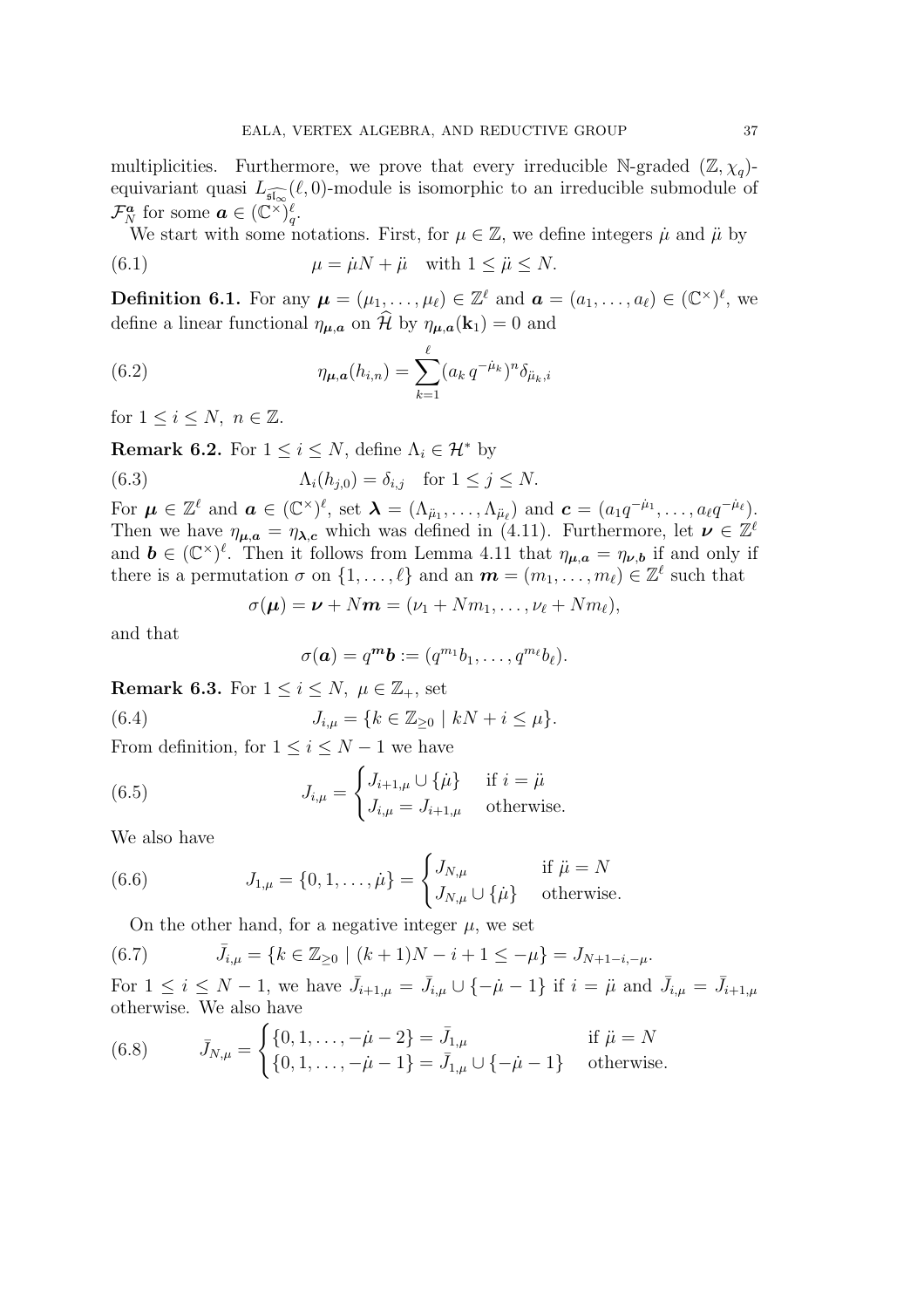Set  $I_N = \{1, 2, ..., N\}$  for convenience. Define maps  $\pi$  and  $\bar{\pi}: \mathbb{Z} \times I_N \to \mathbb{Z}$  by (6.9)  $\pi(n, i) = nN - i, \quad \bar{\pi}(n, i) = nN + i - 1 \text{ for } (n, i) \in \mathbb{Z} \times I_N.$ 

Note that both  $\pi$  and  $\bar{\pi}$  are bijections and

 $\pi(\mathbb{Z}_+\times I_N)=\mathbb{Z}_{\geq 0},\ \ \pi(\mathbb{Z}_-\times I_N)=\mathbb{Z}_-,\ \ \bar{\pi}(\mathbb{Z}_{\geq 0}\times I_N)=\mathbb{Z}_{\geq 0},\ \ \bar{\pi}(\mathbb{Z}_-\times I_N)=\mathbb{Z}_-.$ For convenience, we define  $\phi_m^p$ ,  $\bar{\phi}_m^p$  for  $1 \leq p \leq \ell$ ,  $m \in \mathbb{Z}$  by

$$
\phi^p_{\pi(n,i)} = \psi^p_i(n), \quad \bar{\phi}^p_{\bar{\pi}(n,i)} = \bar{\psi}^p_i(n)
$$

for  $1 \leq i \leq N$ ,  $n \in \mathbb{Z}$ , i.e.,

(6.10) 
$$
\phi_{nN-i}^p = \psi_i^p(n), \qquad \bar{\phi}_{nN+i-1}^p = \bar{\psi}_i^p(n).
$$

Then

(6.11) 
$$
\phi_m^p \phi_n^q + \phi_n^q \phi_m^p = 0, \quad \bar{\phi}_m^p \bar{\phi}_n^q + \bar{\phi}_n^q \bar{\phi}_m^p = 0,
$$

(6.12)  $\phi_m^p \bar{\phi}_n^q + \bar{\phi}_n^q \phi_m^p = \delta_{p,q} \delta_{m+n+1,0}$ 

for  $1 \leq p, q \leq \ell, m, n \in \mathbb{Z}$ .

For  $\mu \in \mathbb{Z}$ ,  $1 \leq p \leq \ell$ , we define an element  $A^p(\mu)$  of the Clifford algebra  $\mathcal{C}_N^{\ell}$  in terms of  $\phi_n^p$  and  $\bar{\phi}_n^p$  for  $n \in \mathbb{Z}$  by

(6.13) 
$$
A^{p}(\mu) = \begin{cases} \phi_{-\mu}^{p} \cdots \phi_{-2}^{p} \phi_{-1}^{p} & \text{for } \mu \ge 1, \\ 1 & \text{for } \mu = 0, \\ \bar{\phi}_{\mu}^{p} \cdots \bar{\phi}_{-2}^{p} \bar{\phi}_{-1}^{p} & \text{for } \mu \le -1. \end{cases}
$$

Let  $\mu$  be a positive integer. Then

(6.14) 
$$
\phi_n^p A^p(\mu)|0\rangle = 0 \text{ for } n \ge 0, \quad \bar{\phi}_n^p A^p(\mu)|0\rangle = 0 \text{ for } n \ge \mu,
$$

(6.15)  $\phi_{-n}^p A^p(\mu) = 0 \text{ for } 1 \le n \le \mu.$ 

(Note that  $\phi_n^p A^p(\mu) = (-1)^{\mu} A^p(\mu) \phi_n^p$  and  $\phi_{-n}^p \phi_{-n}^p = 0$ .) Similarly, we have

(6.16) 
$$
\bar{\phi}_n^p A^p(-\mu)|0\rangle = 0 \quad \text{for } n \ge 0, \quad \phi_n^p A^p(-\mu)|0\rangle = 0 \quad \text{for } n \ge \mu,
$$

(6.17) 
$$
\bar{\phi}^p_{-n} A^p(-\mu) = 0 \text{ for } 1 \le n \le \mu.
$$

We also have

(6.18) 
$$
A^p(\mu)A^q(\nu) = \pm A^q(\nu)A^p(\mu) \quad \text{for } 1 \le p \ne q \le \ell, \ \mu, \nu \in \mathbb{Z}.
$$

Using these properties, we have (cf. [W1]):

**Proposition 6.4.** Let  $a \in (\mathbb{C}^{\times})_q^{\ell}$  with  $\ell$  a positive integer and let  $\mu \in \mathbb{Z}_{++}^{I_a}$ . Set

(6.19) 
$$
v_{\mu} = A(\mu)|0\rangle = A^{1}(\mu_{1}) \cdots A^{\ell}(\mu_{\ell})|0\rangle \in \mathcal{F}_{N}^{\ell}.
$$

Then  $v_{\mu}$  is a joint highest weight vector in  $\mathcal{F}_{N}^{\mathbf{a}} = \mathcal{F}_{N}^{\ell}$  in the sense that

(6.20) 
$$
\widehat{\mathfrak{sl}_N}(\mathbb{C}_q)^+v_{\mu}=0, \quad hv_{\mu}=\eta_{\mu,a}(h)v_{\mu} \quad \text{for } h \in \widehat{\mathcal{H}}
$$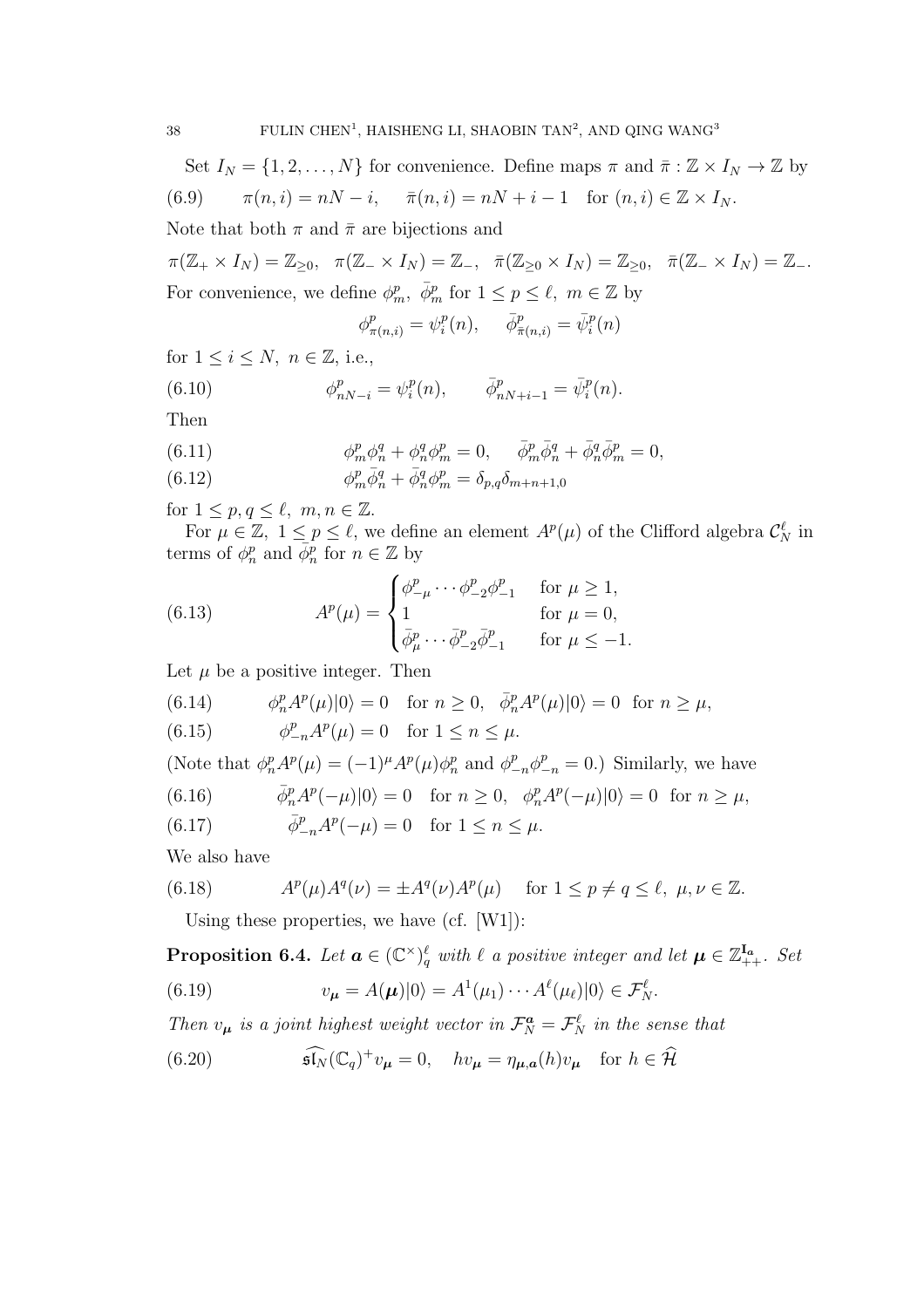and that

(6.21) 
$$
N_{I_a}^+ v_\mu = v_\mu, \quad hv_\mu = \mu(h)v_\mu \quad \text{for } h \in H_{I_a}.
$$

*Proof.* First, from (6.16)-(6.18) we have the following facts for  $1 \le p \le \ell$ ,  $n \in \mathbb{Z}$ :

(6.22) 
$$
\phi_n^p A(\boldsymbol{\mu}) |0\rangle = 0 \quad \text{if } n \ge -\mu_p,
$$

(6.23) 
$$
\bar{\phi}_n^p A(\boldsymbol{\mu}) |0\rangle = 0 \quad \text{if } n \ge \mu_p.
$$

(A) Annihilation property  $\widehat{\mathfrak{sl}_N}(\mathbb{C}_q)^+v_{\mu}=0.$ 

Let 
$$
1 \le i, j \le N
$$
,  $n \in \mathbb{Z}$  such that either  $n > 0$  or  $n = 0$  and  $i < j$ . We claim  
(6.24) 
$$
\therefore \psi_i^p(n-k)\overline{\psi}_j^p(k) : A(\boldsymbol{\mu})|0\rangle = 0 \text{ for all } 1 \le p \le \ell, k \in \mathbb{Z}.
$$

(I) The case with  $n = 0$  and  $i < j$ . Note that it is equivalent to prove

$$
\sum_{k\in\mathbb{Z}} f(k) : \psi_i^p(-k)\bar{\psi}_j^p(k) : A(\boldsymbol{\mu})|0\rangle = 0
$$

for any complex-valued function f on Z. From definition, for  $1 \leq p, q \leq \ell$  we have

(6.25)  
\n
$$
\sum_{k \in \mathbb{Z}} f(k) : \psi_i^p(-k) \bar{\psi}_j^q(k) :
$$
\n
$$
= \sum_{k \geq 0} f(k) \psi_i^p(-k) \bar{\psi}_j^q(k) - \sum_{k \leq -1} f(k) \bar{\psi}_j^q(k) \psi_i^p(-k)
$$
\n
$$
= \sum_{k \geq 0} f(k) \phi_{-kN-i}^p \bar{\phi}_{kN+j-1}^q - \sum_{k \leq -1} f(k) \bar{\phi}_{kN+j-1}^q \phi_{-kN-i}^p
$$
\n
$$
= \sum_{k \geq 0} \left( f(k) \phi_{-kN-i}^p \bar{\phi}_{kN+j-1}^q - f(-k-1) \bar{\phi}_{-(k+1)N+j-1}^q \phi_{(k+1)N-i}^p \right).
$$

Let  $k \geq 0$ . Assume  $\mu_p \geq 0$ . We have  $\phi^p_{(k+1)N-i}A(\boldsymbol{\mu})|0\rangle = 0$  as  $(k+1)N - i \geq 0$ . One the other hand, if  $kN + j > \mu_p$ , then  $\phi_{kN+j-1}^p A(\mu)|0\rangle = 0$ . If  $kN + j \leq \mu_p$ , then  $kN + i < kN + j \leq \mu_p$ . In this case, we have  $\phi_{-kN-i}^p \bar{\phi}_{kN+j-1}^p A(\mu)|0\rangle = 0$  as

$$
\phi_{-kN-i}^p \bar{\phi}_{kN+j-1}^p A(\mu) = -\bar{\phi}_{kN+j-1}^p \phi_{-kN-i}^p A(\mu) = 0.
$$

Thus  $\sum_{k\in\mathbb{Z}} f(k) : \psi_i^p$  $\bar{p}_i^p(-k)\bar{\psi}_j^p(k)$ :  $A(\mu)|0\rangle = 0$  from (6.25). The case with  $\mu_p < 0$ follows from a similar argument.

(II) The case with  $n > 0$ . Note that

$$
:\psi_i^p(n-k)\bar{\psi}_j^p(k):=\psi_i^p(n-k)\bar{\psi}_j^p(k)=-\bar{\psi}_j^p(k)\psi_i^p(n-k).
$$

We here prove this for the case  $\mu_p > 0$  while the case  $\mu_p < 0$  follows from a similar argument. If  $k < n$ , we have

$$
\psi_i^p(n-k)A(\boldsymbol{\mu})|0\rangle = \pm A(\boldsymbol{\mu})\psi_i^p(n-k)|0\rangle = 0.
$$

Assuming  $k \geq n$ , we have

$$
\psi_i^p(n-k)\bar{\psi}_j^p(k)A(\boldsymbol{\mu})|0\rangle = \phi_{(n-k)N-i}^p\bar{\phi}_{kN+j-1}^pA(\boldsymbol{\mu})|0\rangle.
$$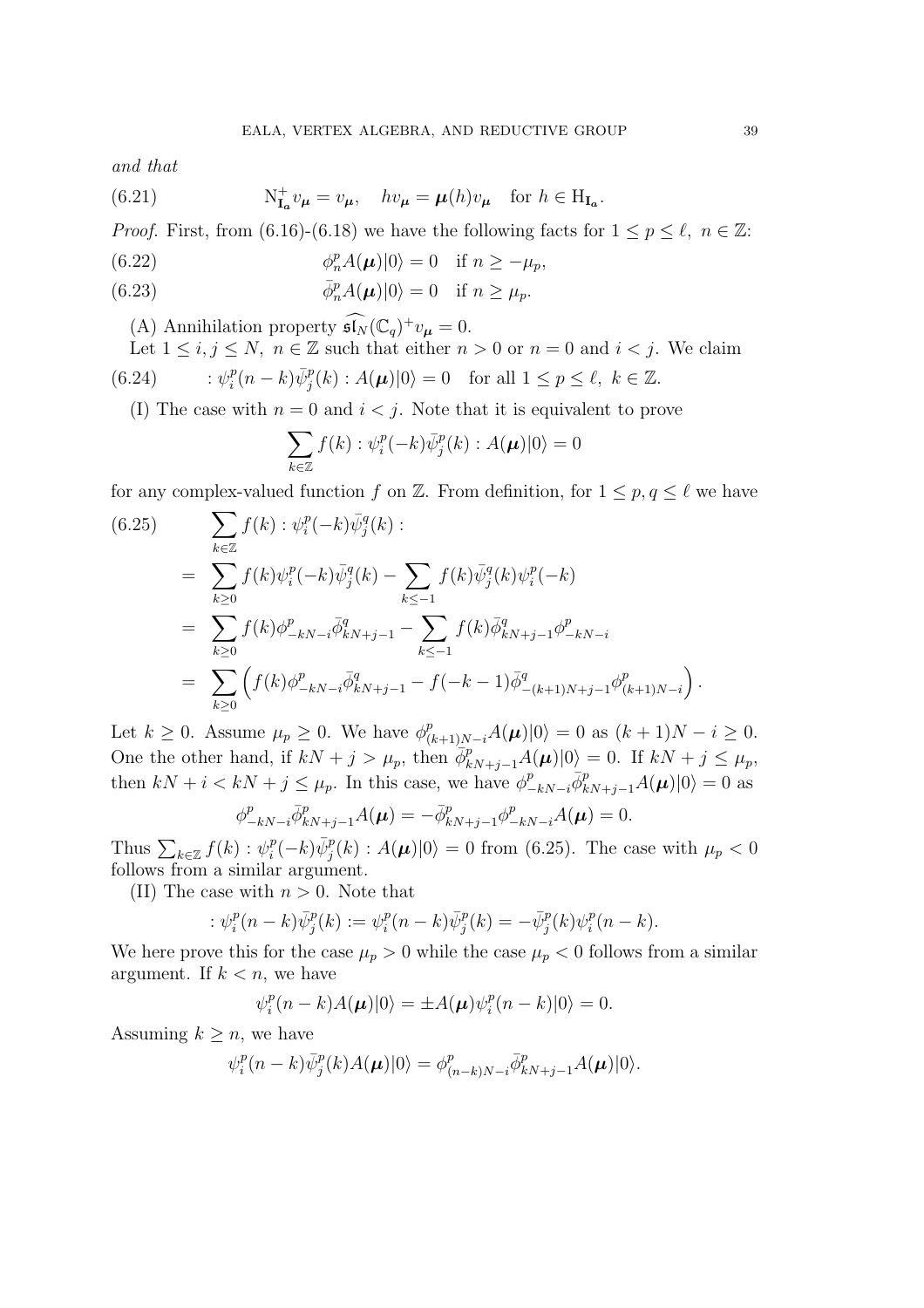If  $kN + j > \mu_p$ , we have  $\bar{\phi}_{kN+j-1}^p A(\mu)|0\rangle = 0$ . If  $kN + j \leq \mu_p$ , we have  $(n-k)N - i = -kN - j + (nN + j - i) > -\mu_p,$ 

so that  $\phi^p_{(n-k)N-i}A(\mu) = 0$ . Hence

$$
\phi_{(n-k)N-i}^p \overline{\phi}_{kN+j-1}^p A(\boldsymbol{\mu}) |0\rangle = -\overline{\phi}_{kN+j-1}^p \phi_{(n-k)N-i}^p A(\boldsymbol{\mu}) |0\rangle = 0.
$$

Therefore we have :  $\psi_i^p$  $i_p^p(n-k)\bar{\psi}_j^p(k)$ :  $A(\mu)|0\rangle = 0$  for  $\mu_p > 0$ . Then it follows from (4.4) and (5.7) (and (5.6)) that  $\widehat{\mathfrak{sl}_N}(\mathbb{C}_q)^+v_{\mu}=0.$ 

(B) Determination of the highest weight.

For  $1 \leq i \leq N$ ,  $n \in \mathbb{Z}$ , from (5.6) and (5.7) we have

$$
E_{i,i}t_1^n = \sum_{p=1}^{\ell} \sum_{k \in \mathbb{Z}} (a_p q^{-k})^n : \psi_i^p(-k)\bar{\psi}_i^p(k) : + (1 - \delta_{n,0})\frac{a_p^n q^n}{1 - q^n}.
$$

Then

$$
h_{i,n} = (E_{i,i} - E_{i+1,i+1})t_1^n
$$
  
= 
$$
\sum_{p=1}^{\ell} \sum_{k \in \mathbb{Z}} (a_p q^{-k})^n \left( : \psi_i^p(-k)\bar{\psi}_i^p(k) : - : \psi_{i+1}^p(-k)\bar{\psi}_{i+1}^p(k) : \right)
$$

for  $1 \leq i \leq N-1$ ,  $n \in \mathbb{Z}$ ,

$$
h_{N,0} = \mathbf{k}_0 - E_{1,1} + E_{N,N} = \ell + \sum_{p=1}^{\ell} \sum_{k \in \mathbb{Z}} \left( : \psi_N^p(-k) \bar{\psi}_N^p(k) : - : \psi_1^p(-k) \bar{\psi}_1^p(k) : \right),
$$

$$
h_{N,n} = -q^n E_{1,1} t_1^n + E_{N,N} t_1^n
$$
  
= 
$$
\sum_{p=1}^{\ell} \sum_{k \in \mathbb{Z}} (a_p q^{-k})^n \left( : \psi_N^p(-k) \bar{\psi}_N^p(k) : -q^n : \psi_1^p(-k) \bar{\psi}_1^p(k) : \right) + a_p^n q^n
$$

for  $n \neq 0$ .

**Claim B:** For  $1 \leq p \leq \ell$ , we have

$$
\sum_{k\in\mathbb{Z}} f(k) : \psi_i^p(-k)\bar{\psi}_i^p(k) : A(\boldsymbol{\mu})|0\rangle = \begin{cases} \left(\sum_{k\in J_{i,\mu_p}} f(k)\right) A(\boldsymbol{\mu})|0\rangle & \text{if } \mu_p > 0, \\ -\left(\sum_{k\in \bar{J}_{i,\mu_p}} f(k)\right) A(\boldsymbol{\mu})|0\rangle & \text{if } \mu_p < 0, \end{cases}
$$

where  $f$  is any complex-valued function on  $\mathbb{Z}$ .

We here give a proof for the case  $\mu_p > 0$  while the case  $\mu_p < 0$  follows from a similar argument. Let  $1 \leq i \leq N$ ,  $1 \leq p \leq \ell$ ,  $k \geq 0$ . We have

$$
\bar{\phi}^p_{-kN-i}\phi^p_{kN+i-1}A(\boldsymbol{\mu})|0\rangle = \pm \bar{\phi}^p_{-kN-i}A(\boldsymbol{\mu})\phi^p_{kN+i-1}|0\rangle = 0.
$$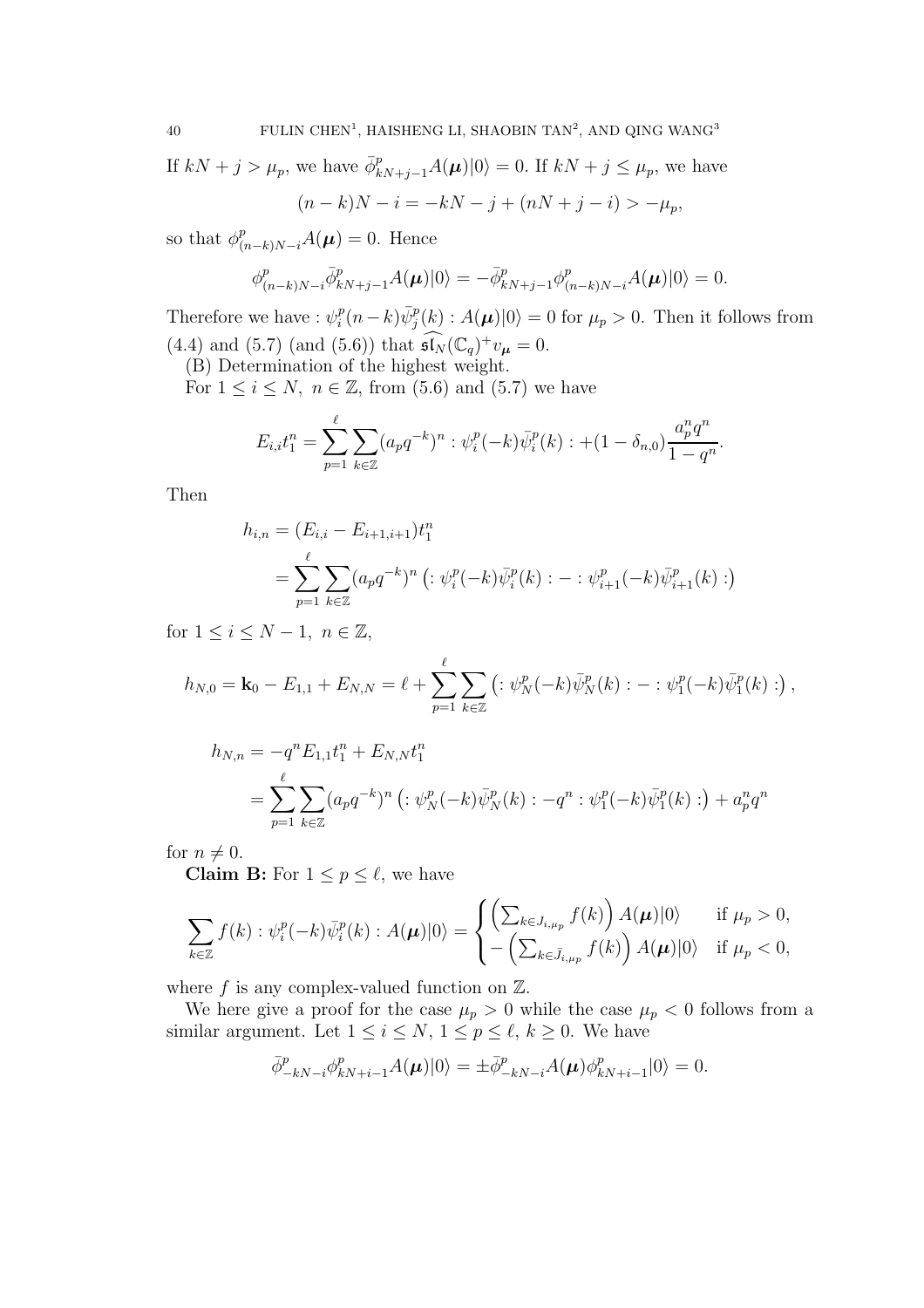On the other hand, we have

$$
\phi_{-kN-i}^p \bar{\phi}_{kN+i-1}^p A(\boldsymbol{\mu}) |0\rangle = \begin{cases} 0 & \text{if } kN+i > \mu_p, \\ A(\boldsymbol{\mu}) |0\rangle & \text{if } kN+i \leq \mu_p, \end{cases}
$$

noticing that  $\bar{\phi}_{kN+i-1}^p A(\mu)|0\rangle = \pm A(\mu)\bar{\phi}_{kN+i-1}^p|0\rangle = 0$  if  $kN + i > \mu_p$  and

$$
\phi_{-kN-i}^p \bar{\phi}_{kN+i-1}^p A(\boldsymbol{\mu})|0\rangle = -\bar{\phi}_{kN+i-1}^p \phi_{-kN-i}^p A(\boldsymbol{\mu})|0\rangle + A(\boldsymbol{\mu})|0\rangle = A(\boldsymbol{\mu})|0\rangle
$$

if  $kN + i \leq \mu_p$ , as  $\phi_{-kN-i}^p A(\mu) = 0$ . Then Claim B follows from (6.25) in this case. Now, using Claim B and Remark 6.3, we get  $h_{i,n}A(\mu)|0\rangle = \eta_{\mu,a}(h_{i,n})A(\mu)|0\rangle$ 

for  $1 \leq i \leq N$ ,  $n \in \mathbb{Z}$ , as desired.

The other assertions can be proved similarly and we omit the details.  $\Box$ 

As the main result of this section, we have:

**Theorem 6.5.** Let  $\ell$  be a positive integer and let  $\mathbf{a} \in (\mathbb{C}^{\times})_q^{\ell}$ . Then both  $(\widehat{\mathfrak{sl}_N}(\mathbb{C}_q), GL_{\mathbf{I}_{\mathbf{a}}})$ and  $(L_{\widehat{\mathfrak{sl}_\infty}}(\ell,0), GL_{\mathbf{I}_a})$  are dual pairs on  $\mathcal{F}_N^a$ . Furthermore, we have

(6.26) 
$$
\mathcal{F}_N^a = \bigoplus_{\mu \in \mathbb{Z}_{++}^{\mathbf{I}}} L(\eta_{\mu,a}) \otimes L_{\mathrm{GL}_{\mathbf{I}_{\mathbf{a}}}}(\mu)
$$

as an  $(\widehat{\mathfrak{sl}_N}(\mathbb{C}_q), GL_{\mathbf{I}_{\mathbf{a}}})$ -module.

*Proof.* We write I simply for  $I_a$ . From Theorem 5.6 we have

(6.27) 
$$
\mathcal{F}_N^{\mathbf{a}} = \bigoplus_{\boldsymbol{\mu} \in \mathbb{Z}_{++}^{\mathbf{I}}} (\mathcal{F}_N^{\mathbf{a}})^{N_{\mathbf{I}}^+}(\boldsymbol{\mu}) \otimes L_{\mathrm{GL}_{\mathbf{I}}}(\boldsymbol{\mu})
$$

as a  $(\widehat{\mathfrak{gl}_N}(\mathbb{C}_q), GL_I)$ -module, where  $(\mathcal{F}_N^{\boldsymbol{a}})^{N_I^+}(\boldsymbol{\mu})$  if nonzero is an irreducible  $\widehat{\mathfrak{gl}_N}(\mathbb{C}_q)$ module. As  $(\mathcal{F}_N^{\boldsymbol{a}})^{N^+_{\boldsymbol{\mathsf{I}}}}(\boldsymbol{\mu}) \neq 0$  for  $\boldsymbol{\mu} \in \mathbb{Z}_{++}^{\boldsymbol{\mathsf{I}}}$  by Proposition 6.4, it must be an irreducible  $\widehat{\mathfrak{gl}_N}(\mathbb{C}_q)$ -module, so that the identity matrix  $I_N$  acts as a scalar. Then it follows from (2.7) that  $(\mathcal{F}_N^{\mathbf{a}})^{N^+_{\mathbf{I}}}(\boldsymbol{\mu})$  is an irreducible  $\widehat{\mathfrak{sl}_N}(\mathbb{C}_q)$ -module. Also from Proposition 6.4,  $v_{\mu}$  is a (nonzero) highest weight vector in  $(\mathcal{F}_N^{\mathbf{a}})^{N^+_{\mathbf{I}}}(\mu)$  of weight  $\eta_{\mu,a}$ . It follows that  $(\mathcal{F}_N^a)^{N^+_1}(\mu)$  is a highest weight irreducible  $\widehat{\mathfrak{sl}_N}(\mathbb{C}_q)$ -module isomorphic to  $L(\eta_{\mu,a})$ . Thus we have the decomposition (6.26). Finally, the dual pair assertion follows from the fact that  $L(\eta_{\mu,a}) \cong L(\eta_{\nu,a})$  if and only if  $\eta_{\mu,a} = \eta_{\nu,a}$ , which is equivalent to  $\mu = \nu$  by Remark 6.2.

**Remark 6.6.** Note that for any partition **I** of  $\{1,\ldots,\ell\}$ , there exists  $\boldsymbol{a} \in (\mathbb{C}^{\times})_q^{\ell}$ such that  $I = I_a$ . It then follows from Theorem 6.5 that every irreducible regular module for the Levi subgroup  $GL_{\mathbf{I}}$  of  $GL_{\ell}$  occurs in the decomposition (6.27). On the other hand, every Levi subgroup of  $GL_{\ell}$  is conjugate to  $GL_{I}$  for some partition  $\mathbf{I}$  of  $\{1,\ldots,\ell\}.$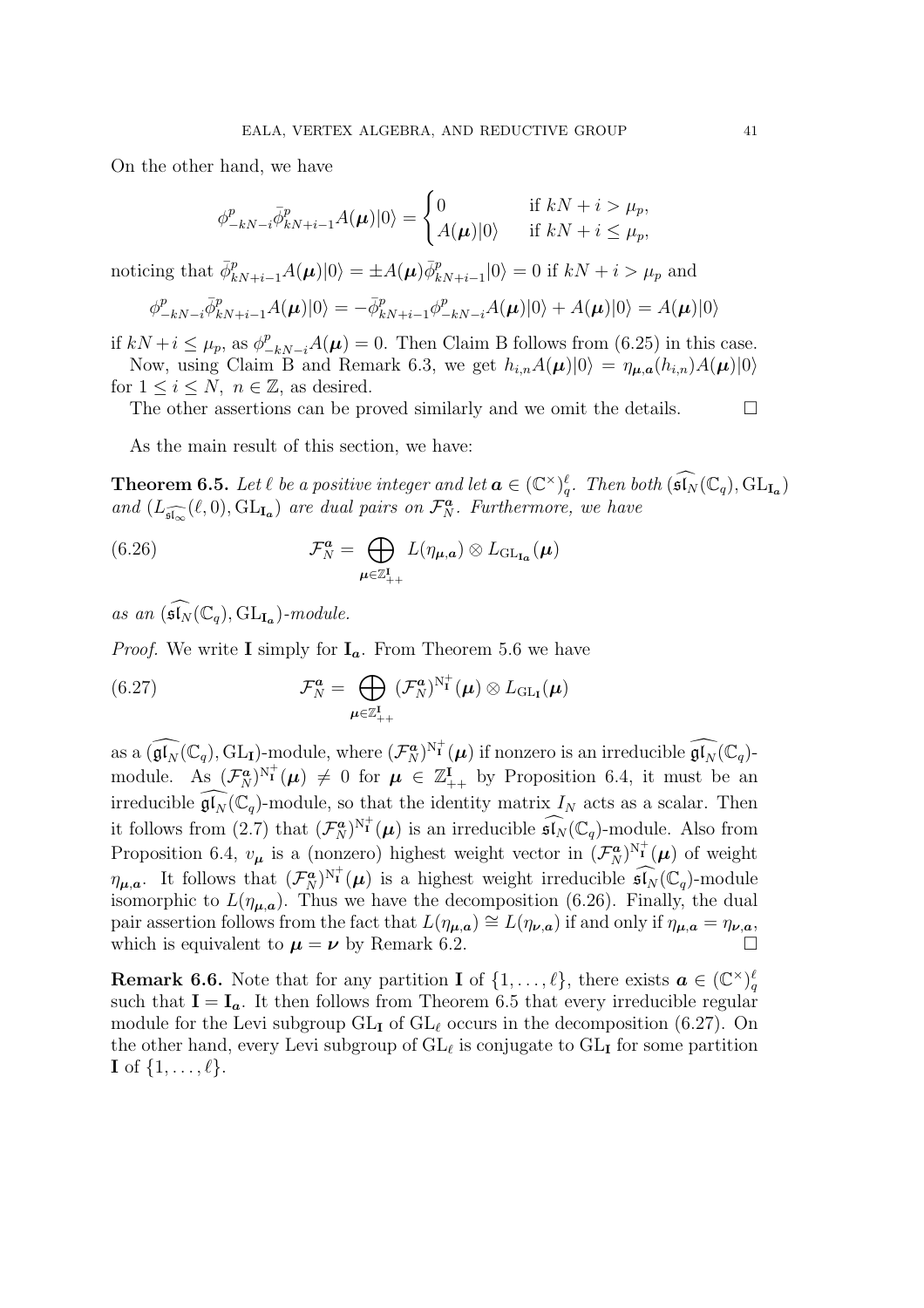As the first application of Theorem 6.5, we have the following realization of irreducible N-graded integrable restricted  $\widehat{\mathfrak{sl}_N}(\mathbb{C}_q)$ -modules of level  $\ell$ , or equivalently irreducible N-graded  $(\mathbb{Z}, \chi_q)$ -equivariant quasi  $L_{\widehat{\mathfrak{sl}_\infty}}(\ell, 0)$ -modules:

**Theorem 6.7.** Let  $\ell$  be a positive integer. Then for any  $\mathbf{a} \in (\mathbb{C}^{\times})_q^{\ell}$  and  $\mathbf{\mu} \in \mathbb{Z}_{++}^{\mathbf{I}_{\mathbf{a}}},$ the space  $(\mathcal{F}_{N}^{\boldsymbol{a}})^{N^+_{\boldsymbol{1a}}}(\boldsymbol{\mu})$  of the  $N^+_{\boldsymbol{1a}}$ -fixed points of weight  $\boldsymbol{\mu}$  in  $\mathcal{F}_{N}^{\boldsymbol{a}}$  is an irreducible  $\mathbb{N}\text{-}\mathit{graded }(\mathbb{Z},\chi_q)\text{-}\mathit{equivariant quasi }L_{\widehat{\mathfrak{sl}_\infty}}(\ell,0)\text{-}\mathit{module}.$  On the other hand, every irreducible N-graded  $(\mathbb{Z}, \chi_q)$ -equivariant quasi  $L_{\widehat{\mathfrak{sl}_\infty}}(\ell, 0)$ -module can be realized this way.

Proof. The first assertion follows from Theorem 6.5. As for the second assertion, recall from (the proof of) Theorem 6.5 that  $(\mathcal{F}_{N}^{\boldsymbol{a}})^{N^+_{\text{Ia}}}(\boldsymbol{\mu}) \cong L(\eta_{\boldsymbol{\mu},\boldsymbol{a}})$ . Thus it suffices to show that for any pair  $(\lambda, c) \in (P_+)^k \times (\mathbb{C}^{\times})^k$  in Theorem 4.10, there exist  $a \in (\mathbb{C}^{\times})_q^{\ell}$  and  $\mu \in \mathbb{Z}_{++}^{\mathbf{I}_{a}}$  such that  $\eta_{\mu,a} = \eta_{\lambda,c}$ . In view of Remark 4.7, it suffices to consider the case with  $k = \ell$  and  $\boldsymbol{\lambda} = (\lambda_1, \ldots, \lambda_\ell)$  such that  $\lambda_1, \ldots, \lambda_\ell \in P_+$  are all fundamental.

Define an equivalence relation on  $\{1,\ldots,\ell\}$  such that  $i \sim j$  if and only if  $c_i =$  $q^n c_j$  for some  $n \in \mathbb{Z}$ . Let  $\mathbf{I} = \{S_1, \ldots, S_s\}$  be the partition of  $\{1, \ldots, \ell\}$  associated to ∼. For  $1 \leq r \leq s$ , pick a representative  $b_r \in \{c_i \mid i \in S_r\}$ . Define  $\boldsymbol{a} =$  $(a_1,\ldots,a_\ell)\in (\mathbb{C}^\times)^{\ell}$  where  $a_k=b_r$  if  $k\in S_r$ . Then **a** lies in  $(\mathbb{C}^\times)^{\ell}_q$  and  $I=I_a$  is the partition of  $\{1,\ldots,\ell\}$  associated to  $\boldsymbol{a}$ . As  $\lambda_1,\ldots,\lambda_\ell\in P_+$  are all fundamental, for each  $1 \leq i \leq \ell$  there is a unique  $m_i \in \{1, ..., N\}$  such that  $\lambda_i(h_{i,0}) = \delta_{i,m_i}$ for  $1 \leq j \leq N$ . On the other hand, for each  $1 \leq i \leq \ell$ , there exist unique  $1 \leq r \leq s$  and  $n_i \in \mathbb{Z}$  such that  $c_i = b_r q^{-n_i}$ . Then define  $\mu_i = N n_i + m_i$ . Since  $\eta_{\tau\lambda,\tau\epsilon} = \eta_{\lambda,\epsilon}$  for any permutation  $\tau$  on  $\{1,\ldots,\ell\}$ , we can assume  $\mu_i \geq \mu_j$  for  $i \sim j$ and  $i < j$ . Then the  $\ell$ -tuple  $\mu := (\mu_1, \ldots, \mu_\ell)$  lies in  $\mathbb{Z}_{++}^{\mathbf{I}}$ , and we have  $\eta_{\mu,a} = \eta_{\lambda,c}$ , as desired.  $\square$ 

**Remark 6.8.** Note that although the Z-graded vertex algebra  $L_{\widehat{\mathfrak{sl}_{\infty}}}(\ell,0)$  has infinite-dimensional homogenous subspaces, it follows from Theorem 6.7 and Proposition 5.2 that all the homogenous subspaces of every irreducible N-graded  $(\mathbb{Z}, \chi_q)$ equivariant quasi  $L_{\widehat{\mathfrak{sl}_\infty}}(\ell,0)$ -module are finite-dimensional.

7. 
$$
L_{\widehat{\mathfrak{sl}_\infty}}(\ell,0)\otimes L_{\widehat{\mathfrak{sl}_\infty}}(\ell',0)\to L_{\widehat{\mathfrak{sl}_\infty}}(\ell+\ell',0)
$$
 *branching*

Recall that for any nonzero complex number  $\ell$ , the Z-graded vertex algebra  $L_{\widehat{\mathfrak{sl}_\infty}}(\ell,0)$  contains  $\mathfrak{sl}_\infty$  as its degree-one subspace which generates  $L_{\widehat{\mathfrak{sl}_\infty}}(\ell,0)$  as a vertex algebra. Let  $\ell$  and  $\ell'$  be positive integers which are fixed throughout this section. It is known that  $L_{\widehat{\mathfrak{sl}_\infty}}(\ell+\ell',0)$  as an  $\widehat{\mathfrak{sl}_\infty}$ -module is isomorphic to the submodule generated by the vacuum vector  $1 \otimes 1$  in  $L_{\widehat{\mathfrak{sl}_\infty}}(\ell,0) \otimes L_{\widehat{\mathfrak{sl}_\infty}}(\ell',0)$ . This gives rise to a Z-graded vertex algebra embedding of  $L_{\widehat{\mathfrak{sl}_\infty}}(\ell + \ell, 0)$  into  $L_{\widehat{\mathfrak{sl}_\infty}}(\ell,0)\otimes L_{\widehat{\mathfrak{sl}_\infty}}(\ell',0)$ , which is uniquely determined by

(7.1) 
$$
u \mapsto u \otimes \mathbf{1} + \mathbf{1} \otimes u \quad \text{for } u \in \mathfrak{sl}_{\infty}.
$$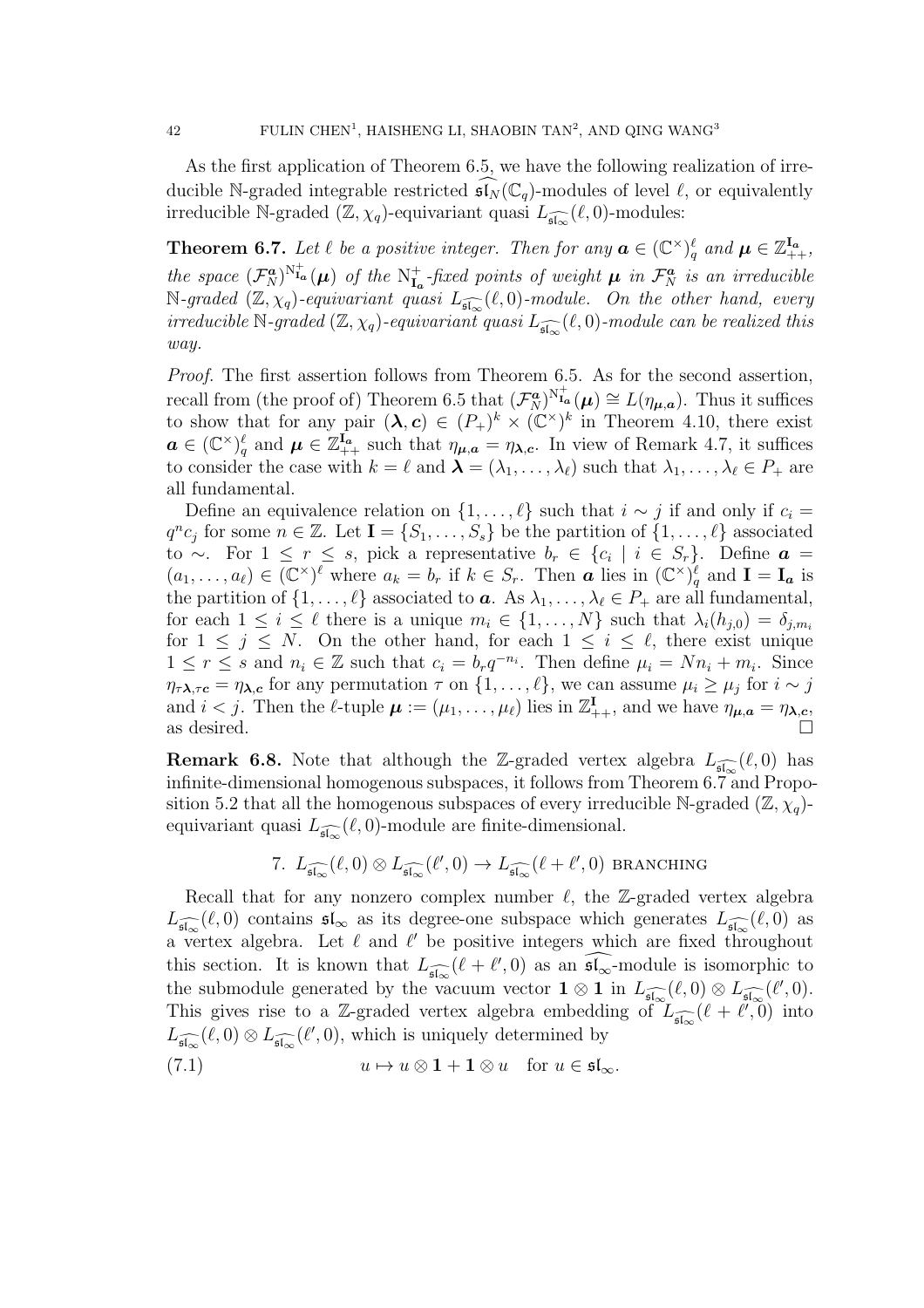It is clear that this is also a vertex  $\mathbb{Z}$ -algebra embedding with the particular  $\mathbb{Z}$ module structures defined in Section 3.2. We then view  $L_{\widehat{\mathfrak{sl}_\infty}}(\ell+\ell',0)$  as a vertex Z-subalgebra of  $L_{\widehat{\mathfrak{sl}_{\infty}}}(\ell,0) \otimes L_{\widehat{\mathfrak{sl}_{\infty}}}(\ell',0)$ . In this section, we shall determine the  $L_{\widehat{\mathfrak{sl}_\infty}}(\ell,0)\otimes L_{\widehat{\mathfrak{sl}_\infty}}(\ell',0)\to L_{\widehat{\mathfrak{sl}_\infty}}(\ell+\ell',0)$  branching rule for irreducible equivariant quasi modules.

In view of Proposition 4.12 and Theorem 6.7, every irreducible N-graded  $(\mathbb{Z}, \chi_q)$ equivariant quasi module for  $L_{\widehat{\mathfrak{sl}_\infty}}(\ell,0) \otimes L_{\widehat{\mathfrak{sl}_\infty}}(\ell',0)$  is isomorphic to

$$
L(\eta_{\boldsymbol{\mu},\boldsymbol{a}})\otimes L(\eta_{\boldsymbol{\nu},\boldsymbol{b}})
$$

for some pairs

$$
(\boldsymbol{a}, \boldsymbol{\mu}) \in (\mathbb{C}^{\times})_q^{\ell} \times \mathbb{Z}_{++}^{\mathbf{I}_{\boldsymbol{a}}} \text{ and } (\boldsymbol{b}, \boldsymbol{\nu}) \in (\mathbb{C}^{\times})_q^{\ell'} \times \mathbb{Z}_{++}^{\mathbf{I}_{\boldsymbol{b}}}.
$$

For any  $1 \leq i \leq \ell$ , set  $m_i = 0$  if  $a_i \notin b_j \Gamma_q$  for any j and otherwise set  $m_i$ to be the unique integer such that  $q^{m_i}a_i \in \{b_1, \ldots, b_{\ell'}\}$ . Furthermore, set  $m =$  $(m_1, \ldots, m_\ell) \in \mathbb{Z}^\ell$ . Recall from Remark 6.2 that

$$
\eta_{\mu,a} = \eta_{\mu+Nm,q^m a}.
$$

It is straightforward to see that  $q^m a \in (\mathbb{C}^{\times})_q^{\ell}, \mu + Nm \in \mathbb{Z}_{++}^{\mathbf{I}_{q^m a}},$  and

$$
(q^m a, b) \in (\mathbb{C}^\times)^{\ell + \ell'}_q.
$$

In view of this, it suffices to consider  $L(\eta_{\mu,a}) \otimes L(\eta_{\nu,b})$  with  $(a,b) \in (\mathbb{C}^\times)^{\ell+\ell'}_q$  $\frac{\ell + \ell'}{q}$  .

View  $GL_{\ell} \times GL_{\ell'}$  as a subgroup of  $GL_{\ell+\ell'}$  in the obvious way. Then we have a natural group embedding

$$
\mathrm{GL}_{\mathbf{I}_{\mathbf{a}}}\times \mathrm{GL}_{\mathbf{I}_{\mathbf{b}}}(\subset \mathrm{GL}_{\ell}\times \mathrm{GL}_{\ell'})\hookrightarrow \mathrm{GL}_{\mathbf{I}_{(\mathbf{a},\mathbf{b})}}(\subset \mathrm{GL}_{\ell+\ell'}).
$$

Write the  $\mathrm{GL}_{\mathbf{I}_{(a,b)}} \to \mathrm{GL}_{\mathbf{I}_{a}} \times \mathrm{GL}_{\mathbf{I}_{b}}$  branching as

$$
(7.2) \qquad \operatorname{Res}^{\operatorname{GL}_{\mathbf{I}_{\mathfrak{a}}}}_{\operatorname{GL}_{\mathbf{I}_{\mathfrak{a}}}\times\operatorname{GL}_{\mathbf{I}_{\mathfrak{b}}}} L_{\operatorname{GL}_{\mathbf{I}_{(\mathfrak{a},\mathfrak{b})}}}(\xi)=\bigoplus_{\mu\in\mathbb{Z}_{++}^{\mathbf{I}_{\mathfrak{a}}}},\ \nu\in\mathbb{Z}_{++}^{\mathbf{I}_{\mathfrak{b}}}} \left( L_{\operatorname{GL}_{\mathbf{I}_{\mathfrak{a}}}}(\mu)\otimes L_{\operatorname{GL}_{\mathbf{I}_{\mathfrak{b}}}}(\nu)\right)
$$

for  $\xi \in \mathbb{Z}_{++}^{\mathbf{I}_{(a,b)}}$ , where  $D_{\mu,\nu}^{\xi}$  denotes the (finite) multiplicity of the  $GL_{\mathbf{I}_{a}} \times GL_{\mathbf{I}_{b}}$ module  $L_{\text{GL}_{I_a}}(\mu) \otimes L_{\text{GL}_{I_b}}(\nu)$  in  $L_{\text{GL}_{I_{(a,b)}}}(\xi)$ . Using this decomposition we have the following main result of this section:

**Theorem 7.1.** Let  $\ell, \ell'$  be positive integers and let

$$
\boldsymbol{a}\in (\mathbb{C}^{\times})_q^{\ell}, \hspace{2mm} \boldsymbol{b}\in (\mathbb{C}^{\times})_q^{\ell'}, \hspace{2mm} \boldsymbol{\mu}\in \mathbb{Z}_{++}^{\mathrm{I}_{\mathrm{a}}}, \hspace{2mm} \boldsymbol{\nu}\in \mathbb{Z}_{++}^{\mathrm{I}_{\mathrm{b}}}
$$

such that  $(\mathbf{a}, \mathbf{b}) \in (\mathbb{C}^\times)^{\ell+\ell'}_{\mathbf{a}}$  $\int_q^{\ell+\ell'}$ . Then  $L(\eta_{\mu,a}) \otimes L(\eta_{\nu,b})$  as a quasi  $L_{\widehat{\mathfrak{sl}_\infty}}(\ell+\ell',0)$ -module decomposes into irreducible submodules as

$$
(7.3) \qquad \operatorname{Res}_{L_{\widehat{\mathfrak{sl}_\infty}}(\ell+\ell',0)}^{L_{\widehat{\mathfrak{sl}_\infty}}(\ell,0)\otimes L_{\widehat{\mathfrak{sl}_\infty}}(\ell',0)} L(\eta_{\mu,a}) \otimes L(\eta_{\nu,b}) = \bigoplus_{\xi \in \mathbb{Z}_{++}^{\mathrm{I}_{(a,b)}}} D_{\mu,\nu}^{\xi} L(\eta_{\xi,(a,b)}).
$$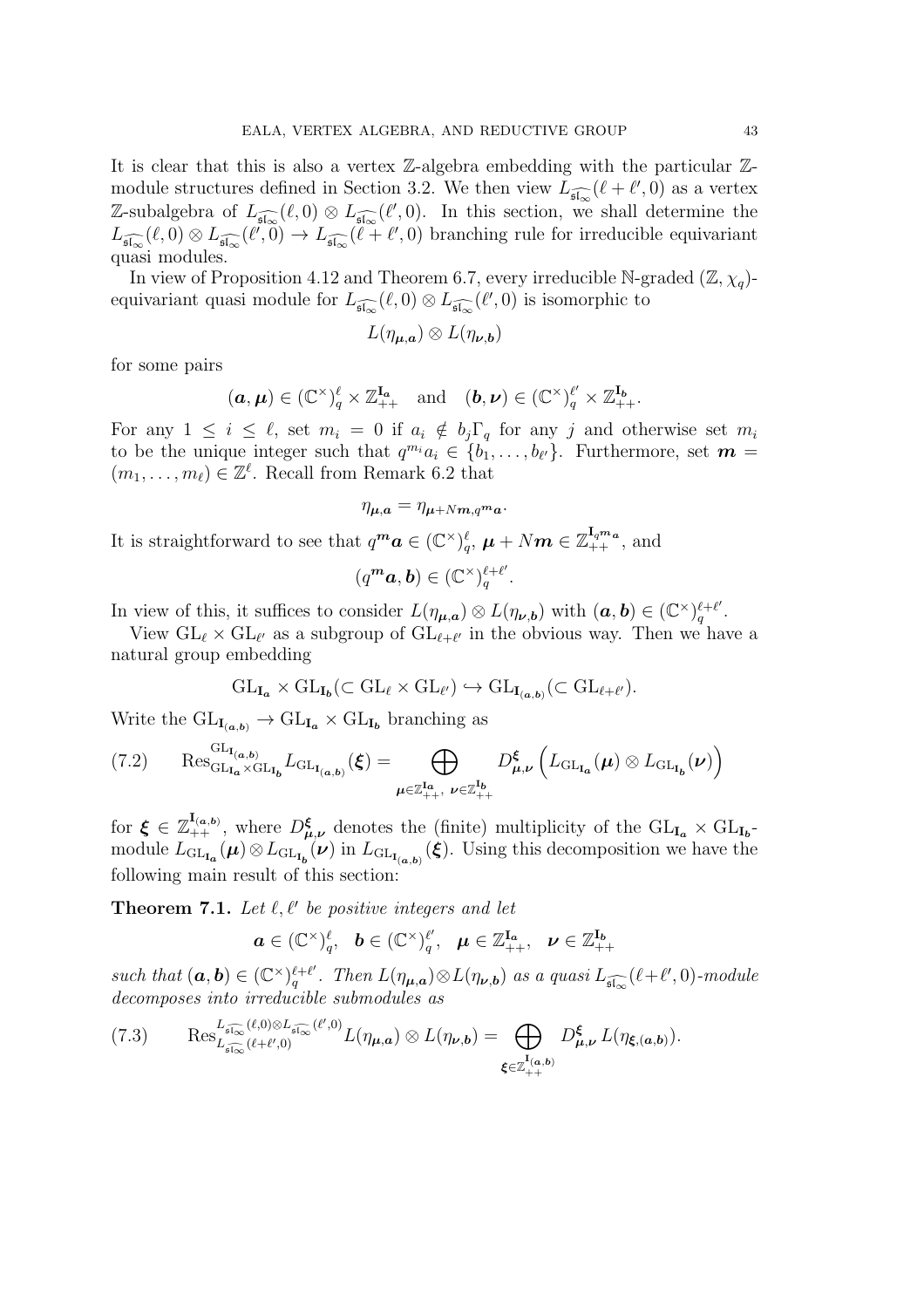*Proof.* Identify the Fock space  $\mathcal{F}_N^{\mathbf{a}} \otimes \mathcal{F}_N^{\mathbf{b}}$  (=  $\mathcal{F}_N^{\ell} \otimes \mathcal{F}_N^{\ell'}$ ) with  $\mathcal{F}_N^{(\mathbf{a},\mathbf{b})}$  (=  $\mathcal{F}_N^{\ell+\ell'}$ ) canonically. By Theorem 6.5, we have the following two dual pairs

(7.4) 
$$
(L_{\widehat{\mathfrak{sl}_\infty}}(\ell,0)\otimes L_{\widehat{\mathfrak{sl}_\infty}}(\ell',0),\mathrm{GL}_{\mathbf{I}_{\mathbf{a}}}\times \mathrm{GL}_{\mathbf{I}_{\mathbf{b}}})
$$
 and  $(L_{\widehat{\mathfrak{sl}_\infty}}(\ell+\ell',0),\mathrm{GL}_{\mathbf{I}_{(\mathbf{a},\mathbf{b})}})$ 

on  $\mathcal{F}_N^a \otimes \mathcal{F}_N^b$  (=  $\mathcal{F}_N^{(a,b)}$ ). Recall the following canonical embeddings

$$
L_{\widehat{\mathfrak{sl}_\infty}}(\ell+\ell',0)\hookrightarrow L_{\widehat{\mathfrak{sl}_\infty}}(\ell,0)\otimes L_{\widehat{\mathfrak{sl}_\infty}}(\ell',0)\quad\text{and}\quad \mathrm{GL}_{\mathbf{I}_{\mathbf{a}}}\times\mathrm{GL}_{\mathbf{I}_{\mathbf{b}}}\hookrightarrow\mathrm{GL}_{\mathbf{I}_{(\mathbf{a},\mathbf{b})}}.
$$

Notice that the  $L_{\widehat{\mathfrak{sl}_\infty}}(\ell+\ell',0)$ -action on  $\mathcal{F}_N^{(a,b)}$  coincides with that on  $\mathcal{F}_N^a \otimes \mathcal{F}_N^a$  via the embedding  $L_{\widehat{\mathfrak{sl}_\infty}}(\ell+\ell',0) \hookrightarrow L_{\widehat{\mathfrak{sl}_\infty}}(\ell,0) \otimes L_{\widehat{\mathfrak{sl}_\infty}}(\ell',0)$ , while the  $GL_{I_a} \times GL_{I_b}$ action on  $\mathcal{F}_N^{(a,b)}$  via the embedding  $GL_{I_a} \times GL_{I_b} \hookrightarrow GL_{I_{(a,b)}}$  coincides with that on  $\mathcal{F}_N^a \otimes \mathcal{F}_N^a$ . That is, the two dual pairs in (7.4) form a seesaw pair in the sense of [Ku]. The rest essentially follows from the reciprocity law attached to this seesaw pair as in the classical case (see [H2]).

First, by (6.26) we have

$$
\mathcal{F}_N^{\mathbf{a}} = \bigoplus_{\boldsymbol{\mu} \in \mathbb{Z}_{++}^{\mathbf{I}_{\mathbf{a}}}} L(\eta_{\boldsymbol{\mu},\mathbf{a}}) \otimes L_{\mathrm{GL}_{\mathbf{I}_{\mathbf{a}}}}(\boldsymbol{\mu}) \quad \text{and} \quad \mathcal{F}_N^{\boldsymbol{b}} = \bigoplus_{\boldsymbol{\nu} \in \mathbb{Z}_{++}^{\mathbf{I}_{\mathbf{b}}}} L(\eta_{\boldsymbol{\nu},\mathbf{n}}) \otimes L_{\mathrm{GL}_{\mathbf{I}_{\mathbf{b}}}}(\boldsymbol{\nu}).
$$

Then

$$
(7.5) \qquad \mathcal{F}_{N}^{\mathbf{a}} \otimes \mathcal{F}_{N}^{\mathbf{b}} = \bigoplus_{\boldsymbol{\mu} \in \mathbb{Z}_{++}^{\mathbf{I}_{\mathbf{a}}}, \ \boldsymbol{\nu} \in \mathbb{Z}_{++}^{\mathbf{I}_{\mathbf{b}}}} (L(\eta_{\boldsymbol{\mu},\mathbf{a}}) \otimes L(\eta_{\boldsymbol{\nu},\mathbf{a}})) \otimes \left( L_{\mathrm{GL}_{\mathbf{I}_{\mathbf{a}}}}(\boldsymbol{\mu}) \otimes L_{\mathrm{GL}_{\mathbf{I}_{\mathbf{b}}}}(\boldsymbol{\nu}) \right)
$$

as an  $(L_{\widehat{\mathfrak{sl}_\infty}}(\ell+\ell',0),GL_{\mathbf{I}_{\mathbf{a}}}\times GL_{\mathbf{I}_{\mathbf{b}}})$ -module. On the other hand, by (6.26) we have

$$
\mathcal{F}_N^{\mathbf{I}_{(a,b)}} = \bigoplus_{\xi \in \mathbb{Z}_{++}^{\mathbf{I}_{(a,b)}}} L(\eta_{\xi, (a,b)}) \otimes L_{\mathrm{GL}_{\mathbf{I}_{(a,b)}}}(\xi).
$$

Combining this with (7.2), we get

$$
(7.6) \qquad \mathcal{F}_N^{\mathbf{I}_{(\mathbf{a},\mathbf{b})}} = \bigoplus_{\boldsymbol{\mu} \in \mathbb{Z}_{++}^{\mathbf{I}_{\mathbf{a}}}}, \bigoplus_{\boldsymbol{\nu} \in \mathbb{Z}_{++}^{\mathbf{I}_{\mathbf{b}}}} \bigoplus_{\boldsymbol{\xi} \in \mathbb{Z}_{++}^{\mathbf{I}_{(\mathbf{a},\mathbf{b})}}} D_{\boldsymbol{\mu},\boldsymbol{\nu}}^{\boldsymbol{\xi}} L(\eta_{\boldsymbol{\xi},(\mathbf{a},\mathbf{b})}) \otimes (L_{\mathrm{GL}_{\mathbf{I}_{\mathbf{a}}}}(\boldsymbol{\mu}) \otimes L_{\mathrm{GL}_{\mathbf{I}_{\mathbf{b}}}}(\boldsymbol{\nu}))
$$

as an  $(L_{\widehat{\mathfrak{sl}_\infty}}(\ell+\ell',0), GL_{\mathbf{I}_{\mathbf{a}}}\times GL_{\mathbf{I}_{\mathbf{b}}})$ -module. With the identification  $\mathcal{F}_{N}^{(\mathbf{a},\mathbf{b})}=\mathcal{F}_{N}^{\mathbf{a}}\otimes$  $\mathcal{F}_{N}^{b}$ , combining (7.5) with (7.6) we obtain (7.3) as desired.

It is known (cf. [GW]) that for any positive integer n, the branching from  $GL_{n+1}$ to  $GL_n \times GL_1$  on every finite-dimensional irreducible module is multiplicity free. Then as an immediate consequence of Theorem 7.1 (with  $\ell' = 1$ ) we have:

**Corollary 7.2.** The branching from  $L_{\widehat{\mathfrak{sl}_\infty}}(\ell,0) \otimes L_{\widehat{\mathfrak{sl}_\infty}}(1,0)$  to  $L_{\widehat{\mathfrak{sl}_\infty}}(\ell+1,0)$  on every irreducible N-graded  $(\mathbb{Z}, \chi_q)$ -equivariant quasi module is multiplicity free.

It is important to note that the branching from  $L_{\widehat{\mathfrak{sl}_\infty}}(\ell,0)\otimes L_{\widehat{\mathfrak{sl}_\infty}}(1,0)$  to  $L_{\widehat{\mathfrak{sl}_\infty}}(\ell+1)$ 1, 0) on irreducible N-graded modules are not multiplicity free.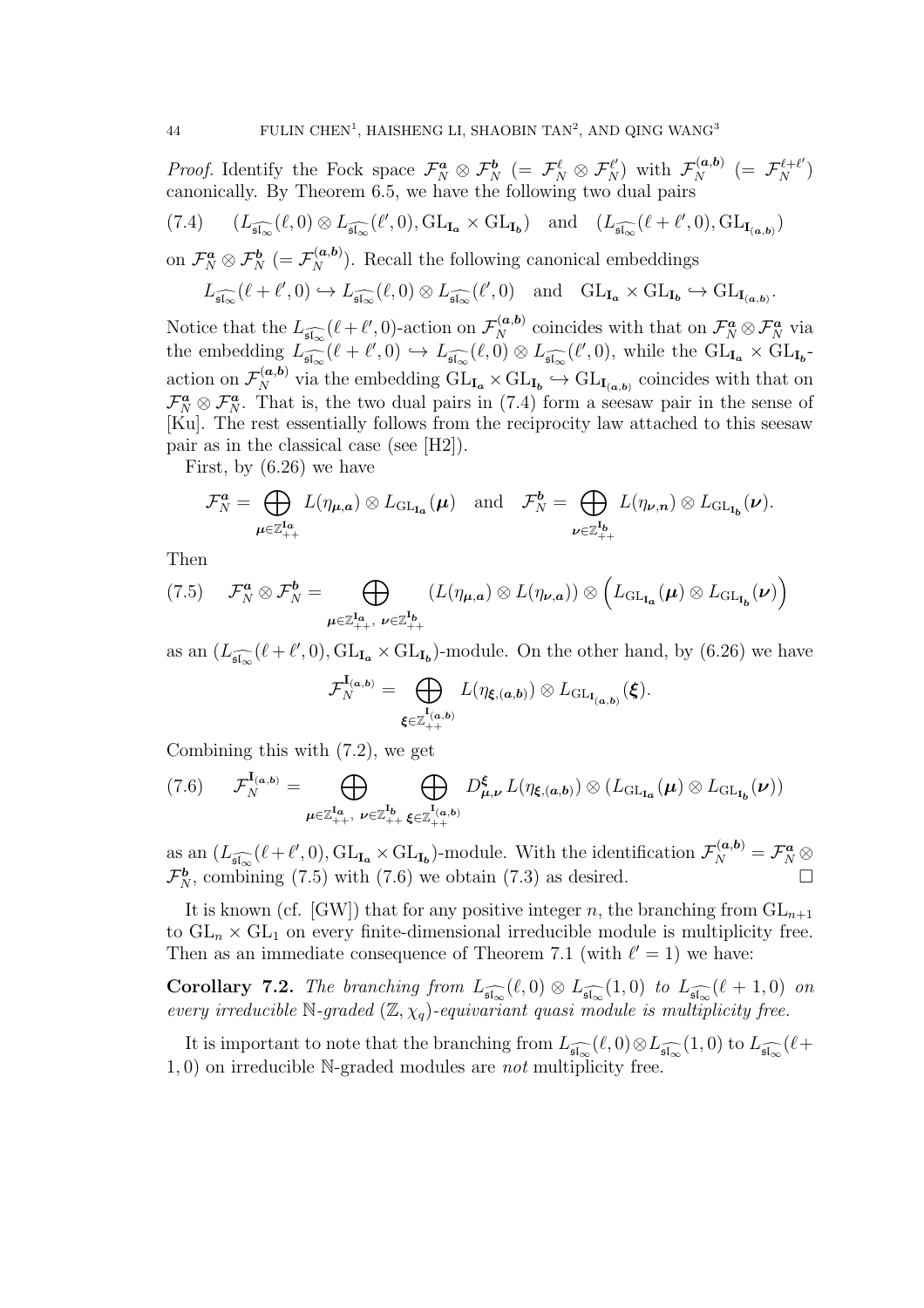Remark 7.3. In view of Theorem 3.15, Theorem 7.1 also gives an explicit tensor product decomposition for any two irreducible integrable highest weight  $\mathfrak{sl}_N(\mathbb{C}_q)$ modules. Let  $\mathcal{O}_{int}^f$  be the category of  $\widehat{\mathfrak{sl}_N}(\mathbb{C}_q)$ -modules which are sums of finitely many irreducible integrable highest weight modules. By Theorem 7.1 we conclude that  $\mathcal{O}_{int}^{f}$  is a semisimple abelian tensor category. This can be viewed as a qanalogue of a result of Wang [W1, Theorem 5.2].

8. 
$$
L_{\widehat{\mathfrak{sl}_\infty}}(\ell,0) \to L_{\widehat{\mathfrak{sl}_{\infty,{\bf N}}}}(\ell,0)
$$
 *BRANCHING LAW*

Let  $\ell, d$  be positive integers and let  $\mathbf{N} = (N_1, \ldots, N_d) \in \mathbb{Z}_+^d$  with  $N_1 \geq 2, \ldots, N_d \geq 1$ 2. Set

(8.1) 
$$
N_{(0)} = 0, \quad N_{(r)} = N_1 + \cdots + N_r \quad \text{for } 1 \le r \le d.
$$

Especially, set

(8.2) 
$$
N = N_{(d)} = N_1 + \dots + N_d.
$$

For  $1 \leq r \leq d$ , set

(8.3) 
$$
\mathfrak{sl}_{\infty,\mathbf{N}}^{(r)} = \langle E_{mN+i,nN+j} \mid m, n \in \mathbb{Z}, N_{(r-1)} + 1 \le i \ne j \le N_{(r)} \rangle,
$$

a Lie subalgebra of  $\mathfrak{sl}_{\infty}$ . Then set

(8.4) 
$$
\mathfrak{sl}_{\infty,\mathbf{N}} = \sum_{r=1}^d \mathfrak{sl}_{\infty,\mathbf{N}}^{(r)},
$$

a subalgebra of  $\mathfrak{sl}_{\infty}$ , which actually is a direct sum of the Lie algebras  $\mathfrak{sl}_{\infty,N}^{(r)}$ . Notice that each subalgebra  $\mathfrak{sl}_{\infty,N}^{(r)}$  is isomorphic to  $\mathfrak{sl}_{\infty}$  with an isomorphism  $\pi_r$  given by

(8.5) 
$$
\pi_r(E_{mN+i,nN+j}) = E_{mN_r + \bar{i}, nN_r + \bar{j}}
$$

for  $m, n \in \mathbb{Z}, N_{(r-1)} + 1 \leq i \neq j \leq N_{(r)}$ , where  $\overline{i} = i - N_{(r-1)}, \overline{j} = j - N_{(r-1)}$ (so that  $1 \leq \bar{i} \neq \bar{j} \leq N_r$ ). Then  $\mathfrak{sl}_{\infty, \mathbb{N}}$  is naturally isomorphic to  $\mathfrak{sl}_{\infty}^{\oplus d}$  with an isomorphism

$$
\pi = \pi_1 \times \pi_2 \times \cdots \times \pi_d.
$$

Equip  $\mathfrak{sl}_{\infty,N}$  with the bilinear form inherited from  $\mathfrak{sl}_{\infty}$ , and on the other hand, equip  $\mathfrak{sl}_{\infty}^{\oplus d}$  with the canonical bilinear form associated to the bilinear form on  $\mathfrak{sl}_{\infty}$ . It is straightforward to see that the isomorphism preserves the invariant bilinear forms. Consequently, the isomorphism  $\pi$  extends uniquely to an affine Lie algebra isomorphism  $\hat{\pi}$  from  $\widehat{\mathfrak{sl}_{\infty,\mathbf{N}}}$  to  $\widehat{\mathfrak{sl}_{\infty,\mathbf{N}}}$ , preserving the canonical central elements. Furthermore,  $\hat{\pi}$  gives rise to a vertex algebra isomorphism

(8.6) 
$$
\pi_{va}: L_{\widehat{\mathfrak{sl}_\infty,\mathbf{N}}}(\ell,0)\longrightarrow L_{\widehat{\mathfrak{sl}_\infty}(\ell,0)}\cong L_{\widehat{\mathfrak{sl}_\infty}}(\ell,0)^{\otimes d}.
$$

Recall from Definition 2.4 the automorphism  $\sigma$  of  $\mathfrak{gl}_{\infty}$ , where

$$
\sigma(E_{m,n}) = E_{m+1,n+1} \quad \text{for } m, n \in \mathbb{Z}.
$$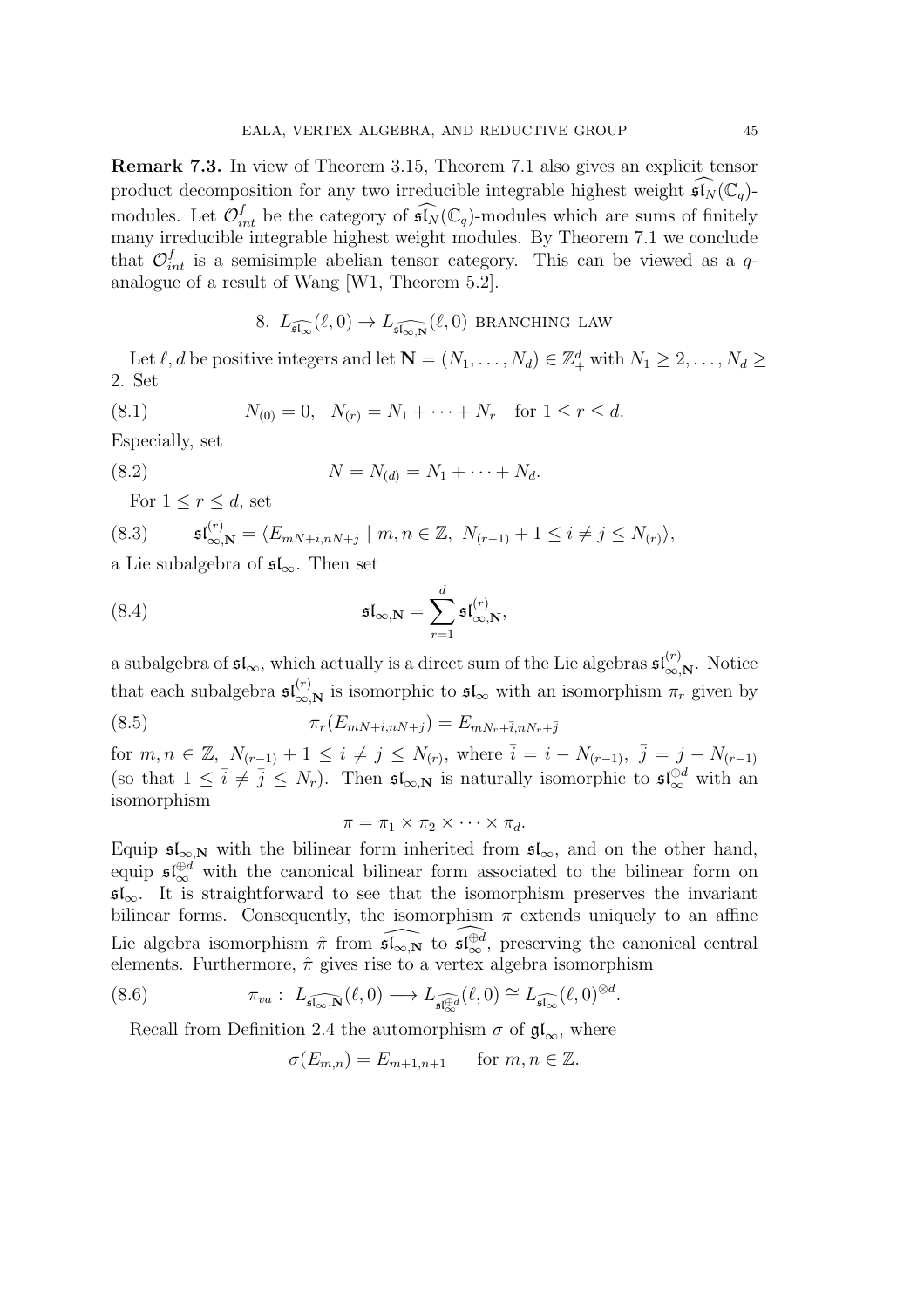It can be readily seen that  $\sigma^N$  preserves the subalgebras  $\mathfrak{sl}_{\infty,N}^{(r)}$  for  $1 \le r \le d$ , hence the subalgebra  $\mathfrak{sl}_{\infty,{\bf N}}$ . We then view  $\sigma^N$  as an automorphism of the Z-graded vertex algebra  $\widetilde{L_{\widehat{\mathfrak{sl}_\infty,\mathbb{N}}}}(\ell,0)$ . Let  $R_N$  be the representation of  $\mathbb Z$  on  $\widetilde{L_{\widehat{\mathfrak{sl}_\infty,\mathbb{N}}}}(\ell,0)$  given by

(8.7) 
$$
R_N(n) = \sigma^{nN} \chi_q(n)^{-L(0)} = \sigma^{nN} q^{-nL(0)} \text{ for } n \in \mathbb{Z}.
$$

Then  $L_{\widehat{\mathfrak{sl}_\infty,\mathbb{N}}}(\ell,0)$  is a Z-graded vertex Z-algebra. Note that  $L_{\widehat{\mathfrak{sl}_\infty}}(\ell,0)$  contains  $L_{\widehat{\mathfrak{sl}_{\infty,{\bf N}}}}(\ell,0)$  as a Z-graded vertex subalgebra.

Notice that under the Lie algebra isomorphism  $\pi_r$  from  $\mathfrak{sl}_{\infty,N}^{\langle r \rangle}$  to  $\mathfrak{sl}_{\infty}$  (see (8.5)), the automorphism  $\sigma^N$  of  $\mathfrak{sl}_{\infty,N}^{(r)}$  corresponds to the automorphism  $\sigma^{N_r}$  of  $\mathfrak{sl}_{\infty}$ .

**Definition 8.1.** For  $1 \leq r \leq d$ , with  $n \in \mathbb{Z}$  acting as  $\sigma^{nN_r}$  on the Z-graded vertex algebra  $L_{\widehat{\mathfrak{sl}_\infty}}(\ell,0)$ , we obtain a vertex Z-algebra, which we denote by  $(\widehat{L}_{\widehat{\mathfrak{sl}_\infty}}(\ell,0),\rho_{N_r})$ .

With this, the vertex algebra isomorphism  $\pi_{va}$  (see (8.6) is actually a vertex  $\mathbb{Z}$ algebra isomorphism from  $(L_{\widehat{\mathfrak{sl}_\infty,\mathbb{N}}}(\ell,0), \rho_N)$  to the tensor product vertex Z-algebra

(8.8) 
$$
(L_{\widehat{\mathfrak{sl}_\infty}}(\ell,0),\rho_{N_1})\otimes\cdots\otimes (L_{\widehat{\mathfrak{sl}_\infty}}(\ell,0),\rho_{N_d})
$$

(cf. Example 3.6 and Lemma 3.11).

Our main goal of this section is to determine the  $L_{\widehat{\mathfrak{sl}_\infty}}(\ell,0) \to L_{\widehat{\mathfrak{sl}_{\infty,{\bf N}}}}(\ell,0)$  branching law. Recall that equivariant quasi  $(L_{\widehat{\mathfrak{sl}_\infty}}(\ell,0), \rho_{N_r})$ -modules correspond to integrable and restricted  $\widehat{\mathfrak{sl}_{N_r}}(\mathbb{C}_q)$ -modules of level  $\ell$  for  $1 \leq r \leq d$ . Recall also from Definition 6.1 that the linear functional  $\eta_{\mu,a}$  on  $\hat{\mathcal{H}}$  also depends on the fixed positive integer N. In the following, we shall need such linear functionals for various positive integers N. For this reason, we here shall denote the functional  $\eta_{\mu,a}$  by  $\eta_{\mu,a}^{(N)}$ , to show its dependence on N.

**Remark 8.2.** Note that with the vertex Z-algebra isomorphism  $\pi_{va}$ , it follows from Proposition 4.12 and Theorem 6.7 that each irreducible N-graded  $(\mathbb{Z}, \chi_q)$ equivariant quasi  $L_{\widehat{\mathfrak{sl}_\infty,\mathbb{N}}}(\ell,0)$ -module is of the form

(8.9) 
$$
L(\eta_{\mu_1,\mathbf{a}_1}^{(N_1)}) \otimes \cdots \otimes L(\eta_{\mu_d,\mathbf{a}_d}^{(N_d)}),
$$

where  $\mathbf{a}_r \in (\mathbb{C}^{\times})_q^{\ell}, \ \mathbf{\mu}_r \in \mathbb{Z}_{++}^{\mathbf{I}_{\mathbf{a}_r}}$  for  $1 \leq r \leq d$ .

Let **I** be a partition of  $\{1, \ldots, \ell\}$ . Set  $\mathrm{GL}_{\mathbf{I}}^d = \mathrm{GL}_{\mathbf{I}} \times \cdots \times \mathrm{GL}_{\mathbf{I}}$  (*d*-times) and view  $GL_{\mathbf{I}}$  as the diagonal subgroup. Write the  $GL_{\mathbf{I}}^d \to GL_{\mathbf{I}}$  branching (tensor product decomposition) as

(8.10) 
$$
\operatorname{Res}_{\mathrm{GL}_{\mathbf{I}}}^{\mathrm{GL}_{\mathbf{I}}^{\mathbf{I}}} L(\boldsymbol{\mu}_1) \otimes \cdots \otimes L(\boldsymbol{\mu}_d) = \bigoplus_{\boldsymbol{\xi} \in \mathbb{Z}_{++}^{\mathbf{I}}} C_{\boldsymbol{\mu}_1,\ldots,\boldsymbol{\mu}_d}^{\boldsymbol{\xi}} L(\boldsymbol{\xi}),
$$

where  $\mu_1, \ldots, \mu_d \in \mathbb{Z}_{++}^{\mathbf{I}}$  and  $C_{\mu_1,\ldots,\mu_d}^{\xi}$  denotes the indicated multiplicity.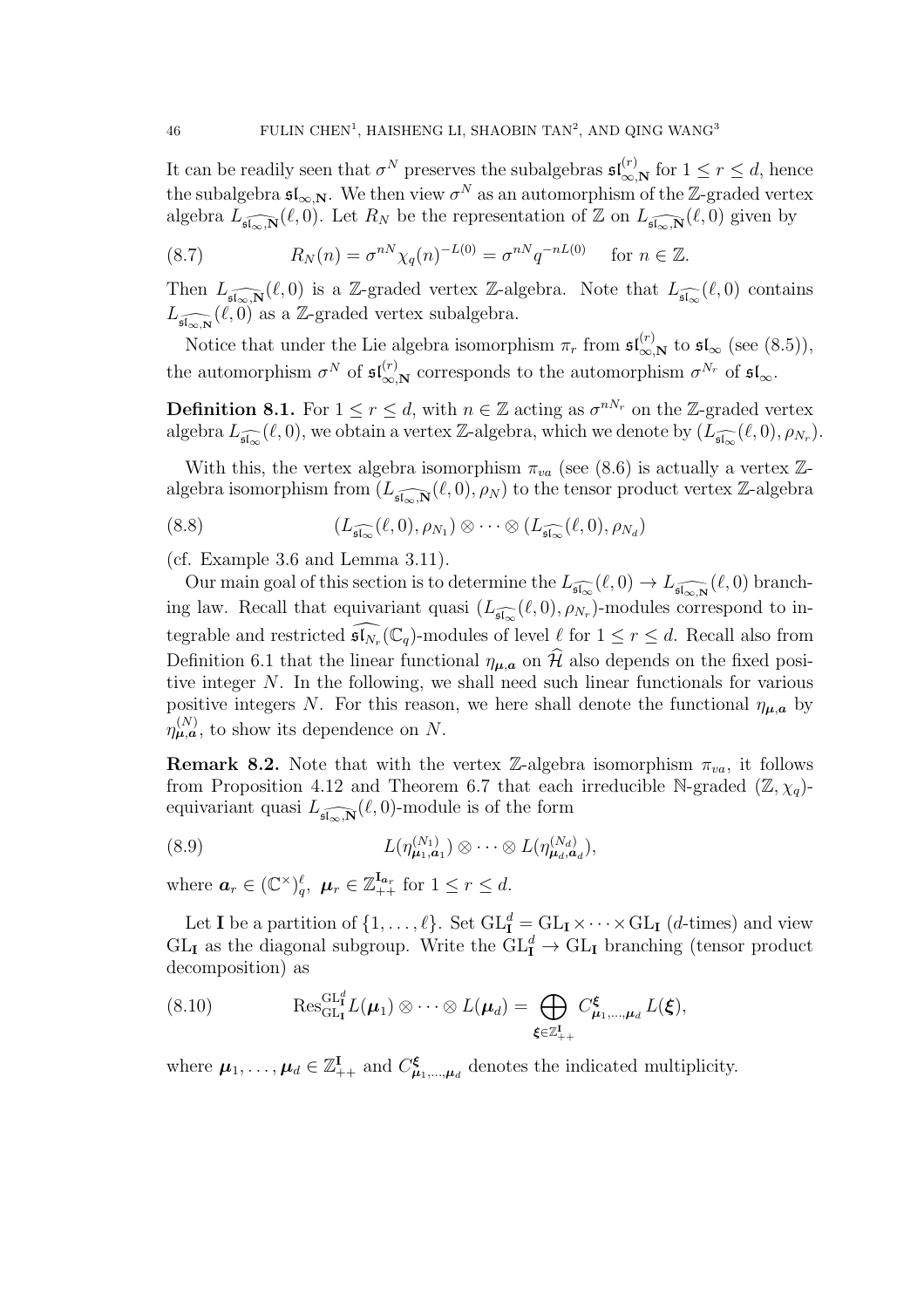**Remark 8.3.** Let  $I = \{S_1, \ldots, S_s\}$  be a partition of  $\{1, \ldots, \ell\}$ . Note that in case  $s = \ell$ , we have  $GL_{\mathbf{I}} = GL_1^{\ell}$ , so the tensor product decomposition above is always multiplicity free. On the other hand, if  $\ell = 2$  and  $s = 1$ , we have  $GL_{\mathbf{I}} = GL_2$ . It is known that the tensor product decomposition above with  $d = 2$  is also always multiplicity free.

As the main result of this section, we have:

**Theorem 8.4.** Let  $\ell$ , d be positive integers and let  $\mathbf{N} = (N_1, \ldots, N_d) \in \mathbb{Z}_+^d$  with  $N_i \geq 2$ . Set  $N = N_1 + \cdots + N_d$ . Then for any  $\boldsymbol{a} \in (\mathbb{C}^{\times})_q^{\ell}$ ,  $\boldsymbol{\xi} \in \mathbb{Z}_{++}^{\mathbf{I}_{\mathbf{a}}}$ ,  $L(\eta_{\boldsymbol{\xi},\boldsymbol{a}}^{(N)})$  $\zeta_{\mathbf{a},\mathbf{a}}^{(N)}$ ) decomposes into irreducible equivariant quasi  $L_{\widehat{\mathfrak{sl}_{\infty,{\bf N}}}}(\ell,0)$ -submodules with multiplicities as

$$
(8.11) \quad \operatorname{Res}_{L_{\widehat{\mathfrak{sl}_{\infty,\mathbf{N}}}}}^{L_{\widehat{\mathfrak{sl}_{\infty}}}(\ell,0)} L(\eta_{\xi,a}^{(N)}) = \bigoplus_{\mu_1,\dots,\mu_d \in \mathbb{Z}_{++}^{\mathbf{I}_{\mathbf{a}}}} C_{\mu_1,\dots,\mu_d}^{\xi} L(\eta_{\mu_1,a}^{(N_1)}) \otimes \dots \otimes L^d(\eta_{\mu_d,a}^{(N_d)}),
$$

where the multiplicities  $C_{\mu}^{\xi}$  $\mathbf{L}_{\boldsymbol{\mu}^1,\dots,\boldsymbol{\mu}_d}^{\boldsymbol{\kappa}}$  are the same as in (8.10).

*Proof.* Recall that  $\mathcal{F}_N^a$  is an equivariant quasi module for  $(L_{\widehat{\mathfrak{sl}_\infty}}(\ell,0),\rho_N)$  with  $\mathcal{F}_N^a = \mathcal{F}_N^{\ell}$  as a vector space. Then we have an equivariant quasi  $L_{\widehat{\mathfrak{sl}_{\infty,{\bf N}}}}(\ell,0)$ module  $\mathcal{F}_{N}^{\boldsymbol{a}}$  via the natural embedding of  $L_{\widehat{\mathfrak{sl}_{\infty,{\bf N}}}}(\ell,0)$  into  $(L_{\widehat{\mathfrak{sl}_{\infty}}}(\ell,0),\rho_N)$ . On the other hand, we have an equivariant quasi  $L_{\widehat{\mathfrak{sl}_{\infty,{\bf N}}}}(\ell,0)$ -module  $\mathcal{F}_{N_1}^{\bf{a}} \otimes \cdots \otimes \mathcal{F}_{N_d}^{\bf{a}}$  via the vertex algebra isomorphism

$$
\pi_{va}: (L_{\widehat{\mathfrak{sl}_{\infty,{\bf N}}}}(\ell,0),\rho_N)\cong (L_{\widehat{\mathfrak{sl}_{\infty}}}(\ell,0),\rho_{N_1})\otimes\cdots\otimes (L_{\widehat{\mathfrak{sl}_{\infty}}}(\ell,0),\rho_{N_d}).
$$

It is straightforward to show that there exists a (Clifford) algebra isomorphism

θ ℓ <sup>N</sup> : C ℓ <sup>N</sup><sup>1</sup> ⊗ · · · ⊗ C<sup>ℓ</sup> <sup>N</sup><sup>d</sup> −→ C<sup>ℓ</sup> (8.12) <sup>N</sup>

such that

$$
\theta_{\mathbf{N}}^{\ell}(\psi_i^p(n)) = \psi_{i+N_{(r-1)}}^p(n), \quad \theta_{\mathbf{N}}^{\ell}(\bar{\psi}_i^p(n)) = \bar{\psi}_{i+N_{(r-1)}}^p(n)
$$

for  $1 \leq r \leq d, 1 \leq i \leq N_r, 1 \leq p \leq \ell, n \in \mathbb{Z}$ . Furthermore, this gives rise to a Fock space identification

(8.13) 
$$
\Theta_{\mathbf{N}}^{\ell}: \ \mathcal{F}_{N_1}^{\ell} \otimes \cdots \otimes \mathcal{F}_{N_d}^{\ell} \longrightarrow \mathcal{F}_{N}^{\ell}.
$$

It is easy to see that  $\Theta_{\bf N}^{\ell}$  is an isomorphism of quasi  $L_{\widehat{\mathfrak{sl}_{\infty,{\bf N}}}}(\ell,0)$ -modules from  $\mathcal{F}_{N_1}^{\boldsymbol{a}} \otimes \cdots \otimes \mathcal{F}_{N_d}^{\boldsymbol{a}}$  to  $\mathcal{F}_{N}^{\ell}$ . It can be readily seen that  $\Theta_{\bf N}^{\ell}$  is also a  $GL_{I_{\boldsymbol{a}}}$ -module isomorphism. Now, by Theorem 6.5, we get a seesaw pair

$$
((L_{\widehat{\mathfrak{sl}_\infty}}(\ell,0),\rho_{N_1})\otimes\cdots\otimes(L_{\widehat{\mathfrak{sl}_\infty}}(\ell,0),\rho_{N_d}),\mathrm{GL}_{\mathbf{I}_a}^d) \text{ and } ((L_{\widehat{\mathfrak{sl}_\infty}}(\ell,0),\rho_N),\mathrm{GL}_{\mathbf{I}_a})
$$

on  $\mathcal{F}_N^{\ell}$  with the embeddings

$$
(L_{\widehat{\mathfrak{sl}_\infty}}(\ell,0),\rho_{N_1})\otimes\cdots\otimes (L_{\widehat{\mathfrak{sl}_\infty}}(\ell,0),\rho_{N_d})\cong (L_{\widehat{\mathfrak{sl}_{\infty,{\bf N}}}}(\ell,0),\rho_N)\hookrightarrow (L_{\widehat{\mathfrak{sl}_\infty}}(\ell,0),\rho_N)
$$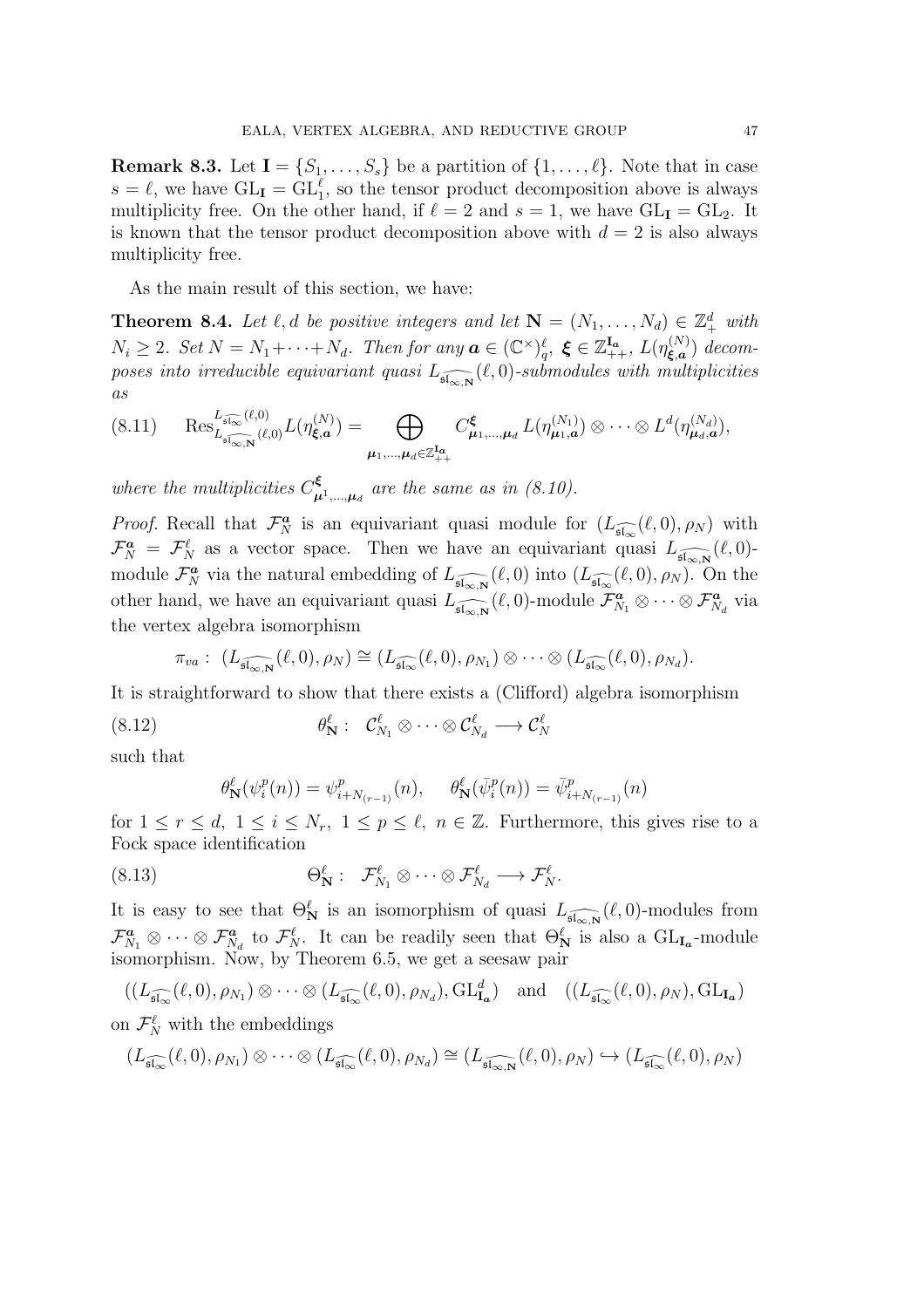and  $GL_{I_a} \hookrightarrow GL_{I_a}^d$ . Using the first dual pair and (8.10), we obtain the following  $(L_{\widehat{\mathfrak{sl}_{\infty,{\bf N}}}}(\ell,0),\mathrm{GL}_{{\bf I}_{\bm a}})$ -module decomposition

$$
\mathcal{F}_{N_1}^{\mathbf{a}} \otimes \cdots \otimes \mathcal{F}_{N_d}^{\mathbf{a}}
$$
\n
$$
= \left( \bigoplus_{\mu_1 \in \mathbb{Z}_{++}^{\mathbf{I}_{\mathbf{a}}}} L(\eta_{\mu_1, \mathbf{a}}^{(N_1)}) \otimes L_{\mathrm{GL}_{\mathbf{I}_{\mathbf{a}}}}(\mu_1) \right) \otimes \cdots \otimes \left( \bigoplus_{\mu_d \in \mathbb{Z}_{++}^{\mathbf{I}_{\mathbf{a}}}} L(\eta_{\mu_d, \mathbf{a}}^{(N_d)}) \otimes L_{\mathrm{GL}_{\mathbf{I}_{\mathbf{a}}}}(\mu_d) \right)
$$
\n
$$
\cong \bigoplus_{\mu^1, \dots, \mu^d \in \mathbb{Z}_{++}^{\mathbf{I}_{\mathbf{a}}}} \left( L(\eta_{\mu_1, \mathbf{a}}^{(N_1)}) \otimes \cdots \otimes L(\eta_{\mu_d, \mathbf{a}}^{(N_d)}) \right) \otimes \left( L_{\mathrm{GL}_{\mathbf{I}_{\mathbf{a}}}}(\mu_1) \otimes \cdots \otimes L_{\mathrm{GL}_{\mathbf{I}_{\mathbf{a}}}}(\mu_d) \right)
$$
\n
$$
= \bigoplus_{\xi, \mu_1, \dots, \mu_d \in \mathbb{Z}_{++}^{\mathbf{I}_{\mathbf{a}}}} C_{\mu_1, \dots, \mu_d}^{\xi} (L(\eta_{\mu_1, \mathbf{a}}^{(N_1)}) \otimes \cdots \otimes L^d(\eta_{\mu_d, \mathbf{a}}^{(N_d)}) \otimes L_{\mathrm{GL}_{\mathbf{I}_{\mathbf{a}}}}(\xi).
$$

Combining this with the decomposition for the dual pair  $((L_{\widehat{\mathfrak{sl}_\infty}}(\ell,0),\rho_N),\mathrm{GL}_{\mathbf{I}_{\mathbf{a}}})$ on  $\mathcal{F}_N^{\ell}$  (see (6.26)) we obtain (8.11).

As immediate consequences of Theorem 8.4 and Remark 8.3 we have:

**Corollary 8.5.** The branching from  $(L_{\widehat{\mathfrak{sl}_\infty}}(1,0), \rho_N)$  to  $L_{\widehat{\mathfrak{sl}_{\infty,N}}}(1,0)$  in Theorem 8.4 on equivaraint quasi modules is multiplicity free.

**Corollary 8.6.** Assume  $\ell = 2$  and  $\mathbf{N} = (N_1, N_2)$  (with  $d = 2$ ). Then the branching from  $L_{\widehat{\mathfrak{sl}_\infty}}(2,0)$  to  $L_{\widehat{\mathfrak{sl}_{\infty,\mathbf{N}}}}(2,0)$  in Theorem 8.4 is multiplicity free.

Remark 8.7. Here, we formulate a Lie algebra analogue of Theorem 8.4. For  $1 \leq r \leq d$ , let  $\widehat{\mathfrak{sl}_N}^{(r)}(\mathbb{C}_q)$  denote the subalgebra of  $\widehat{\mathfrak{sl}_N}(\mathbb{C}_q)$ , generated by the elements

$$
E_{i,j}t_0^{m_0}t_1^{m_1} \quad \text{for } m_0, m_1 \in \mathbb{Z}, \ N_{(r-1)} + 1 \le i \ne j \le N_{(r)}.
$$

Set

$$
\widehat{\mathfrak{sl}_{{\bf N}}}(\mathbb{C}_q)=\sum_{r=1}^d\widehat{\mathfrak{sl}_{{\bf N}}}^{(r)}(\mathbb{C}_q),
$$

which is a subalgebra of  $\widehat{\mathfrak{sl}_N}(\mathbb{C}_q)$ . It is easy to see that  $\widehat{\mathfrak{sl}_N}^{(r)}(\mathbb{C}_q)$  is isomorphic to  $\widehat{\mathfrak{sl}_{N_r}}(\mathbb{C}_q)$  (as  $N_r = N_{(r)} - N_{(r-1)}$ ) and for  $1 \le r \ne s \le d$ ,

$$
[\widehat{\mathfrak{sl}_N}^{(r)}(\mathbb{C}_q), \widehat{\mathfrak{sl}_N}^{(s)}(\mathbb{C}_q)] = 0.
$$

Then it follows that every irreducible N-graded integrable restricted  $\widehat{\mathfrak{sl}_N}(\mathbb{C}_q)$ module has the form of (8.9). Under the setting of Theorem 8.4, we have the  $\widehat{\mathfrak{sl}_N}(\mathbb{C}_q) \to \widehat{\mathfrak{sl}_N}(\mathbb{C}_q)$  branching law:

$$
\operatorname{Res}_{\widehat{\mathfrak{sl}_N}(\mathbb{C}_q)}^{\widehat{\mathfrak{sl}_N}(\mathbb{C}_q)} L(\eta_{\xi,a}^{(N)}) = \bigoplus_{\mu_1,\dots,\mu_d \in \mathbb{Z}_{++}^{\mathbf{I}_{\mathbf{a}}}} C_{\mu_1,\dots,\mu_d}^{\xi} L(\eta_{\mu_1,a}^{(N_1)}) \otimes \cdots \otimes L(\eta_{\mu_d,a}^{(N_d)}).
$$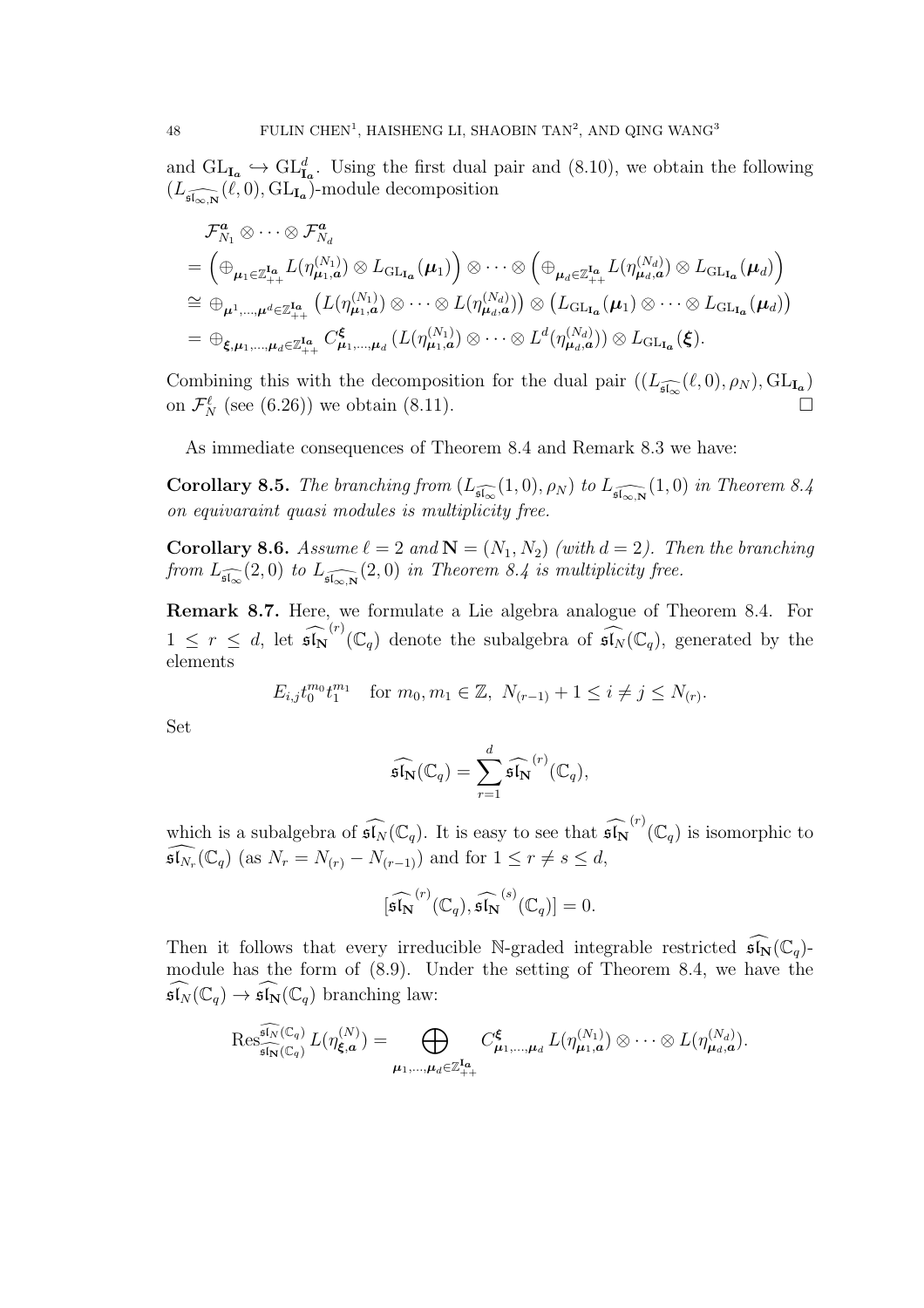9. 
$$
\widehat{\mathfrak{sl}_N}(\mathbb{C}_q) \to \widehat{\mathfrak{sl}_N}(\mathbb{C}_q[t_0^{\pm M_0}, t_1^{\pm M_1}])
$$
 BRANCHING LAW

Let  $M_0$  and  $M_1$  be positive integers, which are fixed throughout this section. Denote by  $\mathbb{C}_q[t_0^{\pm M_0}, t_1^{\pm M_1}]$  the subalgebra of  $\mathbb{C}_q = \mathbb{C}_q[t_0^{\pm 1}, t_1^{\pm 1}]$ , generated by  $t_0^{\pm M_0}$ and  $t_1^{\pm M_1}$ . Set

$$
(9.1) \qquad \widehat{\mathfrak{sl}_N}(\mathbb{C}_q[t_0^{\pm M_0}, t_1^{\pm M_1}]) = \mathfrak{sl}_N(\mathbb{C}_q[t_0^{\pm M_0}, t_1^{\pm M_1}]) \oplus \mathbb{C}\mathbf{k}_0 \oplus \mathbb{C}\mathbf{k}_1 \subset \widehat{\mathfrak{sl}_N}(\mathbb{C}_q).
$$

Note that  $\widehat{\mathfrak{sl}_N}(\mathbb{C}_q[t_0^{\pm M_0}, t_1^{\pm M_1}])$  is simply the subalgebra of  $\widehat{\mathfrak{sl}_N}(\mathbb{C}_q)$  generated by

$$
E_{i,j}t_0^{m_0M_0}t_1^{m_1M_1} \quad \text{for } 1 \le i \ne j \le N, \ m_0, m_1 \in \mathbb{Z}.
$$

The main goal of this section is to determine the  $\widehat{\mathfrak{sl}_N}(\mathbb{C}_q) \to \widehat{\mathfrak{sl}_N}(\mathbb{C}_q[t_0^{\pm M_0}, t_1^{\pm M_1}])$ branching law.

First of all, it is straightforward to see that as an algebra  $\mathbb{C}_q[t_0^{\pm M_0}, t_1^{\pm M_1}]$  is isomorphic to  $\mathbb{C}_{q^{M_0M_1}}[t_0^{\pm 1}, t_1^{\pm 1}]$  with  $t_0^{n_0M_0}t_1^{n_1M_1}$  corresponding to  $t_0^{n_0}t_1^{n_1}$  for  $n_0, n_1 \in$ Z. Furthermore, we have the following straightforward result:

Lemma 9.1. There is a Lie algebra isomorphism

$$
\pi_{M_0,M_1}: \; \widehat{\mathfrak{sl}_N}(\mathbb{C}_q[t_0^{\pm M_0},t_1^{\pm M_1}]) \to \widehat{\mathfrak{sl}_N}(\mathbb{C}_{q^{M_0M_1}}),
$$

which is uniquely determined by the assignment

(9.2)  $E_{i,j} t_0^{m_0 M_0} t_1^{m_1 M_1} \mapsto E_{i,j} t_0^{m_0} t_1^{m_1}, \quad M_0 \mathbf{k}_0 \mapsto \mathbf{k}_0, \quad M_1 \mathbf{k}_1 \mapsto \mathbf{k}_1$ for  $1 \leq i \neq j \leq N$ ,  $m_0, m_1 \in \mathbb{Z}$ .

Let  $I = \{S_1, \ldots, S_s\}$  be a partition of  $\{1, 2, \ldots, \ell\}$ . Set

(9.3) 
$$
\mathbf{I}^{M_0} = \{k\ell + S_i \mid 0 \le k \le M_0 - 1, 1 \le i \le s\},\
$$

where by definition  $k\ell + S_i = \{k\ell + p \mid p \in S_i\}$ . Then  $I^{M_0}$  is a partition of  $\{1, 2, \ldots, M_0\ell\}$ . For  $\boldsymbol{a} = (a_1, \ldots, a_\ell) \in (\mathbb{C}^\times)^{\ell}$ , we define  $(\boldsymbol{a}q)_{M_0}^{M_1}$  $\frac{M_1}{M_0} \in (\mathbb{C}^\times)^{M_0\ell}$  by

(9.4) 
$$
\left( \left( \boldsymbol{a} q \right)_{M_0}^{M_1} \right)_{k \ell + r} = \left( a_r q^{-k} \right)^{M_1}
$$

for  $0 \leq k \leq M_0 - 1$ ,  $1 \leq r \leq \ell$ . Then we have:

**Lemma 9.2.** Let  $M_0$ ,  $M_1$  and  $\ell$  be positive integers, let  $\boldsymbol{a} \in (\mathbb{C}^{\times})_q^{\ell}$  and let  $\boldsymbol{\mu} \in \mathbb{Z}_{++}^{\mathbf{I}_{\boldsymbol{a}}}$ . Then there exist  $\mathbf{b} \in (\mathbb{C}^{\times})_q^{\ell}$  and  $\mathbf{\nu} \in \mathbb{Z}_{++}^{\mathbf{I}_{b}}$  such that

$$
\eta_{\boldsymbol{\mu},\boldsymbol{a}} = \eta_{\boldsymbol{\nu},\boldsymbol{b}}, \quad (\boldsymbol{b}_q)_{M_0}^{M_1} \in (\mathbb{C}^\times)^{M_0\ell}_{q^{M_0M_1}} \quad \text{and} \quad \mathbf{I}_{(\boldsymbol{b}_q)_{M_0}^{M_1}} = \mathbf{I}_{\boldsymbol{b}}^{M_0}
$$

.

*Proof.* Define an equivalence relation  $\sim$  on  $I := \{1, 2, ..., \ell\}$  by claiming  $i \sim j$  if and only if  $a_i^{M_1} = q^{nM_1} a_j^{M_1}$  for some  $n \in \mathbb{Z}$ . Let  $\{I_1, \ldots, I_s\}$  be the partition of I, associated to this equivalence relation. For  $1 \leq i \leq \ell$ , set  $A_i = \{a_i \mid i \in I_i\}$ and choose a representative  $c_i$  from  $A_i$ . Then for each  $j \in I$  there exist unique  $1 \leq i \leq s$  and  $n_j \in \mathbb{Z}$  such that  $q^{n_j M_1} a_j^{M_1} = c_i^{M_1}$ . Set  $\boldsymbol{n} = (n_1, \ldots, n_\ell) \in \mathbb{Z}^\ell$  and

$$
\mathbf{b}=q^n\mathbf{a}=(q^{n_1}a_1,\ldots,q^{n_\ell}a_\ell)\in(\mathbb{C}^\times)^{\ell},
$$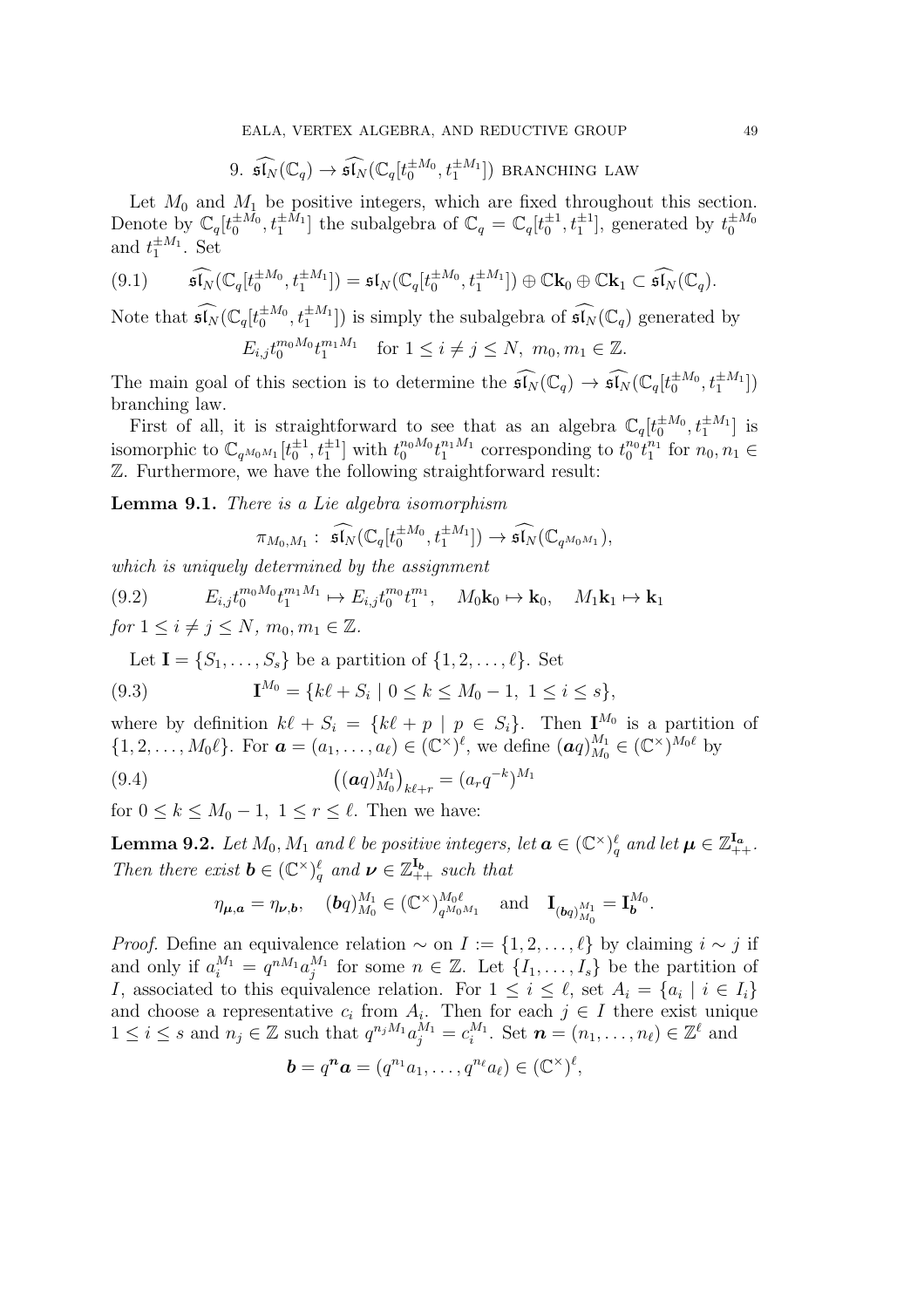$$
\boldsymbol{\nu} = \boldsymbol{\mu} + \boldsymbol{n} N = (\mu_1 + n_1 N, \dots, \mu_\ell + n_\ell N) \in \mathbb{Z}^\ell.
$$

It is straightforward to see that  $\mathbf{b} \in (\mathbb{C}^{\times})_q^{\ell}$  (with  $\mathbf{I}_b = \mathbf{I}_a$ ) and  $\mathbf{\nu} \in \mathbb{Z}_{++}^{\mathbf{I}_b}$ . Furthermore, for  $1 \leq i, j \leq \ell$ , we have either  $b_i^{M_1} = b_j^{M_1}$  or  $b_i^{M_1} \neq q^{nM_1}b_j^{M_1}$  for any  $n \in \mathbb{Z}$ . This implies that  $(\boldsymbol{b}q)_{M_0}^{M_1}$  $\frac{M_1}{M_0}$  lies in  $(\mathbb{C}^{\times})^{M_0\ell}_{q^{M_1}}$  $\frac{M_0\ell}{q^{M_1}}$  (and hence in  $(\mathbb{C}^{\times})_{q^{M_0\ell}}^{M_0\ell}$  $\frac{M_0\ell}{q^{M_0M_1}}$  and  $\mathbf{I}_{(\mathbf{b}q)_{M_0}^{M_1}} = \mathbf{I}_{\mathbf{b}}^{M_0}$ . Finally, it follows from Remark 6.2 that  $\eta_{\mathbf{\mu},\mathbf{a}} = \eta_{\mathbf{\nu},\mathbf{b}}$ , as desired.  $\Box$ 

Let I be a partition of  $\{1, \ldots, \ell\}$ . From definition, we have

$$
\mathrm{GL}_{{\bf I}^{M_0}}\cong \mathrm{GL}_{\bf I}\times \cdots \times \mathrm{GL}_{\bf I}=(\mathrm{GL}_{\bf I})^{M_0}.
$$

View  $GL_{\mathbf{I}}$  as a subgroup of  $GL_{\mathbf{I}^{M_0}}$  through the diagonal embedding. Write the  $GL_{I^{M_0}} \to GL_I$  branching as

(9.5) 
$$
\operatorname{Res}_{\mathrm{GL}_{\mathbf{I}}}^{\mathrm{GL}_{\mathbf{I}^{M_0}}} L(\boldsymbol{\xi}) = \bigoplus_{\boldsymbol{\mu} \in \mathbb{Z}_{++}^{\mathbf{I}}} E_{\boldsymbol{\mu}}^{\boldsymbol{\xi}} L(\boldsymbol{\mu})
$$

for  $\xi \in \mathbb{Z}_{++}^{\mathbf{I}^{M_0}}$ , where  $E_{\mu}^{\xi}$  denotes the multiplicity of the GL<sub>I</sub>-module  $L(\mu)$  in the  $GL_{I^{M_0}}$ -module  $L(\xi)$ .

The following is the main result of this section:

**Theorem 9.3.** Let  $\ell$ ,  $M_0$ ,  $M_1$  be positive integers, let  $\boldsymbol{a} \in (\mathbb{C}^{\times})^{\ell}_{q}$  such that  $(\boldsymbol{a}q)_{M_0}^{M_1}$  $\frac{M_1}{M_0} \in$  $(\mathbb{C}^{\times})^{M_0\ell}_{a^{M_0}}$  $_{q^{M_0M_1}}^{M_0\ell}$  and  $\mathbf{I}_{(aq)_{M_0}^{M_1}} = \mathbf{I}_{\boldsymbol{a}}^{M_0}$ , and let  $\boldsymbol{\mu} \in \mathbb{Z}_{++}^{\mathbf{I}_{\boldsymbol{a}}}$ . Then the  $\widehat{\mathfrak{sl}_N}(\mathbb{C}_q)$ -module  $L(\eta_{\boldsymbol{\mu},\boldsymbol{a}})$ viewed as an  $\widehat{\mathfrak{sl}_N}(\mathbb{C}_q[t_0^{\pm M_0}, t_1^{\pm M_1}])$ -module decomposes into irreducible submodules with multiplicities as

(9.6) 
$$
L(\eta_{\mu,a}) = \bigoplus_{\xi \in \mathbb{Z}_{++}^{\mathbf{I}_{a}M_{0}}} E_{\mu}^{\xi} L(\eta_{\xi,(aq)_{M_{0}}^{M_{1}}}).
$$

*Proof.* Recall that we have Clifford algebras  $\mathcal{C}_N^{M_0\ell}$  and  $\mathcal{C}_N^{\ell}$ . It is straightforward to show that the assignment

$$
(9.7) \qquad \psi_i^{k\ell+p}(n) \mapsto \psi_i^p(M_0n-k), \qquad \bar{\psi}_i^{k\ell+p}(n) \mapsto \bar{\psi}_i^p(M_0n+k)
$$

for  $1 \leq i \leq N$ ,  $0 \leq k \leq M_0 - 1$ ,  $1 \leq p \leq \ell$ ,  $n \in \mathbb{Z}$  extends uniquely to an algebra isomorphism from  $\mathcal{C}_N^{M_0\ell}$  to  $\mathcal{C}_N^{\ell}$ , denoted by  $\phi$ . (Note that every integer  $1 \le p' \le M_0\ell$ can be written uniquely as  $p' = k\ell + p$  with  $1 \le p \le \ell$ ,  $0 \le k \le M_0 - 1$ .) We have

$$
(9.8) \qquad \phi\left(\frac{1}{i}\psi_i^{k\ell+p}(n)\bar{\psi}_{i'}^{k'\ell+p'}(n')\right) = \frac{1}{i}\psi_i^p(M_0n-k)\bar{\psi}_{i'}^{p'}(M_0n'+k')\right).
$$

for  $1 \leq i, i' \leq N, 1 \leq p, p' \leq \ell, 0 \leq k, k' \leq M_0 - 1$  and  $n, n' \in \mathbb{Z}$ , recalling Remark 5.1 and noticing that  $M_0 n' + k' \ge 0$  if and only if  $n' \ge 0$ . Via this isomorphism  $\phi$ , the  $\mathcal{C}_N^{\ell}$ -module  $\mathcal{F}_N^{\ell}$  becomes a  $\mathcal{C}_N^{M_0\ell}$ -module, which is denoted by  $(\mathcal{F}_N^{\ell})^{\phi}$ . Notice that for  $0 \leq k \leq M_0 - 1$ ,  $n \in \mathbb{Z}$ ,  $M_0 n - k > 0$  if and only if  $n > 0$ , and  $M_0 n + k \geq 0$  if and only if  $n \geq 0$ . It then follows from the construction of  $\mathcal{F}_N^{M_0 \ell}$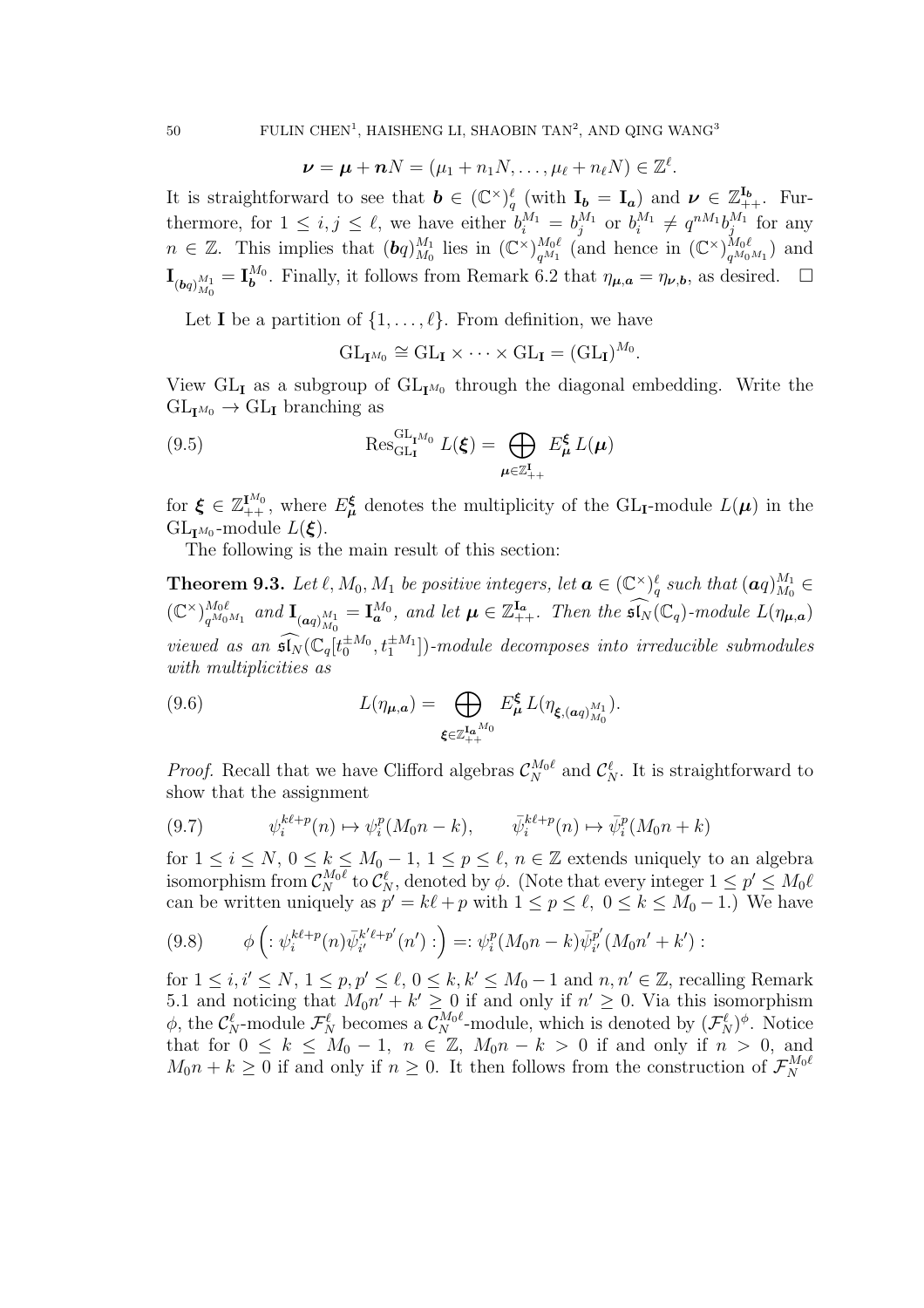that  $(\mathcal{F}_N^{\ell})^{\phi} \simeq \mathcal{F}_N^{M_0\ell}$  as a  $\mathcal{C}_N^{M_0\ell}$ -module. That is, we have a linear isomorphism  $\Phi: \ \mathcal{F}_N^{M_0 \ell} \to \mathcal{F}_N^{\ell}$  such that  $\Phi(|0\rangle) = |0\rangle$  and

$$
\Phi(\psi_i^{k\ell+p}(n)w) = \psi_i^p(M_0n-k)\overline{\phi}(w), \qquad \Phi(\overline{\psi}_i^{k\ell+p}(n)w) = \overline{\psi}_i^p(M_0n+k)\overline{\phi}(w)
$$
  
for  $1 \le i \le N$ ,  $1 \le p \le \ell$ ,  $0 \le k \le M_0-1$ ,  $n \in \mathbb{Z}$ ,  $w \in \mathcal{F}_N^{\ell}$ .

Now, with  $\mathbf{a} = (a_1, \ldots, a_\ell) \in (\mathbb{C}^\times)^{\ell}$ , we have an  $\widehat{\mathfrak{sl}_N}(\mathbb{C}_q)$ -module  $\mathcal{F}_N^{\mathbf{a}}$ , which is naturally an  $\widehat{\mathfrak{sl}_N}(\mathbb{C}_q[t_0^{\pm M_0}, t_1^{\pm M_1}])$ -module. For  $1 \leq i \neq j \leq N$ ,  $m_0, m_1 \in \mathbb{Z}$ , recall from (5.17) that  $E_{i,j}t_0^{M_0m_0}t_1^{M_1m_1}$  (in  $\widehat{\mathfrak{sl}_N}(\mathbb{C}_q[t_0^{\pm M_0}, t_1^{\pm M_1}]))$  acts on  $\mathcal{F}_N^{\boldsymbol{a}}$  as

$$
\sum_{n\in\mathbb{Z}}\sum_{r=1}^{\ell} (a_r q^{-n})^{M_1 m_1} : \psi_i^r (m_0 M_0 - n) \bar{\psi}_j^r(n) :
$$
  
= 
$$
\sum_{n\in\mathbb{Z}}\sum_{r=1}^{\ell} \sum_{k=0}^{M_0 - 1} ((a_r q^{-k})^{M_1} q^{-nM_0 M_1})^{m_1} : \psi_i^r ((m_0 - n)M_0 - k) \bar{\psi}_j^r (nM_0 + k) : .
$$

On the other hand, via the Lie algebra isomorphism  $\pi_{M_0,M_1}$ , the  $\widehat{\mathfrak{sl}_N}(\mathbb{C}_{q^{M_0M_1}})$ module  $\mathcal{F}_{N}^{(aq)_{M_0}^{M_1}}$  (=  $\mathcal{F}_{N}^{M_0\ell}$ ) becomes an  $\widehat{\mathfrak{sl}_N}(\mathbb{C}_q[t_0^{\pm M_0}, t_1^{\pm M_1}])$ -module, where the element  $E_{i,j}t_0^{M_0m_0}t_1^{M_1m_1}$  acts as

$$
\sum_{n\in\mathbb{Z}}\sum_{k=0}^{M_0-1}\sum_{r=1}^\ell \left((a_r q^{-k})^{M_1}q^{-nM_0M_1}\right)^{m_1}:\psi_i^{k\ell+r}(m_0-n)\bar{\psi}_j^{k\ell+r}(n):.
$$

It then follows from (9.8) that the Fock space identification

$$
\Psi:\; \mathcal{F}_N^{(\boldsymbol{a} \boldsymbol{q})_{M_0}^{M_1}} = \mathcal{F}_N^{M_0\ell} \simeq^\Phi \mathcal{F}_N^{\ell} = \mathcal{F}_N^{\boldsymbol{a}}
$$

is an  $\widehat{\mathfrak{sl}_N}(\mathbb{C}_q[t_0^{\pm M_0}, t_1^{\pm M_1}])$ -module isomorphism.

Next, we show that  $\Psi$  is also a  $GL_{I_a}$ -module isomorphism. Recall that the action of  $GL_{I_a}$  on  $\mathcal{F}_N^{\ell}$  is given by the action of the Lie algebra  $\mathfrak{gl}_{I_a}$  from (5.13), where

$$
\mathfrak{gl}_{\mathbf{I}_{\mathbf{a}}} = \mathrm{span}\{E_{p,p'} \mid 1 \le p, p' \le \ell, \ p \sim_{\mathbf{a}} p'\} \subset \mathfrak{gl}_{\ell}.
$$

Similarly, the action of  $GL_{\mathbf{I}^{M_0}}$  on  $\mathcal{F}_{N}^{M_0\ell}$  is given by the action of the Lie algebra  $\mathfrak{gl}_{I_{\mathbf{a}}^{M_0}}\ (\subset \mathfrak{gl}_{M_0\ell}).$  Furthermore,  $\mathfrak{gl}_{I_{\mathbf{a}}}$  acts on  $\mathcal{F}_N^{M_0\ell}$  through the embedding of  $\mathfrak{gl}_{I_{\mathbf{a}}}$ into  $\mathfrak{gl}_{\mathbf{Ia^{M_0}$  with

$$
E_{p,p'} \mapsto \sum_{k=0}^{M_0-1} E_{k\ell+p,k\ell+p'}
$$

for  $1 \leq p, p' \leq \ell$  with  $p \sim_a p'$ . We see that the element  $E_{p,p'}$  of the Lie algebra  $\mathfrak{gl}_{{\bf I}_{\bm a}}$  acts on  $\mathcal{F}_N^{M_0\ell}$  as

$$
\sum_{k=0}^{M_0-1} \sum_{i=1}^N : \psi_i^{k\ell+p}(-n)\bar{\psi}_i^{k\ell+p'}(n) : .
$$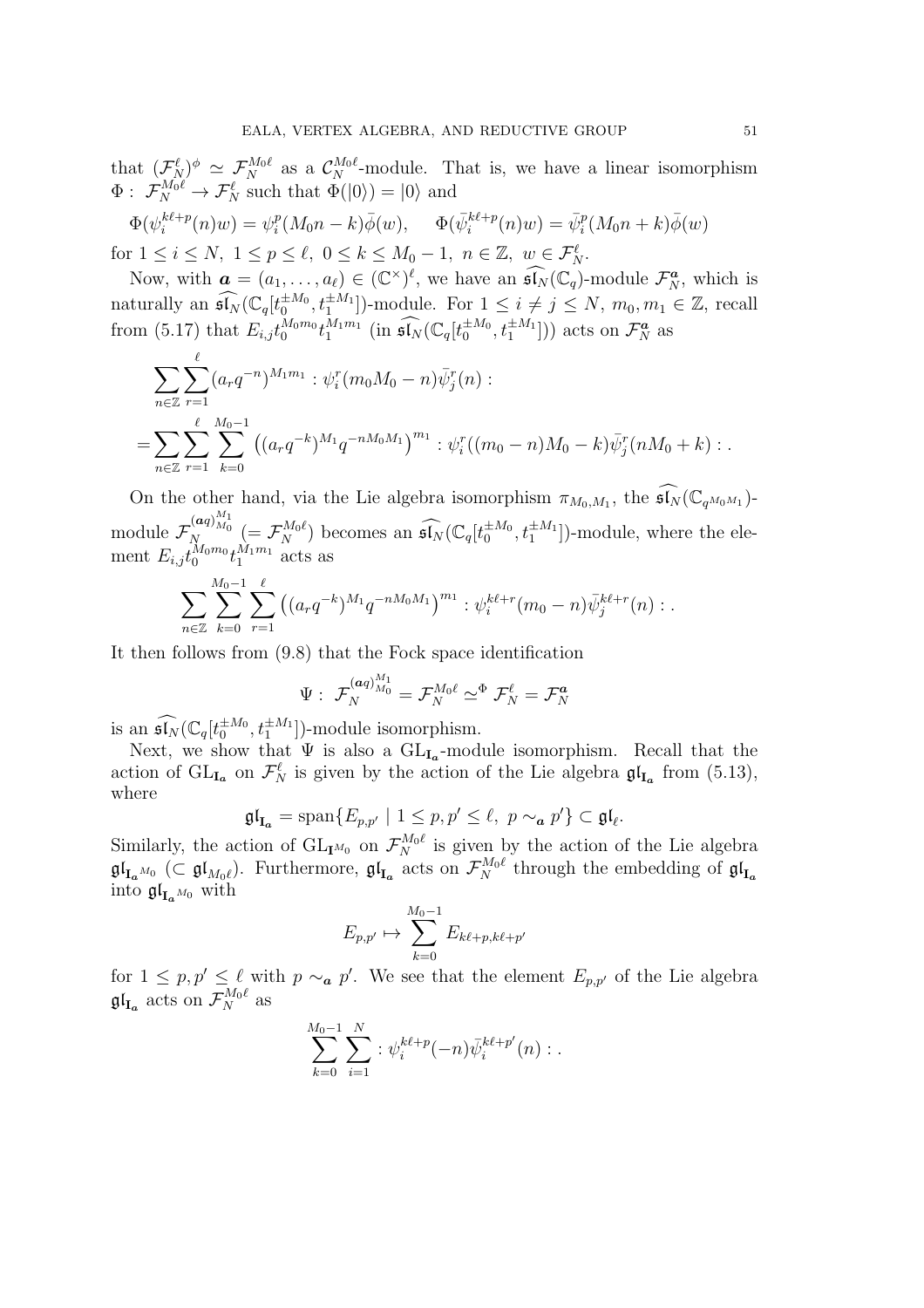Then it follows from (9.8) that  $\Psi$  is a  $\mathfrak{gl}_{I_a}$ -module isomorphism. Thus  $\Psi$  is also a  $GL_{I_a}$ -module isomorphism.

Finally, by using  $\Psi$  we transport the  $\mathrm{GL}_{\mathbf{I}_{\mathbf{a}}^{M_0}}$ -module structure from  $\mathcal{F}_{N}^{(\boldsymbol{a}q)_{M_0}^{M_1}}$  to  $\mathcal{F}_N^{\boldsymbol{a}}$ , obtaining a seesaw pair

$$
(\widehat{\mathfrak{sl}_N}(\mathbb{C}_q),\mathrm{GL}_{{\bf I}_{\bm a}}) \quad \text{and} \quad (\widehat{\mathfrak{sl}_N}(\mathbb{C}_{q^{M_0M_1}}),\mathrm{GL}_{{\bf I}_{\bm a}^{M_0}})
$$

on the Fock space  $\mathcal{F}_{N}^{a}$ . Then just as in the proof of Theorem 8.4, (9.6) follows from this seesaw pair.

### **REFERENCES**

- [AABGP] B. Allison, S. Azam, S. Berman, Y. Gao, and A. Pianzola, Extended Affine Lie Algebras and Their Root Systems, Memoirs Amer. Math. Soc. 126,1997.
- [ABFP] B. Allison, S. Berman, J. Faulkner and A. Pianzola, Multiloop realization of extended affine Lie algebras and Lie tori, Trans. Amer. Math. Soc. 361 (2009), 4807-4842.
- [ABGP] B. Allison, S. Berman, Y. Gao, and A. Pianzola, A characterization of affine Kac-Moody Lie algebras, Commun. Math. Phys. 185 (1997), 671-688.
- [BGK] S. Berman, Y. Gao, and Y. Krylyuk, Quantum tori and the structure of elliptic quasisimple Lie algebras, J. Funct. Anal. 135 (1996) 339-389.
- [BGT] S. Berman, Y. Gao, and S. Tan, A unified view of some vertex operator constructions, Israel J. Math. 134 (2003) 29-60.
- [BBS] S. Berman, Y. Billig and J. Szmigielski, Vertex operator algebras and the representation theory of toroidal algebras, in Recent Developments in Infinite-Dimensional Lie Algebras and Conformal Field Theory (Charlottesville, VA, 2000), Contemporary Math. 297, Amer. Math. Soc., Providence, 2002, 1-26.
- [BS] S. Berman and J. Szmigielski, Principal realization for extended affine Lie algebra of type  $5l_2$  with coordinates in a simple quantum torus with two variables, Contemporary Math., 248, (1999), 39-67.
- [B1] Y. Billig, A category of modules for the full toroidal Lie algebra, Int. Math. Res. Not. (2006), Art. ID 68395, 46 pp.
- [B2] Y. Billig, Representations of toroidal extended affine Lie algebras, J. Algebra 308 (2007) 252-269.
- [BL] Y. Billig and M. Lau, Irreducible modules for extended affine Lie algebras, J. Algebra 327 (2011) 208-235.
- [BZ] Y. Billig and K. Zhao, Weight modules over exp-polynomial Lie algebra, J. Pure Appl. Algebra 191 (2004) 23-42.
- [CG] V. Chari and J. Greenstein, Graded level zero integrable representations of affine Lie algebras, Tran. Amer. Math. Soc. Vol. 360 (2008) 2923-2940.
- [CP] V. Chari and A. Pressley, Weyl modules for classical and quantum affine algebras, Representation Theory 5 (2001) 191-223.
- [CLT] F. Chen, Z. Li and S. Tan, Integrable representations for toroidal extended affine Lie algebras, J. Algebra 519 (2019) 228-252.
- [CT] F. Chen and S. Tan, Integrable representations for extended affine Lie algebras coordinated by quantum tori, J. Lie Theory 23 (2) (2013) 383-405.
- [DJKM] E. Date, M. Jimbo, M. Kashiwara and T. Miwa, Operator approach to the Kadomtsev-Petviashvili equation. Transformation groups for soliton equations III, J. Phys. Soc. Japan 50 (1981) 3806-3812.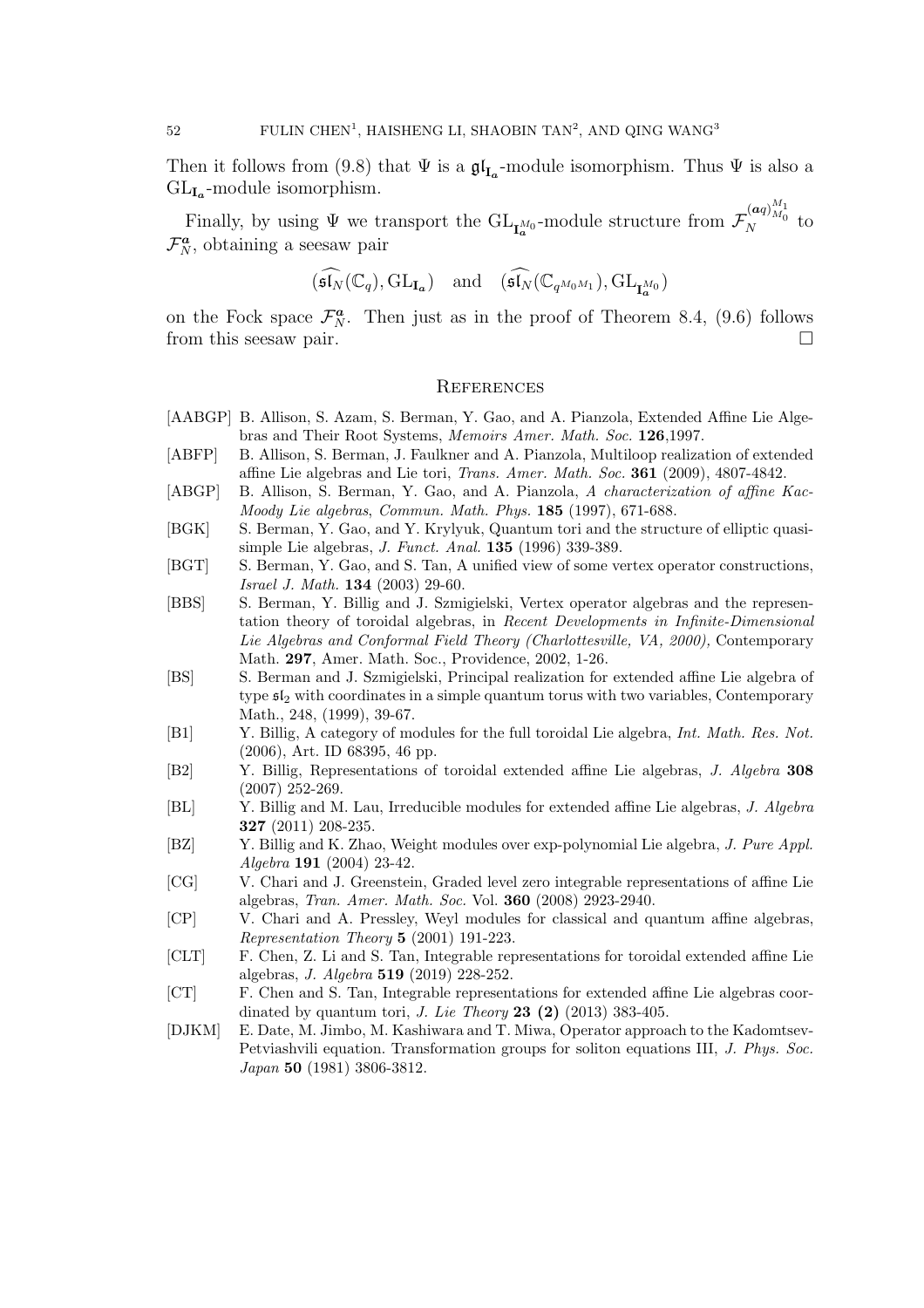- [DLM] C. Dong, H.-S. Li and G. Mason, Regularity of rational vertex operator algebras, Advances in Math. **132** (1997) 148-166.
- [ER] S. Eswara Rao, A class of integrable modules for the core of EALA coordinatized by quantum tori, J. Algebra 275 (2004) 59-74.
- [FF] A. Feingold, I. Frenkel, Classical affine algebras, Advances in Math. 56 (1985) 117-172.
- [FKRW] E. Frenkel, V. Kac, A. Radul, and W. Wang,  $W_{1+\infty}$  and  $W(gl_N)$  with central charge N, Commun. Math. Phys. 170 (1995) 337-357.
- [F] I. B. Frenkel, Representations of affine Lie algebras, Hecke modular forms and Korteweg-de Vires type equations, Lecture Notes in Mathematics, Vol. 933, Springer-Verlag, Berlin, (1982), 71-110.
- [FHL] I. B. Frenkel, Y. Huang and J. Lepowsky, On Axiomatic Approaches to Vertex Operator Algebras and Modules, Memoirs Amer. Math. Soc. 104, 1993.
- [FLM] I. B. Frenkel, J. Lepowsky and A. Meurman, Vertex Operator Algebras and the Monster, Pure and Applied Math., Vol. 134, Academic Press, Boston, 1988.
- [FZ] I. B. Frenkel and Y.-C. Zhu, Vertex operator algebras associated to representations of affine and Virasoro algebras, Duke Math. J. 66 (1992) 123-168.
- [G1] Y. Gao, Representations of extended affine Lie algebras coordinatized by certain quantum tori, Compositio Math. 123 (2000) 1-25.
- [G2] Y. Gao, Vertex operators arising from the homogeneous realization for  $\hat{gl}_N$ , Commun. *Math. Phys.*  $211$  (2000) 745-777.
- [G3] Y. Gao, Fermionic and bosonic representations of the extended affine Lie algebra  $gl_N (\mathbb{C}_q)$ , Canada Math. Bull. 45 (2002) 623-633.
- [GZ] Y. Gao and Z. Zeng, Hermitian representations of the extended affine Lie algebra  $gl_2(\mathbb{C}_q)$ , Advances in Math. 207 (2006) 244-265.
- [G-KK] M. Golenishcheva-Kutuzova and V. Kac, Γ-conformal algebras, J. Math. Phys. 39 (1998) 2290-2305.
- [GW] R. Goodman and R. Wallach, Symmetry, Representations, and Invariants, Graduate Texts in Mathematics, 255.
- [H-KT] R. Høegh-Krohn and B. Torresani, Classification and construction of quasisimple Lie algebras, J. Funct. Anal. 89 (1990) 106-136.
- [H1] R. Howe, Remarks on classical invariant theory, Trans. Amer. Math. Soc. 313 (1989) 539-570.
- [H2] R. Howe, Perspectives on invariant theory: Schur duality, multiplicity-free actions and beyond, Israel Math. Conf. Proc., 8 (1992), 1-182.
- [JK] H. Jakobsen and V. Kac, A new class of unitarizable highest weight representations of infinite dimensional Lie algebras, in: Nonlinear Equations in Classical and Quantum Field Theory, Meudon/Paris, 1983/1984, Springer, Berlin, (1985), 1-20.
- [JLin] C. Jiang and Z. Lin, Tensor Decomposition, Parafermions, Level-Rank Duality and Reciprocity Law for vertex operator algebras, arXiv:1406.4191.
- [JLam] C. Jiang and C.-H. Lam, Level-Rank Duality for Vertex Operator Algebras of types B and D, Bull. Inst. Math. Acad. Sin.(N.S.) 14 (2019) 31-54.
- [K] V. G. Kac, Infinite-dimensional Lie Algebras, 3rd ed., Cambridge Univ. Press, Cambridge, 1990.
- [KMPX] V. G. Kac, P. Möseneder Frajria, P. Papi, F. Xu, Conformal embeddings and simple current extensions, Int. Mat. Res. Not., 14 (2015), 5229-5288.
- [KR] V. G. Kac and A. Radul, Quasifinite highest weight modules over the Lie algebra of differential operators on the circle, Commun. Math. Phys. 157 (1993) 429-457.